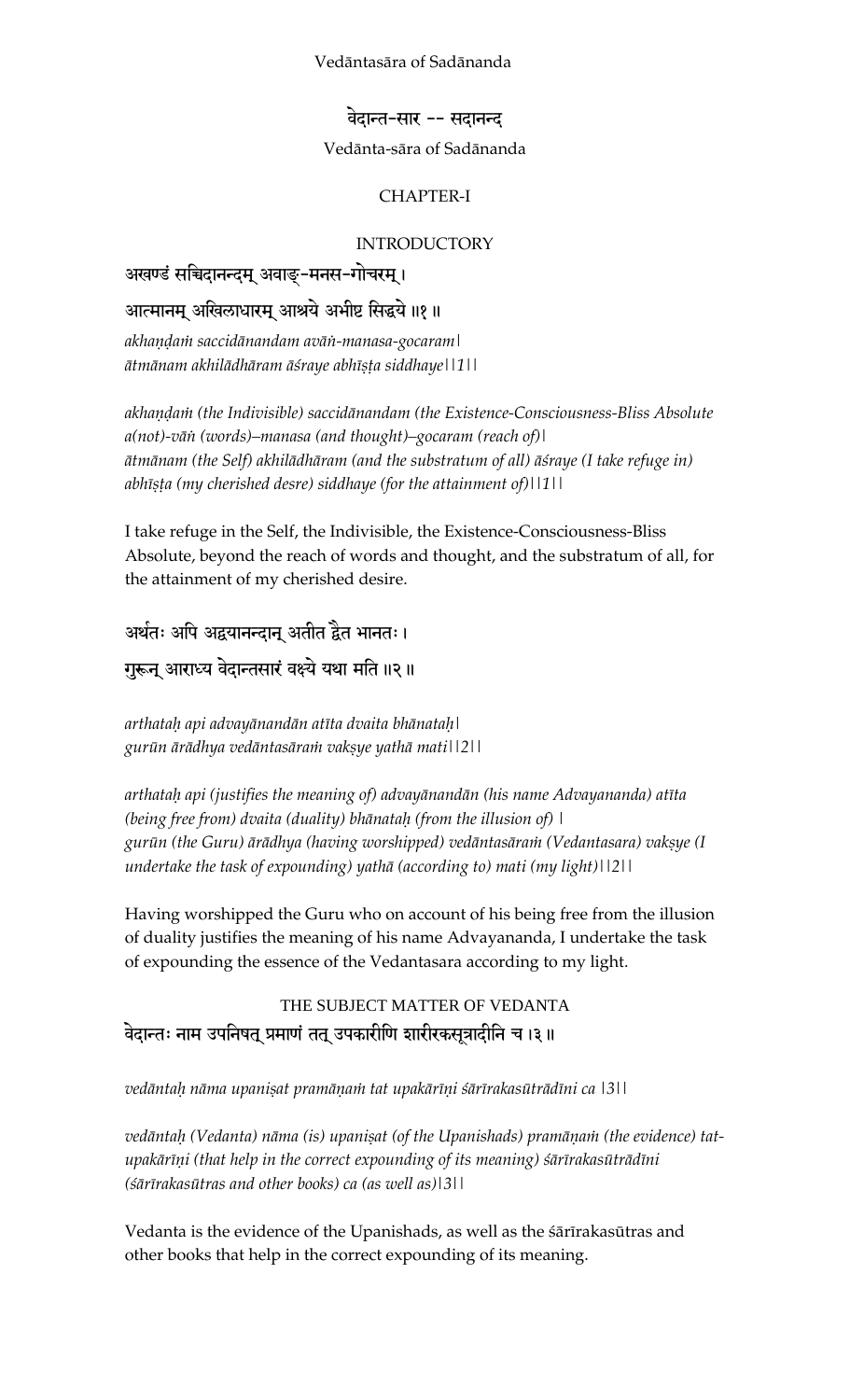## अस्य वेदान्त-प्रकरणत्वात् तदीयैः एव अनुबन्धैः तद्वत्तासिद्धेः न ते पृथक् आलोचनीयाः॥४॥

asya vedānta-prakaraṇatvāt tadīyaiḥ eva anubandhaiḥ tadvattāsiddheḥ na te pṛthak *älocanéyäù||4||* 

asya (its) vedānta-prakaraņatvāt (on account of being a prakaraņa treatise of Vedanta) tadīyaih (of the latter) eva (as well) anubandhaih (the anubandhas, or preliminary *questions) tadvattāsiddheh (serve its purpose) na (not te (they) prthak (separately) älocanéyäù (be discussed)||4||* 

On account of its being a prakaraņa treatise of Vedanta, the anubandhas, preliminary questions, of the latter serve its purpose as well. Therefore they need not be discussed separately.

## तत्र अनुबन्धः नाम अधिकारि-विषय-सम्बन्ध-प्रयोजनानि ॥५॥

*tatra anubandhaù näma adhikäri-viñaya-sambandha-prayojanäni||5||*

*tatra (of Vedanta) anubandhaù (the preliminary questions) näma (are) adhikäri (the*  determination of the competency of the student) - vișaya (the subject matter)-sambandha *(its connections with the book) – prayojanäni (the necessity for its study)||5||* 

The preliminary questions of Vedanta are the determinatio of the competency of the student, the subject-matter, its (subject-matter's) connection with the book and the necessity for its study.

## THE QUALIFICATIONS FOR THE STUDY OF VEDANTA

अधिकारि तु विधिवत्-अधीत-वेद्-वेदाङ्गत्वेन-आपाततः अधिगत-अखिल-वेदार्थः अस्मिन् जन्मनि जन्मान्तरे वा काम्य-निषिद्ध-वर्जन-पुरःसरं नित्य-नैमित्तिक-प्रायश्चित्त-उपासन-अनुष्ठानेन निर्गत-निखिल-कल्मषतया नितान्त-निर्मल-स्वान्तः साधनचतुष्टय-सम्पन्नः प्रमाता ॥६॥

*adhikäri tu vidhivat-adhéta-veda-vedäìgatvena-äpätataù adhigata-akhila-vedärthaù*  asmin janmani janmāntare vā kāmya-niṣiddha-varjana-puraḥsaraṁ nitya-naimittikaprāyaścitta-upāsana-anuṣṭhānena nirgata-nikhila-kalmaṣatayā nitānta-nirmala-svāntaḥ  $s\bar{a}$ dhanacatuṣṭaya-sampannaḥ pramātā||6||

*adhikäri (the competent student) tu (is) vidhivat (in accordance with prescribed method) –adhéta (by studying) –veda (vedas) –vedäìgatvena (and Vedangas) -äpätataù (a general) adhigata (has obtained) –akhila (entire)-vedärthaù (comprehension of vedas) asmin (in this) janmani (life) janmäntare (in an earlier life) vä (or) kämya (rites performed with a view to attaining a desired object)* –nișiddha (actions forbidden in the scriptures) varjana-purahsaram (by the avoidance of) nitya (daily obligatory rites) –naimittika *(obligatory on special occations) –präyaçcitta (expiatory rites) –upäsana (devotion)*  anuṣṭhānena (by the performance of) nirgata (being absolved of) –nikhila (all) *kalmañatayä (sins) nitänta(entirely) –nirmala (pure) -sväntaù (in mind)*  sādhanacatuṣṭaya (the four sadhanas) -sampannaḥ (who has adopted) pramātā (aspirant) *||6||*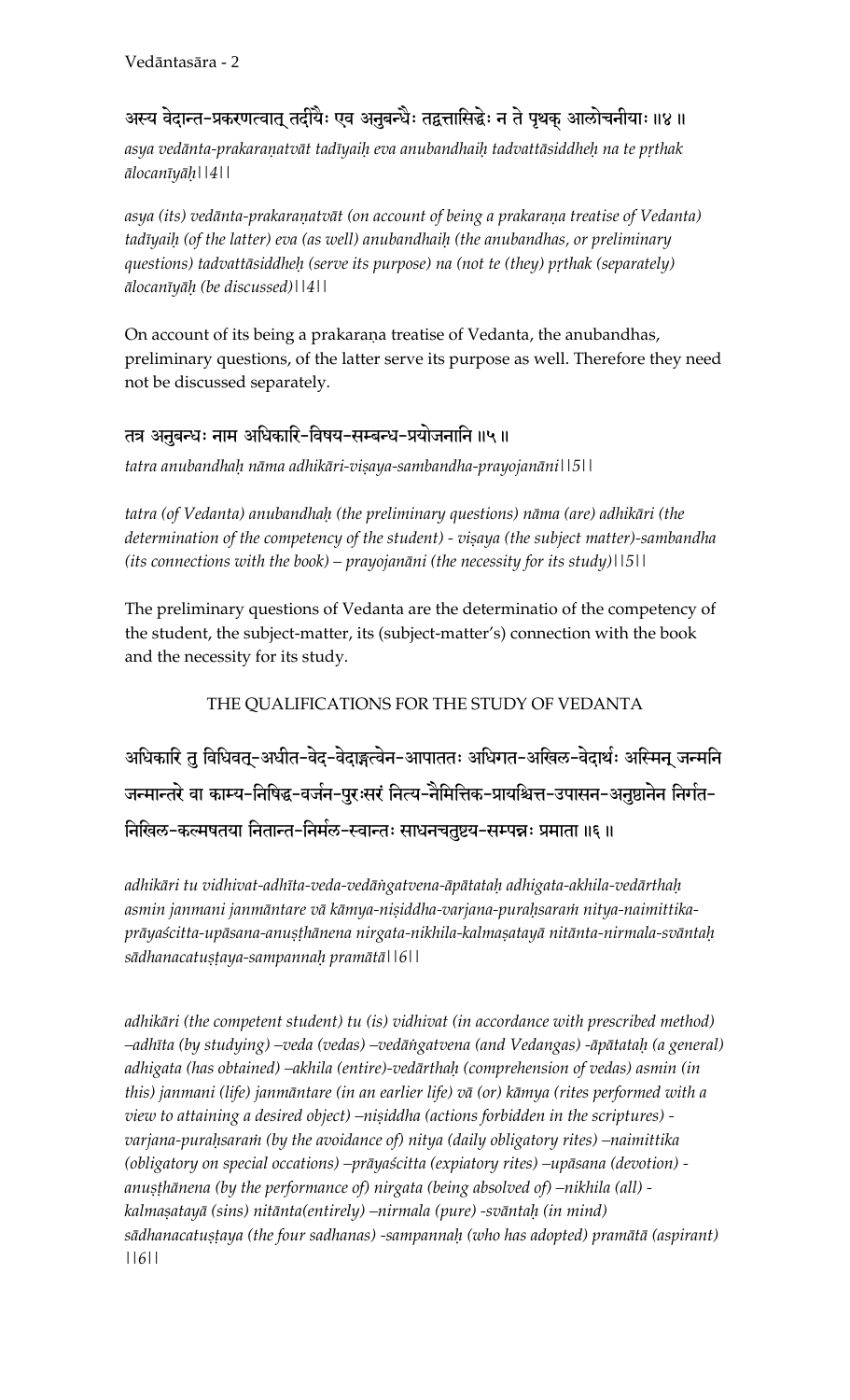The competent student is an aspirant who, b studying in accordance with the prescribed method the vedas and the vedangas (the books auxiliary to the vedas), has obtained a general comprehension of the entire vedas; who, being absolved from all sins in this or in a previous life by the avoidance of the actions known as Kāmya (rites performed with a view to attaining as desire object) and niṣiddha (those forbidden in the scriptures) and by the performanc of actions called nitya (daily obligatory rites) and naimittika (obligatory on special occasions) as well as by penance and devotion, has become entirely pure in mind, and who has dopted the four sädhanas or means to the attainment of spiritual knowledge.

## काम्यानि - स्वर्ग-आदि-इष्ट-साधनानि ज्योतिष्टोम-आदीनि॥७॥

### kāmyāni - svarga-ādi-iṣṭa-sādhanāni jyotiṣṭoma-ādīni||7||

kāmyāni (are known as kāmya karma) – svarga (heaven) –ādi (etc.) –iṣṭa (desired fruits) sādhanāni (the sacrifice which enable their performers to get) jyotistoma (jyotistoma) – *ädéni (etc.)||7||* 

The sacrifices such as jyotistoma etc., which enable their performer to get the desired fruits such as living in heaven etc., are known as kämya karma.

## iनिषिद्धानि - नरक-आदि-अनिष्ट-साधनानि ब्राह्मण-हनन-आदीनि ॥८॥

*niñiddhäni - naraka-ädi-aniñöa-sädhanäni brähmaëa-hanana-ädéni||8||* 

nișiddhāni (nișiddha karmas or forbidden acts are) – naraka (hell) –ādi (etc.)-anișța (undesired results) -sādhanāni (actions which bring about) brāhmaņa brahmin) –hanana *(slaying) –ädéni (etc.)||8||* 

## नित्यानि - अकरणे प्रत्यवाय-सधनानि सन्ध्यावन्दन-आदीनि ॥९॥

*nityäni - akaraëe pratyaväya-sadhanäni sandhyävandana-ädéni||9||* 

*nityäni (nitya karmas or daily rites are) - akaraëe (non-performance of which) pratyaväya (causes harm) -sadhanäni (actions) sandhyävandana (sandhyävandana) –ädéni (etc.)||9||* 

Daily rites, such as sandhyävandana etc., the non-performance of which causes harm, are called nitya karma.

## नैमित्तिकानि - पुत्र-जन्म-आदि-अनुबन्धीनि जातेष्टि आदीनि ॥१०॥

*naimittikäni - putra-janma-ädi-anubandhéni jäteñöi ädéni ||10||* 

*naimittikäni (Naimittika karma or rites to be observed on special occasions are) – putra*  (son) –janma-ādi (birth etc.) –anubandhīni(related to, subsequent to) jātesti(jātesti) *ädéni (etc.) ||10||*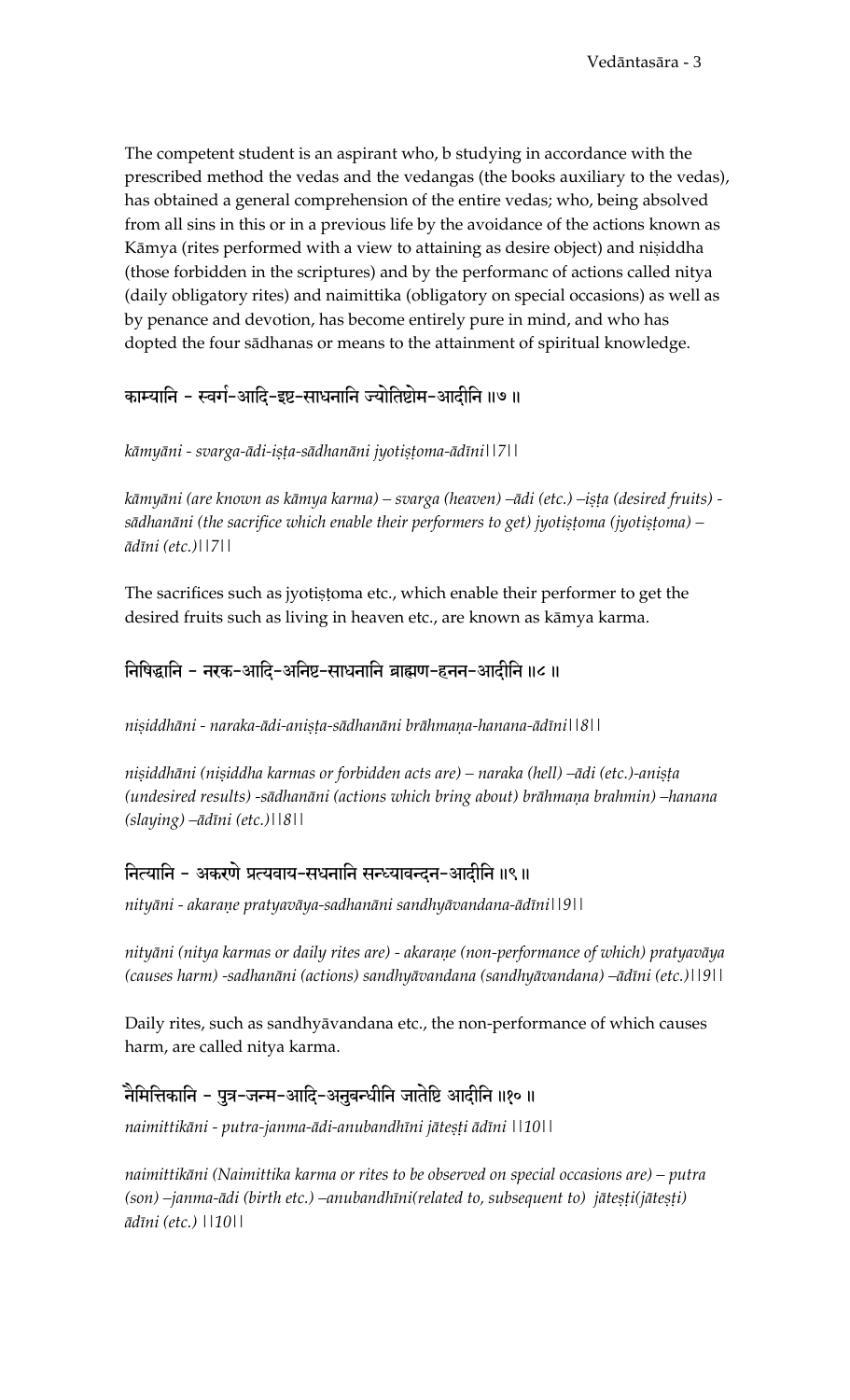Jāteșți sacrifices (which are performed subsequent to the birth of a son) etc. are called the Naimittika karma or rites to be observed on special occasions.

प्रायश्चित्तानि - पापक्षय-साधनानि चान्द्रायण आदीनि ॥११ ॥

*präyaçcittäni - päpakñaya-sädhanäni cändräyaëa ädéni||11||* 

*prāyaścittāni(prāyaścittas or penances are) – pāpakṣaya (in the expiation of sins) –* sādhanāni (ritual which are instrumental) cāndrāyaṇa(cāndrāyaṇa) ādīni (etc.) ||11||

Rites such as cāndrāyaņa etc., which are instrumental in the expiation of sin, are präyaçcittas or penances.

उपासनानि - सगुण-ब्रह्म-विषय-मानस-व्यापार-रूपाणि शाण्डिल्य-विद्या आदीनि ॥१२ ॥

upāsanāni - saguņa-brahma-viṣaya-mānasa-vyāpāra-rūpāṇi śāṇḍilya-vidyā ādīni||12||

upāsanāni(upāsanas or devotions are) – saguņa (saguņa) –brahma (brahman) –viṣaya (relating to) –mānasa(mental) -vyāpāra-rūpāņi (activities such as are described in) *çäëòilya-vidyä (çäëòilya-vidyä) ädéni(etc.) ||12||* 

Mental activities relating to the saguna brahman – such as are described in the śāņdilya-vidyā are upāsanas or devotions.

एतेषां नित्य-आदीनां बुद्धि-शुद्धिः परं प्रयोजनम्-उपासनानां तु चित्त-एकाग्रयम् - तम्-एतम्-आत्मानं वेद-अनुवचनेन ब्राह्मणाः विविदिषन्ति यज्ञेन - बृ उ ४।४।२२ - इत्यादि श्रुतेः - तपसा कल्मषम् हन्ति - मन १२ ।१०४ - इत्यादि स्मतेः च ॥१३ ॥

etesām nitya-ādīnām buddhi-śuddhiḥ param prayojanam-upāsanānām tu citta-ekāgryam "tam-etam-ātmānam veda-anuvacanena brāhmaņāḥ vividiṣanti yajñena" Bŗ U 4.4.22 *ityädi çruteù, "tapasä kalmañam hanti" - Manu 12.104 - ityädi småteù ca||13||* 

*eteñäà (Of these) nitya (nitya) -ädénäà (and other works) buddhi (mind) -çuddhiù (purifying) paraà (mainly) prayojanam purpose) –upäsanänäà(upäsanänäs) tu(chiefly*  aim at) citta (mind) -ekāgryam (concentration) "tam-etam-ātmāna*ni* (this Self) veda *(veda) -anuvacanena (by the study of) brāhmaṇāḥ (brahmins) vividiṣanti (seek to know) yajïena(by sacrifice)" Bå U 4.4.22 ityädi (as in such) çruteù(çruti passages), "tapasä (by*  practising austerities) kalmașam (sins) hanti (they destroy)" - Manu 12.104 – ityādi (in such) smrteh (smrti passages) ca (as well as)||13||

Of these, nitya and other works mainly serve the purpose of purifying the mind; but the upāsanānās chiefly aim at the concentration of the mind, as in such struti passages, "Brahmins seek to know this Self by the study of the Vedas, by sacrifice" (Br  $U$  4.4.22); as well as in such smrti passages, "They destory sins by pracising austerities" (Manu 12.104).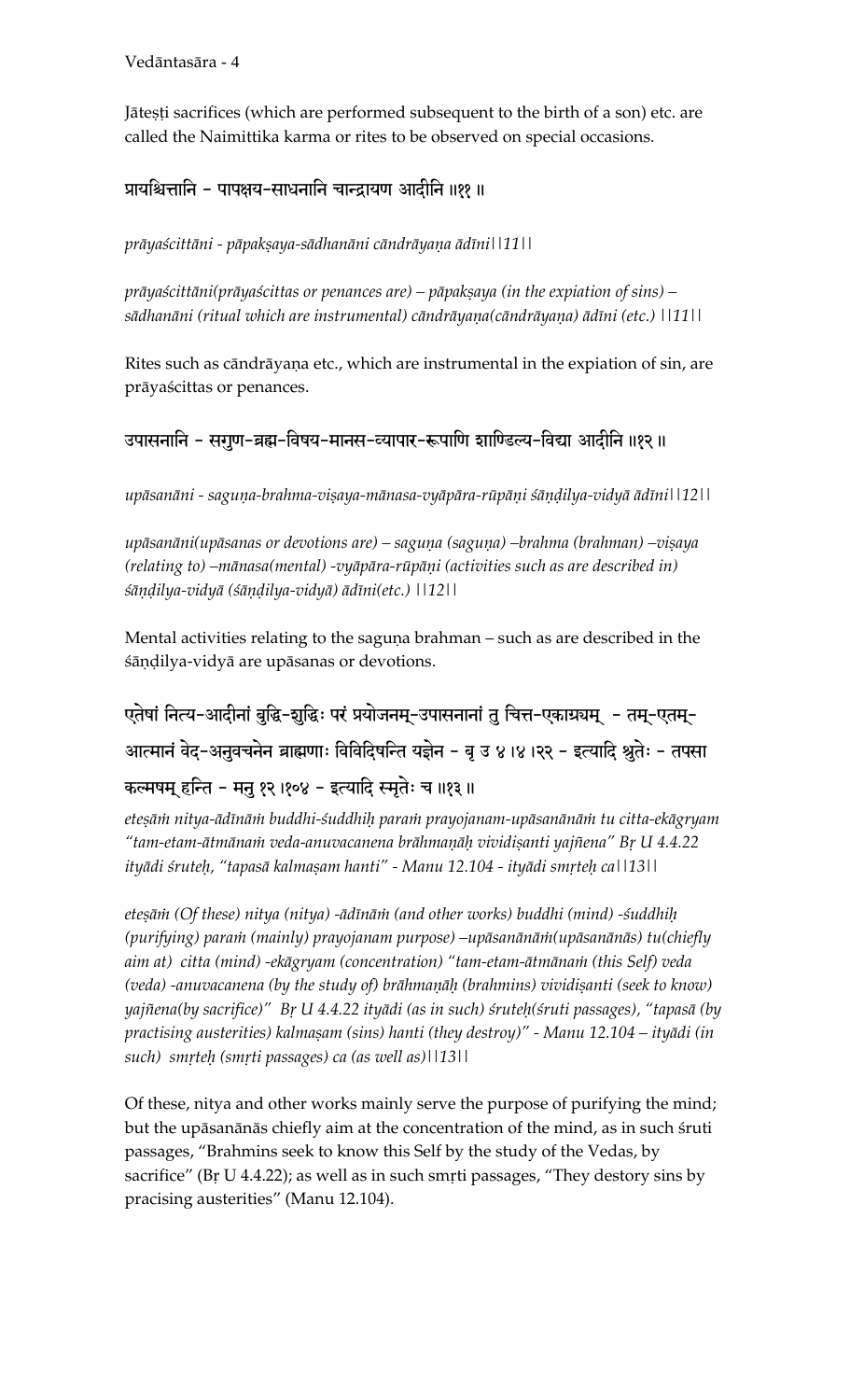नित्य-नैमित्तिकयोः उपासनानां तु अवान्तर फलं पितृलोक-सत्यलोक-प्राप्तिः - कर्मणा पितृलोकः विद्यया देवलोकः - बृ उ १।५।१६ इत्यादि श्चतेः ॥१४॥

*nitya-naimittikayoù upäsanänäà tu aväntara phalaà pitåloka-satyaloka-präptiù – "karmaëä pitålokaù vidyayä devalokaù" - Bå U 1.5.16 ityädi çruteù ||14||* 

*nitya-naimittikayoù (of the nitya and the naimittika karma) upäsanänäà (of the*  upāsanānās) tu (and) avāntara (the secondary) phala*n (results are) pitrloka (the world of the departed ones) –satyaloka (satyaloka) -prāptiḥ(the attainment of) – "karmaṇā (by* sacrifice) pitrlokah(the world of the departed ones) vidyayā(by knowledge) devalokaḥ (the world of the devas) is gained" - Br U 1.5.16 ityādi (as in such) śrute*h* (śruti *passages)||14||* 

The secondary results of the nitya and the naimittika karma and of the upāsanānās are the attainment of the pitrloka and the satyaloka respectively; as in the śruti passages, "By sacrifice the world of the departed ones, by knowledge (upāsanānā) the world of the devas is gained" (Br U 1.5.16).

साधनानि - नित्य-अनित्य-वस्तु-विवेक-इह-अमुत्र-फल-भोग-विराग-शम-आदि-षट्क-सम्पत्ति-मुमुक्षुत्वानि ॥१५॥

sādhanāni - nitya-anitya-vastu-viveka-iha-amutra-phala-bhoga-virāga-śama-ādi-ṣaṭka*sampatti-mumukñutväni||15||* 

*sädhanäni(the means to the attainment of Knowledge are) – nitya (permanent) –anitya (and transient) –vastu (things) –viveka (discrimination) –iha (in this world) –amutra (and hereafter) –phala (fruits of actions) –bhoga (the enjoyment of) –viräga (renunciation)*  –śama (control of the mind) –ādi (etc.) –ṣaṭka (six) –sampatti (treasures)-mumukṣutvāni *(desire for spiritual freedom)||15||* 

The means to the attainment of Knowledge are: discrimination between things permanent and transient; renunciation of the enjoyment of the fruits of actions in this world and hereafter; six treasures, such as control of the mind, etc.; and the desire for spiritual freedom.

नित्य-अनित्य-वस्तु-विवेकः-तावदु ब्रह्म-एव नित्यं वस्तु ततः-अन्यत्-अखिलम्-अनित्यम्-इति विवेचनम् ॥१६॥

*nitya-anitya-vastu-vivekaù-tävad brahma-eva nityaà vastu tataù-anyat-akhilamanityam-iti vivecanam||16||* 

*nitya-anitya-vastu-vivekaù (Discrimination between things permanent and transient) – tävad(is) brahma-eva (brahman alone) nityaà (is the permanent) vastu (substance) tataù (other than it) –anyat (other things)-akhilam (all) –anityam (transient) –iti (thus) vivecanam (discrimination)||16||*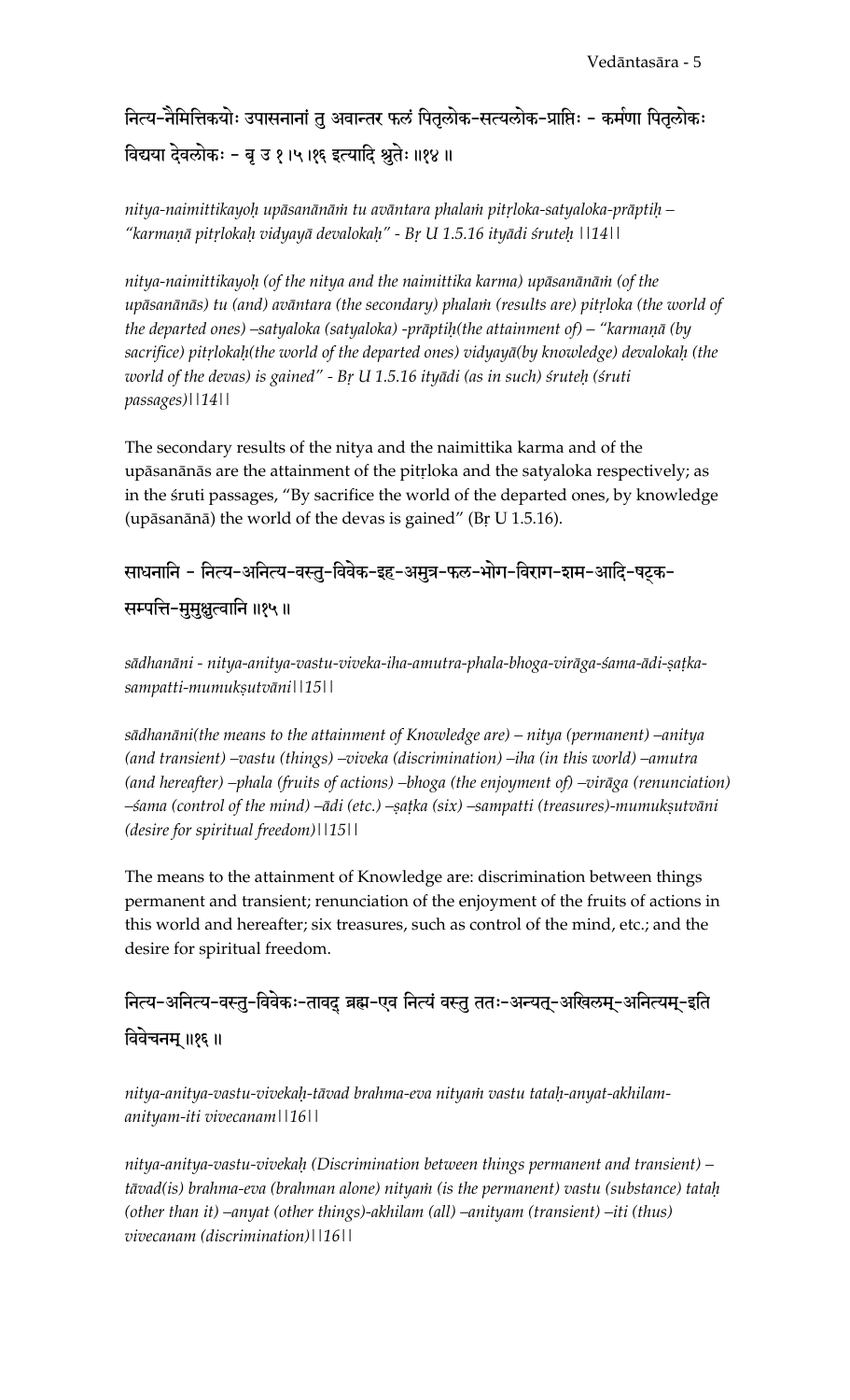Discrimination between things permanent and transient: this consists of the discrimination that "Brahman alone is the permanent substance and that all things other than it are transient."

ऐहिकानां स्रक्-चन्दन-वनिता-आदि-विषय-भोगानां कर्म-जन्यतया-अनित्यत्ववत् आमुष्मिकाणाम्-अपि-अमृत-आदि-विषय-भोगानाम्-अनित्यतया तेभ्योः नितरां विरतिः - इह-अमुत्र-फल-भोग-विरागः॥१७॥

*aihikänäà srak-candana-vanitä-ädi-viñaya-bhogänäà karma-janyatayä-anityatvavat ämuñmikäëäm-api-amåta-ädi-viñaya-bhogänäm-anityatayä tebhyoù nitaräà viratiù - ihaamutra-phala-bhoga-virägaù||17||* 

*aihikänäà (earthly) srak (a garland of flowers) –candana (sandal paste) –vanitä (woman or sex pleasures) –ädi (such) –viñaya (sense objects) -bhogänäà (enjoyment) karma*  (action) –janyatayā (being results of) -anityatvavat (which are transitory) āmușmikāņām (hereafter) –api (even) –amrta (immortality) –ādi (etc.) –viṣaya (objects) –bhogānām (enjoyment) -anityatayā (being as transitory) tebhyoh (for all of them) nitarām (utter, *total) viratiù (disregard) - iha-amutra-phala-bhoga-virägaù (is renunciation of fruits of action in this world and hereafter)||17||* 

The objects of enjoyment hereafter, such as immortality etc., being as tranitory as the enjoyment of such earthly objects as a garland of flowers, sandal paste and sex-pleasures, which are transitory, being results of action – an utter disregard for all of them is renunciation of fruits of action in this world and hereafter.

## शमादयः तु - शम-दम-उपरति-तितिक्षा-समाधान-श्रद्धा-आख्याः ॥१८॥

*çamädayaù tu - çama-dama-uparati-titikñä-samädhäna-çraddhä-äkhyäù||18||* 

*çamädayaù tu (çama etc.) – çama (restraining of the outgoing mental propensities) –dama (restraining of the external organs) –uparati (withdrawing of the Self) –titikṣā (forbearance) –samädhäna (Self-settledness) –çraddhä (faith) –äkhyäù (comprise)||18||* 

çama etc, comprise: restraining of the outgoing mental propensities, restraining of the external sense organs, withdrawing of the Self), forbearance, Selfsettledness and faith.

#### शमः तावत् - श्रवण-आदि-व्यतिरिक्त-विषयेभ्यः मनसः निग्रहः॥१९।

*çamaù tävat - çravaëa-ädi-vyatirikta-viñayebhyaù manasaù nigrahaù||19||* 

*çamaù tävat (çama is) – çravaëa (hearing) –ädi (etc.) –vyatirikta (except) –* vişayebhyaḥ(from all objects) manasaḥ (of the mind) nigrahaḥ (curbing)||19||

śama is the curbing of the mind from all objects except hearing etc.

दमः - बाह्य-इन्द्रियाणां तत्-व्यतिरिक्त-विषयेभ्यः निवर्तनम् ॥२०॥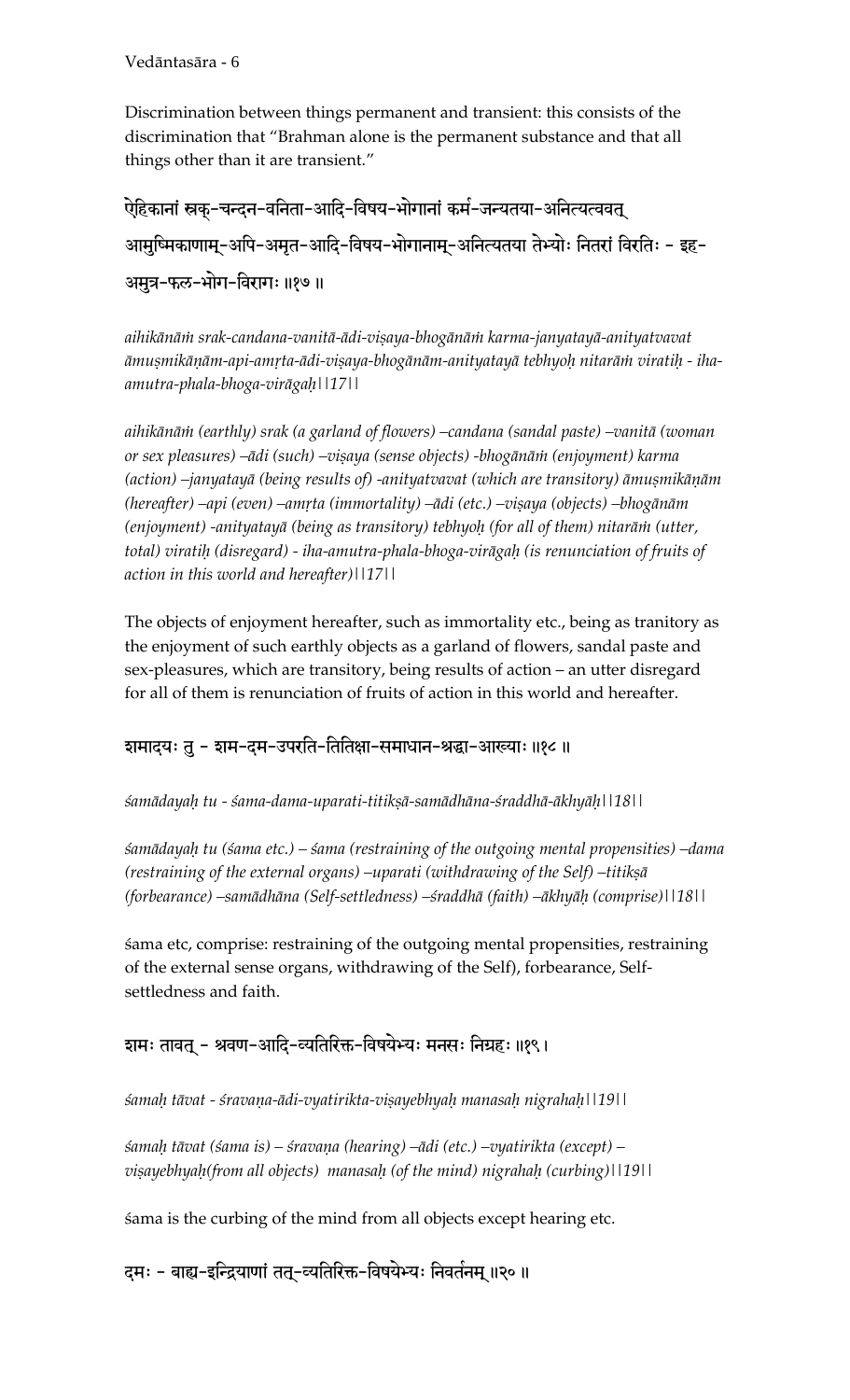*damaù - bähya-indriyäëäà tat-vyatirikta-viñayebhyaù nivartanam||20||* 

damaḥ (dama is) – bāhya (external) -indriyāṇāṁ (of the organs) tat (that) –vyatirikta *(other than) -viṣayebhyaḥ (from all objects) nivartanam (restraining)*||20||

dama is the restraining of the external organs from all object except that.

निवर्तितानाम् एतेषां तत्-व्यतिरिक्त-विषयेभ्यः उपरमणम् उपरतिः अथवा विहितानां कर्मणां विधिना परित्यागः ॥२१ ॥

*nivartitänäm eteñäà tat-vyatirikta-viñayebhyaù uparamaëam uparatiù athavä vihitänäà karmaëäà vidhinä parityägaù ||21||* 

*nivartitänäm (so restrained) eteñäà (of these external organs) tat (that) –vyatirikta (other than)* -viṣayebhyaḥ (from the pursuit of objects) uparamaṇam (cessation) uparatiḥ (is uparati) athavā (or) vihitānām (prescribed) karmaņām (of works) vidhinā (according to *scriptural injunction) parityägaù (the abandonment of)||21||* 

Uparati is the cessation of these external organs so restrained, from the pursuit of objects other than that; or, it may mean the abandonment of the prescribed works according to scriptural injunctions.

तितिक्षा शीत-उष्ण-आदि-द्वन्द्व-सहिष्णुता ॥२२ ॥

*titikñä – çéta-uñëa-ädi-dvandva-sahiñëutä||22||* 

titikṣā (endurance is) – śīta-uṣṇa (heat and cold) –ādi (other) –dvandva (pairs of *opposites)* –sahiṣṇutā (endurance)||22||

titikṣā is the endurance of heat and cold and other pairs of opposites.

निगृहीतस्य मनसः श्रवणादौ तत् अनुगुणविषये च समाधिः - समाधानम् ॥२३॥

nigrhītasya manasaḥ śravaṇādau tat anuguṇaviṣaye ca samādhiḥ - samādhānam||23||

nigrhītasya (thus restrained) manasah (of the mind) *śravanādau (on hearing etc.)* tat *(that hearing etc. of the scriptural passages) anugunavisaye (other objects that are conducive to these) ca (and) samädhiù (constant concentration) – samädhänam (is samädhänam) ||23||* 

samädhäna is the constant concentration of the mind, thus restrained, on hearing etc. of the scriptural passages and other objects that are conducive to these.

गुरु-उपदिष्ट-वेदान्त-वाक्येषु विश्वासः - श्रद्धा ॥२४ ॥

*guru-upadiñöa-vedänta-väkyeñu viçväsaù - çraddhä ||24||*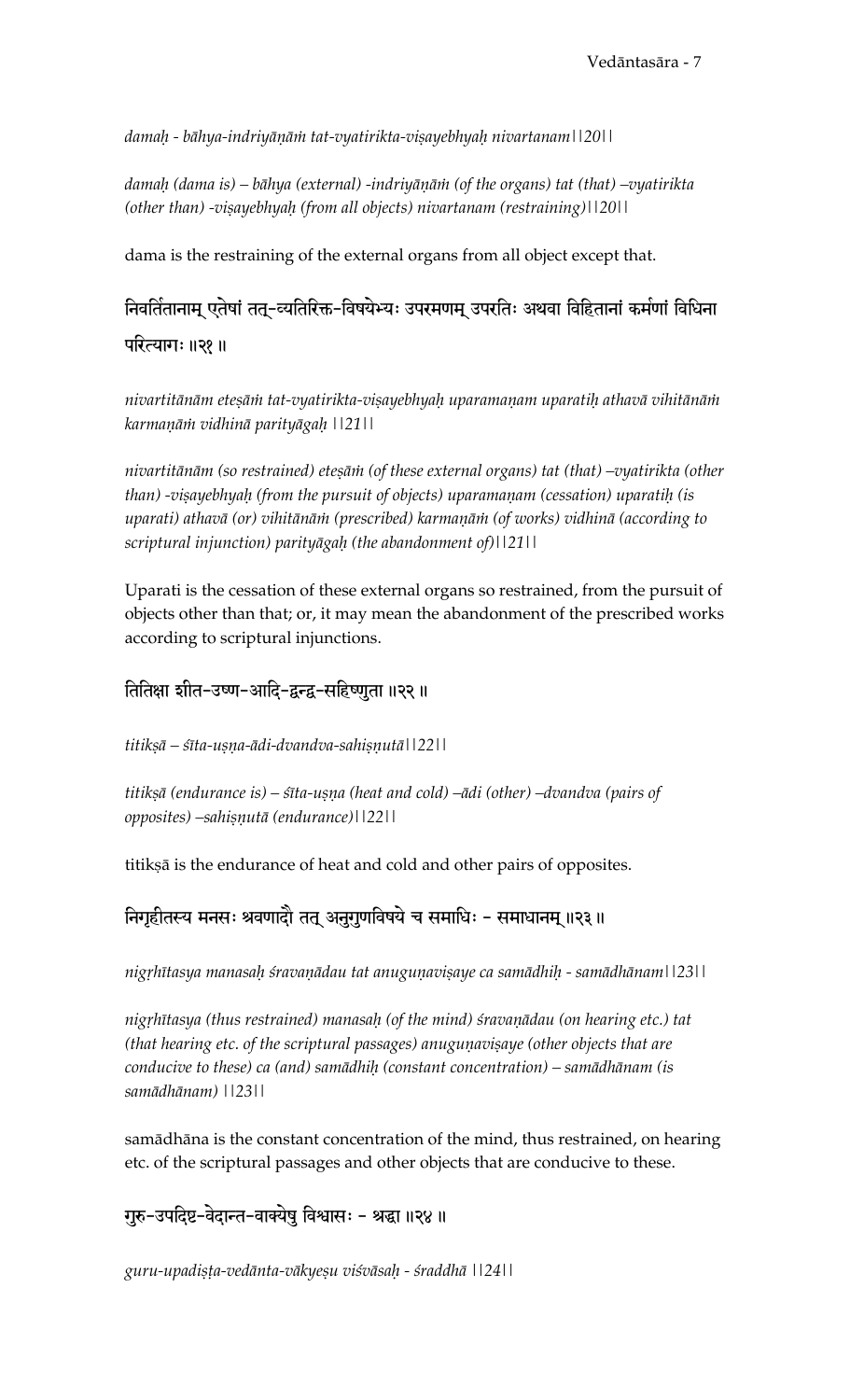guru (guru) –upadișta (taught by) –vedānta (of vedanta) -vākye*șu (in the truths*) *viçväsaù (faith) – çraddhä (çraddhä) ||24||* 

śraddhā is the faith in the truths of vedanta as taught by the Guru.

## मुमुक्षुत्वं - मोक्ष-इच्छा ॥२५॥

*mumukñutvaà - mokña-icchä||25||* 

*mumuk*șutvam (mumukșutva) – mokșa (for spiritual freedom) –icchā (is the yearning *for)||25||* 

mumukṣutva is the yearning for spiritual freedom.

```
एवम्भूतः प्रमाता-अधिकारी - शान्तो दान्त - बृ उ ४। ४।२३ इति-आदि श्रुतेः। उक्तञ्च -
               प्रशान्त-चित्ताय जित-इन्द्रियाय च
               प्रहीण-दोषाय यथा-उक्त-कारिणे।
               गुण-अन्विताय-अनुगताय सर्वदा
               <u>प्रदेयम्-एतत् सततं मुमु</u>क्षवे ॥ इति
                      उपदेशसाहस्री ३२४ ।१६ ।७२
```

```
evambhütaù pramätä-adhikäré "çänto dänta" Bå U 4. 4.23 iti-ädi çruteù| 
uktaïca -
```
*praçänta-cittäya jita-indriyäya ca prahéëa-doñäya yathä-ukta-käriëe| guëa-anvitäya-anugatäya sarvadä pradeyam-etat satataà mumukñave|| iti upadeçasähasré 324.16.72* 

*evambhütaù (such an aspirant) pramätä (is a qualified) -adhikäré (student) "çänto (quiet)*  dānta (subdued)" Bŗ U 4. 4.23 iti (thus) -ādi (etc.) śruteḥ(for it is said in the śruti *passages)|* 

*uktaïca(it is further said) -* 

*praçänta (tranquil) -cittäya (one whose mind is) jita (subjugated) – indriyäya (his senses) ca(and)*  prahīņa (free from) -doșāya (faults) yathā-ukta-kāriņe (obedient: one who *does as he is told)| guëa (virtues)-anvitäya (one endowed with) -anugatäya (submissive) sarvadä (always) pradeyam (is to be taught) -etat (this) satatam (constantly) mumukṣave (eager for liberation)|| iti upadeçasähasré 324.16.72* 

Such an aspirant is a qualified student; for it is said in the sruti passages, "quiet, subdued" (Br U 4. 4.23). It is further said, "This is always to be taught to one who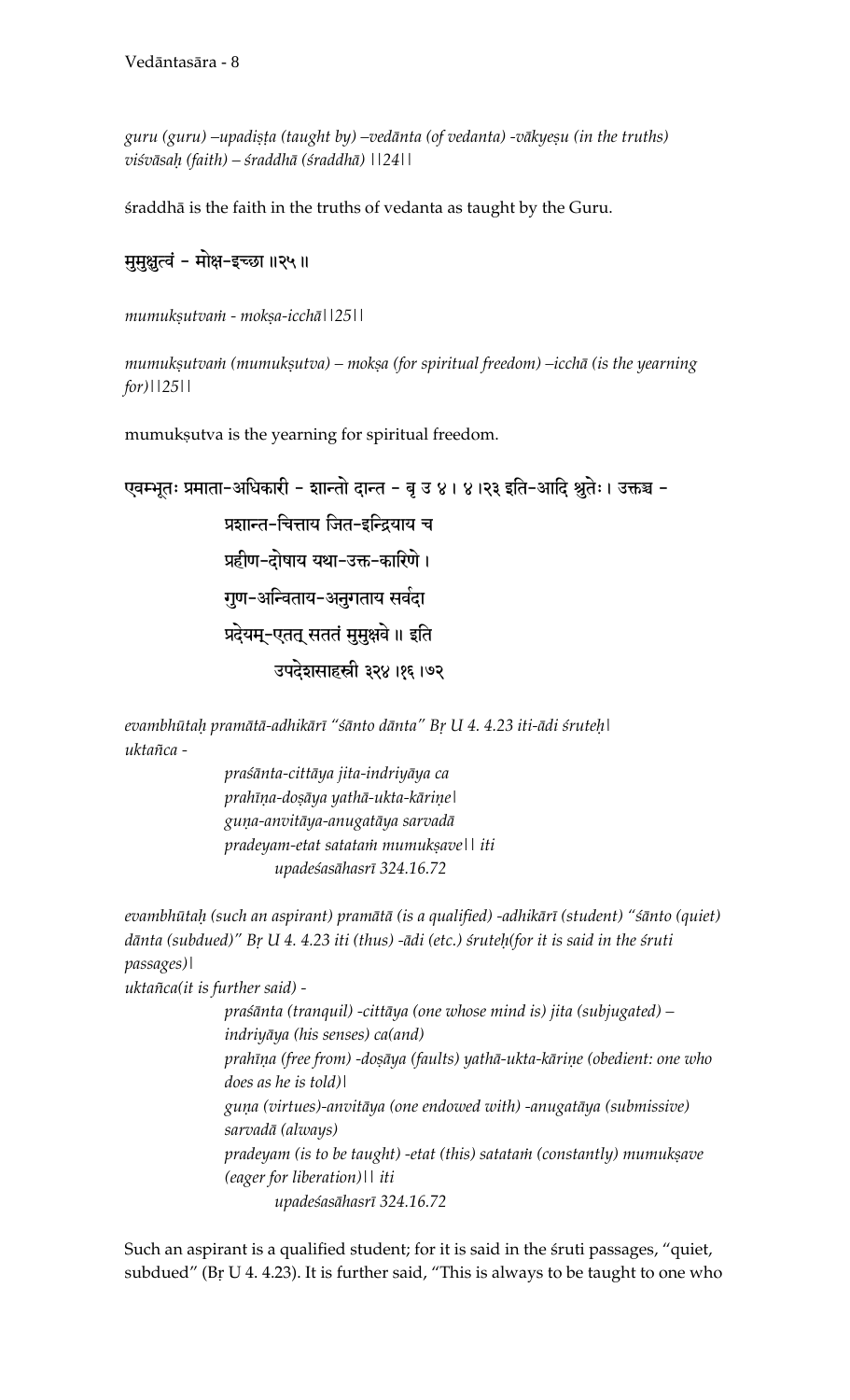is of tranquil mind, who has subdued his senses, who is free from faults, obedient, endowed with virtues, always submissive, and who is constantly eager for liberation" (upadeśa-sāhasrī 324.16.72).

## विषयः - जीव-ब्रह्म-ऐक्यम् शुद्ध-चैतन्यं प्रमेयं तत्र एव वेदान्तानां तात्पर्यात् ॥२७॥

*viñayaù - jéva-brahma-aikyam çuddha-caitanyaà prameyaà tatra eva vedäntänäà tätparyät||27||* 

vișayaḥ (the subject is) – jīva (individual self) –brahma (brahman) -aikyam (identity)  $s$ uddha (pure) -caitanya $m$  (intelligence) prameya $m$  (and is to be realised) tatra (for such) *eva (indeed) vedäntänäà (of vedanta texts) tätparyät (purport)||27||* 

The subject is the identity of the individual self and brahman, which is of the nature of pure intelligence and is to be realised. For such is the purport of the vedanta texts.

सम्बन्धः तु - तत्-ऐक्य-प्रमेयस्य तत्-प्रतिपादक-उपनिषत्-प्रमाणस्य च बोध्य-बोधक-भावः॥२८॥

sambandhah tu - tat-aikya-prameyasya tat-pratipādaka-upaniṣat-pramāṇasya ca bodhya*bodhaka-bhävaù||28||* 

*sambandhaù (the connection) tu (is) – tat (that) –aikya (identity) -prameyasya (which is*  to be realised) tat (that) –pratipādaka (that establishes it) –upanișat (upanișats) *pramäëasya (the evidence of) ca (and) bodhya (a thing to be known) –bodhaka (that which tells of it) –bhävaù (is the relation)||28||* 

The connection is the relation between that identity which is to be realised and the evidence of the upanisats that establishes it, as between a thing to be known and that which tells of it.

प्रयोजनं तु - तत्-ऐक्य-प्रमेय-गत-अज्ञान-निवृत्तिः स्वस्वरूप-आनन्द-अवाप्तिः-च तरति शोकम् आत्मवित् छा ऊ ७।१।३ इति-आदि-श्रुतेः ब्रह्मविदु ब्रह्मैव भवति मुण्ड ऊ ३।२।९ इति-आदि-श्चतेः-च ॥२९॥

*prayojanaà tu - tat-aikya-prameya-gata-ajïäna-nivåttiù svasvarüpa-änanda-aväptiù-ca "tarati çokam ätmavit" Chä U 7.1.3 iti-ädi-çruteù "brahmavid brahmaiva bhavati" Muëòa U 3.2.9 iti-ädi-çruteù-ca||29||* 

prayojana*in* (the necessity) tu (is) – tat(that) –aikya (identity) –prameya (which is to be realised) –gata (relating to) –ajñāna (ignorance) -nivṛttiḥ (dispelling) svasvarūpa (of *realisation of one's own Self) –änanda (the bliss) –aväptiù-ca (attainment of) "tarati (overcomes) çokam (grief) ätmavit (the knower of Self) " Chä U 7.1.3 iti(as in) –ädi (such) –çruteù (çruti passages) "brahmavid (he who knows brahman) brahmaiva (verily brahman) bhavati (becomes)*" Munda U 3.2.9 iti-ādi-śruteh-ca||29||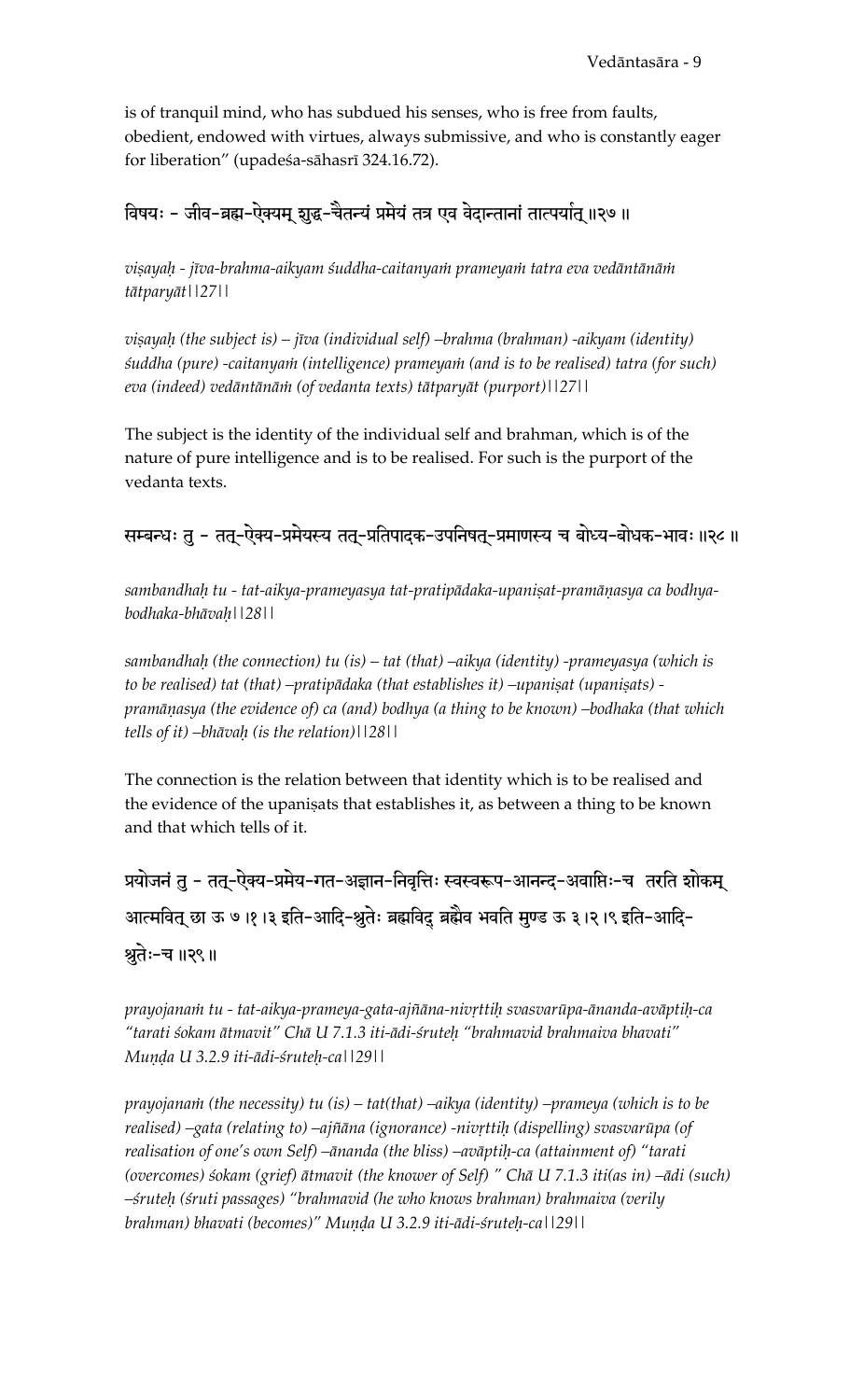*The necessity is the dispelling of ignorance relating to that identity which is to be realised, as the attainment of bliss resulting from the realisation of one's own Self. As in such çruti passages, "The knower of Self overcomes grief" (Ch U 7.1.3), "He who knows brahman*  becomes brahman" Munda U 3.2.9.

*THE NECESSITY OF A GURU* 

अयम्-अधिकारी जनन-मरण-आदि-संसार-अनल-सन्तप्तः दीप्त-शिरा जलराशिम्-इव-उपहारपाणिः श्रोत्रियं ब्रह्म-निष्ठं गुरुम्-उपसृत्य तम्-अनुसरति तदु-विज्ञानार्थं स गुरुम्-एव-अभिगच्छेत् समित्-पाणिः श्रोत्रियं ब्रह्म-निष्ठम् मुण्ड उ १।२।१२ इति-आदि-श्रुतेः॥३०॥

ayam-adhikārī janana-maraņa-ādi-saṁsāra-anala-santaptaḥ dīpta-śirā jalarāśim-ivaupahārapāņih śrotriyam brahma-nistham gurum-upasrtya tam-anusarati "tadvijñānārtham sa gurum-eva-abhigacchet samit-pāņiḥ śrotriyam brahma-niṣṭham" *Muëòa U 1.2.12 iti-ädi-çruteù||30||* 

*ayam (such) -adhikäré (a qualified pupil janana(birth) –maraëa (death) –ädi (etc.) – saàsära (endless round of) –anala (with th fire) -santaptaù (scorched) dépta (on fire) –çirä*  (ones's head) jalarāśim (to a lake) –iva (just as) –upahāra (with presents) –pāņiḥ (in hand) srotriyam (learned in the vedas) brahmanistham (ever living in brahman) gurum (guru) -upasrtya (should repair) tam (him) -anusarati (serve) "tad (this) – *vijïänärthaà(in order to understand) sa (he) gurum (spiritual guru) –eva (alone)*  abhigacchet (repair, go to) samit (with fuel) -pāṇiḥ (in hand) śrotriyaṁ (who is learnd in the vedas) brahma-niṣṭham (lives entirely in brahman)" Muṇḍa U 1.2.12 iti-ādi-śruteḥ *(as the following and other çrutis say. ||30||* 

स गुरुः परम-कृपया-अध्यारोप-अपवाद-न्यायेन-एनम्-उपदिशति तस्मै स विद्वान्-उपसन्नाय सम्यक् प्रशान्त-चित्ताय शमान्विताय

.<br>येन-अक्षरं पुरुषं वेद सत्यं

प्रोवाच तां तत्त्वतो ब्रह्म-विद्याम् ॥

मुण्ड उ १।२।१३ इति-आदि-श्रुतेः ॥३१॥

sa guruh parama-krpayā-adhyāropa-apavāda-nyāyena-enam-upadiśati *tasmai sa vidvän-upasannäya samyak praçänta-cittäya çamänvitäya yena-akñaraà puruñaà veda satyaà proväca täà tattvato brahma-vidyäm|| Muëòa U 1.2.13 iti-ädi-çruteù ||31||* 

sa (such a) guruḥ (guru) parama (infinite) –kṛpayā (through grace) –adhyāropa *(superimpositions) –apaväda (de-superimposition) –nyäyena (by the method of) –enam (this, pupil)-upadiçati(instructs)*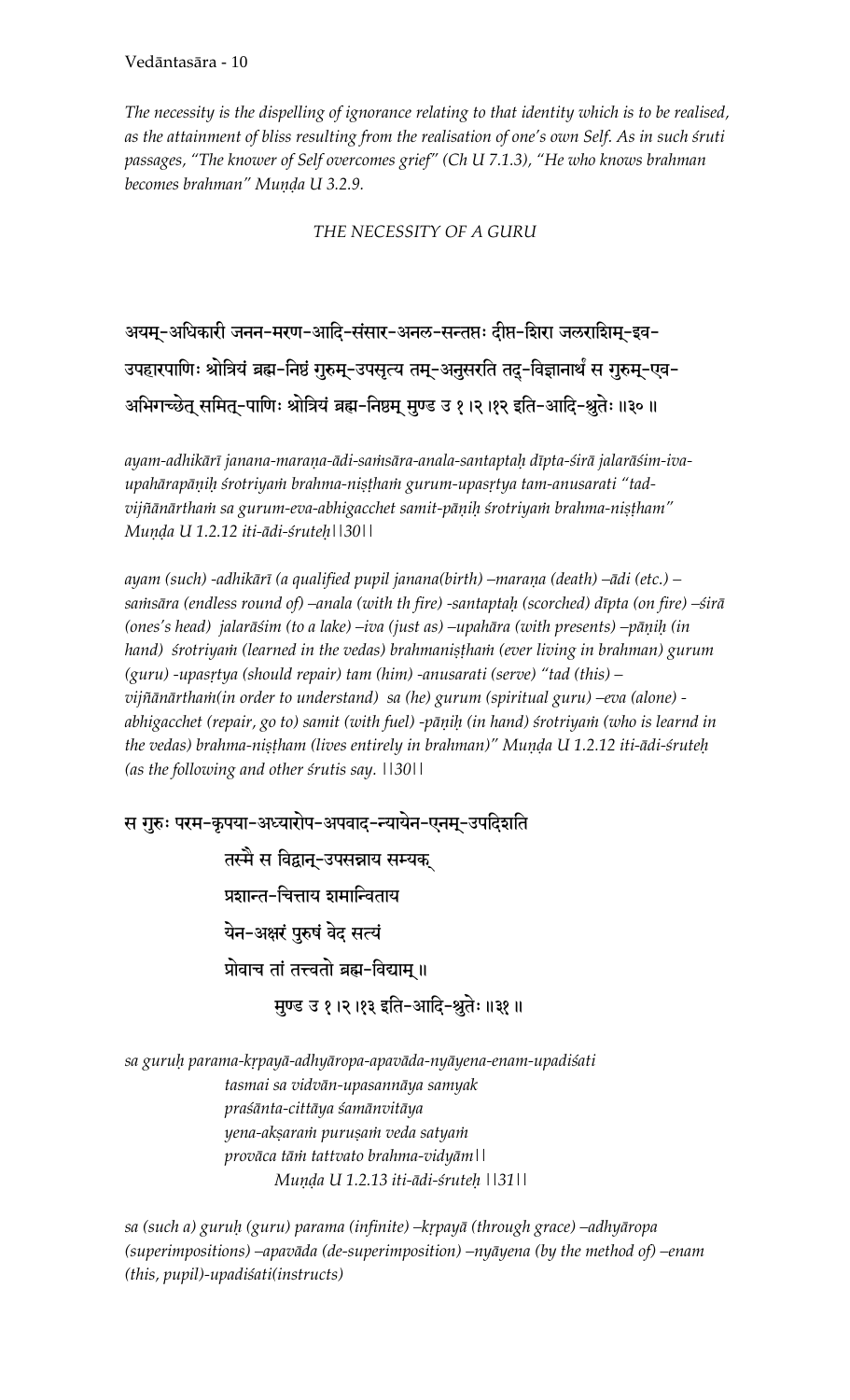*tasmai (to that pupil) sa (he) vidvän (the wise teacher) -upasannäya (approached with) samyak(due courtesy) praçänta (perfectly calm) -cittäya (mind) çamänvitäya (controlled his senses) yena (by which) -akñaraà (imperishable) puruñaà (the Being) veda (he knows) satyaà(real)*  provāca (should impart) tām (to that pupil) tattvato (truly) brahma*vidyäm (knowledge of brahman)|| Muëòa U 1.2.13 iti-ädi-çruteù ||31||* 

Such a guru (teacher) through his infinite grace instructs the pupil by the method of de-superimposition of the superimposition as in such śruti passages: To that pupil who has approached him with due courtesy, whose mind has become perfectly calm, and who has control over his senses, the wise teacher should truly impart that knowledge of brahman through which he knows the Being, imperishable and real" Munda U 1.2.13.

#### CHAPTER – II

#### SUPERIMPOSITION

#### SUPERIMPOSITION DEFINED

## असर्प-भूतायां रज्जौ सर्प-आरोपवत् वस्तुनि अवस्तु-आरोपः - अध्यारोपः ॥३२॥

*asarpa-bhütäyäà rajjau sarpa-äropavat vastuni avastu-äropaù - adhyäropaù||32||* 

*asarpa (not a snake) -bhütäyäà (which is) rajjau (in a rope) sarpa (snake) –äropavat (like the false perception of) vastuni (on the real) avastu (unreal) -äropaù (superimposition) – adhyäropaù (is adhyäropaù)||32||* 

adhyāropaḥ is the superimposition of the unreal on the real, like the false perception of a snake in a rope which is not a snake.

*32 footnote 1:* adhyäropa – A synonymn of the word adhyäsa has been defined by Shankaracharya as <del>रमुतिरू</del>पः परत्र पूर्वदृष्ट अवभासः *smrtirūpah paratra pūrvadrsta avabhäsaù*, "The apparent recognition of something previously observed in some other thing."

## वस्तु - सत्-चित्-आनन्दम्-अद्वयं ब्रह्म अज्ञान-आदि-सकल-जड-समूहः-अवस्तु॥३३॥

*vastu - sat-cit-änandam-advayaà brahma; ajïäna-ädi-sakala-jaòa-samühaù-avastu||33||* 

*vastu (reality) – sat (existence) –cit (consciousness) –änandam (and bliss) –advayaà (without a second) brahma (brahman); ajïäna (nescience) –ädi (and) –sakala (all other) – jaòa (material) –samühaù (collection of objects) –avastu (is unreality) ||33||*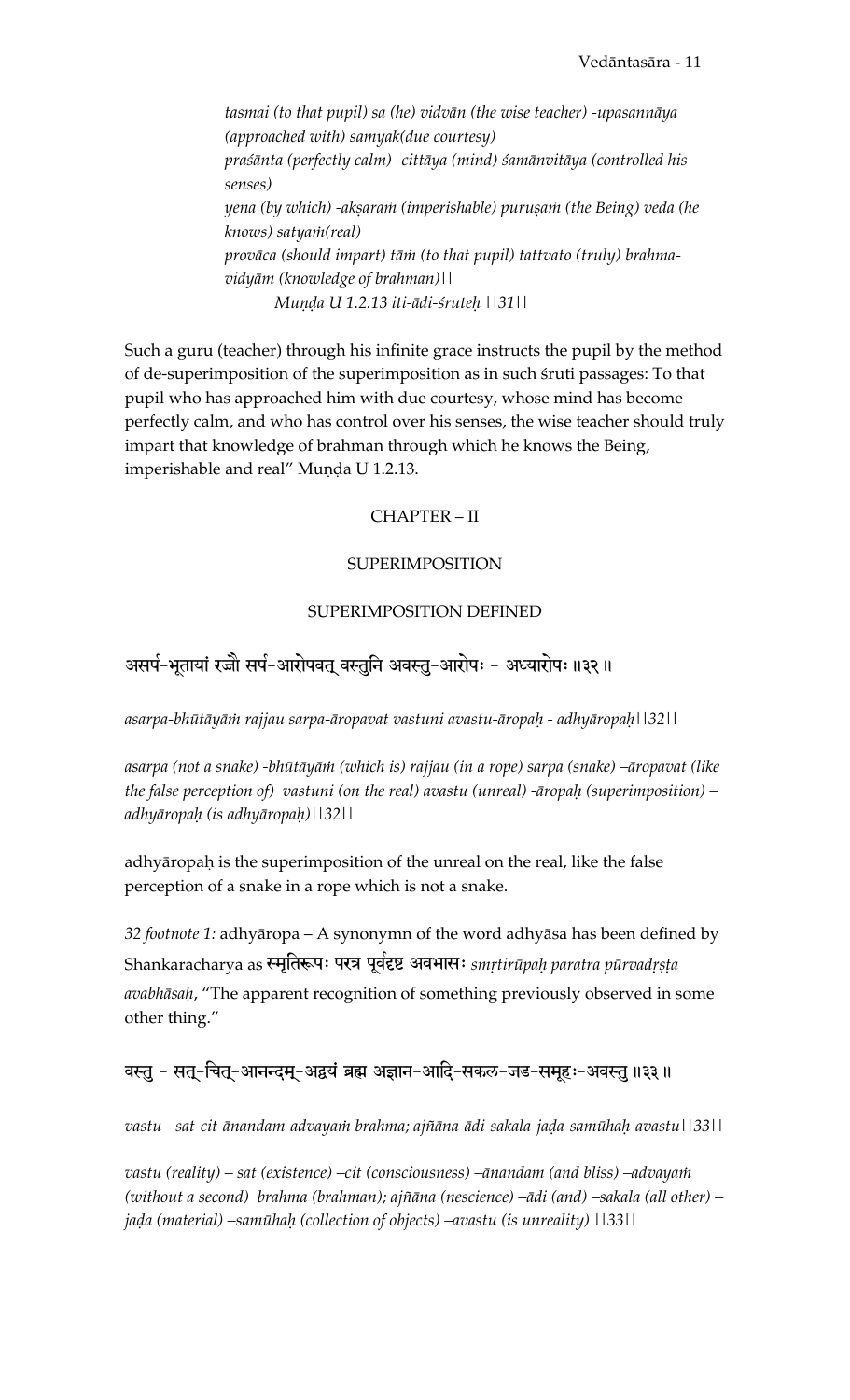reality is brahman which is without a second and is existence, knowledge and bliss; unreality is nescience and all other material objects.

अज्ञानं तु - सदु-असद्भ्याम्-अनिर्वचनीयं त्रिगुणात्मकं ज्ञान-विरोधि भावरूपं यत्किञ्चित्-इति वदन्ति-अहम्-अज्ञ इति-आदि-अनुभवात् देव-आत्म-शक्तिं स्वगुणैः-निगूढाम् - श्वेत उ १।३।  $\bar{\mathbf{z}}$ ति-आदि-श्रुतेः-च ॥३४॥

ajñāna $\dot{m}$  tu - sad-asadbhyām-anirvacanīya $\dot{m}$  triguņātmaka $\dot{m}$  jñāna-virodhi bhāvarūpa $\dot{m}$ yatkiñcit-iti vadanti-aham-ajña iti-ādi-anubhavāt "deva-ātma-śaktim svagunaih*nigüòhäm" - Çveta U 1.3. iti-ädi-çruteù-ca||34||*

*ajïänaà tu (however, ignorance is) – sad (being) –asadbhyäm (nonbeing)*  anirvacanīyam (which cannot be described as) triguṇātmakam (made up of three qualities) *jñāna-virodhi (antagonistic to knowledge) bhāvarūpam (positive) yatkiñcit (something) iti vadanti (its existence is established) -aham (I am) -ajïa (ignorant) iti-ädi-anubhavät*  (from such esperiences as) "deva-ātma-śaktim (the power belonging to God Himself) svaguņaiḥ (in its own qualities) –nigūḍhām (hidden)" - Śveta U 1.3. iti-ādi-śruteḥ*ca||34||*

However ignorance is described as something positive though intangible, which cannot be described as being or non-being, which is made of three qualities and is antagonistic to knowledge. Its existence is established from such experiences as "I am ignorant" and from such çruti passages as, "The power belonging to God Himself, hidden in its own qualities" (Śveta U 1.3.).

The word "however" denotes that the text offers a special theory on the subject. The special significance of the term "something" is to posit ignorance as the source or cause of illusion.

Ignorance is not mere negation of knowledge. We can understand knowledge from three aspects: 1) Knowledge is synonymous with "the Witness, the Perceiver" which is eternal and cannot therefore be negated. 2) Knowledge is a particular function of the mind as in , "through *understanding* one understands the Rig-Veda". No mental function can illumine an object unless it has consciousness at its back. The eyes, etc. seem to perform their functions consciously because they draw their consciousness from the Self. Hence under no circumstances can this knowledge exist in a negative state. 3) Negation of the knowledge of a particular subject may mean that one perceives another object. Again there cannot be negation of general knowledge as without it knowledge of a particular object becomes impossible. Therefore it stands to reason that knowledge which is eternal, ever-existent and positive can never be connected or associated with negation. Ignorance is positive does not imply that it is an absolute substance which brahman alone is. It has found a place in vedanta to explain the otherwis inexplicable production of the phenomenal world. It cannot be proved by reasoning which is a product of ignorance, for it will then mean seeing darkness with the help of darkness. Nor can it be proved by knowledge for then it will be like seeing darkness with the help of light. It is neither real like brahman nor unreal like the son of a barren woman or the horns of a hare or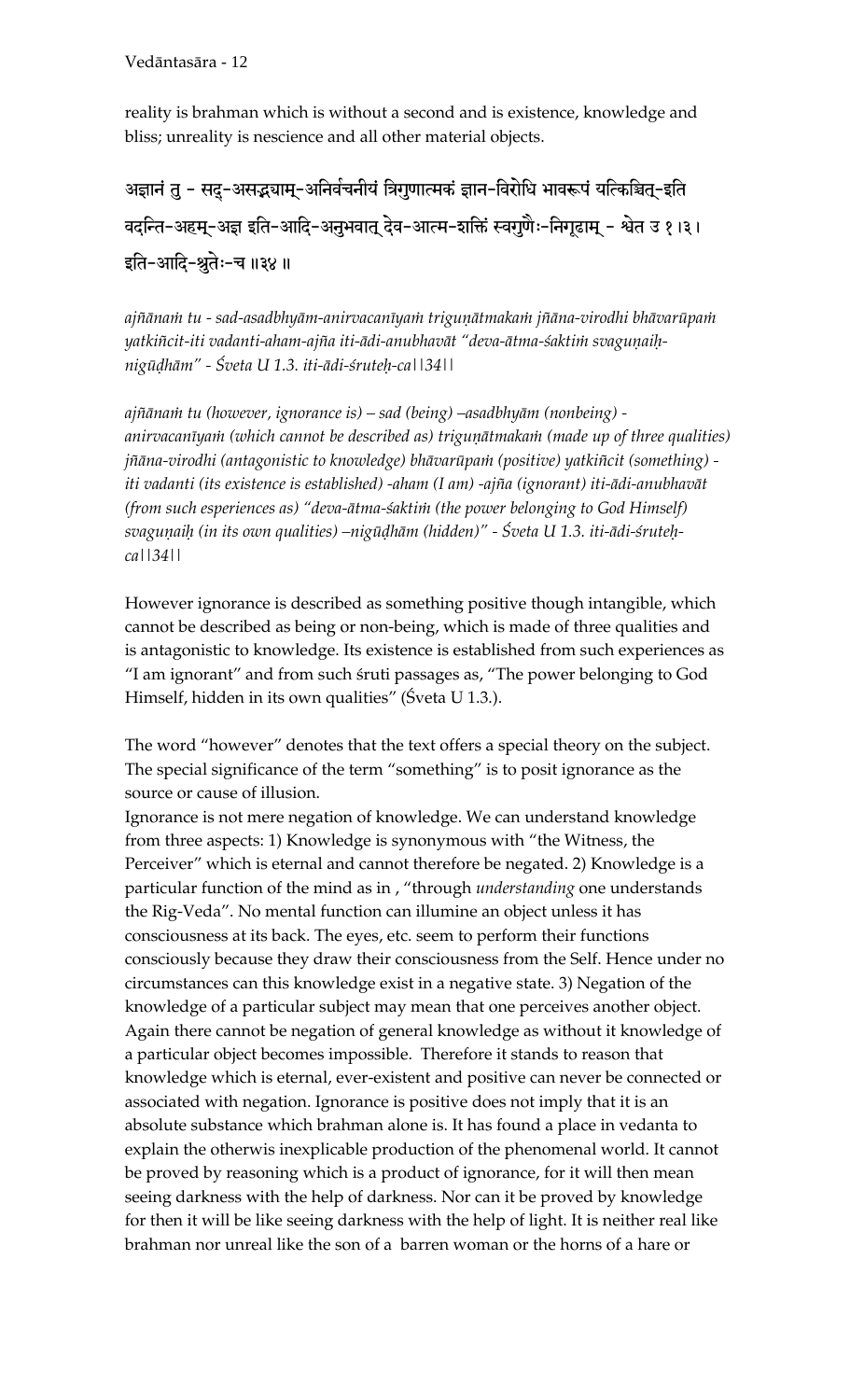water in a mirage, for in the case of the latter there would not be any dealing with the world. Really this ignorance can never be properly explained. It is antagonistic to knowledge, because it disappears with the dawn of knowledge.

It is one and composed of three qualities, sattva, rajas and tamas. From the standpoint of the individuals it is many since one can go beyond ignorance and be liberated or gradually liberated even though others may still be in ignorance. Again if ignorance were not many, one cannot get beyond ignorance because all others are in ignorance.

### THE INDIVIDUAL AND COLLECTIVE ASPECTS

## इदम्-अज्ञानं समष्टि-व्यष्टि-अभिप्रायेण-एकम्-अनेकम्-इति च व्यवह्रियते ॥३५॥

idam-ajñānam samașți-vyașți-abhiprāyeṇa-ekam-anekam-iti ca vyavahriyate||35||

*idam (this) -ajñānam (ignorance) samasți (collectively) –vyasți (or individually) –* abhiprāyeņa (according to the mode of observing) –ekam (one) –anekam (or many) -iti ca *vyavahriyate (is said to be)||35||* 

This ignorance is said to be one or many according to the mode of observing it either collectively or individually.

तथाहि यथा वृक्षाणां समष्टि-अभिप्रायेण वनम्-इति-एकत्व-व्यपदेशः यथा वा जलानां समष्टि-अभिप्रायेण जलाशय इति तथा नानात्वेन प्रतिभासमानानां जीव-गत-अज्ञानानां समष्टि-अभिप्रायेण तदु-एकत्व-व्यपदेशः अजाम्-एकाम् श्वे उ ४।५ इति-आदि-श्रुतेः॥३६॥

tathāhi yathā vŗkṣāṇāṁ samaṣṭi-abhiprāyeṇa vanam-iti-ekatva-vyapadeśaḥ yathā vā jalānāṁ samaṣṭi-abhiprāyeṇa jalāśaya iti tathā nānātvena pratibhāsamānānāṁ jīva-gataajñānānām samasti-abhiprāyeņa tad-ekatva-vyapadeśaḥ "ajām-ekām" Śve U 4.5 iti-ādi*çruteù ||36||* 

*tathāhi (similarly, as) yathā ( for instance) vrkṣāṇāṅ of trees) samaṣṭi (collective) –* abhiprāyeņa(considered as) vanam (forest) -iti-ekatva (as one) -vyapadeśaḥ (denoted) yathā (as) vā (or) jalānām (of water) samasti (collective) -abhiprāyeņa (considered as) *jaläçaya (the reservoir) iti (thus) tathä (so also) nänätvena (diversely) pratibhäsamänänäà (being manifested) jéva-gata (existing in jévas) -ajïänänäà*  (ignorance) samașți-abhiprāyeņa (considered collectively) tad-ekatva (as one) *vyapadeçaù (represented) "ajäm (there is unborn) –ekäm (one)" Çve U 4.5 iti-ädi-çruteù as in such scriptural passages ||36||* 

As, for instance, trees considered as an aggregate are denoted as one, viz the forest, or water is collectively named as the reservoir, so also, ignorance, existing in jīvas being diversely manifested, is collectively represented as one – as in such scriptural passages as, "There I one unborn" etc. Sve U 4.5.

*36 footnote 1 is relevent here:* Though Brahman is the substratum of ignorance, yet the effect of the latter (ignorance) is seen only in and through the created beings.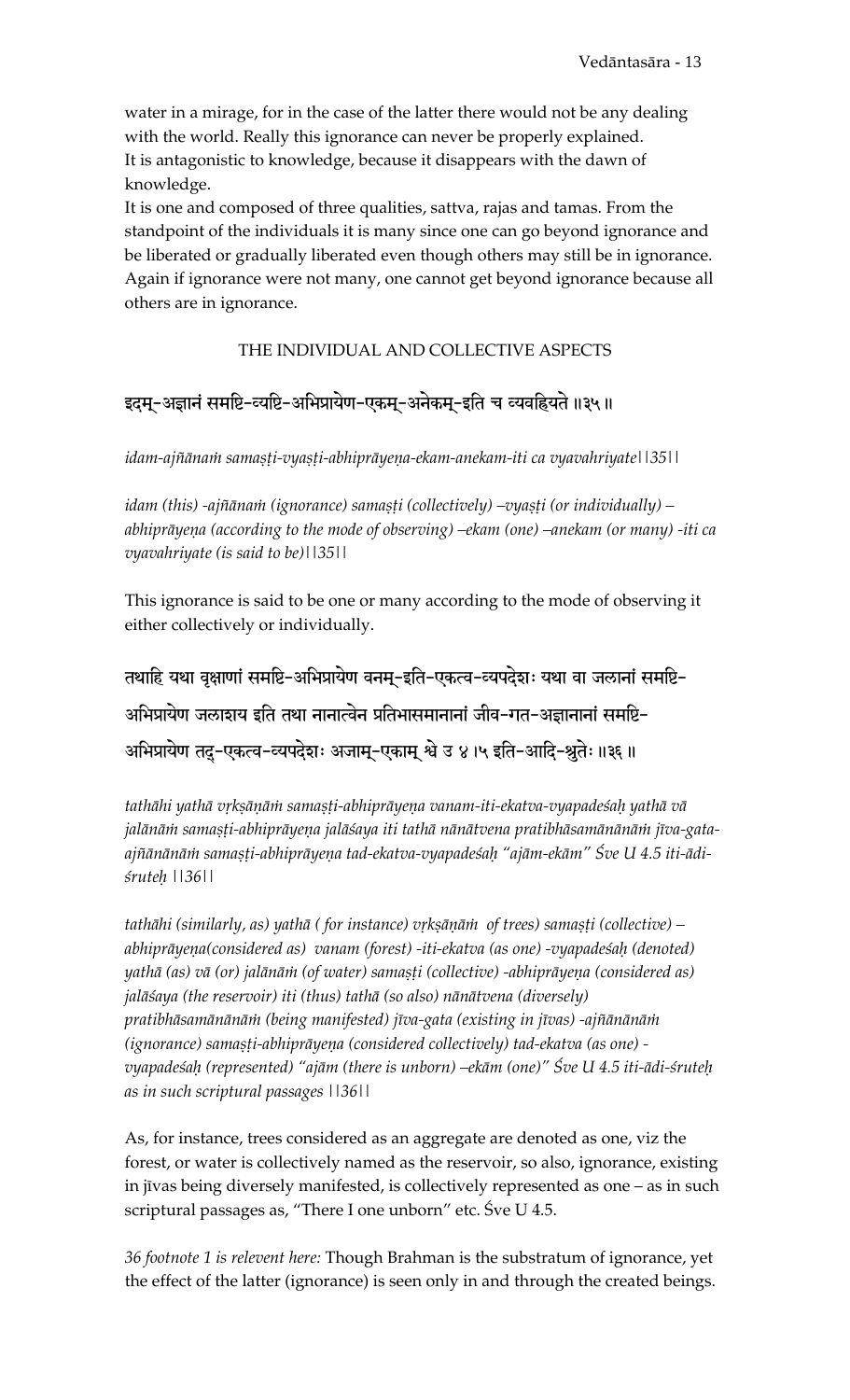A snake has poison in its fangs, but is never affected by it. The effect of the poison is seen only when the snake bites others.

*116 footnote 2 is relevant here:* These two similes, frequently repeated in the book Vedāntasāra, refer to two distinct vedantic theories on the identity of jīva and brahman – the theory of reflection and the theory of apparent limitation. The former theory holds that the jīva is a reflection of brahman, while according to the latter theory, the jīva is separated from brahman by limiting adjuncts superimposed by ignorance.

### इयं समष्टिः-उत्कृष्ट-उपाधितया विशुद्ध-सत्त्व-प्रधाना ॥३७॥

iyam samaṣṭiḥ-utkṛṣṭa-upādhitayā viśuddha-sattva-pradhānā||37||

iyam (this) samașțih (aggregate of ignorance) –utkrșța (superior being, Perfection, Pure *Intelligence of brahman) –upädhitayä (on account of its appearing associated with) viçuddha(pure) –sattva (sattva) –pradhänä (has a preponderence of)||37||* 

This aggregate (of ignorance) on account of its appearing associated with Perfection (Pure Intelligence of brahman) has a preponderence of pure sattva.

एतदु-उपहितं चैतन्यं सर्वज्ञत्व-सर्वेश्वरत्व-सर्वनियन्तृत्व-आदि-गुणकम्-अन्यक्तम्-अन्तर्यामी जगत्-कारणम्-ईश्वरः इति च व्यपदि्रयते सकल-अज्ञान-अवभासकत्वात् । यः सर्वज्ञः सर्व-वित् -मुण्ड उ १ ।१ ।१ इति श्रुतेः ॥३८ ॥

etad-upahitam caitanyam sarvajñatva-sarveśvaratva-sarvaniyantrtva-ādi-gunakam*avyaktam-antaryämé jagat-käraëam-éçvaraù iti ca vyapadiçyate sakala-ajïänaavabhäsakatvät| "yaù sarvajïaù sarva-vit" - Muëòa U 1.1.1 iti çruteù ||38||* 

etad (with this ignorance) -upahitam (associated) caitanyam (consciousness) sarvajñatva *(omniscience) –sarveśvaratva (universal lordship) –sarvaniyantrtva (all-controlling* power) –ādi (etc.) –guņakam (endowed with such qualities) –avyaktam (undifferentiated) -antaryāmī (inner guide) jagat-kāraṇam (the cause of the world) -īśvaraḥ (īśvara) iti ca *vyapadiçyate (is designated as) sakala (all, aggregate )-ajïäna (ignorance) – avabhäsakatvät (being the illuminator) | "yaù (who) sarvajïaù (knows all generally)*  sarva-vit (who perceives all particularly)" - Muṇḍa U 1.1.1 iti śruteḥ (as in the śruti *passage)||38||*

Consciouness associated (as it were) with this (aggregate of ignorance) is endowed with such qualities as omniscience, universal lordship, all-controlling power, etc., and is designated as the undifferentiated, the inner guid, the cause of the world and is vara on account of Its being the illuminator of the aggregate of ignorance. As in the sruti passage, "Who knows all (generally), who perceives all (particularly)" Munda U 1.1.1.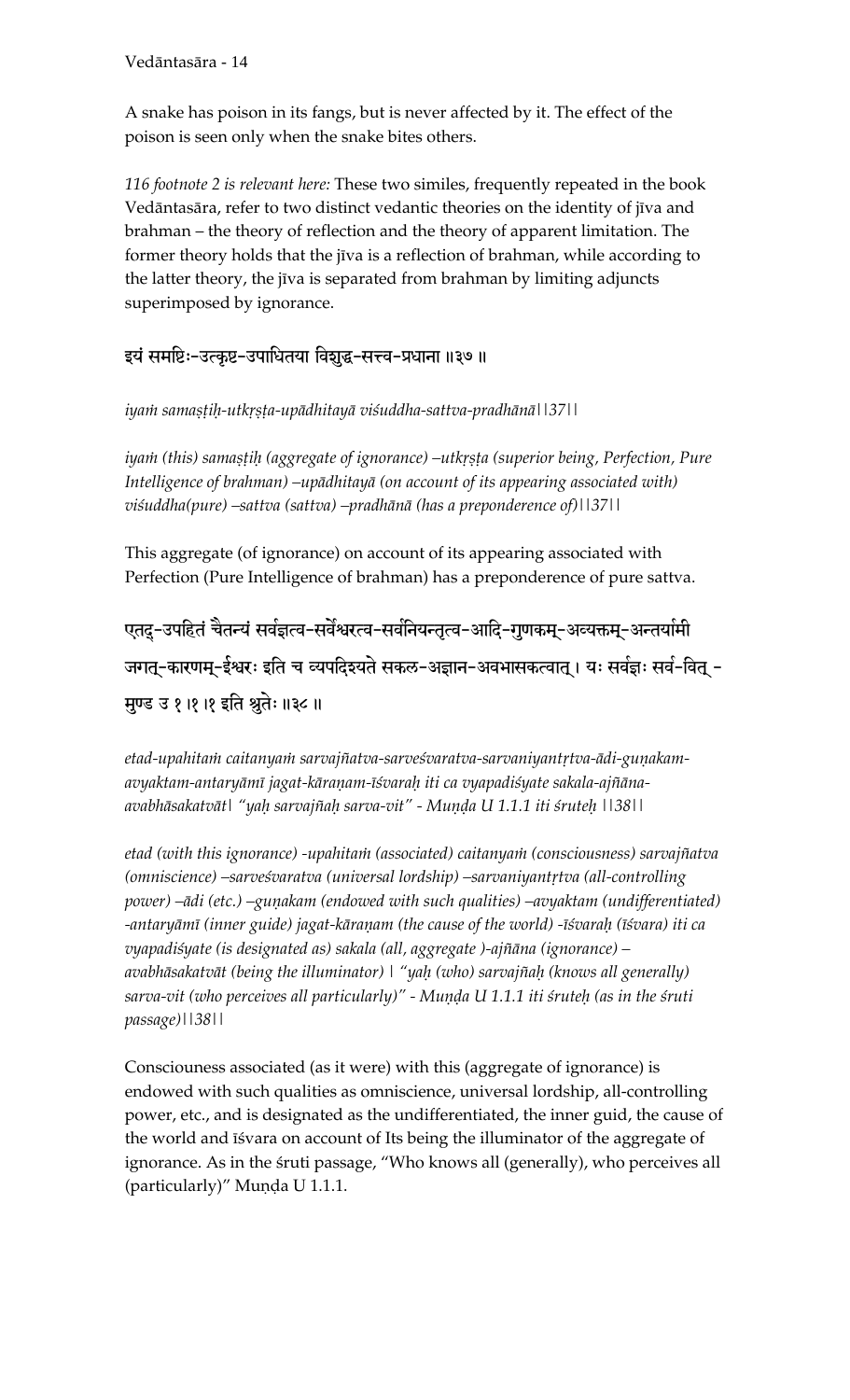ईश्वरस्य इयं समष्टिः-अखिल-कारणत्वात्-कारणशरीरम्-आनन्द-प्रचुरत्वात्-कोशवत्-आच्छादकत्वात्-आनन्दमयकोशः सर्व-उपरमत्वात्-सुषुप्तिः-अत एव स्थूल-सुक्ष्म-प्रपञ्च-लय-स्थानम्-इति च उच्यते ॥३९॥

īśvarasya iyam samaştih-akhila-kāraņatvāt-kāraņaśarīram-ānanda-pracuratvāt-kośavat*äcchädakatvät-änandamayakoçaù sarva-uparamatvät-suñuptiù-ata eva sthüla-sükñmaprapaïca-laya-sthänam-iti ca ucyate||39||* 

*iśvarasya (associate with the iśvara) iyam (this) samastih (aggregate of ignorance) –* akhila(of all) –kāraṇatvāt (being the cause of) –kāraṇaśarīram (causal body) –ānanda (of *bliss) –pracuratvät (on account of its being full) –koçavat (like a sheath) –äcchädakatvät (on account of its covering) -änandamayakoçaù (the blissful sheath) sarva (everything) – uparamatvāt (on account of the dissolution of) –susuptih (cosmic sleep, pralaya) -ata eva (for this reason) sthūla (gross) –sūkṣma (and subtle) –prapañca (phenomena) –laya (dissolution) –sthänam (state of) -iti ca ucyate(it is further known as)||39||* 

This aggregate of ignorance associated with isvara is known as the causal body on account of its being the cause of all, and as the blissful sheath on account o its being full of bliss and covering like a sheath; it is further known as the cosmic sleep as into it everything is dissolved, and, for this reason, it is designated as the state of dissolution of the gross and subtle phenomena.

यथा वनस्य व्यष्टि-अभिप्रायेण वृक्षाः इति-अनेकत्व-व्यपदेशः यथा वा जलाशयस्य व्यष्टि-अभिप्रायेण जलानि-इति तथा-अज्ञानस्य व्यष्टि-अभिप्रायेण तदु-अनेकत्व-व्यपदेशः इन्द्रो मायाभिः पुरुरूप ईयते ऋग्वेद ६।४७।१८ इति-आदि-श्रुतेः॥४०॥

yathā vanasya vyaṣṭi-abhiprāyeṇa vṛkṣāḥ iti-anekatva-vyapadeśaḥ yathā vā jalāśayasya vyasti-abhiprāyeņa jalāni-iti tathā-ajñānasya vyasti-abhiprāyeņa tad-anekatva*vyapadeçaù "indro mäyäbhiù pururüpa éyate" Ågveda 6.47.18 iti-ädi-çruteù||40||* 

yathā (just as) vanasya (of the forest) vyasti (individual, units) -abhiprāyena (from the standpoint of) vṛkṣāḥ (number of trees) iti (thus) –anekatva (manifold) -vyapadeśaḥ (may be designated) yathā (just as) vā (or) jalāśayasya (of the reservoir) vyasti (unit) abhiprāyeņa (from the standpoint of) jalāni (quantities of water, water bodies) -iti (thus) tathā (even so) -ajñānasya (of the ignorance) vyasti (separate units) -abhiprāyeņa (from *the standpoint of) tad-anekatva (as many) -vyapadeçaù (is spoken of) "indro (indra) mäyäbhiù (through mäyä) pururüpa (many forms) éyate (appears as)" Ågveda 6.47.18 iti-ädi-çruteù (as in such çruti passages as)||40||* 

As a forest, from the standpoint of the units that compose it, may be designated as a number of trees, and as a reservoir from the same point of view may be spoken of as quantities of water, so also ignorance when denoting separate units is spoken of as many; as in such śruti passages as, "Indra through māyā appears as of many forms" Rgveda 6.47.18.

अत्र व्यस्त-समस्त-व्यापित्वेन व्यष्टि-समष्टिता-व्यपदेशः॥४१॥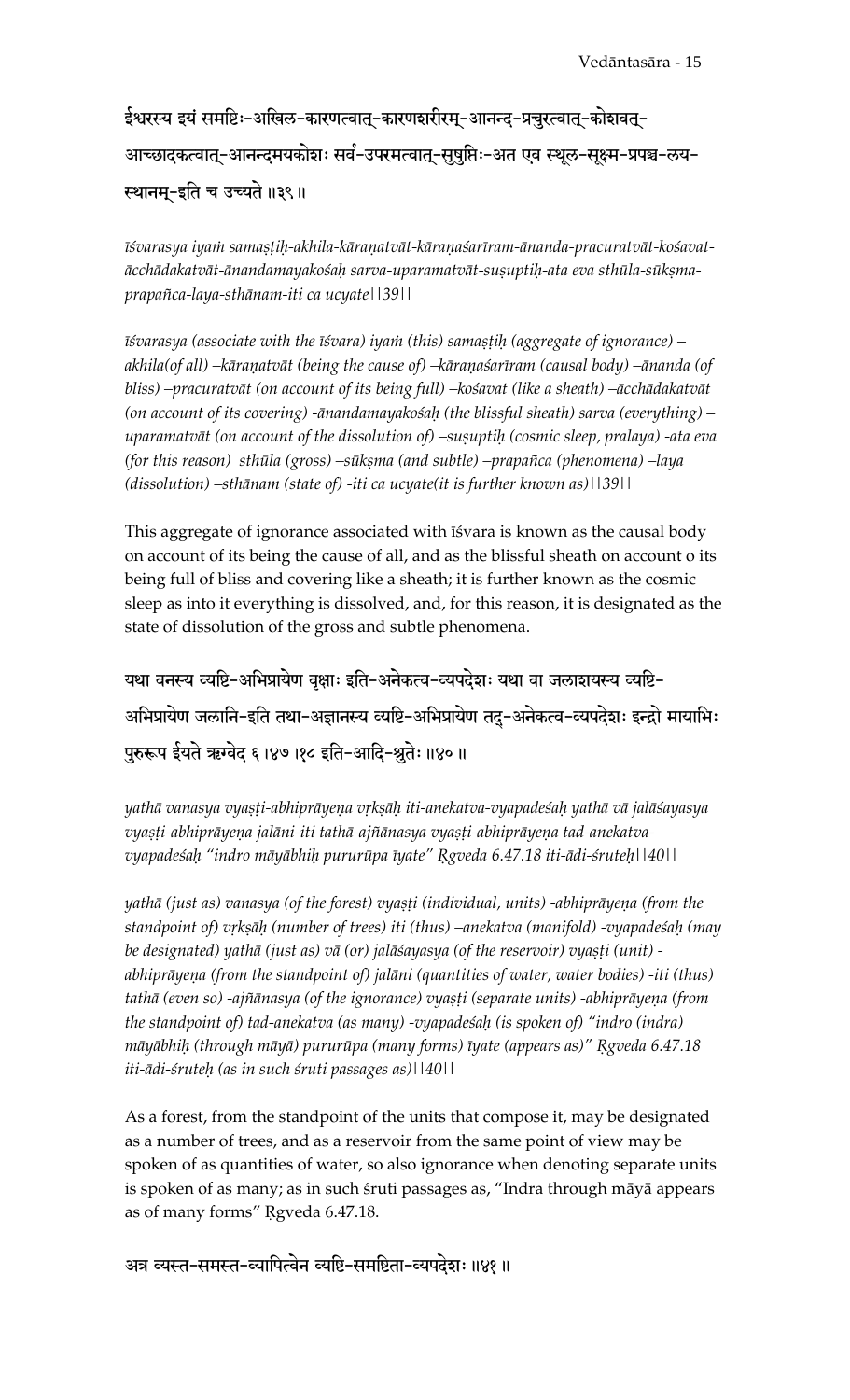*atra vyasta-samasta-vyäpitvena vyañöi-samañöitä-vyapadeçaù||41||* 

*atra (here, that is in the case of ignorance) vyasta (units) –samasta (aggregate) vyāpitvena (on account of its pervading) vya*șți (individual) –samașțitā (collective) – *vyapadeçaù (has been designated)||41||* 

Ignorance has been designated as individual and collective on account of its pervading the units and the aggregate.

इयं व्यष्टिः-निकृष्ट-उपाधितया मलिन-सत्त्व-प्रधाना ॥४२ ॥

*iyaà vyañöiù-nikåñöa-upädhitayä malina-sattva-pradhänä||42||* 

iyam (this) vyașțih (individual) –nikrșța (an inferior being) -upādhitayā (on account of *its association with) malina (impure, means sattva is eclipsed by rajas and tamas) –sattva (sattva) –pradhänä (characerised by, actually preponderance of)||42||*

The individual ignorance, on account of its association with the inferior being, is characerised by impure sattva.

एतदु-उपहितं चैतन्यम्-अल्पज्ञत्व-अनीश्वरत्व-आदि-गुणकं प्राज्ञ इति-उच्यते एक-अज्ञान-

अवभासकत्वात् ॥४३॥

etad-upahitam caitanyam-alpajñatva-anīśvaratva-ādi-guņakam prājña iti-ucyate eka*ajïäna-avabhäsakatvät||43||* 

etad (with this individual ignorance) -upahitam (associated with) caitanyam (consciousness) –alpajñatva (has limited knowledge) –anīśvaratva (is devoid of the power of lordship) –ādi (etc.) -guņakam (endowed with) prājña (prājña) iti-ucyate (is called) eka *(individual) –ajïäna (ignorance) –avabhäsakatvät (on account of being the illuminator of)||43||* 

Consciousness associated with this (individual ignorance) has limited knowledge and is devoid of the power of lordship; it is called prājña on account of its being the illuminator of individual ignorance.

#### अस्य प्राज्ञत्वम्-अस्पष्ट-उपाधितया-अनति-प्रकाशकत्वात् ॥४४॥

*asya präjïatvam-aspañöa-upädhitayä-anati-prakäçakatvät||44||* 

asya (of this, of the jīva) prājñatvam (state of being almost ignorant) –aspasta (dull)*upädhitayä (on account of its association with a limiting adjunct) –anati (deficient) – prakäçakatvät (on account of illumination which is)||44||* 

It is called prājña as it is deficient in illumination on account of its association with a dull limiting adjunct.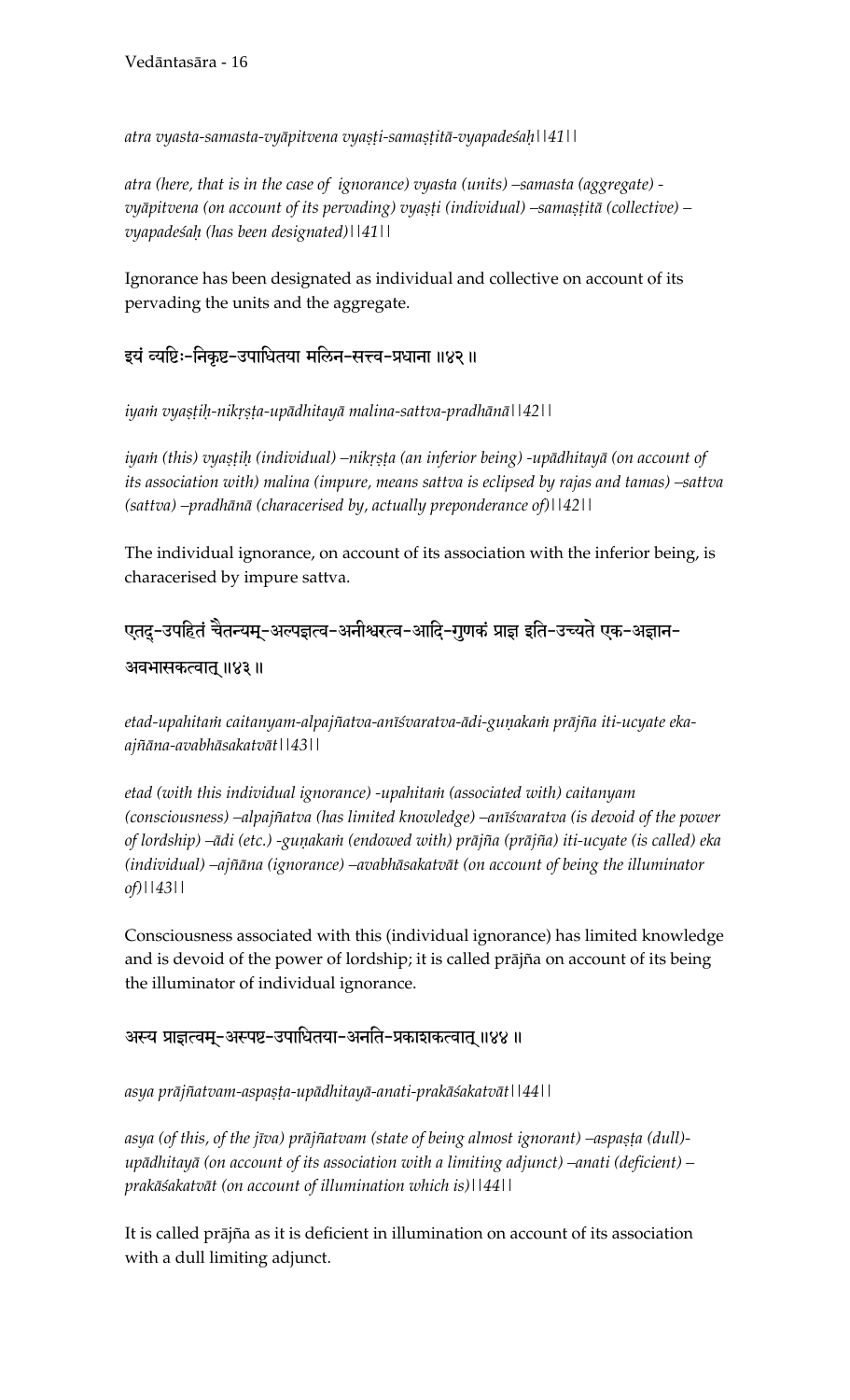अस्य-अपि-इयम्-अहङ्कार-आदि-कारणत्वात्-कारणशररीरम्-आनन्द-प्रचुरत्वात्-कोशवत्-आच्छादकत्वात्-आनन्दमयकोशः सर्व-उपरमत्वात्-सुषुप्तिः-अत एव स्थूल-सूक्ष्म-शरीर-प्रपञ्च-लय-स्थानम्-इति च उच्यते ॥४५॥

asya-api-iyam-ahaṅkāra-ādi-kāraṇatvāt-kāraṇaśarīram-ānanda-pracuratvāt-kośavat*äcchädakatvät-änandamayakoçaù sarva-uparamatvät-suñuptiù-ata eva sthüla-sükñmaçaréra-prapaïca-laya-sthänam-iti ca ucyate||45||* 

*asya (of this, of the individual ignorance) –api (also) –iyam (this) –ahaìkära (egoism) –*  $\bar{a}$ *di (etc.) –kāraṇatvāt (on account of its being the cause of) –kāraṇaśarīram* (kāraņaśarīram) –ānanda (bliss) –pracuratvāt (on account of its being full of) –kośavat *(like a sheath) –äcchädakatvät (on account of its covering) -änandamayakoçaù*  (ānandamayakośah) sarva (all) –uparamatvāt (on account of dissolution of) –suṣuptiḥ *(dreamless sleep) -ata eva (and for this reason) sthūla (gross) –sūkṣma (subtle) –śarīra (bod) –prapaïca (phenomena) –laya (dissolution) –sthänam (state of) -iti ca ucyate (it is also desingated as) ||45||* 

The individual ignorance, associated with it (the jiva) is also known as the causal body on account of its being the cause of egoism etc. and as the blissful sheath because it is full of bliss and covers like a sheath; it is further known as dreamless sleep since into it everything is dissolved; and for this reason it is also designated as the state of dissolution of the gross and subtle phenomena.

तदानीम्-एतौ-ईश्वर-प्राज्ञौ चैतन्य-प्रदीप्ताभिः-अतिसूक्ष्माभिः-अज्ञान-वृत्तिभिः-आनन्दम्-अनुभवतः आनन्द्भुक् चेतोमुखः प्राज्ञः - माण्डू उ ५ इति श्रुतेः सुखम्-अहम्-अस्वाप्सम् न किञ्चित्-अवेदिषम्-इति-उत्थितस्य-परामर्श-उपपत्तेश्च ॥४६॥

tadānīm-etau-īśvara-prājñau caitanya-pradīptābhiḥ-atisūkṣmābhiḥ-ajñāna-vṛttibhiḥ*änandam-anubhavataù "änandabhuk cetomukhaù präjïaù" (Mäëòü U 5) iti çruteù sukham-aham-asväpsam na kiïcit-avediñam-iti-utthitasya-parämarça-upapatteçca||46||* 

tadānīm (in that state of dreamless sleep, because there is no mind to think) –etau (both *these) -éçvara-präjïau (éçvara and präjïa) caitanya (consciousness) –pradéptäbhiù (by the*  lamp or light of) –atisūkṣmābhiḥ (through very subtle) –ajñāna (ignorance) –vṛttibhiḥ *(function of) –änandam (happiness) -anubhavataù (enjoy) "änandabhuk (the enjoyer of bliss) cetomukhah (with consciousness for its aid) prājñaḥ (prājña)'' (Māṇḍū U 5) iti çruteù (as in the çruti passage) sukham (happily) –aham (I) -asväpsam (slept) na (not)*  kiñcit (anything) –avedi*șam (did know) –iti (thus) –utthitasya (a man awaking from dreamless sleep)-parämarça-upapatteçca (as also from such experience)||46||* 

In the state of dreamless sleep both isvara and prājña, through a very subtle function of ignorance illumined by consciousness, enjoy happiness, as in the struti passage, "präjïa, the enjoyer of bliss, with consciousness for its aid (is the third aspect) (Māņḍū U 5); as also from such experience of a man awaking from dreamless sleep as, "I slept happily, I did not know anything."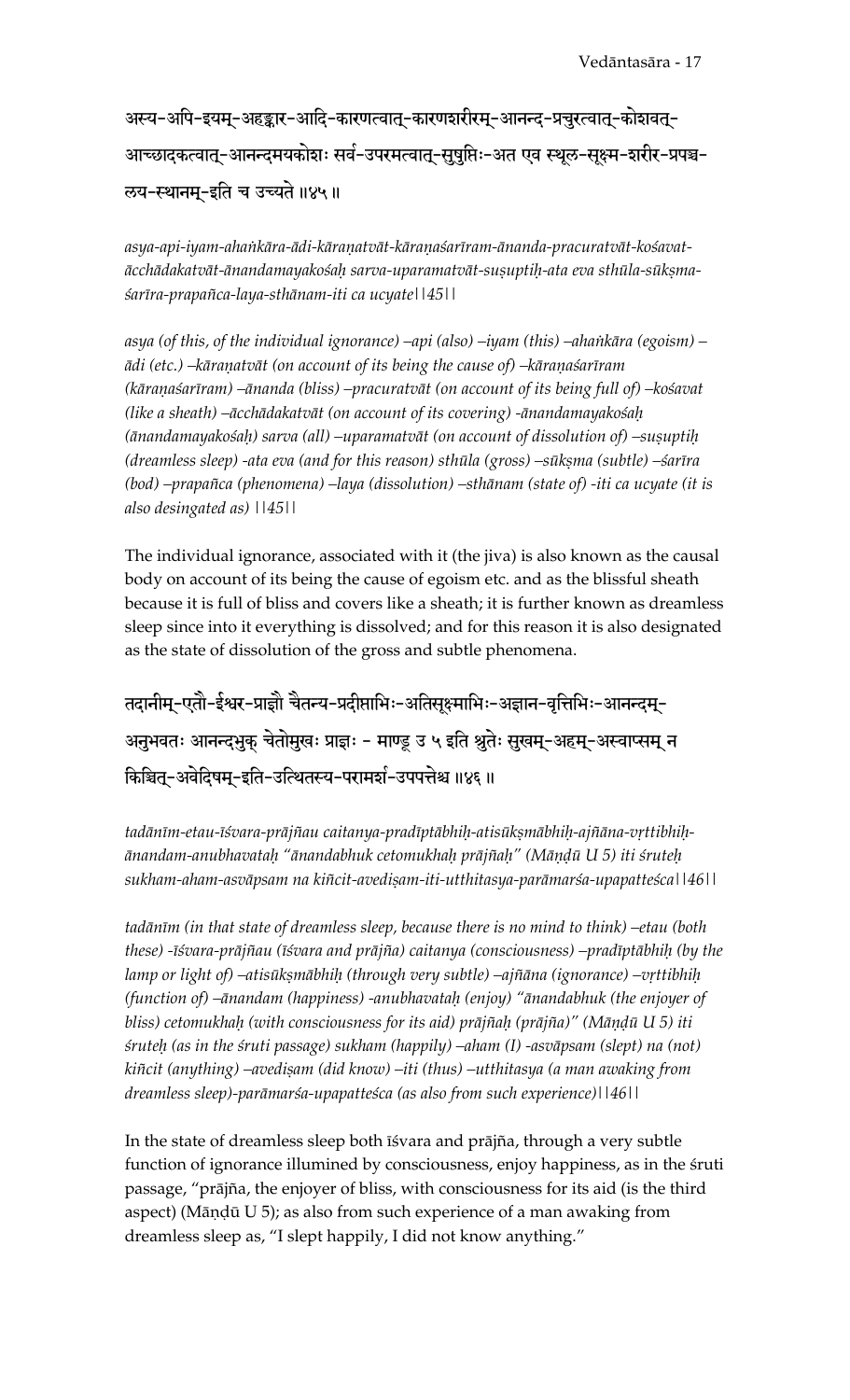## अनयोः समष्टि-व्यष्ट्योः-वन-वृक्षयोः-इव जलाशय-जलयोः-इव वा-अभेदः ॥४७ ॥

anayoh samaṣṭi-vyaṣṭyoḥ-vana-vṛkṣayoḥ-iva jalāśaya-jalayoḥ-iva vā-abhedaḥ||47||

anayoh (of this) samașți (aggregate ignorance) –vyaștyoh (individual ignorance) –vana (forest) –vrkṣayoh (trees) -iva (like) jalāśaya (reservoir) –jalayoḥ (water bodies) -iva (like) *vä (or) –abhedaù (identical) ||47||* 

This aggregate and individual ignorance are identical like a forest and the trees, or a reservoir and the water bodies.

*36 footnote 1 is relevent here:* Though brahman is the substratum of ignorance, yet the effect of the latter (ignorance) is seen only in and through the created beings. A snake has poison in its fangs, but is never affected by it. The effect of the poison is seen only when the snake bites others. Ignorance associated with the aggregate of consciousness is *çuddha-sattva-pradhäna* (37) and the ignorance associated with the individual consciousness is *malina-sattva-pradhäna* (42).

एतद्-उपहितयोः-ईश्वर-प्राज्ञयोः-अपि वन-वृक्ष-अवच्छिन्न-आकाशयोः-इव जलाशय-जलगत-प्रतिबिम्ब-आकाशयोः-इव वा-अभेदः - एषः सर्वेश्वरः एषः सर्वज्ञः एषः-अन्तर्यामी-एषः योनिः सर्वस्य प्रभवाप्ययौ हि भूतानाम् माण्डू उ ६ इति-आदि- श्रुतेः ॥४८ ॥

etad-upahitayo*h-īśvara-prājñayoh-api vana-vrkṣa-avacchinna-ākāśayoḥ-iva jalāśaya*jalagata-pratibimba-ākāśayoh-iva vā-abhedaḥ "eṣaḥ sarveśvaraḥ" (eṣaḥ sarvajñaḥ eṣaḥantaryāmī-eṣaḥ yoniḥ sarvasya prabhavāpyayau hi bhūtānām)" Māṇḍū U 6 iti-ādi*çruteù||48||* 

etad (this) –upahitayoh (associated with ignorance) -īśvara-prājñayoh (of īśvara and prājña) -api (even) vana (forest) –vṛkṣa (tree) –avacchinna (enclosed) –ākāśayoḥ (of the *space) -iva (like) jaläçaya (reservoir) –jalagata (water bodies) –pratibimba (reflected) – äkäçayoù (of the sky) -iva (like) vä (or) -abhedaù (identical) "eñaù (He) sarveçvaraù (is the Lord of all)" (eñaù (He) sarvajïaù (is omniscient) eñaù (He) –antaryämé (inner controller) -eñaù (He) yoniù (is the source) sarvasya (of all) prabhaväpyayau (He is the cause of the origin and destruction) hi (indeed) bhūtānām (of creatures) )*" Māņḍū U 6 *iti-ädi-çruteù (as in such çruti passages)||48||*

As the space enclosed by the forest is identical with the space enclosed by the trees, or as the sky reflected in the water is the same as th sky reflected in the reservoir, similarly, isvara and prājña associated with these (aggregate and individual ignorance) are identical. There are such sruti passages as, "He is the Lord of all" (He is omniscient, He is the inner controller, He is the source of all, He is the cause of the origin and destruction of creatures)" Māņḍū U 6.

*Footnote:* The identity here spoken of is as regards their essence as pure consciousness or spirit and not as subject to limiting adjuncts.

#### THE NATURE OF TURÉYA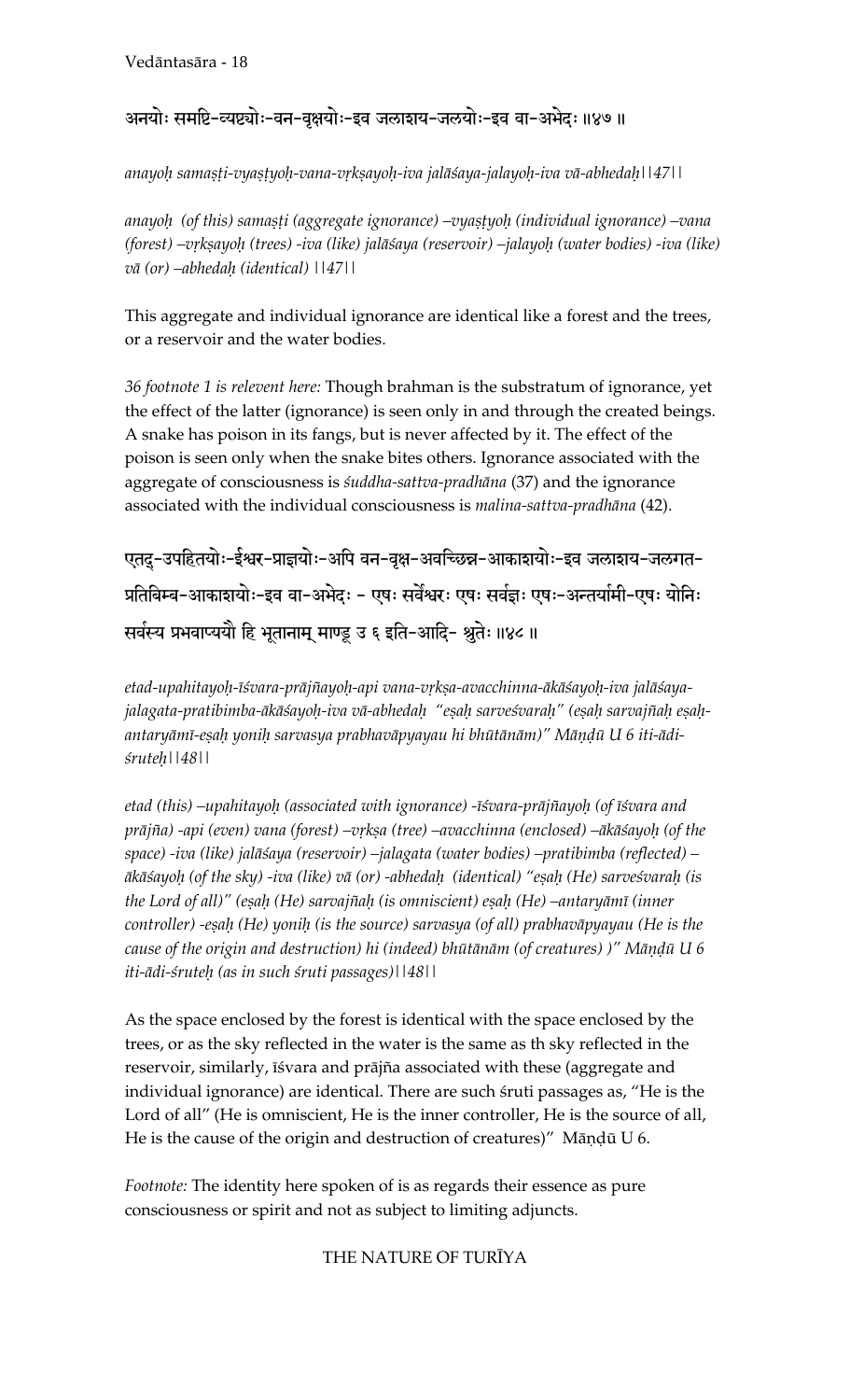वन-वृक्ष-तदु-अवच्छिन्न-आकाशयोः-जलाशय-जल-तद्गत-प्रतिबिम्ब-आकाशयोः-वा-आधारभूत-अनुपहित-आकाशवत्-अनयोः-अज्ञान-तदु-उपहित-चैतन्ययोः-आधारभूतं यदु-अनुपहितं चैतन्यं तत्-तुरीयम्-इति-उच्यते - शान्तम् - शिवम्-अद्वैतं चतुर्थं मन्यते - स आत्मा स विज्ञेयः -माण्डू उ ७ इति-आदि-श्नुतेः ॥४९॥

vana-vṛkṣa-tad-avacchinna-ākāśayoḥ-jalāśaya-jala-tadgata-pratibimba-ākāśayoḥ-vā*ädhärabhüta-anupahita-äkäçavat-anayoù-ajïäna-tad-upahita-caitanyayoù-ädhärabhütaà yad-anupahitaà caitanyaà tat-turéyam-iti-ucyate (çäntam) çivam-advaitaà caturthaà manyate (sa ätmä sa vijïeyaù) - Mäëòü U 7 iti-ädi-çruteù||49||* 

vana (forest) –vṛkṣa (tree) –tad (that) –avacchinna (enclosed) –ākāśayoḥ (space) –jalāśaya *(reservoir) –jala (water bodies) –tadgata (in that) –pratibimba (reflected) –äkäçayoù (sky) –vä (or) –ädhärabhüta (substratum) –anupahita (unlimited) –äkäçavat (space or sky) – anayoù (of these) –ajïäna (ignorance) –tad (that) –upahita (associated) –caitanyayoù (consciousness) -ädhärabhütaà (substratum) yad(which) -anupahitaà (unlimited)*  caitanyam (consciousness) tat (that is) –turīyam (turīyam) -iti-ucyate (is called) (sāntam, that which is tranquil) sivam (auspicious) -advaitam (without a second) caturtham (Fourth aspect) manyate (the wise conceive) (sa (He) ātmā (is the Self) sa (He) *vijïeyaù (is tobe known)) - Mäëòü U 7 iti-ädi-çruteù (as in çruti passages) ||49||*

Like the unlimited space which is the substratum of the space enclosed by the forest and the trees, or of the sky which is reflected in the water and the reservoir, there is an unlimited consciousness which is the substratum of the aggregate and the individual ignorance as well as of the consciousness associated with them. This is called the Fourth. As in such sruti passages as, "That which is tranquil, auspicious, and without a second, That the wise conceive of as the Fourth aspect. (He is the Self; He is to be known)" Māņḍū U 7.

# इदम्-एव तुरीयं शुद्ध-चैतन्यम्-अज्ञान-आदि-तदु-उपहित-चैतन्याभ्याम् तप्त-अयः-पिण्डवत्-अविविक्तं सन्-महावाक्यस्य वाच्यं विविक्तं सन्-लक्ष्यम्-इति च-उच्यते ॥५०॥

idam-eva turīyam śuddha-caitanyam-ajñāna-ādi-tad-upahita-caitanyābhyām tapta-ayaḥ*piëòavat-aviviktaà san-mahäväkyasya väcyaà viviktaà san-lakñyam-iti ca-ucyate||50||* 

*idam (this) –eva (indeed) turīyam (which is known as the Fourth) śuddha (pure) – caitanyam (consciousness) –ajïäna (ignorance) –ädi (etc.) –tad (that)-upahita (associated)*  -caitanyābhyām (conciousness) tapta (red-hot) –ayaḥ (iron) –piṇḍavat (ball) –aviviktam (not discriminated) san (when) -mahāvākyasya (great vedic dictum) vācyam (becomes the direct meaning) viviktam (discriminated) san (when) –lakṣyam (implied meaning)-iti ca*ucyate (so it is said)||50||* 

This pure consciousness which is known as the Fourth, when not discriminated, like a red-hot iron ball, from ignorance and the consciousness with which it is associated, becomes the direct meaning of the great vedic dictum, and when discriminated, it gives us its implied meaning.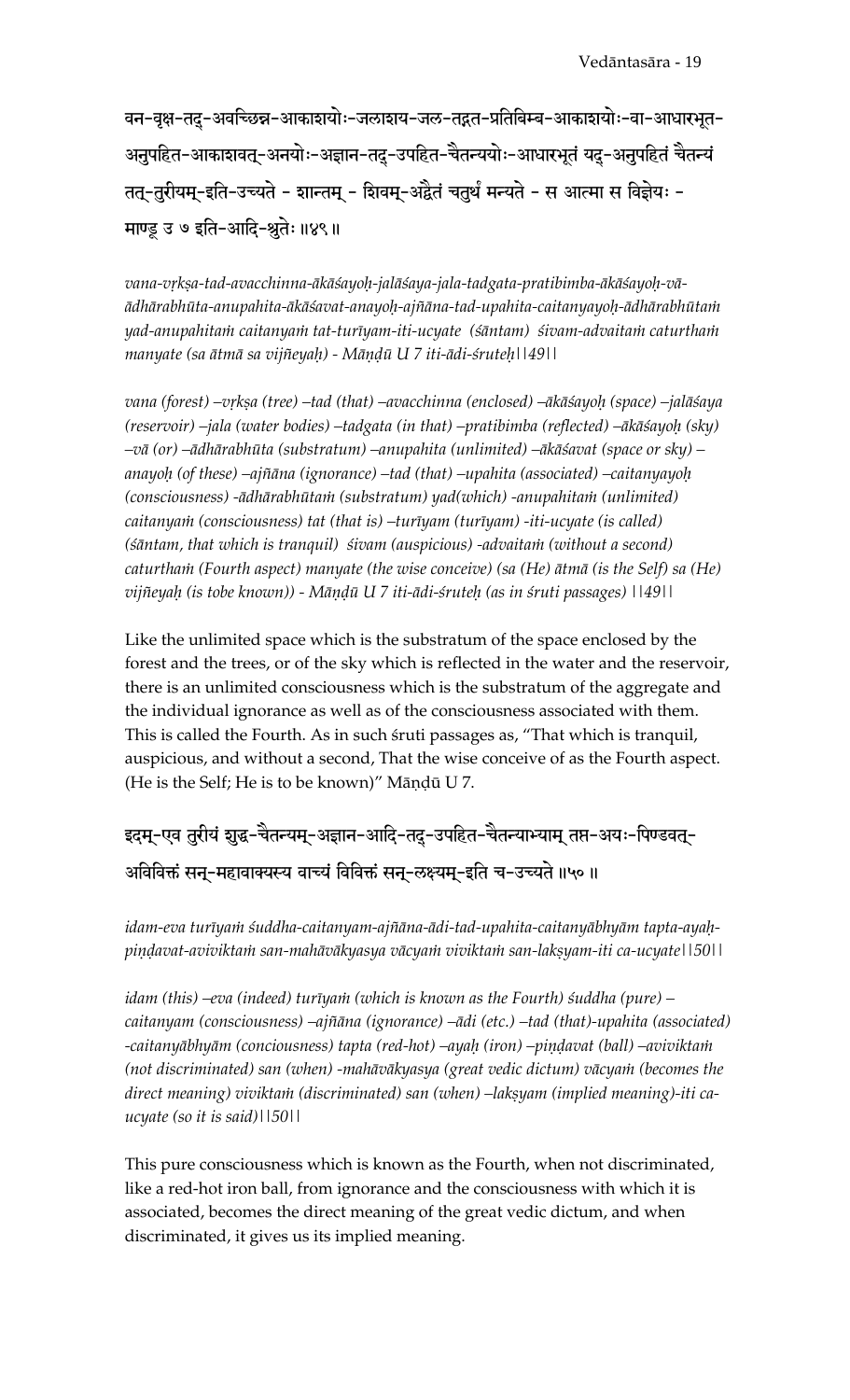*50 footnote 1:* When we say "the iron scorches", the direct meaning of "iron" is "iron", but when one applies discrimination, we understand that mere iron cannot scorch and that it is the "red-hot or fire" in the heated iron which scorches. The implied meaning of "iron" is therefore "red-hot" or the "fire" connected with the iron. Similarly, in the vedic dictum: That Thou art, That and Thou represent the pure consciousness unassociated with ignorance and not the consciousness (collecive and individual) associated with ignorance (collective and individual).

#### THE EXTENSIONS OF IGNORANCE

## अस्य-अज्ञानस्य-आवरण-विक्षेप-नामकम्-अस्ति शक्ति-द्वयम् ॥५१॥

#### *asya-ajïänasya-ävaraëa-vikñepa-nämakam-asti çakti-dvayam||51||*

asya (of this) –ajñānasya (ignorance) –āvaraṇa (concealment) –vikṣepa (projecting) – *nämakam (called) -asti (are) çakti (power) –dvayam (two-fold)||51||* 

This ignorance has two powers, viz. the power of concealment and the power of projection.

आवरण-शक्तिः-तावदु-अल्पः-अपि मेघः-अनेक-योजन-आयतम्-आदित्य-मण्डलम्-अवलोकयित-नयन-पथ-पिधायकतया यथा-आच्छादयति-इव तथा-अज्ञानं परिच्छिन्नम्-अपि-आत्मानम्-अपरिच्छिन्नम्-असंसारिणम्-अवलोकयितृ-बुद्धि-पिधायकतया-आच्छादयति-इव तादृइं सामर्थ्यम् । तदु-उक्तं घनच्छन्न-दृष्टिः-घनच्छन्नम्-अर्कं यथा मन्यते निष्प्रभं च-अति-मूढः । तथा बद्धवदु-भाति यः मृढ-दृष्टेः सः नित्य-उपलब्धि-स्वरूपः-अहम्-आत्मा॥ इति - हस्तामलकम् १० ॥५२ ॥

*ävaraëa-çaktiù-tävad-alpaù-api meghaù-aneka-yojana-äyatam-äditya-maëòalam*avalokayitŗ-nayana-patha-pidhāyakatayā yathā-ācchādayati-iva tathā-ajñāna*in* paricchinnam-api-ātmānam-aparicchinnam-asa*insāriņam-avalokayitr-buddhi*pidhāyakatayā-ācchādayati-iva tādrśm sāmarthyam\ tad-uktam – "ghanacchanna-drstihghanacchannam-arkam yathā manyate nisprabham ca-ati-mūdhah | tathā baddhavad*bhäti yaù müòha-dåñöeù saù nitya-upalabdhi-svarüpaù-aham-ätmä||" iti - hastämalakam 10 ||52||*

 $\bar{a}$ varana (concealment) – saktih (power) –tāvad (is) –alpah (small) -api (even though) *meghaù (cloud) –aneka (many) –yojana (miles, a unit of distance) –äyatam (extending over, size) –āditya (solar) –mandalam (disc) –avalokayitr (of the observer) –nayana (vision), eyes) –patha (path) -pidhäyakatayä (by obstructing) yathä (just as) –äcchädayati (conceals) -iva (as it were) tathā (so also) -ajñānam (ignorance) paricchinnam (though limited by nature) –api (even though) –ätmänam (the atman or self) –aparicchinnam*  (which is unlimited) –asa*insāriņam (and not subject to transmigration*) –avalokayitr (of *the observer) –buddhi (intellect) –pidhäyakatayä (by obstructing) –äcchädayati (conceals)*  -iva (as it were) tādrśm (similarly, such is) sāmarthyam(the power of concealment)| tad *(it)* -uktam *(is said) – "ghanacchanna (obscured by a cloud) –drstih (vison) –*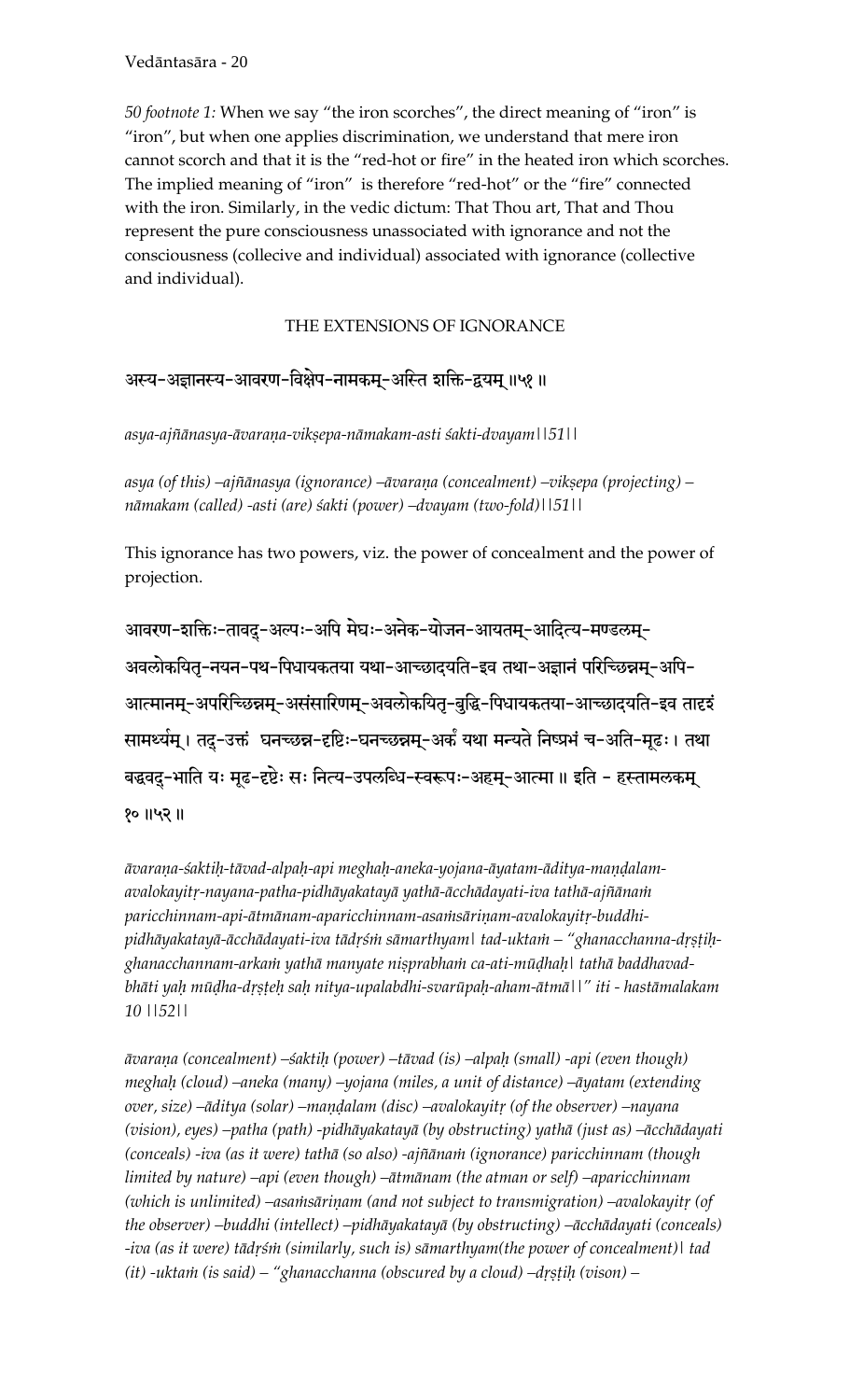*ghanacchannam (covered by the cloud) -arkaà (sun) yathä (just as) manyate (thinks) niñprabhaà bedimmed) ca (and) –ati (to a very) –müòhaù (ignorant person) | tathä (even so) baddhavad (as in bondage) -bhäti (appears) yaù (that) müòha (unenlightened) – dåñöeù (person) saù (That) nitya (eternal) –upalabdhi (knowledge)-svarüpaù (real nature) –aham (my) –ätmä (self)||" iti (thus) - hastämalakam (hastämalakam) 10 ||52||* 

Just as a small patch of cloud, by obstructing the vision of th observer, conceals, as it were, the solar disc extending over many miles, similarly, ignorance, though limited by nature, yet obstructing the intellect of the observer, conceals, as it were, the Self which is unlimited and not subject to transmigration. Such a power is this power of concealment. It is thus said: "As the sun appears covered by a cloud and bedimmed to a very ignorant person whose vision is obscured by the cloud, so also, That which to the unenlightened appears to be in bondage is my real nature – the Self – Eternal Knowledge" (Hastämalaka 10).

# अनया आवृतस्य-आत्मनः कर्तृत्व-भोक्तत्व-सुखित्व-दुःखित्व-आदि-संसार-सम्भावना-अपि भवति यथा स्व-अज्ञानेन-आवृतायां रज्ज्वां सर्पत्व-सम्भावना ॥५३॥

anayā āvrtasya-ātmanah kartrtva-bhoktrtva-sukhitva-duḥkhitva-ādi-samsārasambhāvanā-api bhavati yathā sva-ajñānena-āvṛtāyāṁ rajjvāṁ sarpatva-sambhāvanā *||53||* 

anayā (by this power of ignorance) āvṛtasya (covered) -ātmanaḥ (of the Self) kartṛtva (agent) –bhoktrtva (experiencing subject, enjoyer) –sukhitva (happiness) –duhkhitva (miserable) –ādi (etc.) –sa*insāra (relative existence)* –sambhāvanā (possibility) –api (even) bhavati (exists) yathā (just as) sva (one's own) –ajñānena (by ignorance) –āvṛtāyāṁ *(concealed) rajjväà (in a snake) sarpatva (snake-ness) -sambhävanä (possibility)||53||* 

The Self covered by this concealing power of ignorance may become subject to relative existence characterised by one's feeling as agent, the experiencing subject, happy, miserable, etc., just as a rope may become a snake due to the concealing power of one's own ignorance.

Just as the rope "becoming" a snake is a mere appearance, even so the Self "feeling that he is an agent etc." which really is not, is also an appearance and not real.

विक्षेप-शक्तिः-तु यथा रज्जु-अज्ञान स्व-आवृत-रज्जौ स्व-शक्त्या सर्प-आदिकम्-उद्भावयति-एवम्-अज्ञानम्-अपि स्व-आवृत-आत्मनि स्व-शक्त्या-आकाश-आदि-प्रपञ्चम्-उद्भावयति तादृशं सामर्थ्यम् । तदु-उक्तं - विक्षेप-शक्तिः-लिङ्ग-आदि् ब्रह्माण्ड-अन्तं जगत् सृजेत् - इति - वाक्यसुधा 11.58

vikṣepa-śaktiḥ-tu yathā rajju-ajñāna sva-āvṛta-rajjau sva-śaktyā sarpa-ādikamudbhāvayati-evam-ajñānam-api sva-āvrta-ātmani sva-śaktyā-ākāśa-ādi-prapañcamudbhāvayati tādrśam sāmarthyam| tad-uktam "vikṣepa-śaktiḥ-linga-ādi brahmāṇḍa*antaà jagat såjet" iti (väkyasudhä 13) ||54||*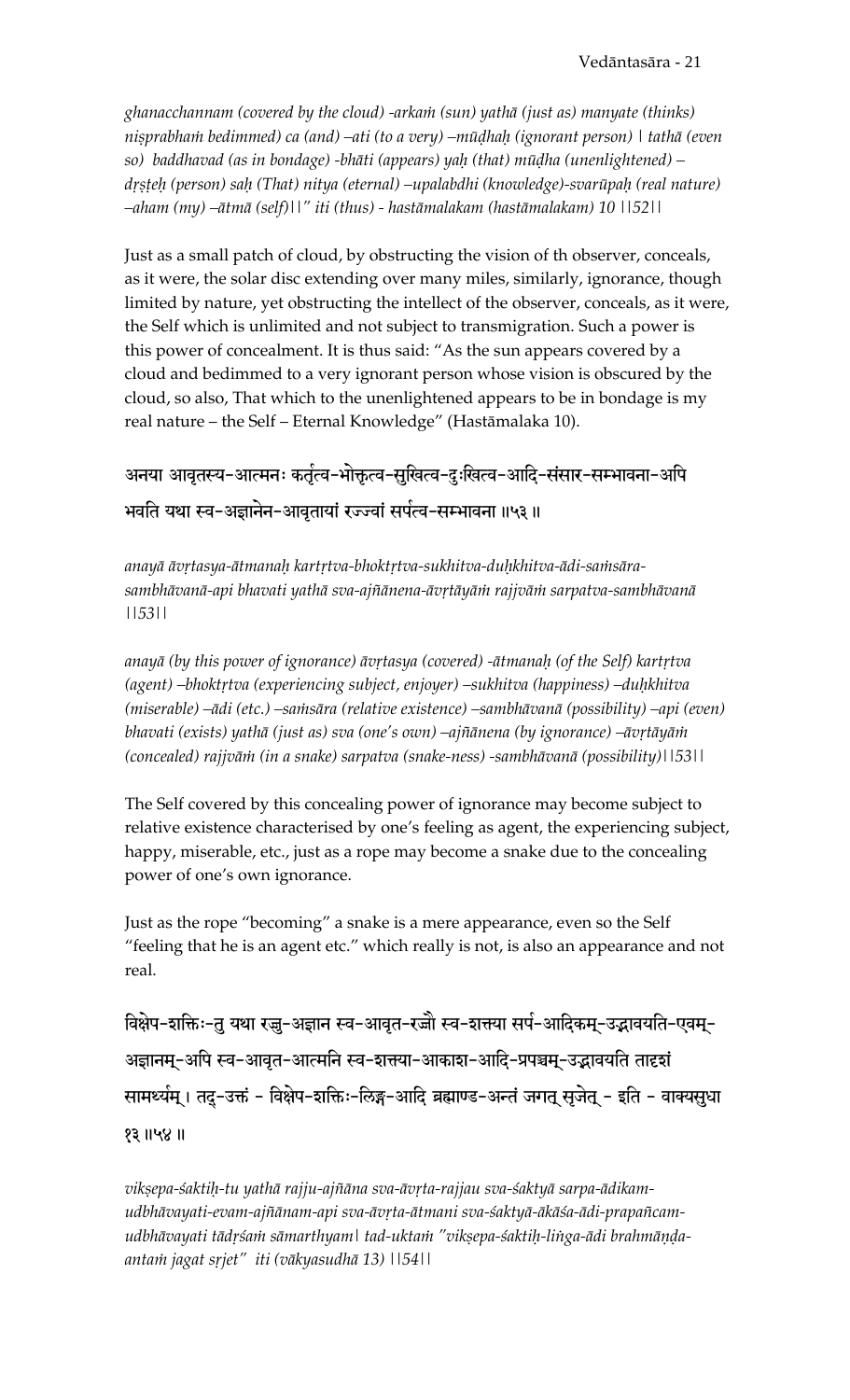*vikñepa-çaktiù-tu (the power of concealment is) yathä (just as) rajju (rope) -ajïäna (ignorance) sva*(by it) –āvrta (covered) -rajjau (in the rope) sva (its own) -śaktyā (by *power) sarpa (snake) –ädikam (etc.) –udbhävayati (gives rise to) –evam (even so) –* ajñānam (ignorance) -api (too) sva(by it) –āvrta (covered) -ātmani (in the Self) sva (its *own) –çaktyä (by power) –äkäça (ether) –ädi (etc.) –prapaïcam (phenomena) udbhävayati (gives rise to, creates) tädåçaà (such) sämarthyam (a power)| tad (it)*  uktam (is said) "vikṣepa-śaktiḥ (power of projection) –linga (subtle bodies) –ādi (etc.) brahmāņḍa (cosmos) -antam (upto) jagat (world) srjet (creates) " iti (thus) (vākyasudhā *13) ||54||*

Just as ignorance regarding a rope, by its inherent power, gives rise to the illusion of a snake etc. (previously seen elsewhere) in the rope covered by it, so also ignorance, by its own power creates in the Self covered by it, such phenomena as ether etc. Such a power is called the power of projection. It is thus said: "The power of projection creates all from the subtle bodies to the cosmos" (Väkyasudhä 13).

## zाक्ति-द्वय-वदु-अज्ञान-उपहितं चेतन्यं स्व-प्रधानतया निमित्तं स्व-उपाधि-प्रधानतया-उपादानं-च

भवति ॥५५॥

śakti-dvaya-vad-ajñāna-upahitam caitanyam sva-pradhānatayā nimittam sva-upādhi*pradhänatayä-upädänaà-ca bhavati||55||* 

śakti (powers) –dvaya (two) –vad (possessed of) –ajñāna (ignorance) –upahitam (covered) caitanyam (consciousness) sva (its own) -pradhānatayā (considered from the standpoint *of) nimittaà (is the efficient cause) sva (its own) –upädhi (limitation) -pradhänatayä- (considered from the standpoint of) upādānam-ca (material cause) bhavati (is)*  $|155|$ 

Consciousness associated with ignorance, possessed of these two powers, when considered from its own standpoint is the efficient cause, and when considered from the standpoint of its limitation is the material cause (of the universe).

When a potter makes a pot out of clay, clay is the material cause and potter is the efficient cause. The position of the vedantist is that brahman is both the efficient and material cause of the universe. Read the lengthy note in this verse to see the argument of the opponent (that brahman is neither the material nor the efficient cause of the universe) and the contention and argument of the vedantist in support of his own stand. Note also the difference between परिणामवाद

*pariṇāmavāda* and विवर्तवाद् *vivartavāda*. The former is "real transformation" as milk being turned into curd, and the latter is "unreal superimposition" which is the case with brahman appearing as the universe; brahman "does not become" the universe, it merely appears to be so to the unenlightened owing to ignorance. An illustrative example is given in the next verse.

यथा ऌूता तन्तुकार्यं प्रति स्व-प्रधानतया निमित्तं स्व-इारीर-प्रधानतया-उपादानञ्च भवति ॥५६ ॥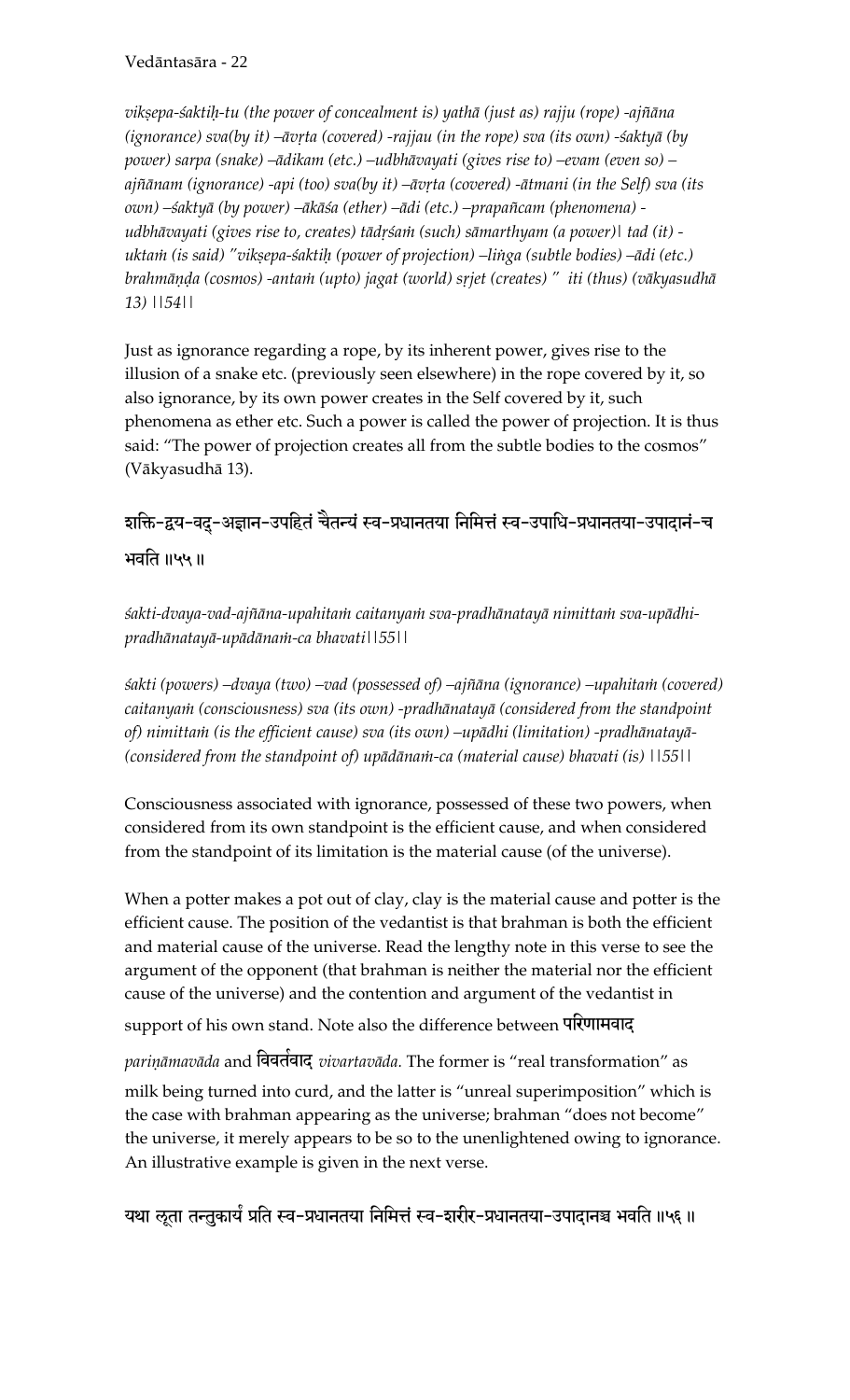yathā lūtā tantukāryaṁ prati sva-pradhānatayā nimittaṁ sva-śarīra-pradhānatayā*upädänaïca bhavati||56||* 

*yathä (just as) lütä (a spider) tantukäryaà (weaving a web) prati (in respect of) sva (its own self) -pradhänatayä (when considered from) nimittaà (efficient cause) sva (its own) –çaréra (body) –pradhänatayä (when considered from) -upädänaïca (material cause) bhavati (is)||56||* 

Just as the spider, when considered from the standpoint of its own self, is the efficient cause of the web, and when looked upon from the standpoint of its body, is also the material cause of the web.

Read the note especially the scriptural quote: "As the spider creates and withdraws its thread, as the herbs grow on earth, as hairs come out spontaneously from a living person, so, in thisworld, does everything come out of the Imperishable One." (Munda U 1.1.7).

तमः-प्रधान-विक्षेप-शक्तिमदु-अज्ञान-उपहित-चैतन्यात्-आकाश आकाशात्-वायुः-वायोः-अग्निः-अम्नेः-आपः-अभ्यः पृथिवी च उत्पद्यते - एतस्मात्-आत्मनः आकाशः सम्भूतः - तै उ २।१।१  $\frac{1}{36}$ दति-आदि-श्रुतेः ॥५३॥

tamaḥ-pradhāna-vikṣepa-śaktimad-ajñāna-upahita-caitanyāt-ākāśa ākāśāt-vāyuḥ-vāyoḥ*agniù-agneù-äpaù-abhyaù påthivé ca utpadyate "etasmät-ätmanaù äkäçaù sambhütaù" - Tai U 2.1.1 iti-ädi-çruteù ||53||* 

tamah (tamas, darkness or inertia) –pradhāna (preponderence) –vikṣepa (concealing *power) –çaktimad (endowed with the power) –ajïäna (ignorance) –upahita (covered) – caitanyät (from consciousness) -äkäça (ether) äkäçät (from ether) –väyuù (air) –väyoù (from air) –agnih (fire) –agneh (from fire) –āpah (water) -abhyah (from water) prthivī (earth) ca (and) utpadyate (has evolved) "etasmät (from this) -ätmanaù (atman or Self) äkäçaù (ether) sambhütaù (has evolved) " - Tai U 2.1.1 iti-ädi-çruteù (in such other çruti passages) ||53||* 

From consciousness associated wih the projecting power of ignorance which has a preponderence of the quality of darkness, has evolved ether which, in its turn has produced air, from air has come fire, from fire water, and from water earth. As in such śruti passages,"From this Self has evolved ether" (Tai U 2.1.1).

Brahman associated with ignorance transforms into ether. Air is produced from ether means air is a product of brahman itself. So also, fire, water and earth are also produced from brahman itself.

तेषु जाड्य-आधिक्य-दर्शनात्-तमः-प्राधान्यं तत्-कारणस्य तदानीं सत्त्व-रजस्-तमांसि कारण-गुण-प्रक्रमेण तेषु-आकाशादिषु-उत्पद्यन्ते ॥५८॥

teșu jādya-ādhikya-darśanāt-tamaḥ-prādhānyaṁ tat-kāraṇasya tadānīṁ sattva-rajas*tamäàsi käraëa-guëa-prakrameëa teñu-äkäçädiñu-utpadyante||58||*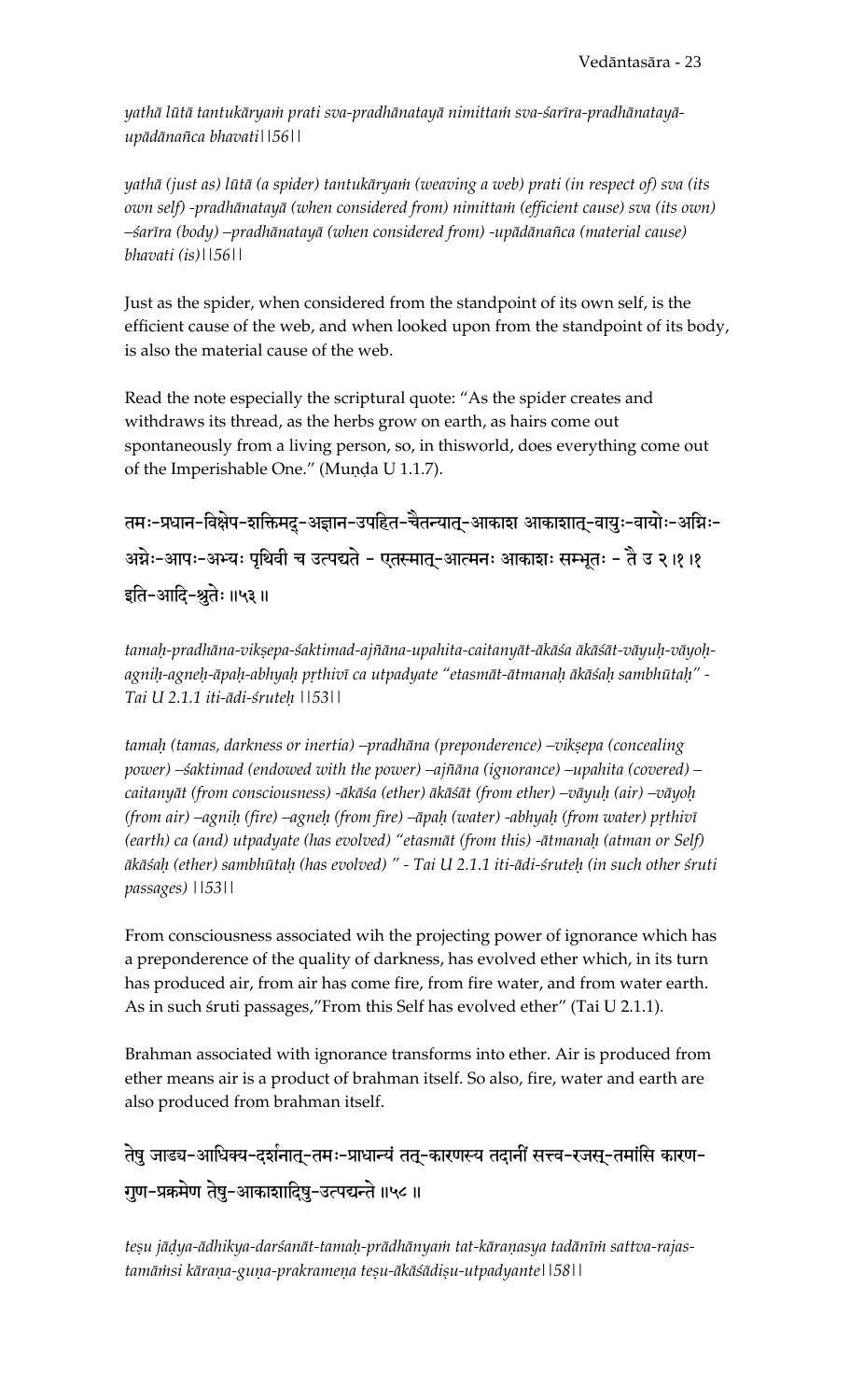teșu (in them) jādya (inertia) –ādhikya (preponderence) –darśanāt (on account of the *observance of) –tamah (tamas) -prādhānya* $\dot{m}$  *(excess) tat (that) -kāranasya (of the cause)* tadānīm (their) sattva (sattva) –rajas (rajas) -tamāmsi (tamas) kāraņa (cause) –guņa (quality) –prakrameņa (in accordance with the law that the qualities of the cause determine the qualities of the effect) teșu (in those) –ākāśādișu (ether etc.) –utpadyante *(are reproduced)||58||* 

On account of the preponderence of inertia observed in them, their cause also must have an excess of the quality of darkness or inertia. At that time (of creation), the qualities of sattva, rajas, and tamas are reproduced in ether etc., in accordance with the law that the qualities of the cause determine the qualities of the effect.

The five elements though containing the particles of sattva and rajas have a preponderence of tamas. In comparison with the other elements, ether contains the greatest amount of sattva and earth contains the greatest amount of tamas.

## एतानि-एव सूक्ष्म-भूतानि तन्मात्राणि-अपञ्चीकृतानि च-उच्यन्ते ॥५९॥

*etäni-eva sükñma-bhütäni tanmäträëi-apaïcékåtäni ca-ucyante||59||* 

etāni (these) -eva (indeed) sūkṣma (subtle) -bhūtāni (matter) tanmātrāṇi (rudimentary *elements) -apaïcékåtäni (uncompounded elements) ca (and) –ucyante (are called)||59||* 

These are called subtle matter, rudimentary elements, and uncompounded elements.

The elements in their rudimentary states possess only their own characteristic attributes. Thus rudimentary ether is endowed with the quality of sound, air with touch, fire with form, water with taste, and earth with smell. Upon compounding, this characteristic changes for the compounded elements (earth etc.). How and why will be discused later.

## एतेभ्यः सूक्ष्म-शरीराणि स्थूल-भूतानि च-उत्पद्यन्ते ॥६०॥

*etebhyaù sükñma-çaréräëi sthüla-bhütäni ca-utpadyante||60||* 

etebhyaḥ (from these subtle elements) sūkṣma (subtle) -śarīrāṇi (bodies) sthūla (gross) *bhütäni (elements) ca (and) –utpadyante (are produced)||60||* 

From these subtle elements are produced subtle bodies and gross elements.

## THE NATURE OF THE SUBTLE BODIES

सूक्ष्म-शरीराणि सप्तदश-अवयवानि लिङ्ग-शरीराणि ॥६१ ॥

*sükñma-çaréräëi saptadaça-avayaväni liìga-çaréräëi||61||*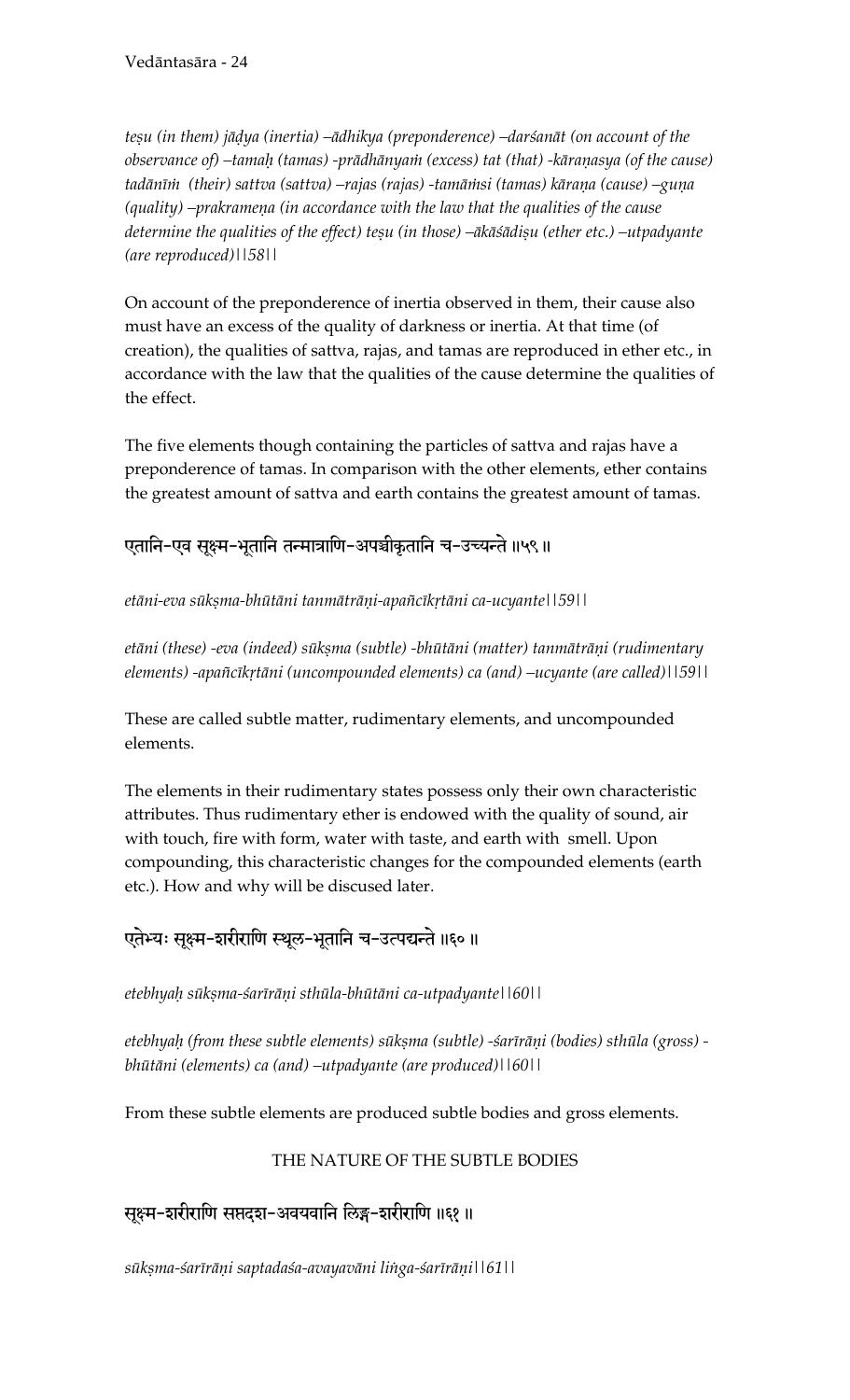*sükñma (subtle) -çaréräëi (bodies) saptadaça (seventeen: sapta=seven, daça=ten) avayaväni (component parts) liìga (liìga) –çaréräëi (çaréras)||61||* 

The subtle bodies are what are known as the linga-sariras with seventeen components.

## अवयवाः-तु ज्ञानेन्द्रिय-पञ्चकं बुद्धि-मनसी कर्मेन्द्रिय-पञ्चकं वायु-पञ्चकं च-इति ॥६२ ॥

avayavāh-tu jñānendriya-pañcakam buddhi-manasī karmendriya-pañcakam vāyu*païcakaà ca-iti||62||* 

*avayaväù (the component parts of the subtle bodies) -tu (are) jïänendriya (organs of*  perception) -pañcakam (five in number) buddhi (intellect) -manasī (and mind) *karmendriya (organs of action) -païcakaà (five in number) väyu (vital forces) – païcakaà (five in number) ca (and) -iti||62||*

## ज्ञानेन्द्रियाणि श्रोत्र-त्वक्-चक्षु-जिह्वा-घ्राण-आख्यानि ॥६३॥

*jïänendriyäëi çrotra-tvak-cakñu-jihvä-ghräëa-äkhyäni||63||* 

*jñānendriyāņi (the organs of perception are) śrotra (ears) –tvak (skin) –cakșu (eyes) – jihvä (tongue) –ghräëa (nose) –äkhyäni (called)||63||* 

The five organs of perception are the ears, the skin, the eyes, the tongue and the nose.

एतानि-आकाशादीनां सात्त्विक-अंशेभ्यः व्यस्तेभ्यः पृथक् पृथक् क्रमेण-उत्पद्यन्ते ॥६४॥

etāni-ākāśādīnām sāttvika-amśebhyah vyastebhyah prthak prthak krameņa*utpadyante||64||* 

etāni (these, the five organs of perception) -ākāśādīnām (from ether etc.) sāttvika (sattva) -a $m$ sebhyah (from particles) vyastebhyah (individually) prthak prthak (separately) *krameëa (in consecutive order) –utpadyante (are produced)||64||* 

These five organs of perception are produced separately in consecutive order from the sattva particles of ether etc. individually.

## बुद्धिः-नाम निश्चय-आत्मिका-अन्तःकरण-वृत्तिः ॥६५॥

*buddhiù-näma niçcaya-ätmikä-antaùkaraëa-våttiù||65||* 

buddhih (intellect) -nāma (is) niścaya –ātmikā (determinative nature) –antaḥkaraṇa *(internal-instrument) –våttiù (modification)||65||* 

Intellect is that modification of the internal instrument which determines.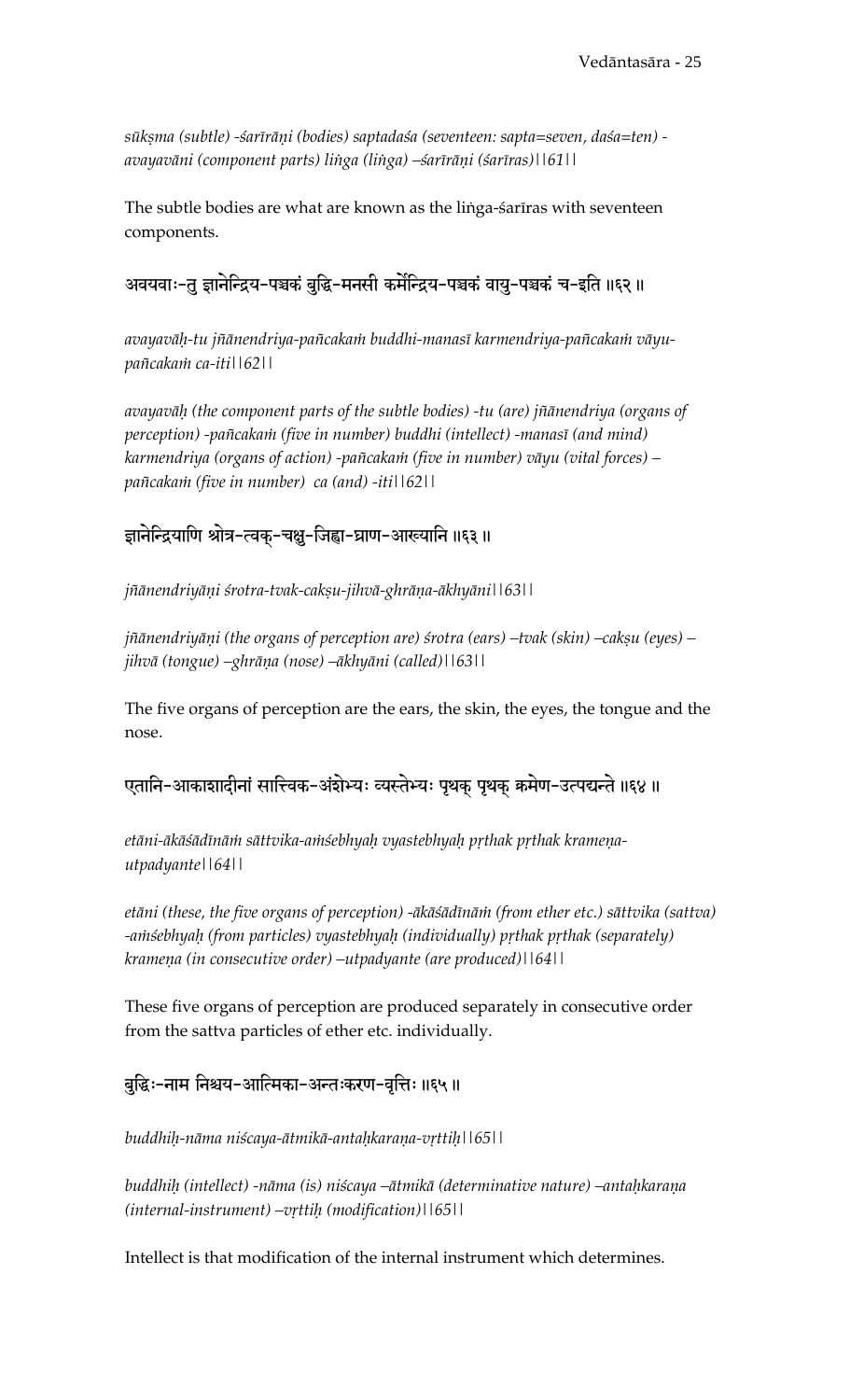### मनो नाम सङ्कल्प-विकल्प-आत्मिका-अन्तःकरण-वृत्तिः॥६६॥

*mano näma saìkalpa-vikalpa-ätmikä-antaùkaraëa-våttiù||66||* 

mano (mind) nāma (is) saṅkalpa (pros) –vikalpa (cons) –ātmikā (nature) –antaḥkaraṇa *(internal instrument) –våttiù (modification)||66||* 

The mind is that modification of the internal instrument which considers the pros and cons of an object or action.

Pros and cons can be explained either in relation to thought or action. When a person cannot determine whether a particular object is this or that or when he cannot determine whether he will perform a particular action or not, then that aspect of the internal organ called mind (manas) is said to function. When the internal instrument is absolutely sure, it is called intellect (buddhi).

## अनयोः-एव चित्त-अहङ्कारयोः-अन्तः-भावः ॥६७॥

*anayoù-eva citta-ahaìkärayoù-antaù-bhävaù||67||* 

*anayoù (in these, intellect and mind) -eva (indeed) citta (mind-stuff, memory) – ahaìkärayoù (egoism) -antaù-bhävaù (are included)||67||* 

The mind-stuff and egoism are included in the intellect and the mind respecively.

अनुसन्धान-आत्मिका-अन्तःकरण-वृत्तिः चित्तम् ॥६८ ॥

*anusandhäna-ätmikä-antaùkaraëa-våttiù cittam||68||* 

anusandhāna-ātmikā (remembrance) –antaḥkaraṇa (internal instrument) –vṛttiḥ *(modification) cittam (is mind-stuff, memory)||68||* 

Memory is that modification of the inner organ which remembers.

अभिमान-आत्मिका-अन्तःकरण-वृत्तिः अहङ्कारः ॥६९॥

*abhimäna-ätmikä-antaùkaraëa-våttiù ahaìkäraù||69||* 

abhimāna-ātmikā (self-consciousness) –antahkaraņa (internal instrument) –vṛttiḥ *(modification) ahaìkäraù (is egoism)||69||*

Egoism is that modification of the internal instrument which is characterised by self-consciousness.

The word *antahkarana–vrttih* means a modification of the internal instrument. When an organ (of perception) perceives an object (say, a pot), the mind transforms itself into the object (pot). When the internal instrument cannot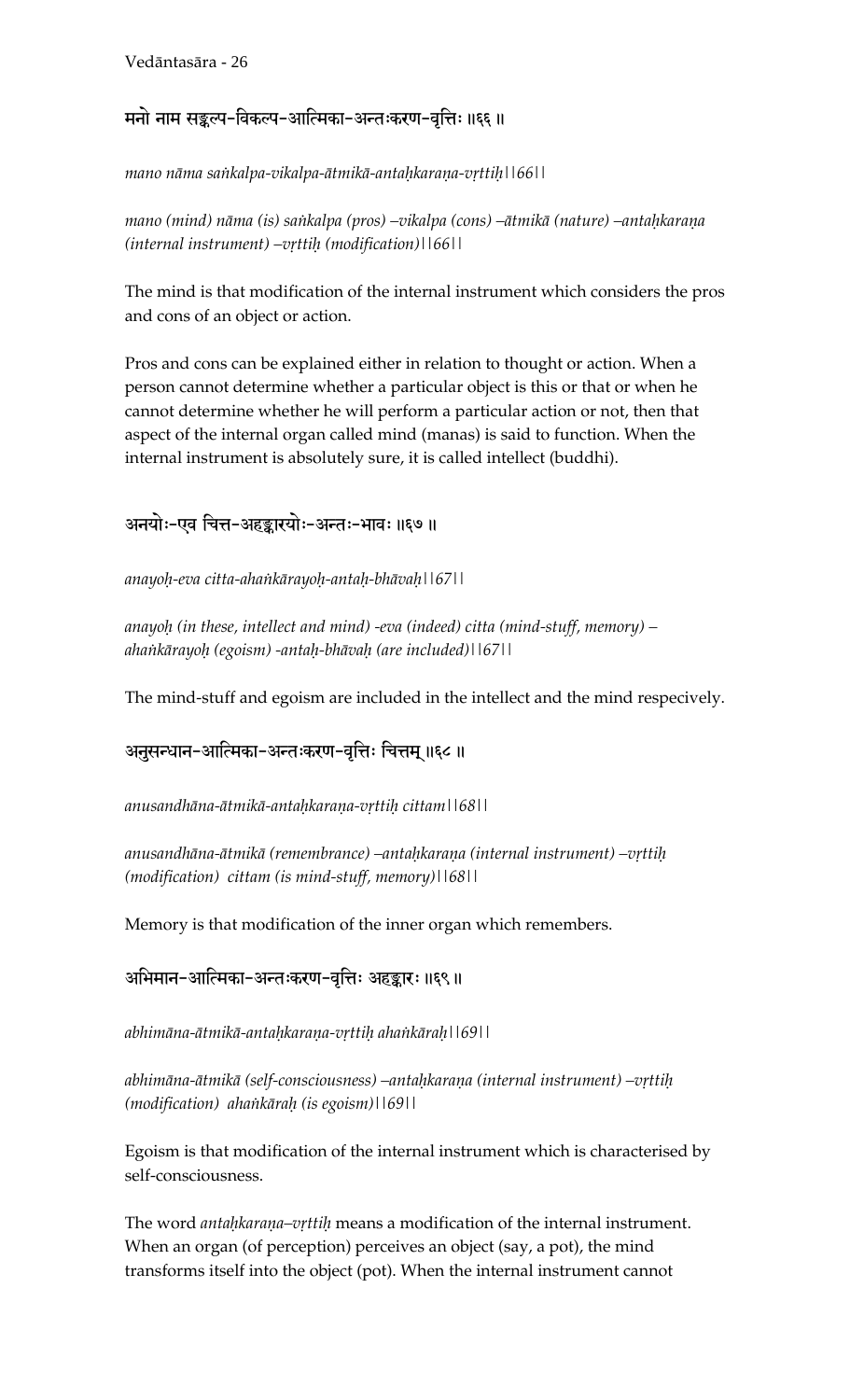determine whether it is a pot or something else, then the internal instrument is called manas or mind. When it is absoltely sure of the existence of the pot, the internal instrument is called the intellect or buddhi. When the internal instrument remembers an object, it is called memory or citta. Lastly, when it establishes the relationship of "I" and "mine" with the object as, for example, in "I know the object", "I am happy", or "mine is happiness", it is known as egoism or *ahaìkäraù*.

## एते पुनः-आकाश-आदि-गत-सात्त्विक-अंशेभ्यः मिलितेभ्यः उत्पद्यन्ते ॥७०॥

*ete punaù-äkäça-ädi-gata-sättvika-aàçebhyaù militebhyaù utpadyante||70||* 

*ete (these) punaù (again, be it noted) –äkäça (ether) –ädi (etc.) –gata (in, of) –sättvika*  (sattva) -amśebhyah (particles) militebhyah (combination) utpadyante (are produced) *||70||* 

These (mind, intellect, memory and egoism), be it noted, are produced from the combination of the sattva particles of ether etc.

## एतेषां प्रकाशात्मकत्वात्-सात्त्विक-अंश-कार्यत्वम् ॥७१॥

*eteñäà prakäçätmakatvät-sättvika-aàça-käryatvam||71||*

*eteñäà (of these) prakäçätmakatvät (on account of their being luminous) –sättvika (sattva)*   $-\alpha$ *nisa (particles) –kāryatvam (are said to be the products of)*  $||71||$ 

On account of their being luminous, they (the five organs of perception, mind, intellect, memory and egoism) are said to be the products of sattva particles (of ether etc.).

## इयं बुद्धिः-ज्ञानेन्द्रियैः सहिता विज्ञानमय-कोशः भवति ॥७२॥

*iyaà buddhiù-jïänendriyaiù sahitä vijïänamaya-koçaù bhavati ||72||* 

iyam (this) buddhih (intellect -jñānendriyaiḥ (organs of perception) sahitā (with) *vijïänamaya-koçaù (the intelligent sheath) bhavati (constitutes)||72||* 

This intellect together with the organs of perception constitutes the intelligent sheath.

अयं कर्तृत्व-भोक्तृत्व-सुखित्व-दुःखित्व-आदि-अभिमानत्वेन-इहलोक-परलोक-गामी व्यवहारिकः जीवः इति-उच्यते ॥७३॥

ayan kartrtva-bhoktrtva-sukhitva-duḥkhitva-ādi-abhimānatvena-ihaloka-paraloka-gāmī *vyavahärikaù jévaù iti-ucyate||73||*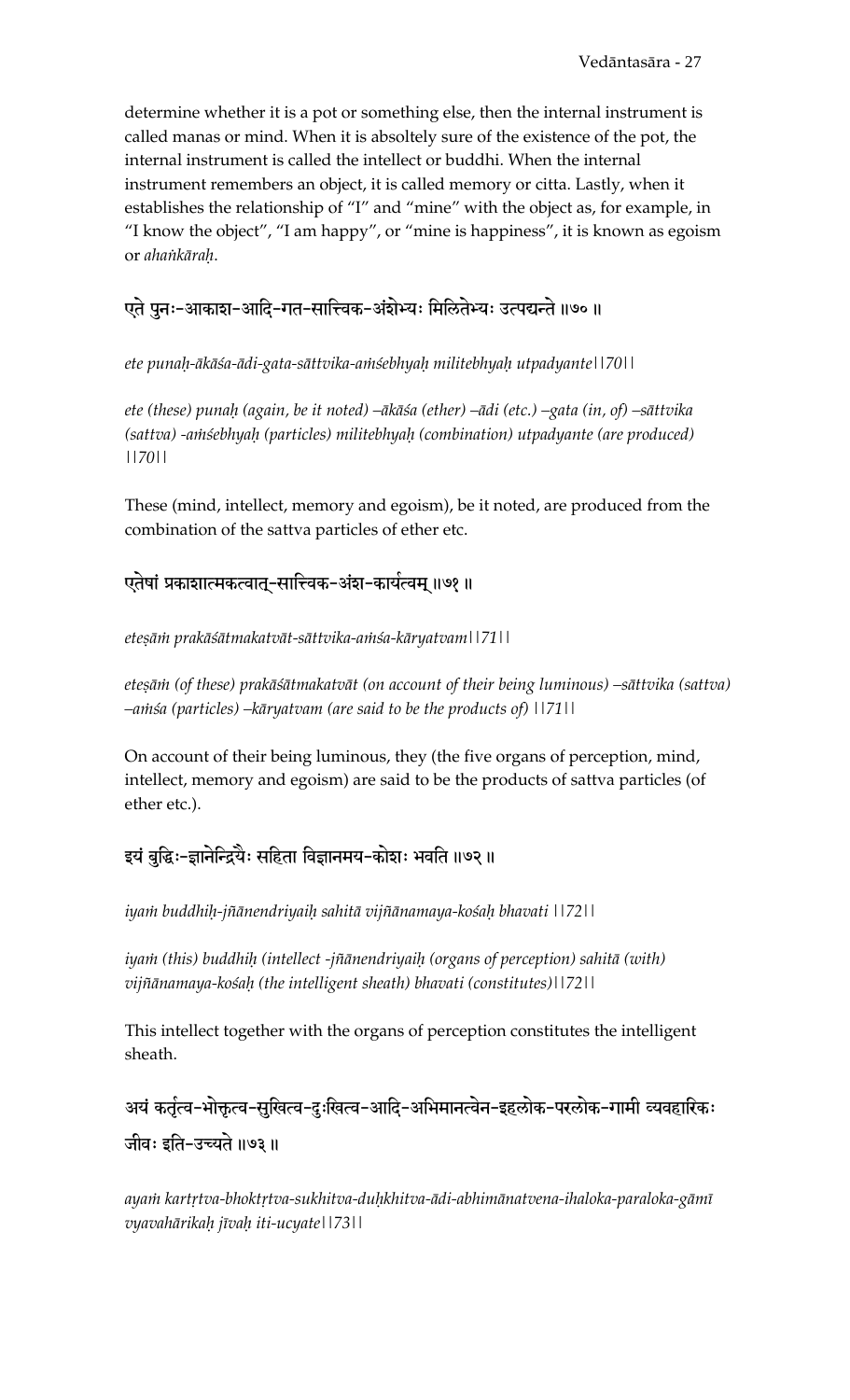ayann (this intelligent sheath) kartrtva (agent) –bhoktrtva (enjoyer) –sukhitva (happiness) *–duùkhitva (miserable) –ädi (etc.) –abhimänatvena (being conscious) –ihaloka (this world) –paraloka (other worlds) -gämé (transmigrating) vyavahärikaù (phenomenal) jévaù (individul self) iti-ucyate (is called)||73||* 

This intelligent sheath, on account of its being conscious that it is an agent and enjoyer and that it is happy or miserable etc., is called the phenomenal individual self, subject to transmigration to this and to other worlds.

## मनः-तु ज्ञानेद्रियैः सहितं सन्-मनोमय-कोशः भवति ॥७४॥

*manaù-tu jïänedriyaiù sahitaà san-manomaya-koçaù bhavati||74||* 

manah-tu (the mind) jñānedriyaih (five organs of perception) sahitam (with) san (being)*manomaya (mental) -koçaù (sheath) bhavati (constitutes)||74||* 

The mind with the organs of perception constitutes the mental sheath.

## कर्म-इन्द्रियाणि वाक्-पाणि-पाद्-पायु-उपस्थ-आख्यानि ॥७५॥

*karma-indriyäëi väk-päëi-päda-päyu-upastha-äkhyäni||75||* 

*karma-indriyäëi (the five organs of action) väk (speech) –päëi (hands) –päda (feet) –päyu (organ of evacuation) –upastha (organ of generation) –äkhyäni (are called)||75||* 

The organs of action are the organs of speech, the hands, the feet, and the organs of evacuation and generation.

एतानि पुनः-आकाश-आदीनां रजः-अंशेभ्यः व्यस्तेभ्यः पृथक् पृथक् क्रमेण-उत्पद्यन्ते ॥७६॥

etāni puna*ḥ-ākāśa-ādīnām rajaḥ-amśebhyaḥ vyastebhyaḥ prthak prthak krameṇautpadyante||76||* 

*etäni (these organs of action) punaù (again) –äkäça (of ether) -ädénäà (etc.) rajaù (rajas)*  a*insebhyah (from the particles of) vyastebhyah (individually) prthak prthak (separately) krameëa (in order) –utpadyante (are produced)||76||* 

These organs of action are produced separately in consecutive order from the active (rajas) particles of ether etc. individually.

#### वायवः प्राण-अपान-व्यान-उदान-समानाः ॥७७ ॥

*väyavaù präëa-apäna-vyäna-udäna-samänäù||77||*

*väyavaù (the five vital forces are) präëa-apäna-vyäna-udäna-samänäù||77||* 

The five vital forces are prāņa-apāna-vyāna-udāna-samāna.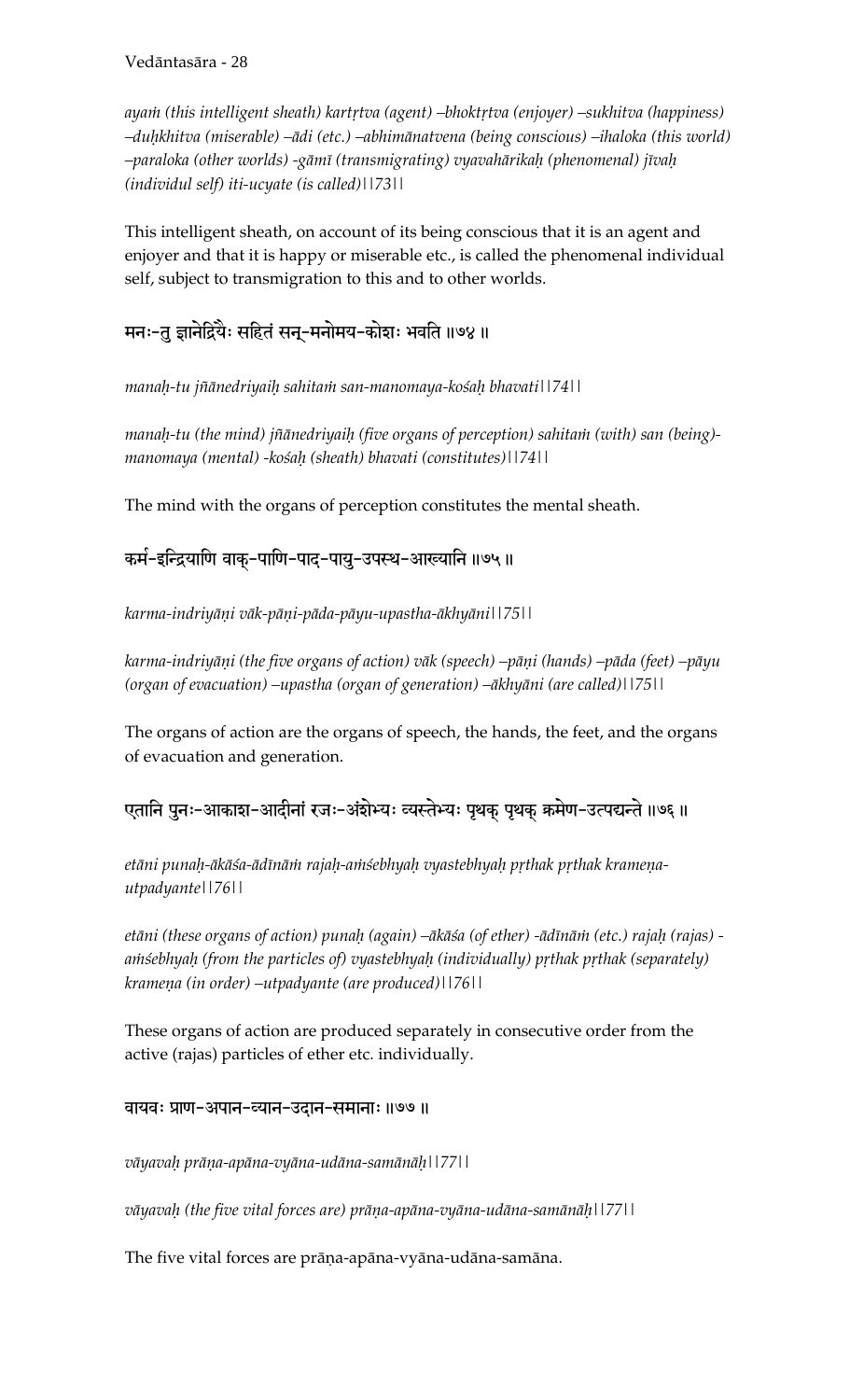## प्राणः नाम प्राक्-गमनवान्-नास-अग्रस्थान्वर्ती ॥७८ ॥

*präëaù näma präk-gamanavän-näsa-agrasthänvarté ||78||* 

prāņaḥ (prāņa) nāma (is that vital force) prāk (upward) –gamanavān (which goes) –nāsa *(nose) -agrasthänvarté (has its seat at the tip of)||78||* 

prāņa is that vital force which goes upward and has its seat at the tip of the nose (really, it has its seat in the heart).

## अपानः नाम-अवाक्-गमनवान्-पायु-आदि-स्थानवर्ती ॥७९॥

*apänaù näma-aväk-gamanavän-päyu-ädi-sthänavarté||79||* 

*apänaù (apäna) näma (is that vital force) –aväk (downward) –gamanavän (which goes) – päyu (organ of excretion) –ädi (etc.) –sthänavarté (has its seat in)||79||* 

apäna is that vital force which goes downward (below the navel) and has its seat in the organ of excretion.

## व्यानः नाम विष्वक्-गमनवान्-अखिल-शरीरवर्ती ॥८०॥

*vyänaù näma viñvak-gamanavän-akhila-çaréravarté||80||* 

vyānaḥ (vyāna) nāma (is that vital force) viṣvak (all directions) –gamanavān (which goes) *–akhila (entire)-çaréravarté (pervades the body)||80||* 

vyäna is that vital force which moves in all directions and pervades the entire body.

#### उदानः नाम कण्ठस्थानीय ऊर्ध्व-गमनवान्-उत्क्रमण-वायुः॥८१॥

udānaḥ nāma kaṇṭhasthānīya ūrdhva-gamanavān-utkramaṇa-vāyuḥ||81||

udānaḥ (udāna) nāma (is that vital force) kaṇṭhasthānīya (has its seat in the throat)  $\bar{u}$ rdhva (ascending) –gamanavān (which goes) -utkramaṇa-vāyuḥ (which helps the *passing out from the body at the time of death)||81||* 

udäna is the ascending vital force which helps the passing out from the body and has its seat in the throat (the subtle body may pass out through any part of the body at the time of death, but the throat is most often used exit).

## समानः नाम शरीर-मध्यगत-अशित-पीत-अन्न-आदि-समीकरणकरः॥८२॥

*samänaù näma çaréra-madhyagata-açita-péta-anna-ädi-samékaraëakaraù||82||*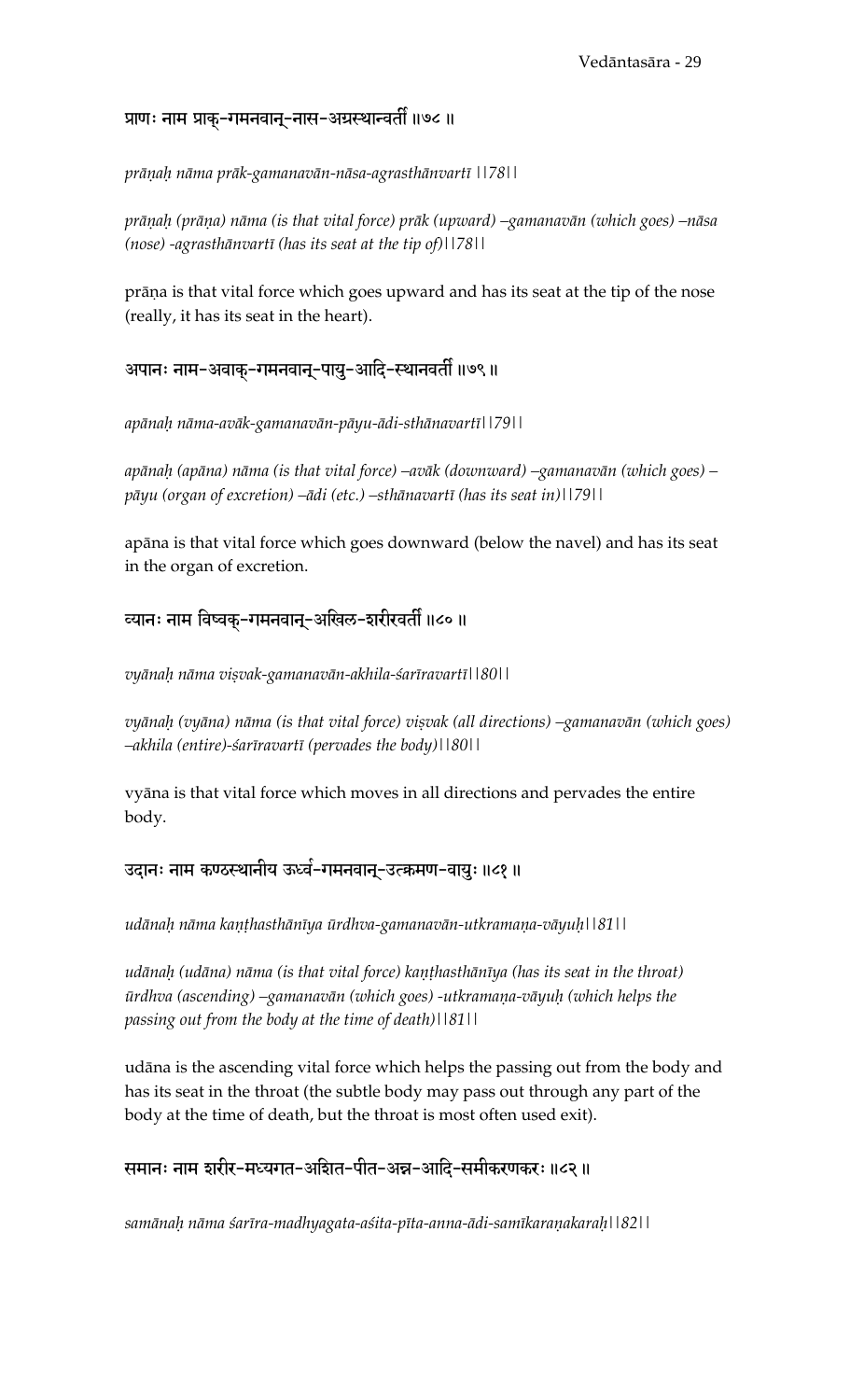samānaḥ (samāna) nāma (is that vital force) śarīra (body) –madhyagata (has its seat in the middle of) –aśita (eaten) –pīta (drunk) –anna (food) –ādi (etc.) –samīkaranakarah *(which assimilates)||82||* 

samäna is that vital force which assimilates the food etc. that are eaten and drunk, and has its seat in the middle of the body.

## समीकरणं-तु परिपाक-करणं रस-रुधिर-शुक्र-पुरीष-आदि-करणम्-इति यावत् ॥८३॥

samīkaraņam-tu paripāka-karaņam rasa-rudhira-śukra-purīṣa-ādi-karaṇam-iti *yävat||83||* 

samīkaraņam (assimilation) -tu (is, means) paripāka-karaņam (digestion of food) rasa (chyle) –rudhira (blood) –*śukra (semen) –purī*ṣa (excreta) –ādi (etc.)-karaṇam *(conversion) -iti yävat (and other materials of the body)||83||*

Assimilation means digestion of food and its conversion into chyle, blood, semen, excreta, etc. and other materials of the body.

## .<br>केचित्-त नागः-कर्मः-क्रकलः-देवदत्तः-धनञ्जयः-आख्याः पञ्च-अन्ये वायवः सन्ति-इति

वदन्ति ॥८४ ॥

*kecit-tu nägaù-kürmaù-kåkalaù-devadattaù-dhanaïjayaù-äkhyäù païca-anye väyavaù santi-iti vadanti||84||*

kecit-tu (others) nāgaḥ-kūrmaḥ-kṛkalaḥ-devadattaḥ-dhanañjayaḥ (nāgaḥ-kūrmaḥ*kåkalaù-devadattaù-dhanaïjayaù) -äkhyäù (called) païca (five) -anye (other) väyavaù (vital forces) santi (exist) -iti (thus) vadanti (say)||84||* 

Others say that there are five more vital forces known as nāgaḥ, kūrmaḥ, kṛkalaḥ, devadattaḥ and dhanañjayaḥ.

तत्र नागः उद्गिरणकरः। कूर्मः उन्मीलनकरः। कुकलः क्षुत्करः। देवदत्तः जुम्भणकरः। धनञ्जयः पोषणकरः ॥८५॥

*tatra nägaù udgiraëakaraù| kürmaù unmélanakaraù| kåkalaù kñutkaraù| devadattaù jåmbhaëakaraù| dhanaïjayaù poñaëakaraù||85||* 

*tatra (of these) nägaù udgiraëakaraù (causes vomiting or eructation) | kürmaù unmélanakaraù (opens the eye-lids) | kåkalaù kñutkaraù (creates hunger)| devadattaù*  jrmbhanakarah (produces yawning)| dhanañjayah poṣaṇakarah (nourishes the *body)||85||* 

Of these nāgaḥ is that which causes vomiting or eructation, kūrmaḥ opens the eye-lids, krkalah creates hunger, devadattah produces yawning, and dhanañjayaḥ nourishes the body.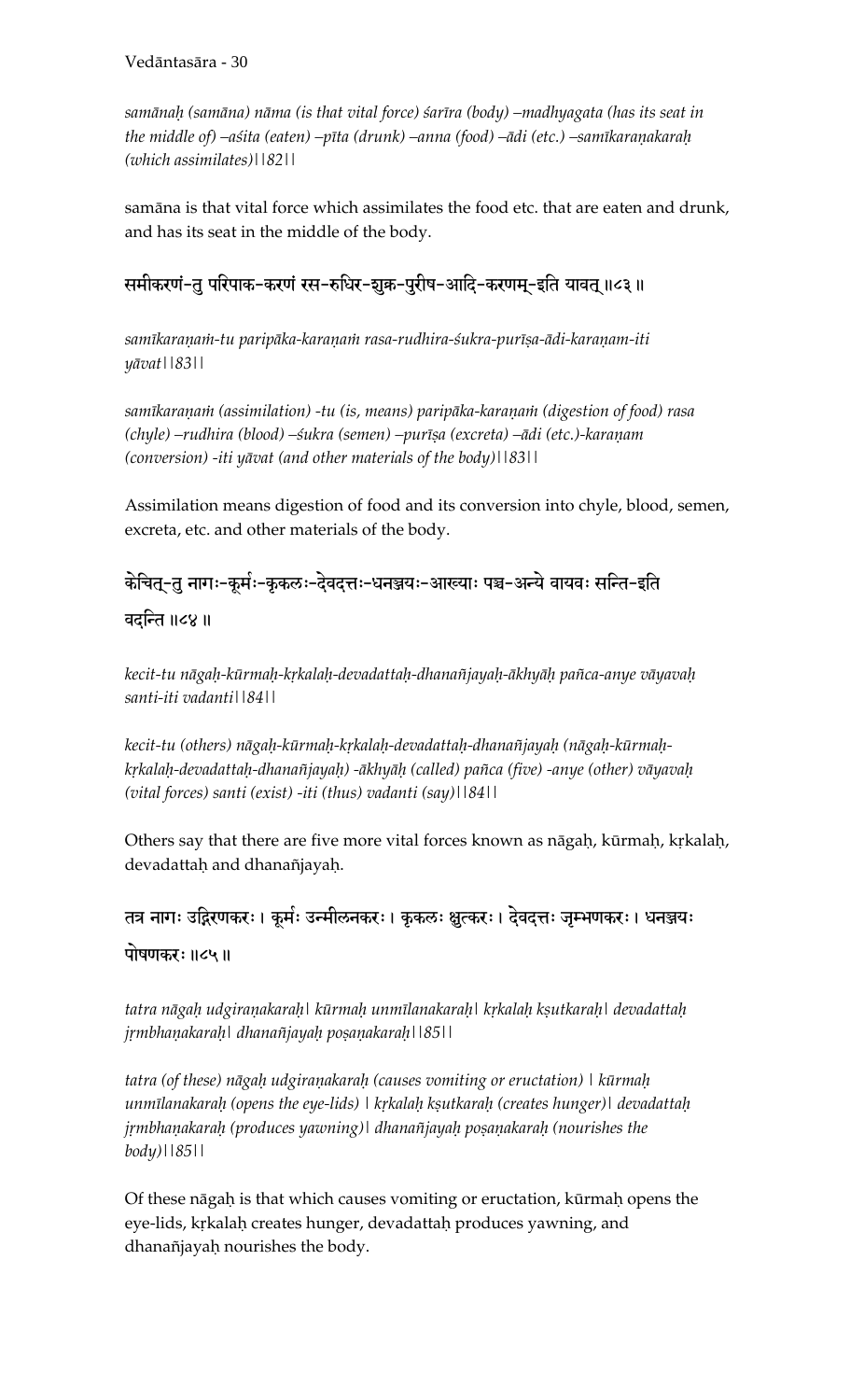## एतेषां प्राण-आदिषु-अन्तर्भावात्-प्राणादयः पञ्च-एव-इति केचित् ॥८६॥

*eteñäà präëa-ädiñu-antarbhävät-präëädayaù païca-eva-iti kecit||86||* 

eteșām (their, nāga, etc.) prāņa-ādișu (in prāņa etc.) –antarbhāvāt (being included in) – prāņādayaḥ (prāṇa etc.) pañca (five) –eva (only, really) -iti (so say) kecit (some)||86||

Some say that on account of their (nāga, etc.) being included in prāņa etc., the vital forces are really five in number.

## एतत्-प्राण-आदि-पञ्चकम्-आकाश-आदिगत-रजः-अंशेभ्यः-मिलितेभ्यः उत्पद्यते ॥८७॥

*etat-präëa-ädi-païcakam-äkäça-ädigata-rajaù-aàçebhyaù-militebhyaù utpadyate||87||* 

etat (these) -prāņa-ādi-pañcakam (five vital forces) –ākāśa–ādigata (in ether etc.)-rajaḥ *(rajas) –aàçebhyaù (particles) -militebhyaù (combination) utpadyate (are produced)||87||* 

These five vital forces, viz prāņa etc. are produced from the combination of the active (rajas) particles of ether etc.

Prāņa etc. are therefore material objects.

# इदं प्राण-आदि-पञ्चकं कर्मेन्द्रियैः सहितं सतु-प्राणमय-कोशः भवति । अस्य क्रिय-आत्मकत्वेन रजः-अंश-कार्यत्वम् ॥८८॥

idam prāņa-ādi-pañcakam karmendriyaih sahitam sat-prāņamaya-kośah bhavati| asya *kriya-ätmakatvena rajaù-aàça-käryatvam||88||* 

*idam (these) prāņa-ādi-pañcakam (five vital forces) karmendriyaih (five organs of action)* sahitam (together with) sat-prāṇamaya-kośaḥ (vital sheath) bhavati (constitutes) | asya *(of this) kriya-ātmakatvena (owing to active nature) rajah (rajas) –amśa (component)käryatvam (it is the product of)||88||* 

These five vital forces such as prāņa etc., together with the organs of action, constitute the vital sheath. Its active nature shows that it is the product of the particles of rajas (of ether etc.).

एतेषु कोशेषु मध्ये विज्ञानमयः ज्ञानशक्तिमान् कर्तृरूपः । मनोमयः इच्छाशक्तिमान् करणरूपः । प्राणमयः क्रियाशक्तिमान् कार्यरूपः । योग्यत्वात्-एव-एतेषां विभागः इति वर्णयन्ति । एतत्-कोश-त्रयं मिलितं सत्-सूक्ष्म-शरीरम्-इति-उच्यते ॥८९॥

*eteñu koçeñu madhye vijïänamayaù jïänaçaktimän kartårüpaù| manomayaù*  icchāśaktimān karaņarūpaḥ| prāṇamayaḥ kriyāśaktimān kāryarūpaḥ| yogyatvāt-evaeteșām vibhāgaḥ iti varṇayanti| etat-kośa-trayam militam sat-sūkṣma-śarīram-iti*ucyate||89||*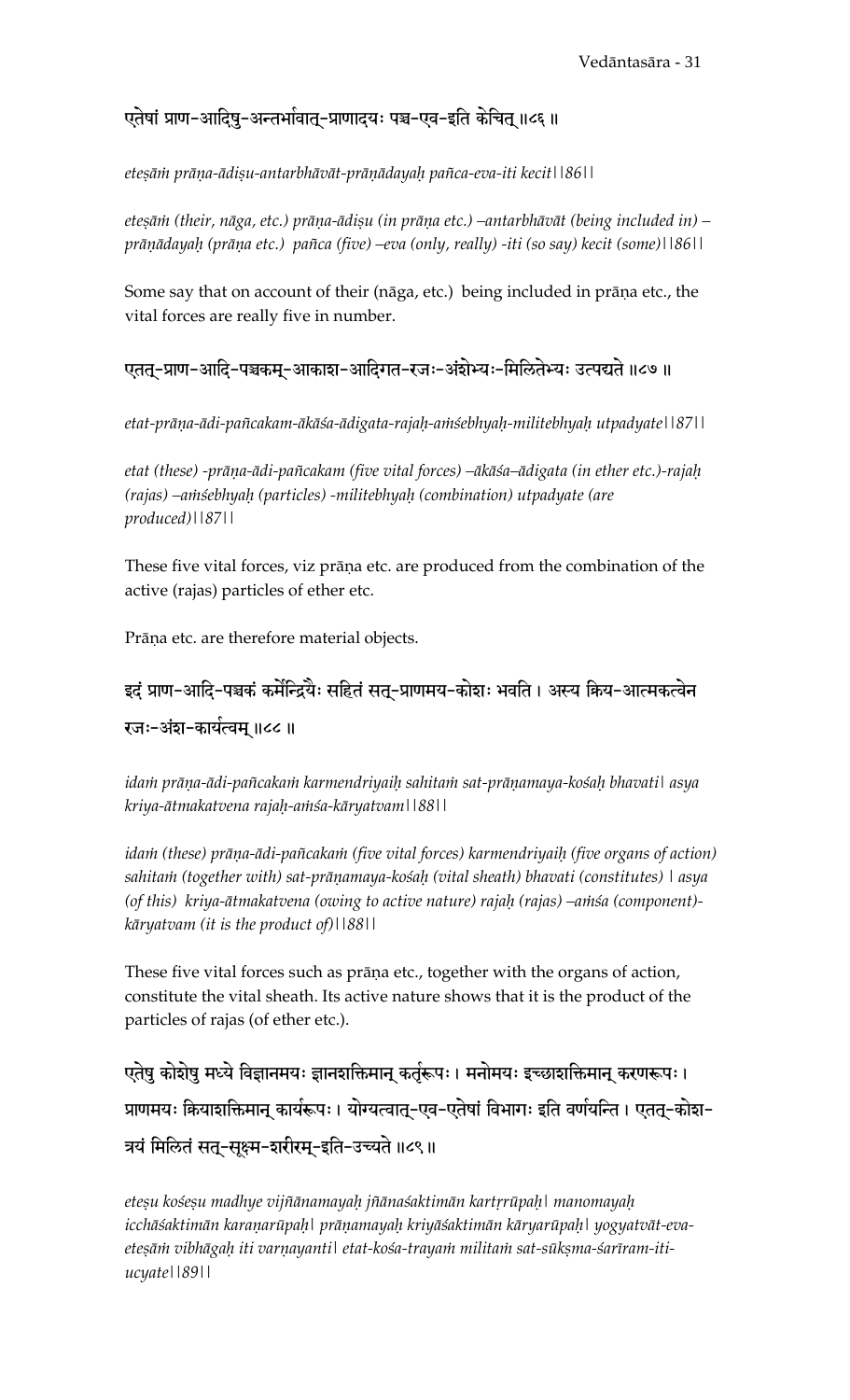*eteñu (these) koçeñu (sheaths) madhye (among) vijïänamayaù (intelligent sheath) jñānaśaktimān (endowed with the power of knowledge) kartrrūpaḥ (is the agent)*| manomayah (mental sheath) icchāśaktimān (endowed with will-power) karanarūpah (is *the instrument) | präëamayaù (vital sheath) kriyäçaktimän (endowed with activity) käryarüpaù (is the product, result of activity)| yogyatvät (according to their respective functions) –eva (alone) -eteșām (of these) vibhāgaḥ (division) iti varṇayanti (has* beenmade)| etat-kośa-traya*in* (these three sheaths) milita*in* (together) sat (being) –sūkṣma *(subtle) –çaréram (body) -iti-ucyate (is called)||89||*

Among these sheaths, the intelligent sheath which is endowed with the power of knowledge is the agent; the mental sheath endowed with will-power is the instrument; and the vital sheath endowed with activity is the product. This division has been made according to their respective functions. These three sheaths together constitute the subtle body.

अत्र-अपि-अखिल-सूक्ष्म-शरीरम्-एक-बुद्धि-विषयतया वनवत्-जलाशयवत्-वा समष्टिः-अनेक-बुद्धि-विषयतया वृक्षवत्-जलवत्-वा व्यष्टिः-अपि भवति ॥९०॥

atra-api-akhila-sūkṣma-śarīram-eka-buddhi-viṣayatayā vanavat-jalāśayavat-vā samaṣṭiḥ*aneka-buddhi-viñayatayä våkñavat-jalavat-vä vyañöiù-api bhavati||90||* 

*atra (here) –api (also) –akhila (all) –sükñma (subtle) –çaréram (bodies) –eka (one)*  buddhi-viṣayatayā (when looked upon as) vanavat (like a forest) –jalāśayavat (like a reservoir) -vā (or) samastih (aggregate) –aneka (many) -buddhi-viṣayatayā (hen looked *upon as) vṛkṣavat (like a tree) –jalavat (like a water body) -vā (or) vyaṣṭiḥ (individual) api (even) bhavati (is called)||90||* 

Here also the sum total of all the subtle bodies, when looked upon as one, like a forest or a reservoir, is called aggregate, and when viewed as many, like the trees or quantities of water, is called individual.

एतत् समष्टि-उपहितं चैतन्यं सूत्र-आत्मा हिरण्यगर्भः प्राणः-च-इति-उच्यते सर्वत्र-अनुस्यूतत्वात् अपञ्चीकृत-पञ्चमहाभूत-अभिमानित्वात् च ज्ञान-इच्छा-क्रिया-शक्तिमत्-उपहितत्वात्-च ॥९१॥

etat samașți-upahitam caitanyam sūtra-ātmā hiranyagarbhah prāņah-ca-iti-ucyate sarvatra-anusyūtatvāt apañcīkṛta-pañcamahābhūta-abhimānitvāt ca jñāna-icchā-kriyā*çaktimat-upahitatvät-ca||91||* 

*etat (this) samasti (totality) -upahitam (associated with) caitanyam (consciouness) sūtra* (which pervades the universe as a thread) -ātmā (that Soul) hiraņyagarbhaḥ (golden egg: *first there came the golden egg) prāṇaḥ (prāṇa, on account of its possessing the power of activity) –ca (and) –iti (thus) -ucyate (is called) sarvatra (everywhere) –anusyütatvät*  (because it is immanent) apañcīk*rta (uncompunded) –pañcamahābhūta (five great elements) -abhimänitvät (because it identifies with) ca (and) jïäna (knowledge) –icchä (will) –kriyä (activity) –çaktimat (endowed with) –upahitatvät (because it identifies) –ca (and)||91||*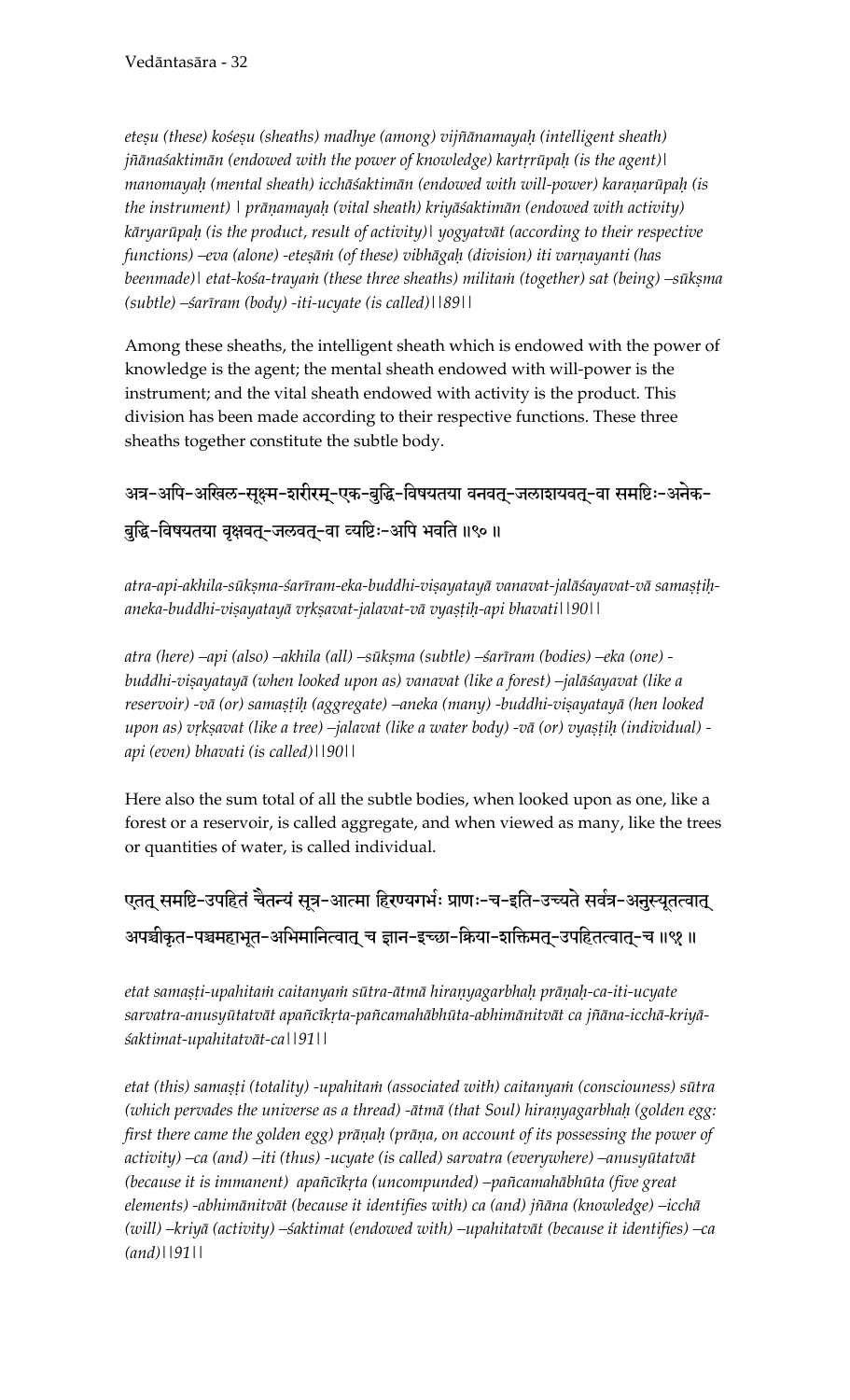Consciousness associated with this totality is called sūtrātmā, hiraņyagarbhaḥ, prāņa etc. (prajāpati and brahmā are also included) because it is immanent everywhere and because it identifies with the five great uncompounded elements endowed with the powers of knowledge, will and activity.

अस्य-एषा समष्टिः स्थूल-प्रपञ्च-अपेक्षया सूक्ष्मत्वात्-सूक्ष्मशरीरं विज्ञानमय-आदि-कोश-त्रयं जाग्रत्-वासनामयत्वात्-स्वप्नः-अत एव स्थूल-प्रपञ्च-लय-स्थानम्-इति च-उच्यते ॥९२॥

asya-eşā samaştih sthūla-prapañca-apekṣayā sūkṣmatvāt-sūkṣmaśarīraṁ vijñānamaya*ädi-koça-trayaà jägrat-väsanämayatvät-svapnaù-ata eva sthüla-prapaïca-laya-sthänamiti ca-ucyate||92||* 

asya (of this hiranyagarbha) -eṣā (these) samaṣṭiḥ (aggregate) sthūla (gross) –prapañca *(universe) -apekṣayā (compared to) sūkṣmatvāt (being finer) -sūkṣmaśarīraṅn (the subtle* body) vijñānamaya (intelligent sheat) –ādi (etc.) –kośa (sheath) -trayaṁ (three) jāgrat *(waking state) –väsanämayatvät (on account of its consisting of the impressions of) svapnaù (dream state) -ata eva (for that very reason) sthüla (gross) –prapaïca (universe) –laya (merging) –sthänam (place) -iti ca-ucyate (it is known as)||92||* 

This aggregate made up of the three sheaths such as vijñānamaya-kośa etc. (which forms the limiting adjunct) of hiranyagarbha is called the subtle body as it is finer than the gross universe. It is also called the dream state, as it consists of the impressions of the waking state; and for that very reason it is known a the merging place for the gross universe.

## एतत्-व्यष्टि-उपहितं चैतन्यं तैजसः भवति तेजोमय-अन्तःकरण-उपहितत्वात् ॥९३॥

etat-vyasti-upahitam caitanyam taijasah bhavati tejomaya-antahkarana*upahitatvät||93||* 

etat (this) –vyașți (each individual subtle body) -upahitam (associated) caitanyam *(consciousness) taijasaù (taijasa, full of light) bhavati (is known as) tejomaya (effulgent) –antaùkaraëa (inner organ) –upahitatvät (on account of its being associated with) ||93||* 

Consciousness associated with each individual subtle body is known as taijasa (full of light) on account of its being associated with the effulgent inner organ.

अस्य-अपि-इयं व्यष्टिः स्थूलशरीर-अपेक्षया सुक्ष्मत्वात्-इति हेतोः-एव सुक्ष्मशरीरं विज्ञानमय-आदि-कोश-त्रयं जाग्रत्-वासनामयत्वात्-स्वप्नः-अत-एव स्थूलशरीर-लय-स्थानम्-इति च-उच्यते ॥९४ ॥

asya-api-iya $m$  vyaştih sthūlasarīra-apekṣayā sūkṣmatvāt-iti hetoḥ-eva sūkṣmaśarīra $\dot{m}$ vijñānamaya-ādi-kośa-trayaṁ jāgrat-vāsanāmayatvāt-svapnaḥ-ata-eva sthūlaśarīra-laya*sthänam-iti ca-ucyate||94||* 

asya (of this) –api (even) -iyam (this) vyastih (individual limiting adjunct) sthūlasarīra (gross body) -apekṣayā (compared to) sūkṣmatvāt (as it is finer) -iti (thus) hetoh (for the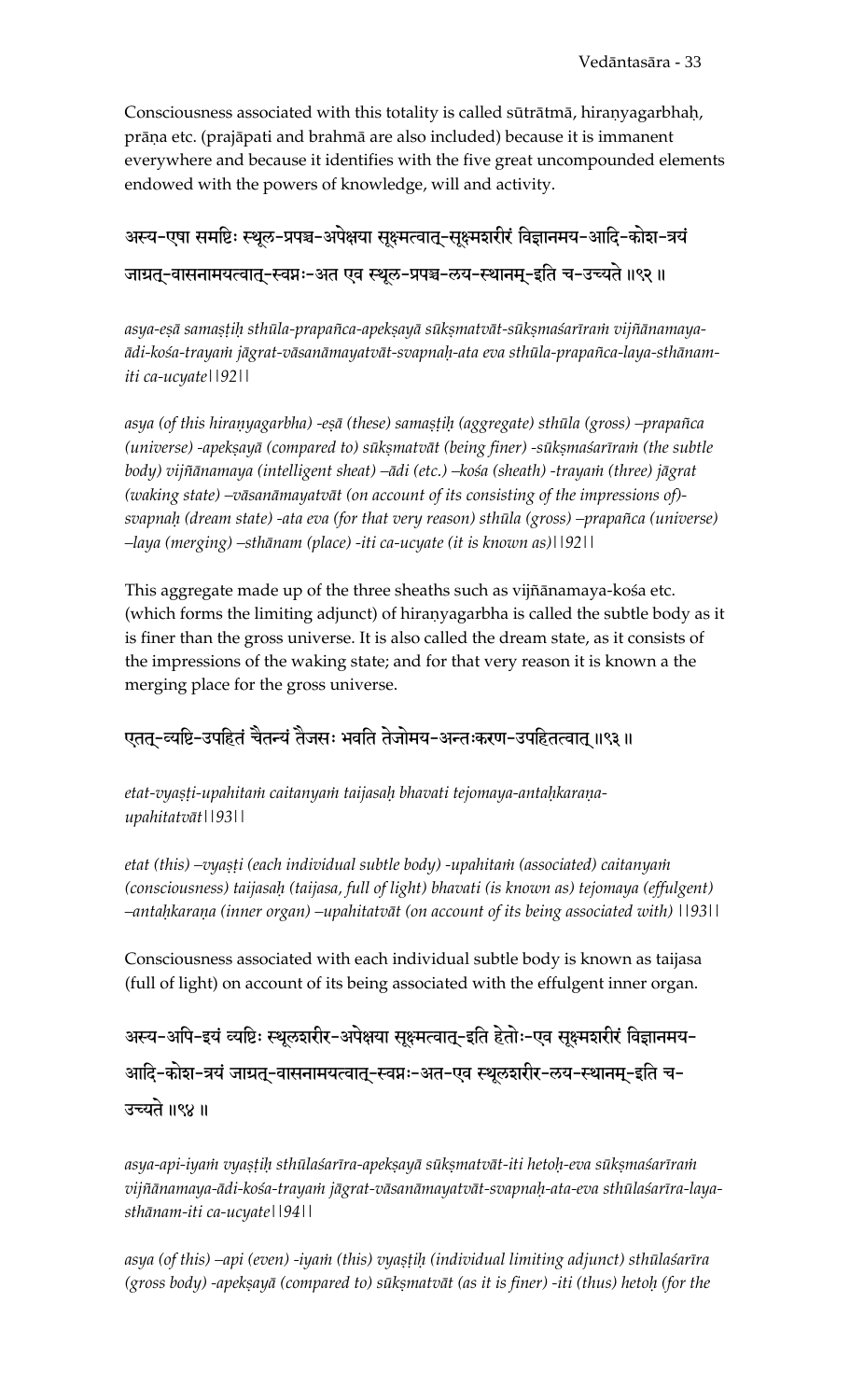reason) -eva (even) sūkṣmaśarīraṁ (subtle body) vijñānamaya (intelligent sheat) –ādi (etc.) –kośa (sheath) -trayam (three) jāgrat (waking state) –vāsanāmayatvāt (as it consists *of the impressions) –svapnaù (dream state -ata-eva (therefore) sthülaçaréra (gross body) – laya (merging) –sthänam (place) -iti ca-ucyate (it is called)||94||* 

The individual limiting ajunct of taijasa too, made up of the three sheaths, such as intelligent sheath etc. is called the subtle body, as it is finer than the gross body. It is also called the dream state, as it consists of the impressions of the waking state, and for that reason it is known as the merging place for the gross body.

एतौ सूत्रात्म-तैजसौ तदानीं मनो-वृत्तिभिः सूक्ष्म-विषयान्-अनुभवतः प्रविविक्तभुक्-तैजसः -

माण्डू उ ३ - इति-आदि-श्रुतेः ॥९५॥

*etau süträtma-taijasau tadänéà mano-våttibhiù sükñma-viñayän-anubhavataù "praviviktabhuk-taijasaù" (Mäëòü U 3) iti-ädi-çruteù||95||*

*etau (these) süträtma-taijasau (süträtma and tejasa) tadänéà (at that time, during the dream state) mano (of the mind) -vṛttibhiḥ (subtle functionings) sūkṣma (subtle) – viñayän (objects) -anubhavataù (experiencing) "praviviktabhuk (enjoyer of subtle objects*  is the) –taijasaḥ (taijasa)" (Māṇḍū U 3) iti-ādi-śruteḥ (as in such śruti passages) ||95||

The süträtma and tejasa, at that time (during the dream state), through subtle functionings of the mind, experience the subtle objects. Witness such śruti passages as, "Taijasa is the enjoyer of subtle objects" (Māņḍū U 3).

अत्र-अपि समष्टि-व्यष्ट्योः-तत्-उपहित-सुत्रात्म-तैजसयोः-वन-वृक्षवत्-तत्-अवच्छिन्न-

आकाशवत्-च जलाशय-जलवत्-तत्-गत-प्रतिबिम्ब-आकाशवत्-च-अभेदः ॥९६॥

atra-api samaṣṭi-vyaṣṭyoḥ-tat-upahita-sūtrātma-taijasayoḥ-vana-vṛkṣavat-tat*avacchinna-äkäçavat-ca jaläçaya-jalavat-tat-gata-pratibimba-äkäçavat-ca-abhedaù||96||* 

atra (here) -api (also) samașți (aggregate) –vyaștyoh (individual subtle bodies) –tat (that) *–upahita (limiting adjunct) -süträtma-taijasayoù (of the süträtma and the taijasa) –vana*  (forest) –vrkṣavat (like trees) –tat (that) –avacchinna (enclosed) –ākāśavat (like space) -ca *(and) jaläçaya (reservoir) –jalavat (like water) –tat (that) -gata-pratibimba (reflected) – äkäçavat (like sky) –ca (and) –abhedaù (are identical)||96||* 

Here also the aggregate and individual subtle bodies are identical, like a forest and its trees or like a lake and its waters, and the süträtma and the taijasa, which have those bodies as their limiting adjuncts, are also identical like the space enclosed by a forest and its trees or like the skies reflected in the lake and its waters.

एवं सूक्ष्म-शरीर-उत्पत्तिः ॥९७॥

*evaà sükñma-çaréra-utpattiù||97||*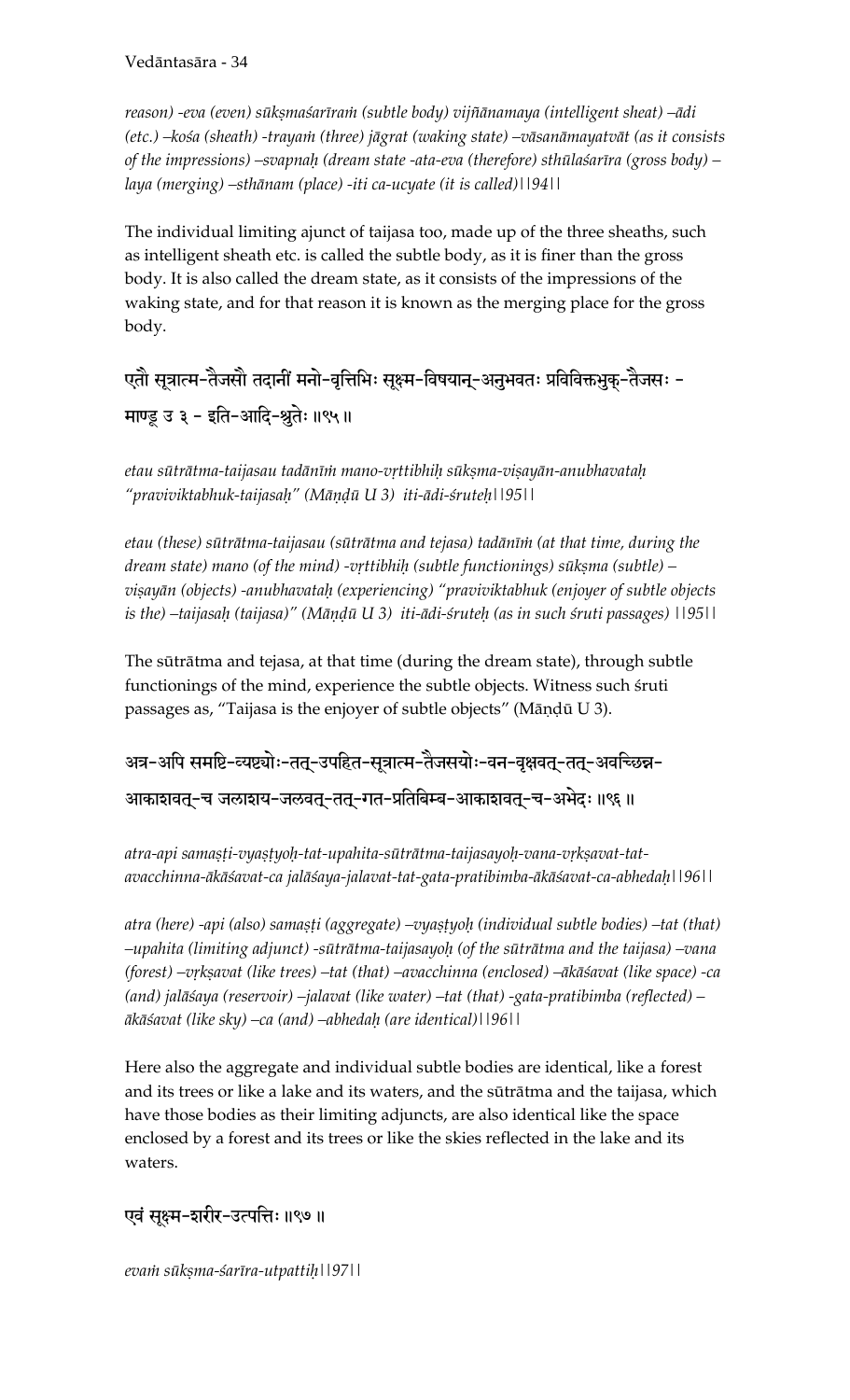eva $\dot{m}$  (thus) sūksma (subtle) – sarīra (bodies) – utpattih (originate)||97||

Thus do the subtle bodies originate.

#### THE NATURE OF THE GROSS BODIES

स्थूल-भूतानि तु पञ्चीकृतानि ॥९८ ॥

*sthüla-bhütäni tu païcékåtäni||98||*

sthūla (gross) -bhūtāni (elements) tu (but) pañcīkrtāni (are all compounded)||98||

But the gross elements are all compounded (unlike the subtle elements which are uncompounded).

पञ्चीकरणं तु-आकाश-आदि-पञ्चसु-एकैकं द्विधा समं विभज्य तेषु दशसु भागेषु प्राथमिकानू-पञ्च-भागान्-प्रत्येकं चतुर्धा समं विभज्य तेषां चतुर्णां भागानां स्वस्व-द्वितीय-अर्ध-भाग-परित्यागेन भागान्तरेषु योजनम् ॥९९॥

pañcīkaraņam tu-ākāśa-ādi-pañcasu-ekaikam dvidhā samam vibhajya teşu daśasu bhāgeșu prāthamikān-pañca-bhāgān-pratyekam caturdhā samam vibhajya teșām caturņām bhāgānām svasva-dvitīya-ardha-bhāga-parityāgena bhāgāntareșu *yojanam||99||*

pañcīkaraņam tu (compounding takes place thus) –ākāśa (ether) –ādi (etc.) –pañcasu (in the five) -ekaikam (each) dvidhā (into two) samam (equal) vibhajya (after dividing) teșu (in these) daśasu (ten) bhāgeșu (divisions) prāthamikān (first) –pañca (five) –bhāgān (divisions) -pratyekam (each) caturdhā (into four parts) samam (equally) vibhajya (after *dividing) teñäà (in these) caturëäà (four fold) bhägänäà (parts) svasva (one's own) –* dvitīya (second) –ardha (half) –bhāga (portion) -parityāgena (leaving aside) bhāgāntareṣu *(other four-fold divisions of the others) yojanam (addition)||99||* 

The compounding takes place thus: Each of the five elements, viz ether etc., is divided into two equal parts; of the ten parts thus produced five – being the first half of each element – are each subdivided into four equal parts. Then leaving one half of each element, to the other half is added one of these quarters from each of the other four elements. (Each compounded element consists of half of itself and one-eighth of each of other four.)

तदु-उक्तं -द्विधा विधाय च-एक-एकं चतुर्धा प्रथमं पुनः। .<br>स्व-स्व-इतर-द्वितीय-अंशैः-योजनातू-पञ्च पञ्चते ॥ इति ॥ ॥१०० ॥ - पञ्चदशी १।२७

*tad-uktaà –*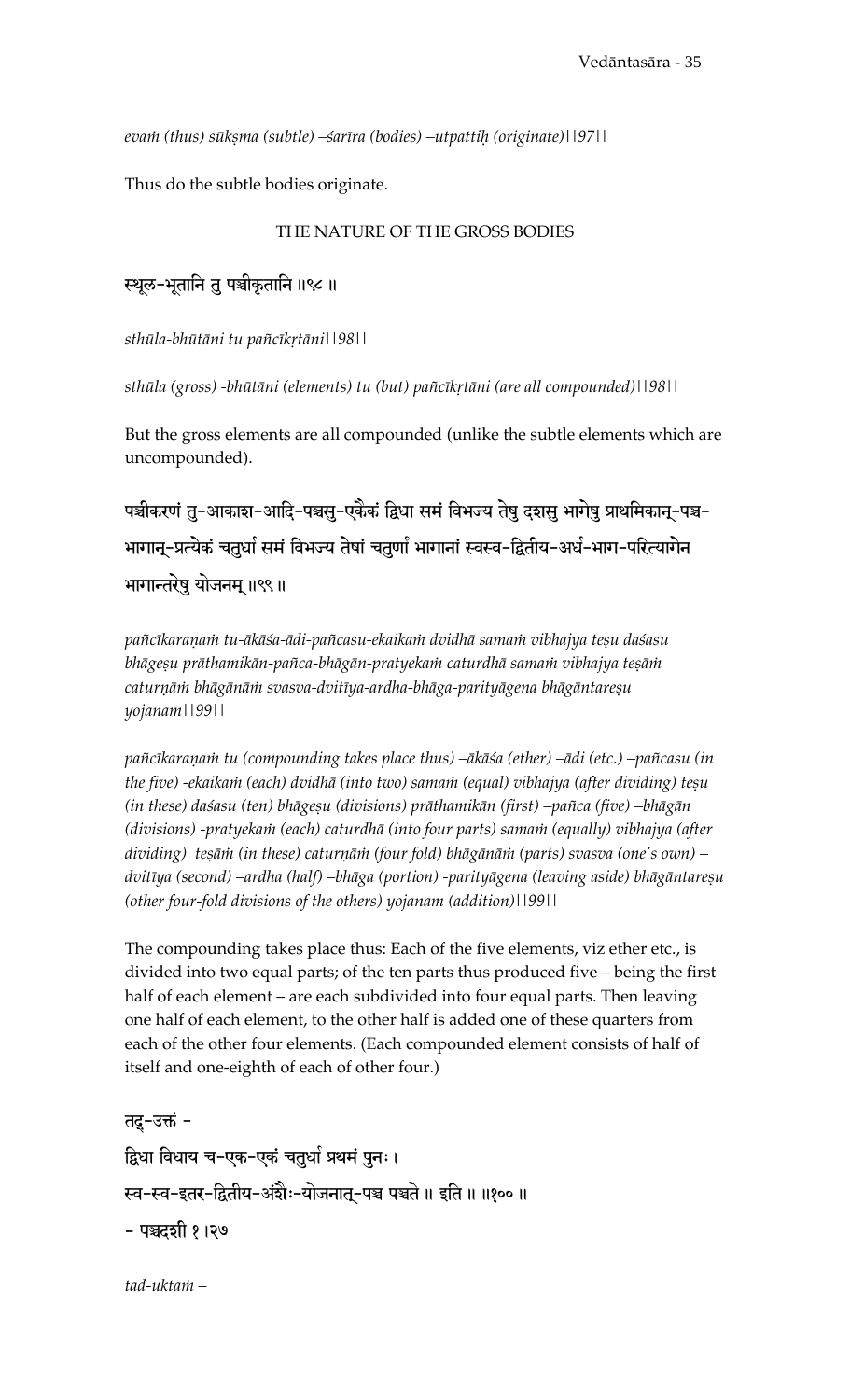*dvidhä vidhäya ca-eka-ekaà caturdhä prathamaà punaù| sva-sva-itara-dvitéya-aàçaiù-yojanät-païca païcate|| iti|| ||100|| païcadaçé 1.27* 

*tad-uktaà (Thus it has been said) – dvidhä (into two equal parts) vidhäya (by dividing) ca (and) -eka-ekaà (each element) caturdhä (into four equal parts) prathamaà (the first half) punaù (again subdividing)|*  sva-sva (each)-itara (of the remaining four) –dvitīya (to the other half) –amsaih (one sub*division of each of the remaining four) –yojanät (by adding) -païca païcate (it becomes five in one)|| iti|| ||100|| païcadaçé 1.27* 

Thus it has been said: "By dividing each element into two equal parts, and subdividing the first half of each element into four equal parts, and thenadding to the other half of each element one sub-division of each of the remaining four, each element becomes five in one. The reference is to Pañcadaśī 1.27.

अस्य-अप्रामाण्यं न-आशङ्कनीयं त्रिवृत्करण-श्रुतेः पञ्चीकरणस्य-अपि-उपलक्षणत्वात् ॥१०१॥

asya-aprāmāņyam na-āśankanīyam trivrtkaraņa-śruteh pañcīkaraņasya-api*upalakñaëatvät||101||* 

asya (of this method of compounding) -aprāmāņyam (lack of scriptural proof) na- $\bar{a}$ sankanīyam (should not be doubted) trivrtkaraṇa-śruteḥ (for the triple combination described in the śruti) pañcīkaraņasya (of quintuplication –api (even) –upalakṣaṇatvāt *(indirectly refers to this) ||101||* 

The authoritativeness of this method of compounding should not be questioned for the triple combination described in the śruti indirectly refers to this.

पञ्चानां पञ्चात्मकत्वे समाने-अपि तेषु च वैशिष्यात्तु तद्वादः-तद्वादः - ब्र सू २।४।२२ - इति न्यायेन-आकाश-आदि-व्यपदेशः सम्भवति ॥१०२॥

pañcānām pañcātmakatve samāne-api teșu ca "vaiśisyāttu tadvādaḥ-tadvādaḥ" - Bra Sū *2.4.22 - iti nyäyena-äkäça-ädi-vyapadeçaù sambhavati||102||* 

pañcānām (these five gross elements) pañcātmakatve (in being five in one) samāneapi(though alike) teșu (in them) ca (yet) "vaiśișyāttu (because of speciality, owing to *preponderence) tadvädaù-tadvädaù (of a particular element)" - Bra Sü 2.4.22 - iti nyäyena (following this rule) -äkäça-ädi (ether etc.) –vyapadeçaù (differently named) sambhavati (are)||102||* 

Though these five gross elements are alike in so far as each of them contains the five elements, yet they are differently named as ether etc. owing to the "preponderence of a particular element in them" (Bra Sü 2.4.22).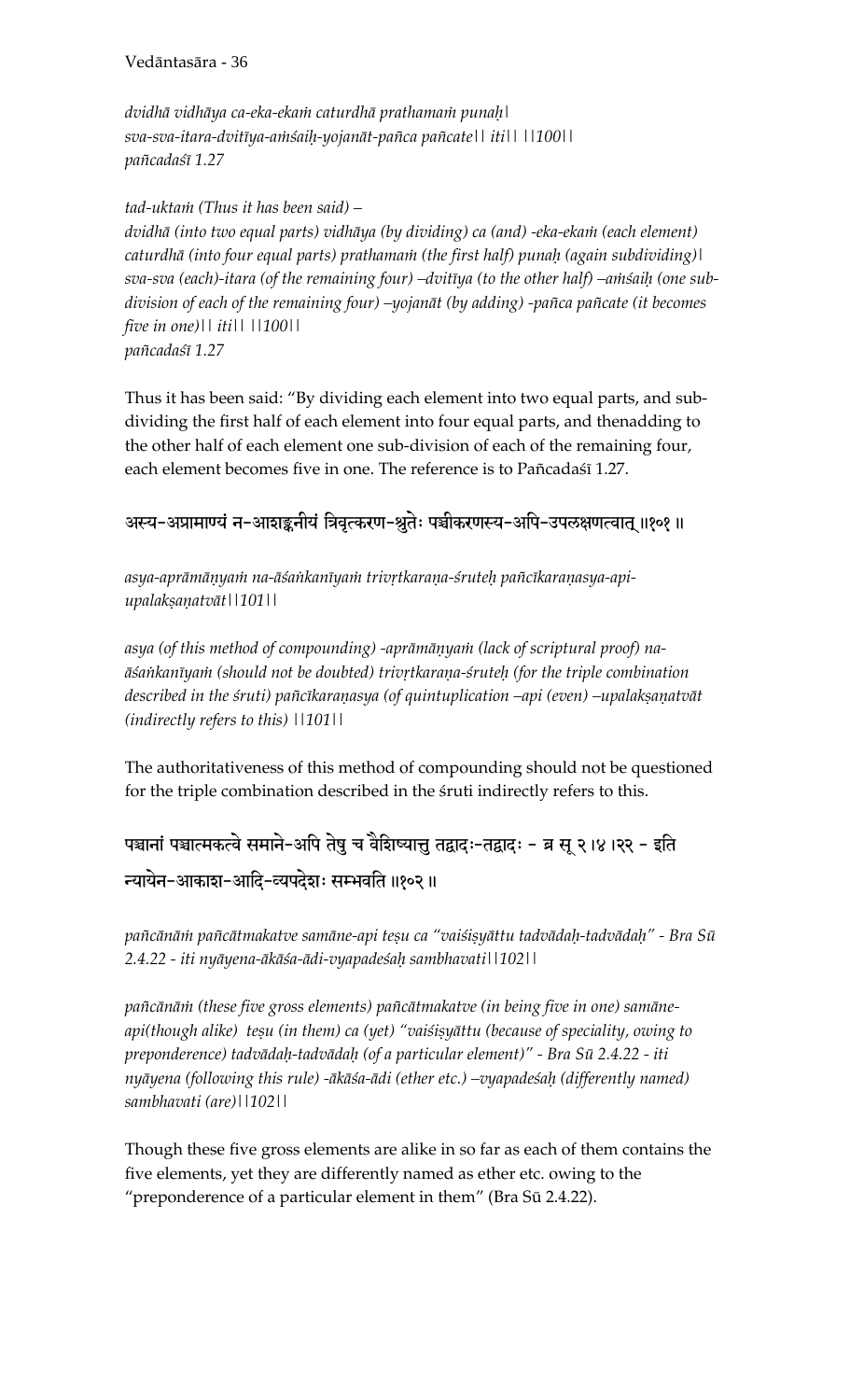तदानीम्-आकाशे शब्दः-अभिव्यज्यते वायौ शब्द-स्पर्शौ-अग्नौ शब्द-स्पर्श-रूपाणि-अप्सु शब्द-रूपर्श-रूप-रसाः पृथिव्यां शब्द-स्पर्श-रूप-रस-गन्धाः च ॥१०३॥

tadānīm-ākāśe śabda*ḥ-abhivyajyate vāyau śabda-sparśau-agnau śabda-sparśa-rūpāṇiapsu çabda-sparça-rüpa-rasäù påthivyäà çabda-sparça-rüpa-rasa-gandhäù ca||103||* 

*tadäném (at that time, when compounded) -äkäçe (in ether) çabdaù (sound) –abhivyajyate*  (manifests) vāyau (in air) sabda-sparsau (sound and touch) –agnau (in fire) sabda*sparça-rüpäëi (sound, touch and form) -apsu (in water) çabda-sparça-rüpa-rasäù (sound,*  touch, form and taste) pṛthivyāṁ (in earth) śabda-sparśa-rūpa-rasa-gandhāḥ (sound, *touch, form, taste and smell) ca (and)||103||* 

At that time (when compounded) ether manifests sound; air manifests sound and touch; fire manifests sound, touch and form; water manifests sound, touch, form and taste; and earth manifests sound, touch, form, taste and smell.

एतेभ्यः पञ्चीकृतेभ्यः भूतेभ्यः भूः-भूवः-स्वः-महः-जनः-तपः-सत्यम्-इति-एतत्-नामकानाम्-उपरि-उपरि-विद्यमानानाम्-अतल-वितल-सुतल-रसातल-तलातल-महातल-पाताल नामकानाम्-अधः-अधः-विद्यमानानां लोकानां ब्रह्माण्डस्य तत्-अन्तर्गत-चतुः-विध-स्थूल-शरीराणां तत्-उचितानाम्-अन्न-पान-आदीनां च-उत्पत्तिः-भवति ॥१०४ ॥

etebhyaḥ pañcīkṛtebhyaḥ bhūtebhyaḥ bhūḥ-bhuvaḥ-svaḥ-mahaḥ-janaḥ-tapaḥ-satyam-iti*etat-nämakänäm-upari-upari-vidyamänänäm-atala-vitala-sutala-rasätala-talätala*mahātala-pātāla nāmakānām-adhaḥ-adhaḥ-vidyamānānāni lokānāṁ brahmāṇḍasya tat*antargata-catuù-vidha-sthüla-çaréräëäà tat-ucitänäm-anna-päna-ädénäà ca-utpattiùbhavati||104||* 

etebhyah (from these) pañcīkrtebhyah (compunded) bhūtebhyah (elements) bhūḥ-bhuvaḥ*svaù-mahaù-janaù-tapaù-satyam-iti-etat-nämakänäm (named bhüù-bhuvaù-svaù-mahaùjanaù-tapaù-satyam) -upari-upari (one above the other) –vidyamänänäm (existing) atala-vitala-sutala-rasätala-talätala-mahätala-pätäla nämakänäm (named atala-vitalasutala-rasätala-talätala-mahätala-pätäla) -adhaù-adhaù (one below the other) vidyamänänäà (existing) lokänäà (worlds) brahmäëòasya (of the world) tat-antargata*  (contained in it) -catuh (four) -vidha (types) -sthūla (gross) -sarīrāņām (bodies) tat*ucitänäm (appropriate to them) –anna (food) –päna (drink) -ädénäà (etc.) ca (and) – utpattiù (evolution, production) –bhavati (exists)||104||*

From these compunded elements have evolved the sevn planes, existing one above another, viz bhüù-bhuvaù-svaù-mahaù-janaù-tapaù-satyam; and the seven nether planes, one below the oher, viz atala-vitala-sutala-rasätala-talätalamahätala-pätäla; the world, the four kinds of gross bodies contained in it together with the food and drink appropriate to them.

चतुः-विध-स्थूल-शरीराणि तु जरायुज-अण्डज-स्वेदज-उद्भिज्ज-आख्यानि ॥१०५॥

*catuù-vidha-sthüla-çaréräëi tu jaräyuja-aëòaja-svedaja-udbhijja-äkhyäni||105||*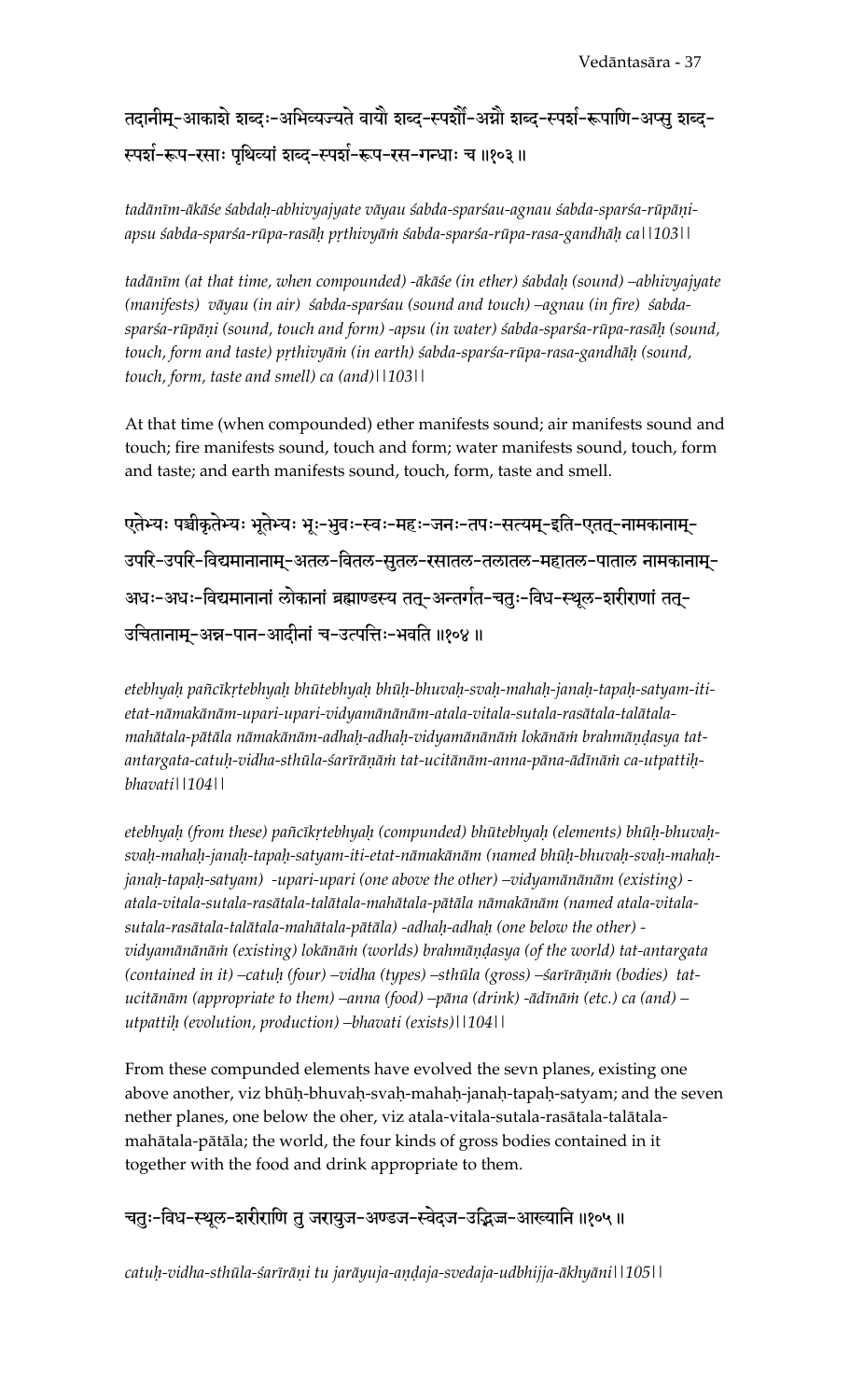*catuù (four) –vidha (types) –sthüla (gross) -çaréräëi (bdies) tu (are) jaräyuja (born of the*  womb) –andaja (born of the egg) –svedaja (born in moisture) –udbhijja (born by piercing *the soil) –äkhyäni (called) ||105||* 

The four kinds of gross bodies are those that are born of the womb, born of the egg, born in moisture, and born by piercing the soil.

## जरायुजानि जरायुभ्यः जातानि मनुष्य-पशु-आदीनि ॥१०६॥

jarāyujāni jarāyubhyaḥ jātāni manuṣya-paśu-ādīni||106||

jarāyujāni (jarāyujāni) jarāyubhyaḥ jātāni (born of the womb) manuṣya (human beings) *–paçu (beasts) –ädéni (etc.)||106||* 

Those that are born of the womb refer to human beings, beasts, etc.

अण्डजानि-अण्डेभ्यः जातानि पक्षि-पन्नग-आदीनि ॥१०७ ॥

*aëòajäni-aëòebhyaù jätäni pakñi-pannaga-ädéni||107||* 

aņdajāni (aņdajāni) -aņdebhyaḥ jātāni (born of eggs) pakṣi (birds) –pannaga (reptiles) – *ädéni (etc.)||107||* 

Those that come out of the egg are the birds, reptiles, etc.

स्वेदजानि स्वेदेभ्यः जातानि यूक-मशक-आदीनि ॥१०८॥

*svedajäni svedebhyaù jätäni yüka-maçaka-ädéni||108||* 

*svedajäni(svedajäni) svedebhyaù (in moisture) jätäni (born yüka (lice) –maçaka (mosquitoes) –ädéni (etc.)||108||*

Those that are born in moisture are the lice, mosquitoes, etc.

उद्भिज्जानि भूमिम्-उद्भिद्य जातानि लता-वृक्ष-आदीनि ॥१०९॥

udbhijjāni bhūmim-udbhidya jātāni latā-vṛkṣa-ādīni||109||

*udbhijjäni (udbhijjäni) bhümim (the soil) -udbhidya (piercing) jätäni (born) latä (creepers) –våkña (trees) –ädéni (etc.)||109||* 

Those that spring forth piercing the soil are the creepers, trees, etc.

अत्र-अपि चतुः-विध-सकल-स्थूल-शरीरम्-एक-अनेक-बुद्धिविषयतया वनवत्-जलाशयवत्-वा समष्टिः -वृक्षवत्-जलवत्-वा व्यष्टिः-अपि भवति ॥११०॥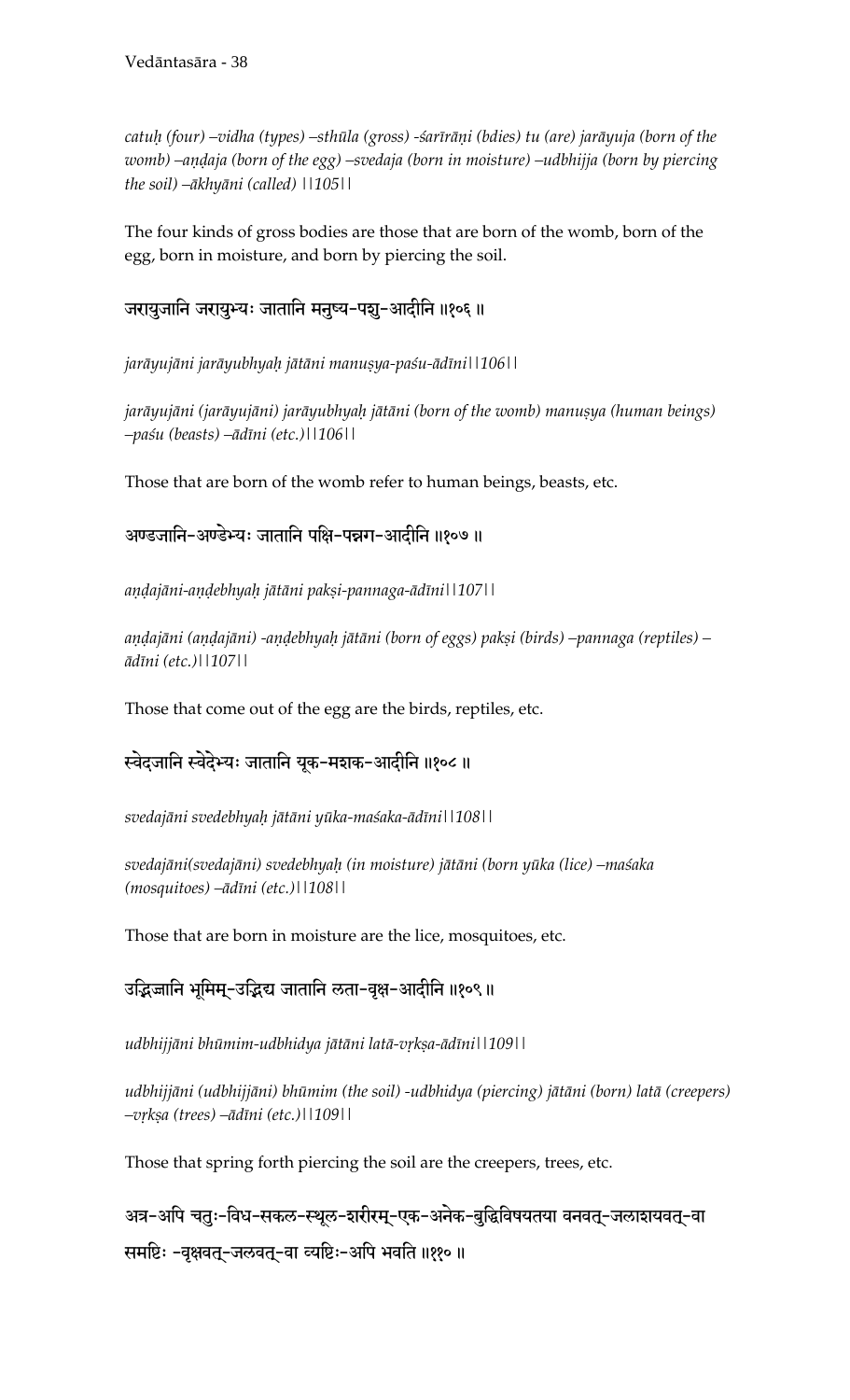atra-api catuh-vidha-sakala-sthūla-śarīram-eka-aneka-buddhiviṣayatayā vanavat*jaläçayavat-vä samañöiù-våkñavat-jalavat-vä vyañöiù-api bhavati||110||*

*atra-api (here also) catuù-vidha (four-fold variety) –sakala (all) -sthüla-çaréram (gross*  bodies) -eka-aneka (one or many) -buddhiviṣayatayā (as they are thought of) vanavatjalāśayavat -vā (as forest or reservoir) samastiḥ(collectively) -vṛkṣavat-jalavat-vā (as tree or quantities of water) vyastih (ndividually -api (and) bhavati (may be spoken of) *||110||* 

Here also, all the gross bodies, in their four-fold variety, may be spoken of collectively or individually according as thy are thought of as one like a forest of a reservoir, or many like the trees and the quantities of water.

#### एतत्-समष्टि-उपहितं चैतन्यं वैश्वानरः विराट्-इति-उच्यते सर्व-नर-अभिमानित्वात्-विविधं

#### राजमानत्वातू-च ॥१११ ॥

etat-samașți-upahitam caitanyam vaiśvānarah virāț-iti-ucyate sarva-nara-abhimānitvāt*vividhaà räjamänatvät-ca||111||* 

etat (this, of gross bodies) –samaṣṭi (aggregate) -upahitaṁ (associated with) caitanyaṁ *(consciousness) vaiçvänaraù (vaiçvänaraù) viräö (viräö) -iti-ucyate (is called) sarva (all, viçva) –nara (bodies, therefore vaiçvä-naraù) –abhimänitvät (on account of identification)*  -vividham (in diverse ways) rājamānatvāt (on account of its manifestation, therefore vi*rāt*) –ca (and)||111||

Consciousness associated with this aggregate of gross bodies is called vaiśvānarah and virāt on account of its identification with all bodies, and from its manifestation in diverse ways respectivly.

अस्य-एषा समष्टिः स्थूल-शरीरम्-अन्न-विकारत्वात्-अन्नमयकोशः स्थूल-भोग-आयतनत्वात्-च स्थूल-शरीरं जाग्रत्-इति च व्यपदिश्यते ॥११२॥

asya-eșā samașțih sthūla-śarīram-anna-vikāratvāt-annamayakośaḥ sthūla-bhoga*äyatanatvät-ca sthüla-çaréraà jägrat-iti ca vyapadiçyate||112||* 

asya (of his) -eṣā (this) samaṣṭiḥ (aggregate) sthūla-śarīram (gross body) –anna (food) – *vikäratvät (on account of being a modification of) -annamayakoçaù (annamayakoçaù) sthüla (gross objects) –bhoga (enjoyment) –äyatanatvät (on account of being the medium) -ca (and) sthüla-çaréraà (gross body) jägrat (waking state) –iti (thus) ca (and) vyapadiçyate (is called) ||112||*

This aggregate gross body of his is called the alimentary sheath (annamayakosah) on account of its being a modification of food, and is said to be in the waking state on account of its being the medium for the enjoyment of gross objects.

एतत्-व्यष्टि-उपहितं चैतन्यं विश्व इति-उच्यते सूक्ष्म-शरीर-अभिमानम्-अपरित्यज्य स्थूल-शरीर-आदि-प्रविष्टत्वात् ॥११३॥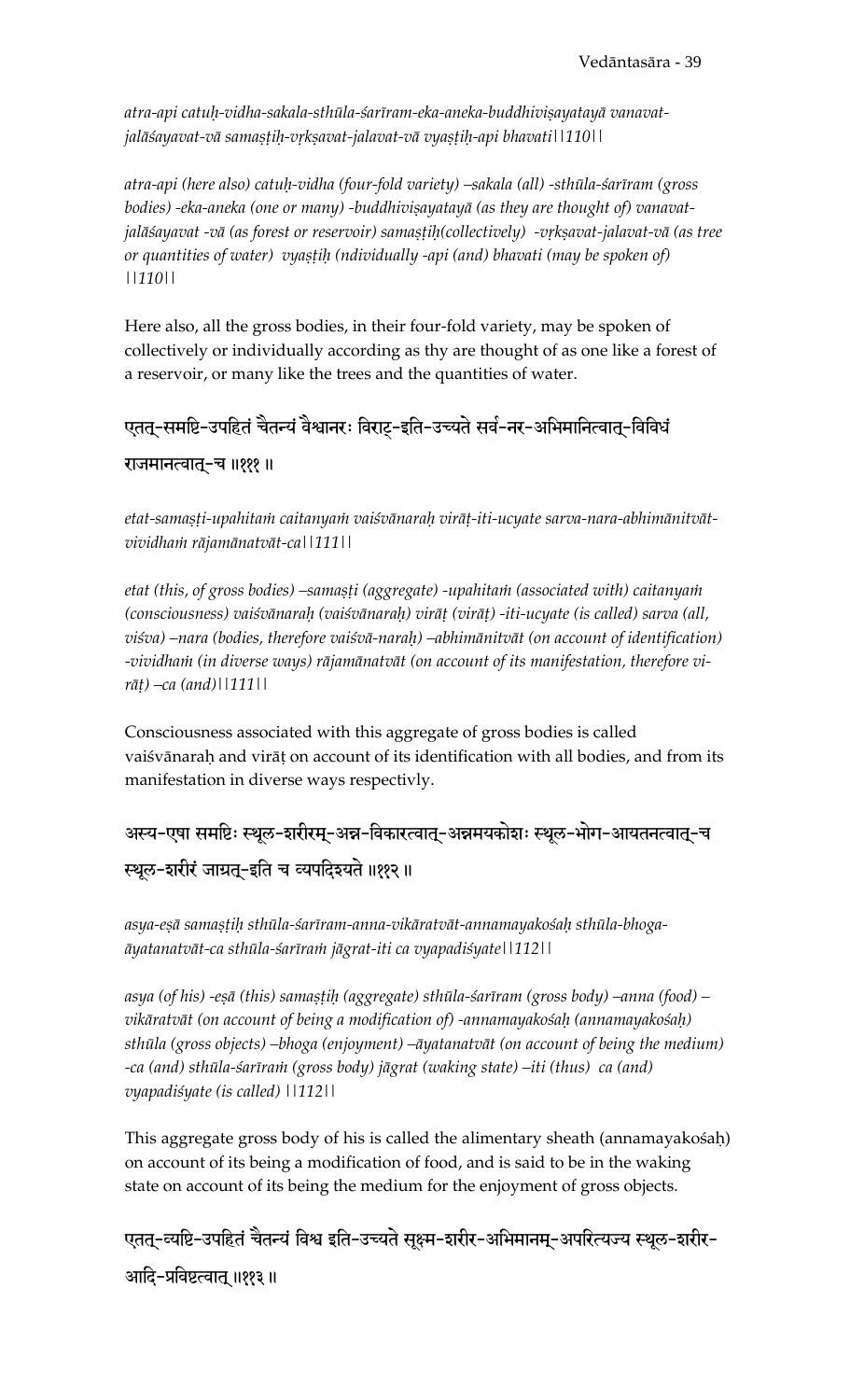etat-vyasti-upahitam caitanyam viśva iti-ucyate sūksma-śarīra-abhimānam-aparityajya sthūla-śarīra-ādi-pravișțatvāt||113||

etat (this) –vyașți (individual) -upahitam (associated with) caitanyam (consciousness) *viçva (viçva) iti-ucyate (is called) sükñma-çaréra (subtle body) –abhimänam*  (*identification*) -aparityajya (without giving up) sthūla-śarīra (gross body) –ādi (etc.) – pravișțatvāt (on account of entering into)||113||

Consciousness associated with the individual gross body is designated as viśva on account of its entering the gross body etc. without giving up its identification with the subtle body.

अस्य-एषा व्यष्टिः स्थूल-शरीरम्-अन्नविकारत्वात्-एव हेतोः-अन्नमयकोशः जाग्रत्-इति च-

#### उच्यते ॥११४॥

asya-eșā vyașțih sthūla-śarīram-annavikāratvāt-eva hetoh-annamayakośah jāgrat-iti ca*ucyate||114||* 

asya (of his) -eșā (this) vyașțih (individual) sthūla-śarīram (gross body) –annavikāratvāt *-eva hetoù (on account of its being a modification of food) -annamayakoçaù (annamayakoçaù ) jägrat (waking state) -iti ca-ucyate (is said to be)||114||* 

This individual gross body of his (of the jīva) is also called the alimentary sheath on account of its being a modification of food, and is said to be in the waking state.

तदानीम्-एतौ विश्व-वैश्वानरौ दिक्-वात-अर्क-वरुण-अश्विभिः क्रमात्-नियन्त्रितेन श्रोत्र-आदि-इन्द्रिय-पञ्चकेन क्रमात्-शब्द-स्पर्श-रूप-रस-गन्धान्-अग्नि-इन्द्र-उपेन्द्र-यम-प्रजापतिभिः कमात्-नियन्त्रितेन वाक्-आदि-इन्द्रिय-पञ्चकेन कमात्-वचन-आदान-गमन-विसर्ग-आनन्दान्--<br>चन्द्र-चतुर्मुख-शङ्कर-अच्युतेः कमात्-नियन्त्रितेन मनः-बुद्धि-अहङ्कार-चित्त-आख्येन-अन्तः इन्द्रिय-चतुष्केन क्रमात्-सङ्कल्प-निश्चय-अहङ्कार्य-चैतान्-च सर्वान्-एतान् स्थूल-विषयाः-अनुभवतः - जागरित-स्थानः बहिः-प्रज्ञः - माण्डू उ ३ - इति-आदि-श्रुतेः ॥११५॥

*tadäném-etau viçva-vaiçvänarau dik-väta-arka-varuëa-açvibhiù kramät-niyantritena çrotra-ädi-indriya-païcakena kramät-çabda-sparça-rüpa-rasa-gandhän-agni-indraupendra-yama-prajäpatibhiù kramät-niyantritena väk-ädi-indriya-païcakena kramätvacana-ädäna-gamana-visarga-änandän-candra-caturmukha-çaìkara-acyutaiù kramät*niyantritena manah-buddhi-ahankāra-citta-ākhyena-antaḥ-indriya-catuṣkena kramāt*saìkalpa-niçcaya-ahaìkärya-caitän-ca sarvän-etän sthüla-viñayäù-anubhavataù "jägarita-sthänaù bahiù-prajïaù" Mäëòü U 3 - iti-ädi-çruteù||115||* 

*tadäném (at that time) -etau (both these) viçva-vaiçvänarau (viçva and vaiçvänara) dik*  (Quarters) -vāta (Air) -arka (Sun) -varuņa (Varuņa) -aśvibhiḥ (two Aśvins) kramāt*niyantritena (controlled respectively) çrotra-ädi (ears etc.) -indriya-païcakena (by the five organs of perception) kramät (respectively) -çabda-sparça-rüpa-rasa-gandhän (sound,*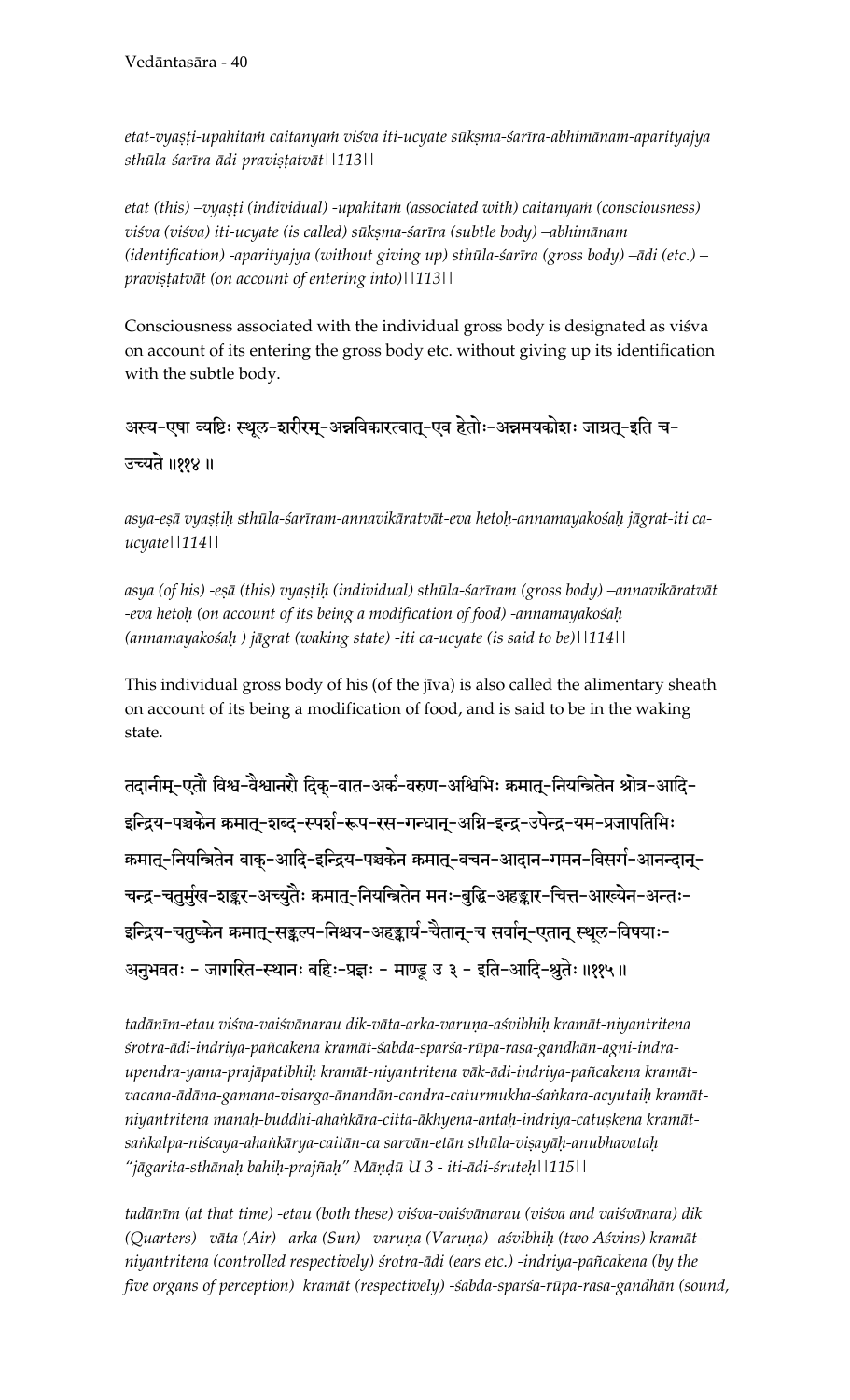*touch, form, taste, smell) –agni (Agni) –indra (Indra) –upendra (Upendra) –yama (Yama) -prajäpatibhiù (Prajäpati) kramät-niyantritena (controlled respectively) väk-ädi (speech etc.) -indriya-païcakena (by the five organs of action) kramät (respectively) -vacanaädäna-gamana-visarga-änandän (speech, acceptance, walking, excretion, enjoyment) –* candra (Candra) –caturmukha (Brahmā) –śaṅkara (Śiva) -acyutaiḥ (Viṣṇu) kramāt*niyantritena controlled respectively) manaù (mind) –buddhi (intellect) –ahaìkära*  (egoism) –citta (memory) –ākhyena (called) -antaḥ-indriya (internal organ) -catuṣkena *(through the four) kramät (respectivly) –saìkalpa (uncertainty) –niçcaya determination) –ahaìkärya (personality) –caitän (remembrance) -ca (and) sarvän-etän (all these) sthüla* $v$ *isayāh (gross objects) -anubhavataḥ (experiencing) "jāgarita-sthānaḥ (waking state)* bahih (external world) –prajñah (who is conscious of) " Māndū U 3 - iti-ādi-śruteh (and *such other çruti passages) ||115||* 

Both viśva and vaiśvānara at that time perceive the gross objects, viz sound, touch, colour, taste, and smell, respectively through the five sense organs of perception, such as the ears etc. controlled respectively by (the presiding deities) the Quarters, Air, Sun, Varuņa and the two Aśvins. They also perform the functions of speech, acceptance, walking, excretion and enjoyment respectively through the five organs of action, such as the tongue etc., controlled respectively by Fire, Indra, Vișnu, Yama and Prajāpati. They also experience uncertainty, determination, personality and remembrance, respectively through the four inner organs, viz mind, intellect, egoism, and memory controlled respecively by the Moon, Brahmā, Śiva and Vișņu. Witness such śruti passages as: "Whose place is the waking state, who is conscious of the external world" (Māṇḍū U 3).

अत्र-अपि-अनयोः स्थूल-व्यष्टि-समष्ट्योः-ततू-उपहित-विश्व-वैश्वानरयोः-च वन-वृक्षवतू-अवच्छिन्न-आकाशवत्-च जलाशय-जलवत्-तत्-गत-प्रतिबिम्ब-आकाशवत्-च पूर्ववत्-अभेदः ॥११६॥

atra-api-anayoh sthūla-vyasti-samastyoh-tat-upahita-viśva-vaiśvānarayoh-ca vana*våkñavat-avacchinna-äkäçavat-ca jaläçaya-jalavat-tat-gata-pratibimba-äkäçavat-ca pürvavat-abhedaù||116||* 

atra-api (here also) -anayoh (of these) sthūla (gross bodies) -vyaṣṭi-samaṣṭyoḥ (individual *and collective) -tat-upahita (the associated) -viçva-vaiçvänarayoù (viçva and vaiçvänara)*  -ca (and) vana-vṛkṣavat (like trees and forest) -avacchinna-ākāśavat (like spaces enclosed *by) -ca (and) jaläçaya-jalavat (like reservoir and quantities of water) -tat-gata-pratibimba (the reflections therein) –äkäçavat (like the sky) –ca (and) pürvavat (as before) –abhedaù (identical)||116||* 

Here also the individual and collective gross bodies are identical as before, like the trees and the forest, or like the quantities of water and the lake; and so are viśva and vaiśvānara, which are respectively associated with those bodies, identical, like the spaces enclosed by the trees and the forest, or like the reflections of the sky in the quantities of water and the reservoir.

एवं पञ्चीकृत-पञ्च-भूतेभ्यः स्थूल-प्रपञ्च-उत्पत्तिः ॥११७॥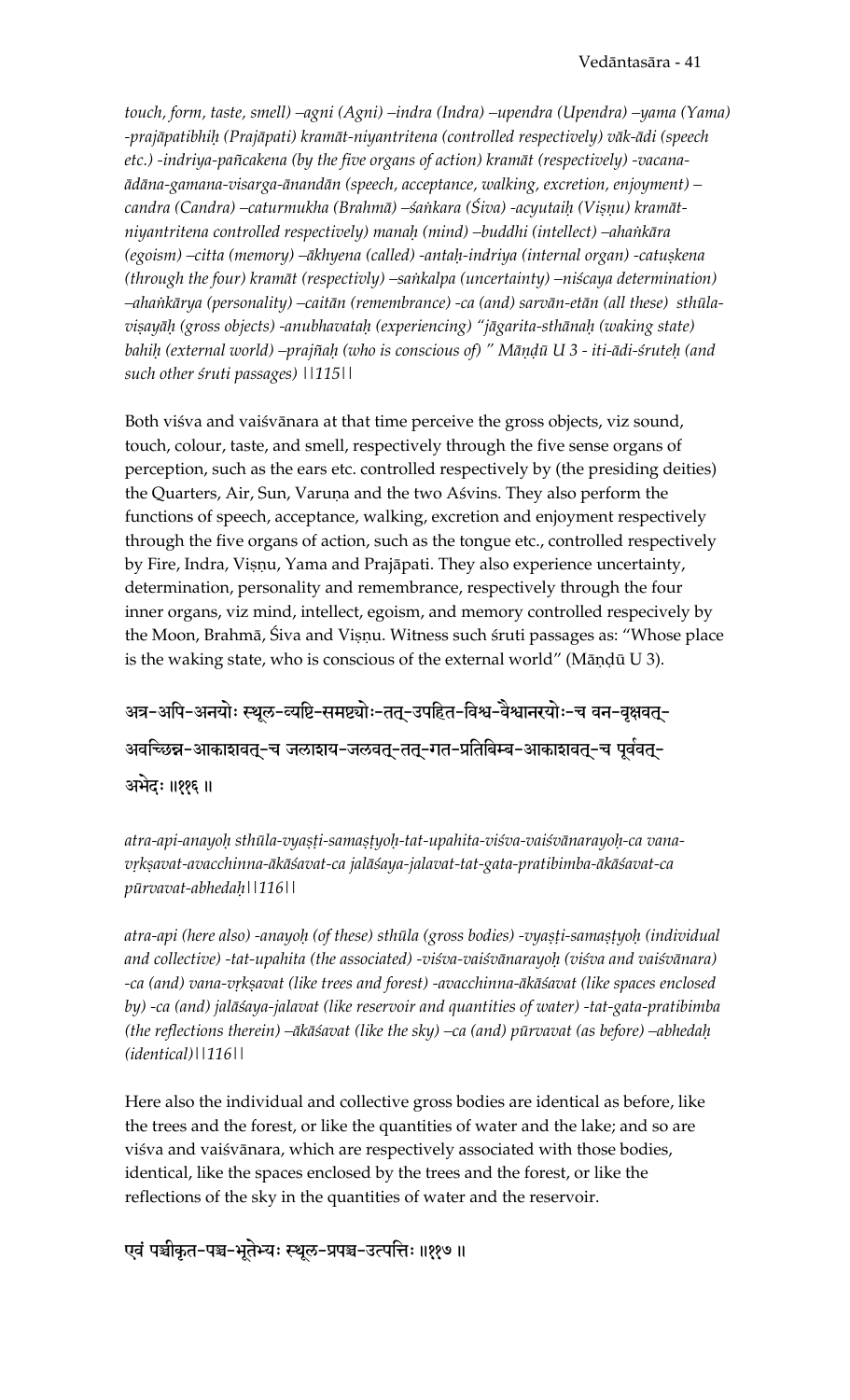*evaà païcékåta-païca-bhütebhyaù sthüla-prapaïca-utpattiù||117||* 

eva $m$  (thus) pañcīkṛta (compounded) -pañca-bhūtebhyaḥ (from the five gross elements) *sthüla (gross) –prapaïca (phenomenal universe) –utpattiù (evolution)||117||*

Thus has the gross phenomenal universe evolved from the five compounded elements.

#### THE LIMITS OF SUPERIMPOSITION

एतेषां स्थूल-सूक्ष्म-कारण-प्रपञ्चानाम्-अपि समष्टिः-एकः महान्-प्रपञ्चः भवति यथा-अवान्तर-वनानां समष्टिः-एकं महत्-वनं भवति यथा वा-अवान्तर-जलाशयानां समष्टिः-एकः महान्

#### जलाशयः ॥११८॥

eteșām sthūla-sūkșma-kāraņa-prapañcānām-api samaștih-ekah mahān-prapañcah bhavati yathā-avāntara-vanānām samastih-ekam mahat-vanam bhavati yathā vā-avāntara*jaläçayänäà samañöiù-ekaù mahän jaläçayaù||118||* 

eteșām (of these) sthūla (gross) –sūkșma (subtle) –kāraņa (causal) –prapañcānām *(phenomenal worlds) -api (also) samañöiù (sum total) -ekaù (one) mahän (vast) prapaïcaù (Universe) bhavati (is) yathä (just as) –aväntara (smaller) –vanänäà (of forests)* samașțih (sum total) -ekam (one) mahat (vast) -vanam (vast forest) bhavati (is) yathā (just as) vā (or) –avāntara (smaller) -jalāśayānām (reservoirs) samastih (sum total) *-ekaù (one) mahän (vast) jaläçayaù (reservoir)||118||*

The sum total of the gross, subtle and causal worlds makes a Vast Universe, just as the sum total of smaller forests makes a vast forest, or just as a collection of smaller reservoirs makes a vast reservoir.

## एतत्-उपहितं वैश्वानर-आदि-ईश्वर-पर्यन्तम् चैतन्यम्-अपि-अवान्तर-वन-अवच्छिन्न-

#### आकाशवत्-अवान्तर-जलाशय-गत-प्रतिबिम्ब-आकाशवत्-च-एकम्-एव ॥११९॥

etat-upahitam vaiśvānara-ādi-īśvara-paryantam caitanyam-api-avāntara-vana*avacchinna-äkäçavat-aväntara-jaläçaya-gata-pratibimba-äkäçavat-ca-ekam-eva||119||* 

*etat (this) -upahitaà (associated with) vaiçvänara-ädi-éçvara-paryantam (from*  vaiśvānara to īśvara) caitanyam (consciousness) –api (also) –avāntara (smaller) -vana*avacchinna-äkäçavat (space enclosed by forests) –aväntara (smaller) -jaläçaya-gatapratibimba-äkäçavat (skies reflected by reservoirs) –ca (and) -ekam-eva (identical)||119||*

*Consciousness associated with this (Vast Universe), from vaiçvänara to éçvara is also one and the same, as the space enclosed by (a number of) smaller forests (is the same as that enclosed by the vast forest of which they form a part), or as the sky reflected in (different) smaller reservoirs (is the same as that reflected in the vase reservoir of which they form a part).*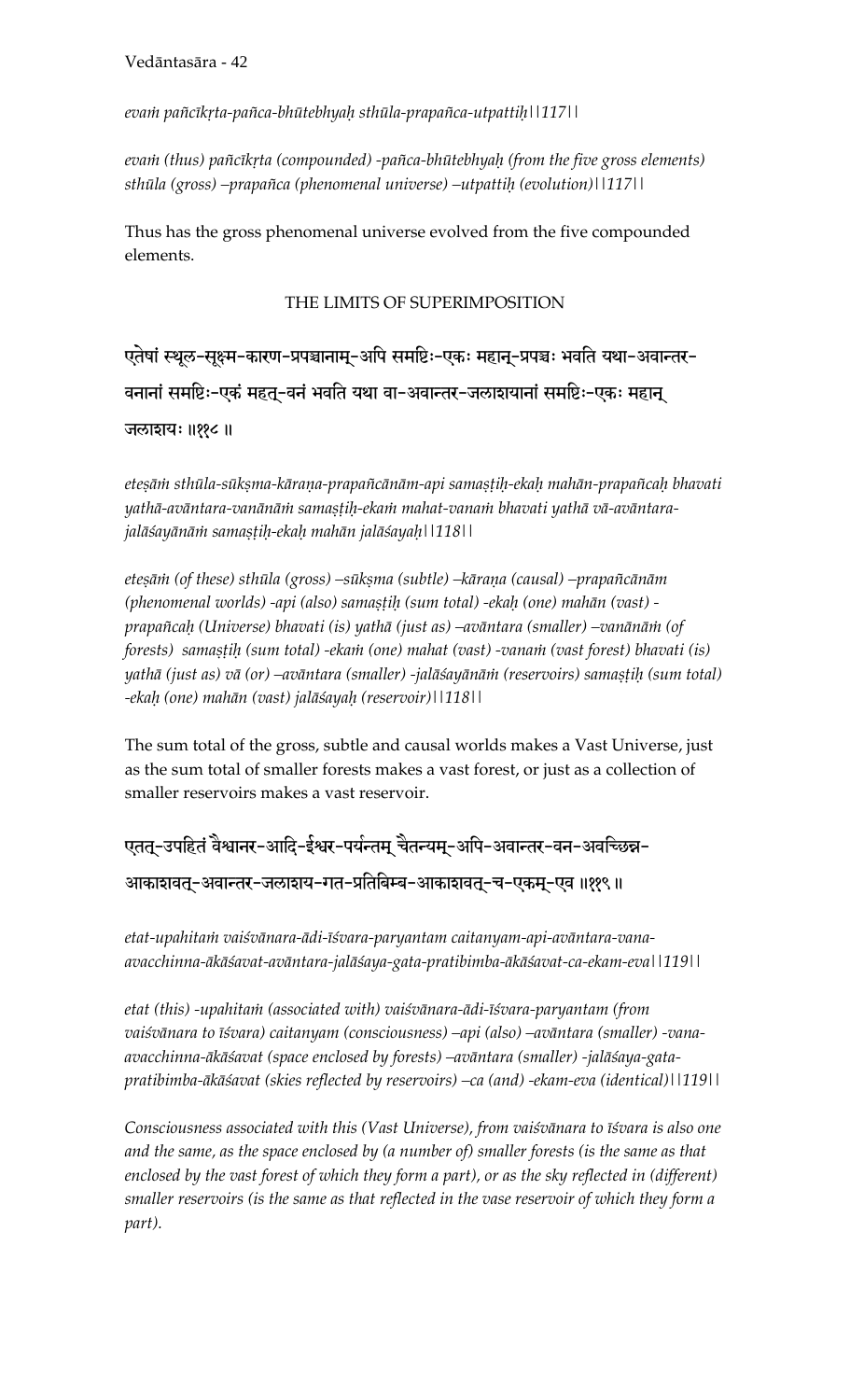आभ्यां महाप्रपञ्च-तत्-उपहित-चैतन्याभ्यां तप्त-अयः-पिण्डवत्-अविविक्तं सत्-अनुपहितं चैतन्यं -सर्वं खलू-इदं ब्रह्म - छा उ ३।१४।१ - इति -महा- वाक्यस्य वाच्यं भवति विविक्तं सतू-लक्ष्यमू-अपि भवति ॥१२०॥

ābhyā $\dot{m}$  (mahāprapañca-tat-upahita-caitanyābhyā $\dot{m}$  tapta-ayaḥ-piṇḍavat-avivikta $\dot{m}$  sat*anupahitaà caitanyaà - sarvaà khalu-idaà brahma - chä u 3|14|1 - iti -mahä- väkyasya väcyaà bhavati viviktaà sat-lakñyam-api bhavati ||120||* 

 $\bar{a}$ bhyā $\dot{m}$  (of them) mahāprapañca (Vast Universe) -tat-upahita-caitanyābhyā $\dot{m}$  (and the *consciousness associated with it) tapta-ayah-pindavat (like the red-hot iron ball)* aviviktam (when not discriminated) sat-anupahitam (unassociated with any ajuncts) caitanyam (consciousness) "sarvam (all this) khalu (indeed) -idam (this) brahma (is brahman)" Chā U 3.14.1 - iti -mahā- vākyasya (of the great vedic dictum) vācyam (direct *meaning) bhavati (is) viviktam (when discriminated) sat-lakṣyam (implied meaning) api bhavati (is) ||120||* 

Consciousness, unassociated with any adjuncts whatsoever, when not discriminated – like the red-hot iron ball, from the Vast Universe and the consciousness associated with it, becomes the direct import of the great vedic dictum, "All this is verily brahman" (Chä U 3.14.1), and when discriminated from them it becomes the implied meaning of that text.

See note on stanza 50 also.

## एवं वस्तुनि-अवस्तु-आरोपः-अध्यारोपः सामान्येन प्रदर्शितः ॥१२१॥

*evaà vastuni-avastu-äropaù-adhyäropaù sämänyena pradarçitaù ||121||* 

*evam (thus) vastuni (on the real) –avastu (unreality) –āropaḥ (false perception) adhyäropaù (superimposition) sämänyena (in general) pradarçitaù (has been shown)||121||* 

Thus has been shown, in general, the process of superimposition, which is the false perception of the unreal on the real (like a snake on a rope).

#### THE JĪVA AND SUPERIMPOSITION

# इदानीं प्रत्यक्-आत्मनि-इदम्-इदम्-अयम्-अयम्-आरोपयति-इति विशेष उच्यते ॥१२२॥

*idänéà pratyak-ätmani-idam-idam-ayam-ayam-äropayati-iti viçeña ucyate||122||* 

*idānīm (now) pratyak-ātmani (on the innermost self) -idam-idam-ayam-ayam (I am this,* I am this) –āropayati (superimpose) -iti viśeșa (in particular) ucyate (will be *considered)||122||*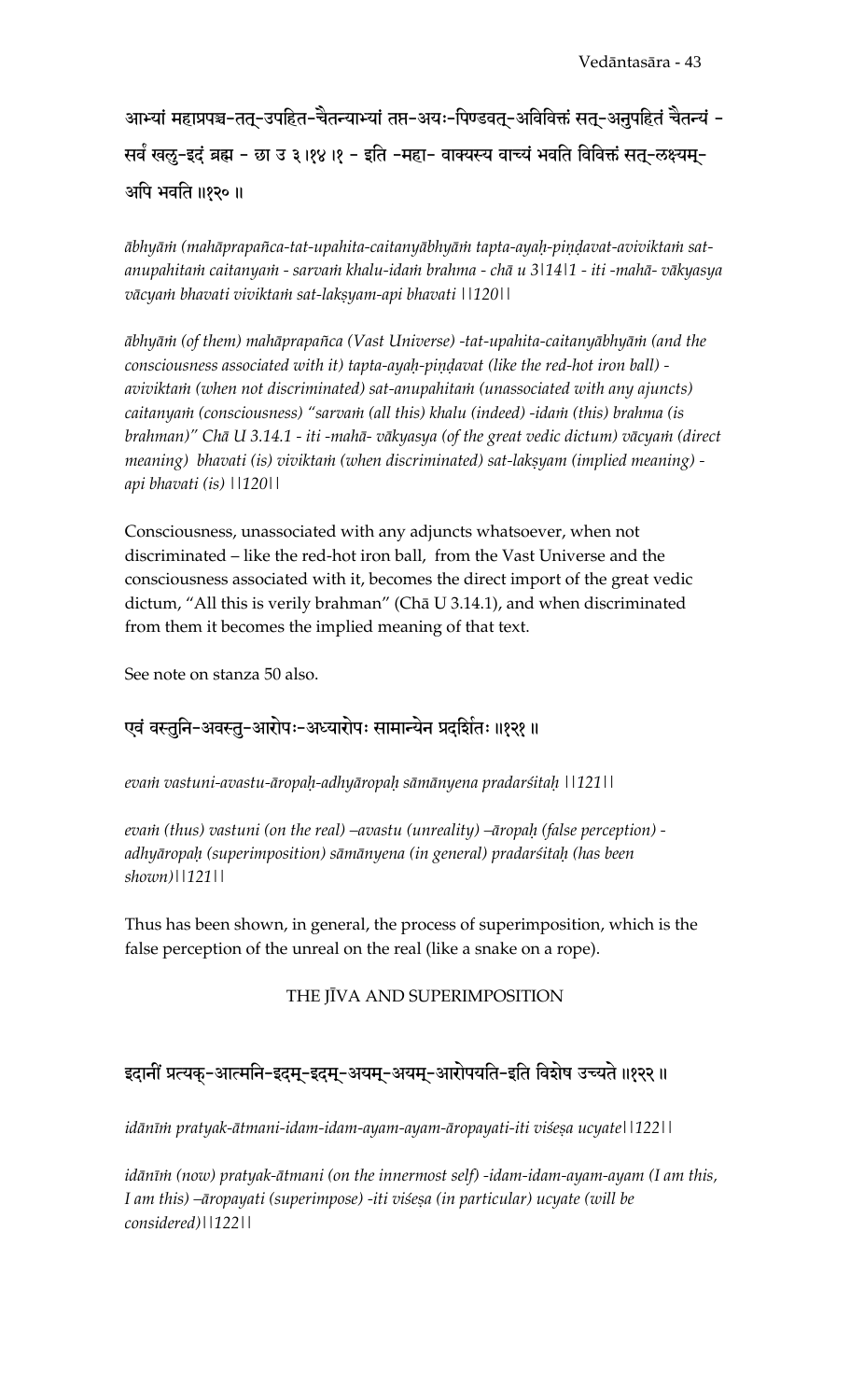Vedäntasära - 44

Now will be considered, in particular, how people variously superimpose on the innermost self such ideas as "I am this", "I am this", etc.

अतिप्राकृतः-तु - आत्मा वे जायते पुत्रः - इति-आदि-श्रुतेः स्वस्मिन्-इव पुत्रे-अपि प्रेमदर्शनात्-पुत्रे पुष्टे नष्टे च-अहम्-एव पुष्टः नष्टः-च-इति-आदि-अनुभवात्-च पुत्र आत्मा-इति वदति ॥१२३॥

*atipräkåtaù-tu "ätmä vai jäyate putraù" iti-ädi-çruteù svasmin-iva putre-api*  premadarśanāt-putre pușțe nașțe ca-aham-eva pușțah nașțah-ca-iti-ādi-anubhavāt-ca *putra ätmä-iti vadati||123||* 

atiprākrtah (an extremely deluded man) -tu (thus for example) "ātmā (the self) vai (verily) *jäyate (is born) putraù (as the son)" iti-ädi-çruteù (on account of such çruti passages) svasmin (one's own self) -iva (like) putre (the son) -api (also) premadarçanät (showing*  love to) -putre (one's own son) puste (on being prosperous) naste (on being ruined) caaham-eva (verily I am) pușțah (prosperous) nașțah (ruined) -ca-iti-ādi-anubhavāt (from *such experiences) -ca (and) putra (the son) ätmä (the self) -iti vadati (so he says)||123||* 

(Thus for example) an extremely deluded man speaks of his son as his self, on account of such śruti passages as, "verily the self is born as the son", owing also to the fact that one loves one's son as one's own self, and further because of the experience that one feels oneself prosperous or ruined according as one's son fares well or ill.

Three kinds of proofs are given above and in what follows: scriptural evidence, inference and direct perception. The real significance of the passage quoted above is that the son is very dear to oneself.

Each succeeding view is less crude and comes nearer the mark than the preceding one. Ultimately all these views are refuted and the real nature of the self as set forth in vedanta is established.

-चार्वाकः-तु - सः वा एषः पुरुषः-अन्नरसमयः - तै उ २।१।१ - इति-आदि-श्रुतेः प्रदीप्त-गृहात्-स्वपुत्रं परित्यज्य-अपि स्वस्य निर्गम-दर्शनात्-स्थूलः-अहं कृशः-अहम्-इति-आदि-अनुभवात्-च स्थूल-शरीरम्-आत्मा-इति वदति ॥१२४॥

cārvākah-tu "sah vā esah purusah-annarasamayah" Tai U 2.1.1 - iti-ādi-śruteh pradīptagrhāt-svaputram parityajya-api svasya nirgama-darśanāt-sthūlah-aham krśah-aham-iti*ädi-anubhavät-ca sthüla-çaréram-ätmä-iti vadati||124||* 

*cärväkaù-tu (one school of cärväkas) "saù vä eñaù puruñaù (man) –annarasamayaù (is*  constitued of the essence of food)" Tai U 2.1.1 - iti-ādi-śruteh (on account of such śruti passages) pradīpta (burning) –gṛhāt (from house) -svaputraṁ (one's own son) *parityajya-api (even leaving behind) svasya (one's own) nirgama-darçanät (on account of*  rushing out) -sthūlaḥ-ahaṁ (I am fat) kṛśaḥ-aham (I am thin) -iti-ādi-anubhavāt (from *such experiences) -ca sthüla-çaréram (the physical body) -ätmä-iti (is the self) vadati (so the school says)||124||*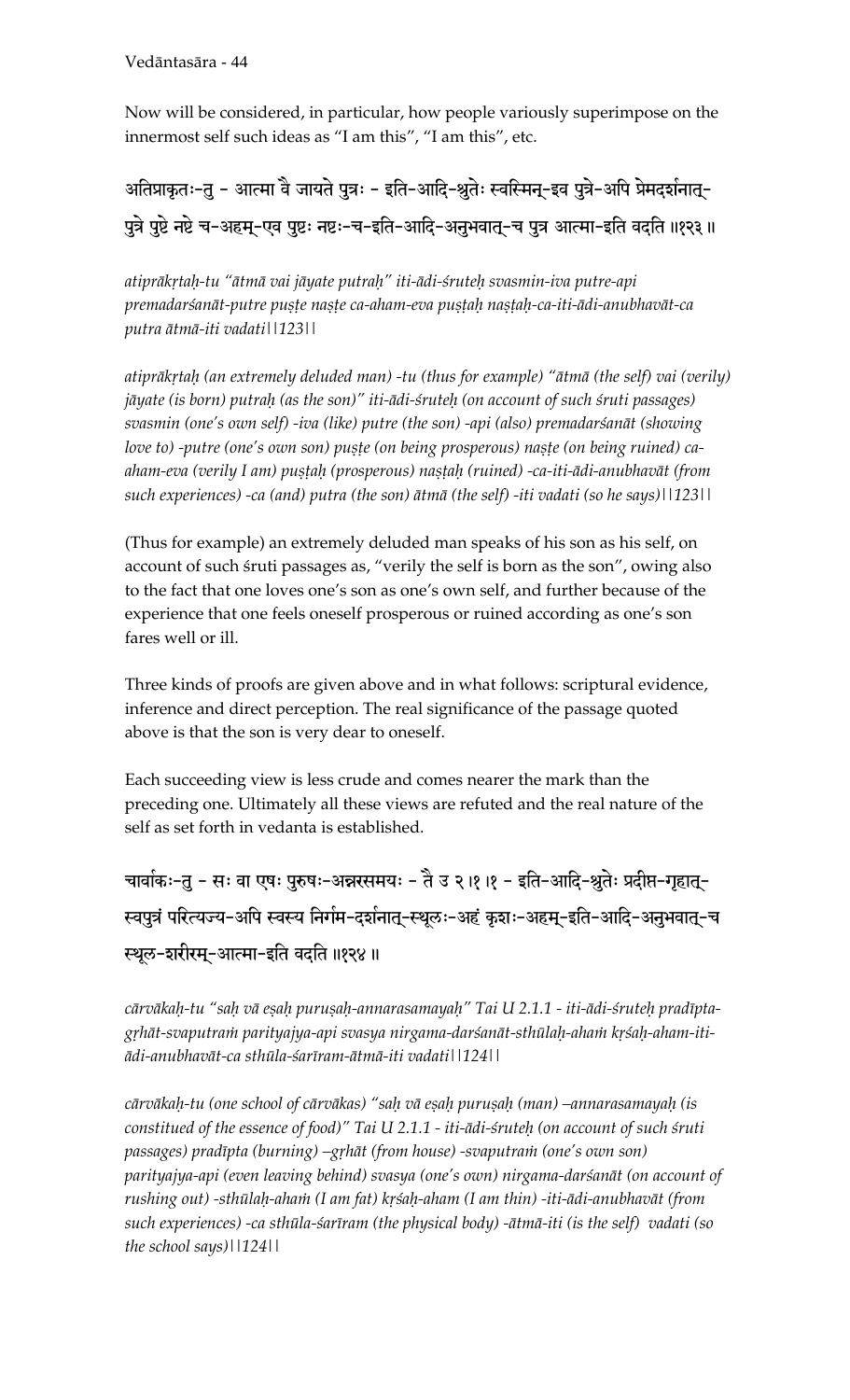One school of cārvākas, however, hold that this phsical body is the self, on account of such sruti passages as, "man is constituted of the essence of food" (Tai U 2.1.1), owing also to the fact that a man rushes out from a burning house even leaving behind his son, and further because of such experiences as, "I am stout", "I am thin", etc.

This passage refers only to his physical body which is the product of the food he assimilates and not to his real nature or self.

अपरः-चार्वाकः - ते ह प्राणाः प्रजापतिं पितरम्-एत्य-ऊचुः - छा उ ५।१।७ - इति-आदि-श्रुतेः-इन्द्रियाणाम्-अभावे शरीर-चलन-अभावात्-काणः-अहं बधिरः-अहम्-इति-आदि-अनुभवात्-च-इन्द्रियाणि-आत्मा-इति वदति ॥१२५॥

aparah-cārvākah "te ha prāņāh prajāpatim pitaram-etya-ūcuh" Chā U 5.1.7 - iti-ādiśruteḥ-indriyāṇām-abhāve śarīra-calana-abhāvāt-kāṇaḥ-ahaṁ badhiraḥ-aham-iti-ādianubhavāt-ca-indriyāņi-ātmā-iti vadatil | 125 | |

aparah-cārvākah (another school of cārvākas) "te ha prāņāh (the sense organs) prajāpatim pitaram (to their father prajāpati) -etya (went to) -ūcuḥ (and said)" Chā U 5.1.7 - itiādi-śruteh (on account of such śruti passages) -indriyāņām-abhāve (in the absence, i.e., non-functioning, of the sense organs) sarīra-calana-abhāvāt (the movement of the body ceases) -kāṇaḥ-ahaṁ (I am blind of one eye) badhiraḥ-aham (I am deaf) -iti-ādi-anubhavāt (on account of such experiences) -ca (and) -indriyāṇi (the sense organs) -ātmā-iti (is the self) vadati (so the school says) | | 125 | |

Another school of cārvākas speaks of the sense-organs as the self, on account of such śruti passages as, "The sense organs went to their father, prajāpati, and said", (Chā U 5.1.7), owing also to the fact that the movement of the body ceases when the sense organs cease to work, and further because of such expeiences as, "I am blind in one eye", "I am deaf", etc.

अपरः-चार्वाकः- अन्यः-अन्तरः आत्मा प्राणमयः - तै उ २।२।१ इति-आदि-श्रुतेः प्राण-अभावे इन्द्रिय-आदि-चलन-अयोगात्-अहम्-अशनायावान्-अहं पिपासावान्-इति-आदि अनुभवात्-च प्राणः आत्मा-इति वदति ॥१२६॥

aparah-cārvākah "anyah-antarah ātmā prāņamayah" Tai U 2.2.1 iti-ādi-śruteh prāņaabhāve indriya-ādi-calana-ayogāt-aham-aśanāyāvān-aham pipāsāvān-iti-ādi anubhavātca prāņah ātmā-iti vadatil 12611

aparah-cārvākah (another school of cārvākas) "anyah (different from) -antarah (and more internal than the physical body) ātmā (is the self) prāṇamayaḥ (which consists of th vital force)" Tai U 2.2.1 iti-ādi-śruteh (from such śruti passages) prāņa-abhāve (in the absence of the vital force) indriya-ādi (sense organs etc.) -calana (functioning) -ayogāt (with the cessation of) –aham (I am)-aśanāyāvān (hungry) -aham (I am) pipāsāvān (thirsty) -iti-ādi anubhavāt (from such experiences) -ca (and) prāņaḥ (vital force) ātmā (the self) -iti vadati(so the school says) | | 126 | |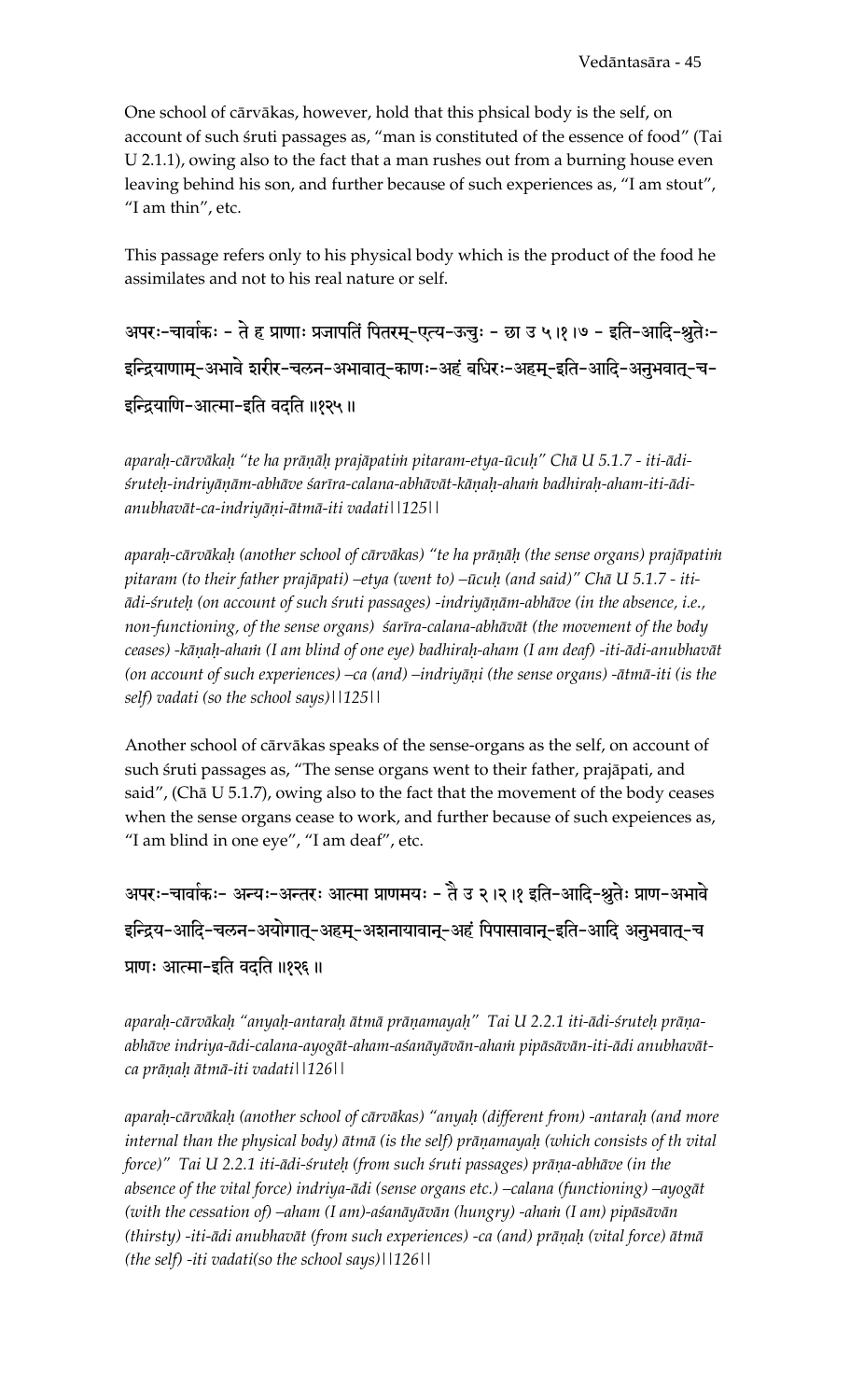#### Vedäntasära - 46

Still another school of cärväkas holds that the vital force is the self, on account of such śruti passages as, "Different from and more intenal than this (the physical body) is the self which consists of the vital force" (Tai U 2.2.1), owing also to the fact that with the cessation of the working of the vital force the sense organs cease to function, and because of such experiences as, "I am hungry", "I am thirsty", etc.

अन्यः-तु चार्वाकः - अन्यः अन्तरः आत्मा मनोमयः - तै उ २।३।१ - इति-आदि-श्रुतेः-मनसि सुप्ते प्राणादेः-अभावात्-अहं सङ्कल्पवान्-अहं विकल्पवान्-इति-आदि-अनुभवात्-च मनः आत्मा-इति वदति ॥१२७॥

*anyaù-tu cärväkaù "anyaù antaraù ätmä manomayaù" Tai U 2.3.1 - iti-ädi-çruteù*manasi supte prāņādeh-abhāvāt-aham sankalpavān-aham vikalpavān-iti-ādi-anubhavāt*ca manaù ätmä-iti vadati||127||* 

*anyaù-tu cärväkaù (another school of cärväkas) "anyaù (different from) antaraù (and more internal than this which consists of the vital force) ätmä (is the slf) manomayaù*  (which consists of the mind) " Tai U 2.3.1 - iti-ādi-śruteḥ (from such śruti passages) manasi (on the mind) supte (going to deep sleep) prāṇādeḥ (vital force etc.) –abhāvāt (on account of their not being there, on account of ceasing to work) -aha $\dot{m}$  (I am) sa $\dot{n}$ kalpavān (considering the pros) -aham (I am) vikalpavān(considering the cons) -iti-ādi-anubhavāt *(from such experiences) -ca (and) manaù (the mind is) ätmä (the self) -iti vadati (so the school says)||127||* 

Yet another school of cärväkas holds that the mind is the self, on account of such çruti passages as, "Different from and more internal than this which consists of the vital force is the self which consists of the mind" (Tai U 2.3.1), owing also to the fact that the vital force etc. cease to work when the mind goes into deep sleep, and further because of such experiences as, "I am considering the pros and cons", etc.

बौद्धः-तु - अन्यः अन्तरः आत्मा विज्ञानमयः - तै उ २।४।१ - इति-आदि-श्रुतेः कर्तुः-अभावे करणस्य शक्ति-अभावात्-अहं कर्ता-अहं भोक्ता-इति-आदि-अनुभवात्-च बुद्धिः-आत्मा-इति वदति ॥१२८॥

*bauddhaù-tu "anyaù antaraù ätmä vijïänamayaù" Tai U 2.4.1 - iti-ädi-çruteù kartuù*abhāve karaņasya śakti-abhāvāt-aha*nn kartā-ahann bhoktā-iti-ādi-anubhavāt-ca buddhi*ļ. *ätmä-iti vadati||128||* 

*bauddhaù-tu (the Buddhists, as against this) "anyaù (different from) antaraù (and more internal than this) ätmä (is the self) vijïänamayaù (which consists of consciousness)" Tai U 2.4.1 - iti-ädi-çruteù (from such other çruti passages) kartuù (of the agent) -abhäve (in the absence) karanasya (of the instrument) śakti-abhāvāt (being powerless) -aha* $\dot{m}$  *kartā (I* am the doer) -aham bhoktā (I am the enjoyer) -iti-ādi-anubhavāt (from such experiences) *ca (and) buddhiù (consciousness) –ätmä (is the self) -iti vadati (so the school says)||128||*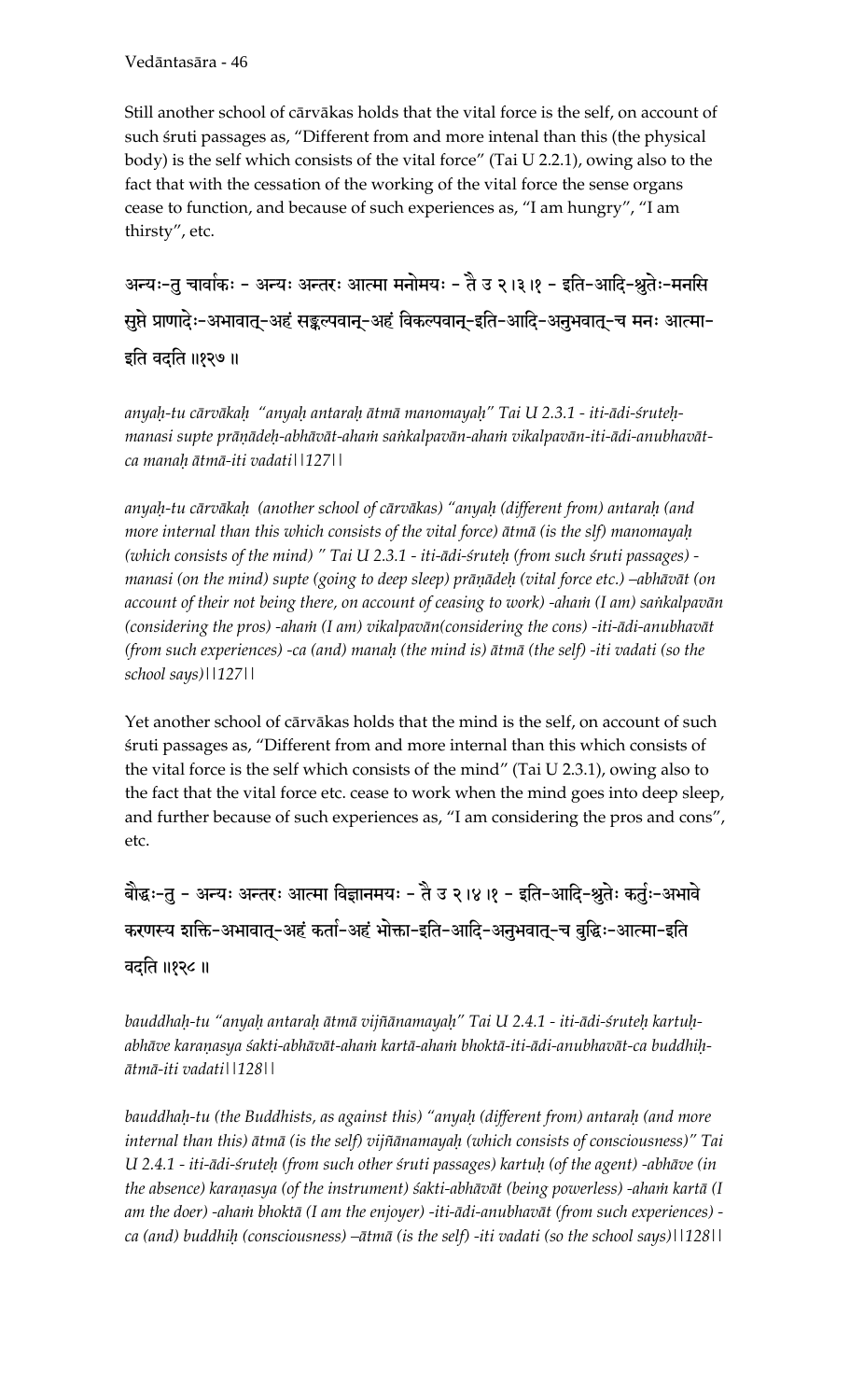As against this, the Buddhists say that the intellect is the self, on account of such çruti passages as, "Different from and more internal than this is the self which consists of consciousness" (Tai U 2.4.1), owing also to the fact that the instrument becomes powerless in the absence of the agent, and from such experiences as, "I am the agent", "I am the enjoyer", etc.

This is the doctrine of the Buddhist idealist known as the Yogäcära, who accept a stream of ideas (vijïäna) alone to be real and reject everything else as nonexistent.

प्राभाकर-तार्किको तु - अन्यः अन्तरः आत्मा-आनन्दमयः तेै उ २।५।१ - इति-आदि-श्नुतेः-बुद्धि-आदीनाम्-अज्ञाने लय-दर्शनात्-अहम्-अज्ञः-अहम्-अज्ञानि-इति-आदि-अनुभवात्-च-अज्ञानम्-आत्मा-इति वदतः ॥१२९॥

*präbhäkara-tärkikau tu "anyaù antaraù ätmä-änandamayaù" Tai U 2.5.1 - iti-ädi-çruteùbuddhi-ädénäm-ajïäne laya-darçanät-aham-ajïaù-aham-ajïäni-iti-ädi-anubhavät-caajïänam-ätmä-iti vadataù||129||* 

*präbhäkara-tärkikau (the präbhäkaras and the tärkikas) tu (on the other hand) "anyaù (different from) antaraù (more internal than this) ätmä (is the self) –änandamayaù*  (which consists of bliss)" Tai U 2.5.1 - iti-ādi-śruteḥ (from such śruti passages) -buddhi*ädénäm (intellect etc.) -ajïäne (in ignorance) laya (mergence during sound sleep) – darçanät (on account of our observing) –aham (I am) –ajïaù (ignorant) –aham (I am) – ajïäni (devoid of knowledge) -iti-ädi-anubhavät (on account of such experiences) –ca (and) –ajïänam (ignorance) –ätmä (is the self) -iti vadataù (o they say)||129||*

The präbhäkaras and the tärkikas on the other hand say that ignorance is the self, on account of such śruti passages as, "Different from and more internal than this is the self which consists of bliss" (Tai U 2.5.1), and owing to the fact that during sound sleep the intellect etc. merge in ignorance, and further because of such experiences as, "I am ignorant", "I am devoid of knowledge", etc.

भाट्टः-तु - प्रज्ञानघन एव-आनन्दमयः माण्डू उ ५ - इति-आदि-श्रुतेः सुषुप्तौ प्रकाश-अप्रकाश-सदु-भावात्-माम्-अहं न जानामि-इति-आदि-अनुभवात्-च-अज्ञान-उपहितं चैतन्यम्-आत्मा-इति-वदति ॥१३० ॥

bhāttah-tu "prajñānaghana eva-ānandamayaḥ" Māṇḍū U 5 - iti-ādi-śruteḥ suṣuptau prakāśa-aprakāśa-sad-bhāvāt-mām-aha*in na jānāmi-iti-ādi-anubhavāt-ca-ajñānaupahitaà caitanyam-ätmä-iti-vadati||130||* 

bhāṭṭaḥ-tu (the bhāṭṭas, followers of Kumarila Bhatta, the Mimamsaka philospher, on the *contrary) "prajïänaghana (undifferentiated consciousnes) eva (indeed) –änandamayaù (full of bliss)* " Māņḍū U 5 - iti-ādi-śruteḥ (from such śruti passages) sușuptau (in a *state of dreamless sleep) prakäça (consciousness) –aprakäça (unconsciousness) -sad*bhāvāt (on account of there being) -mām-aham na jānāmi (I do not know myself) -iti-ādi*anubhavät (from such experiences) –ca (and) –ajïäna (with ignorance) -upahitaà*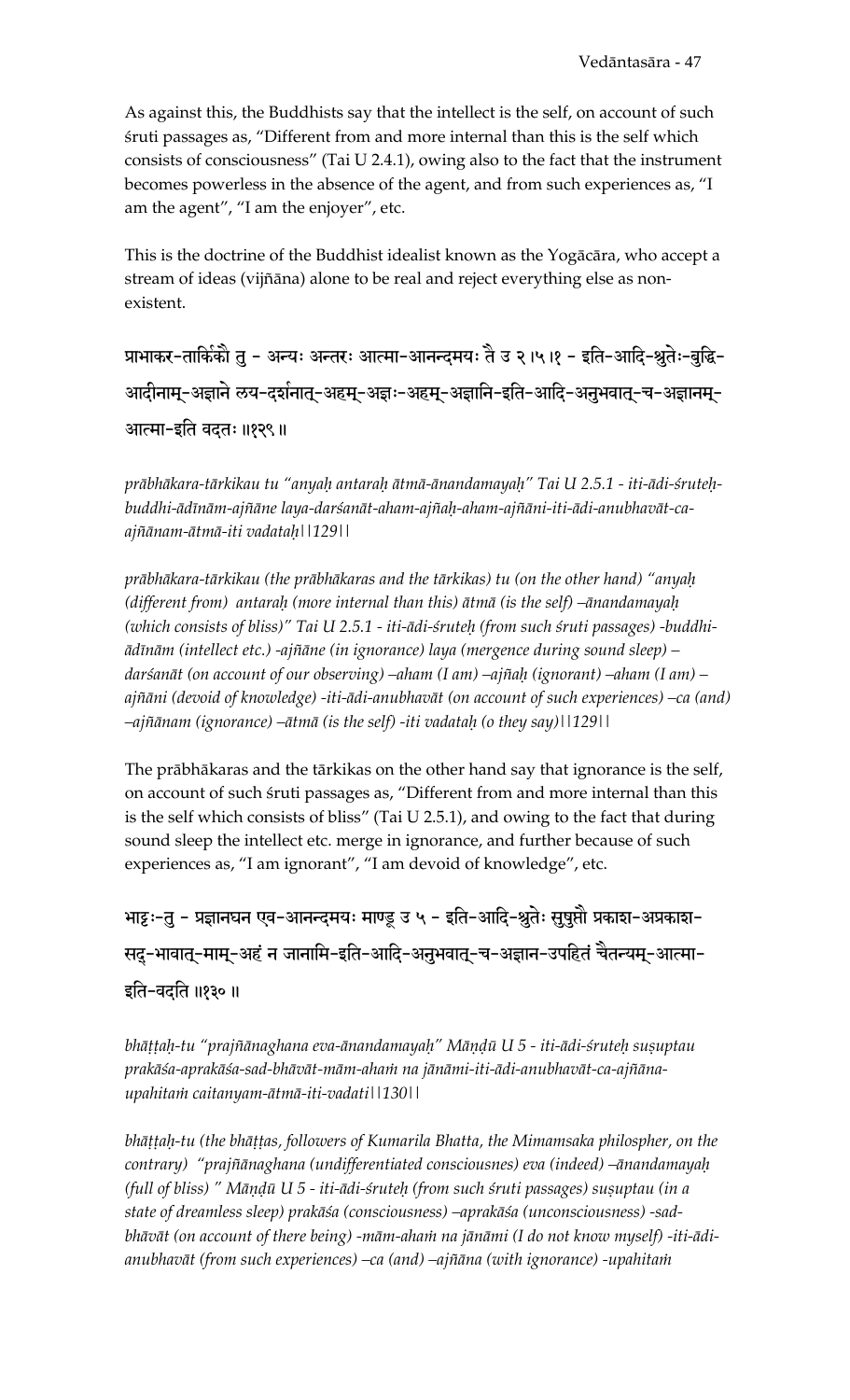#### Vedāntasāra - 48

(associated) caitanyam (consciousness) –ātmā (is the self) -iti-vadati (so the school says)||130||

The bhattas on the contrary say that consciousness associated with ignorance is the self, on account of such sruti passages as, "During dreamless sleep the self is undifferentiated consciousness and full of bliss" (Māndū U 5), owing also to he fact that both consciousness and unconsciousness are present in a state of dreamless sleep and from such experience as, "I do not know myself", etc.

अपरः बौद्धः - असदु-एव-इदम्-अग्र आसीत् छा उ ६।२।१ - इति-आदि-श्रुतेः सुषुप्तौ सर्व-अभावात्-अहं सूषुप्तौ न-आसम्-इति-उत्थितस्य स्व-अभाव-परामर्श-विषय-अनुभवात्-च शून्यम्-आत्मा-इति वदति ॥१३१॥

aparah bauddhah "asad-eva-idam-agra āsīt" Chā U 6.2.1 - iti-ādi-śruteh susuptau sarvaabhāvāt-ahaṁ suṣuptau na-āsam-iti-utthitasya sva-abhāva-parāmarśa-viṣaya-anubhavātca śūnyam-ātmā-iti vadatil | 131 | |

aparah bauddhah (another school of Buddhists) "asad (non-existence) -eva (indeed) idam-agra (in the beginning) āsīt (there was)" Chā U 6.2.1 - iti-ādi-śruteḥ (from such śruti passages) suṣuptau (during dreamless sleep) sarva-abhāvāt (on account of there being an absence of everything) -aham susuptau na-āsam (I was non-existent during dreamless sleep) -iti-utthitasya (of a man who has just awakened) sva-abhāva (one's own non-existence) –parāmarśa (of calling to the mind) –viṣaya (the matter of) -anubhavāt (because of the experience)  $-ca$  (and)  $s\bar{u}nyam-\bar{a}tm\bar{a}-it\bar{i}t$  vadatil [131]

Another school of Buddhists says that te self is identical with the void on account of such śruti passages as, "In the beginning there was non-existence" (Chā U 6.2.1), owing also to the fact that there is an absence of everything during dreamless sleep, and further because of the experience of the matter of calling to one's own mind one's own absence of a man who has just awakened, and also because he says to himself, "During dreamless sleep I was non-existent).

This is the view of the Madhyamika school of Buddhism, which interpreting literally a saying of Buddha, maintains that everything is void.

ESTABLISHMENT OF THE TRUE NATURE OF THE SELF

# एतेषां पुत्र-आदि-शून्य-पर्यन्त-आदीनाम्-अनात्मत्वम्-उच्यते ॥१३२॥

eteşāṁ putra-ādi-śūnya-paryanta-ādīnām-anātmatvam-ucyate||132||

etesām (all these items) putra-ādi (from son etc.)-śūnya-paryanta-ādīnām (upto void) – anātmatvam (non-self) -ucyate (now it will be shown) | | 132 | |

Now it will be shown that all these items from the son to the void are not the self.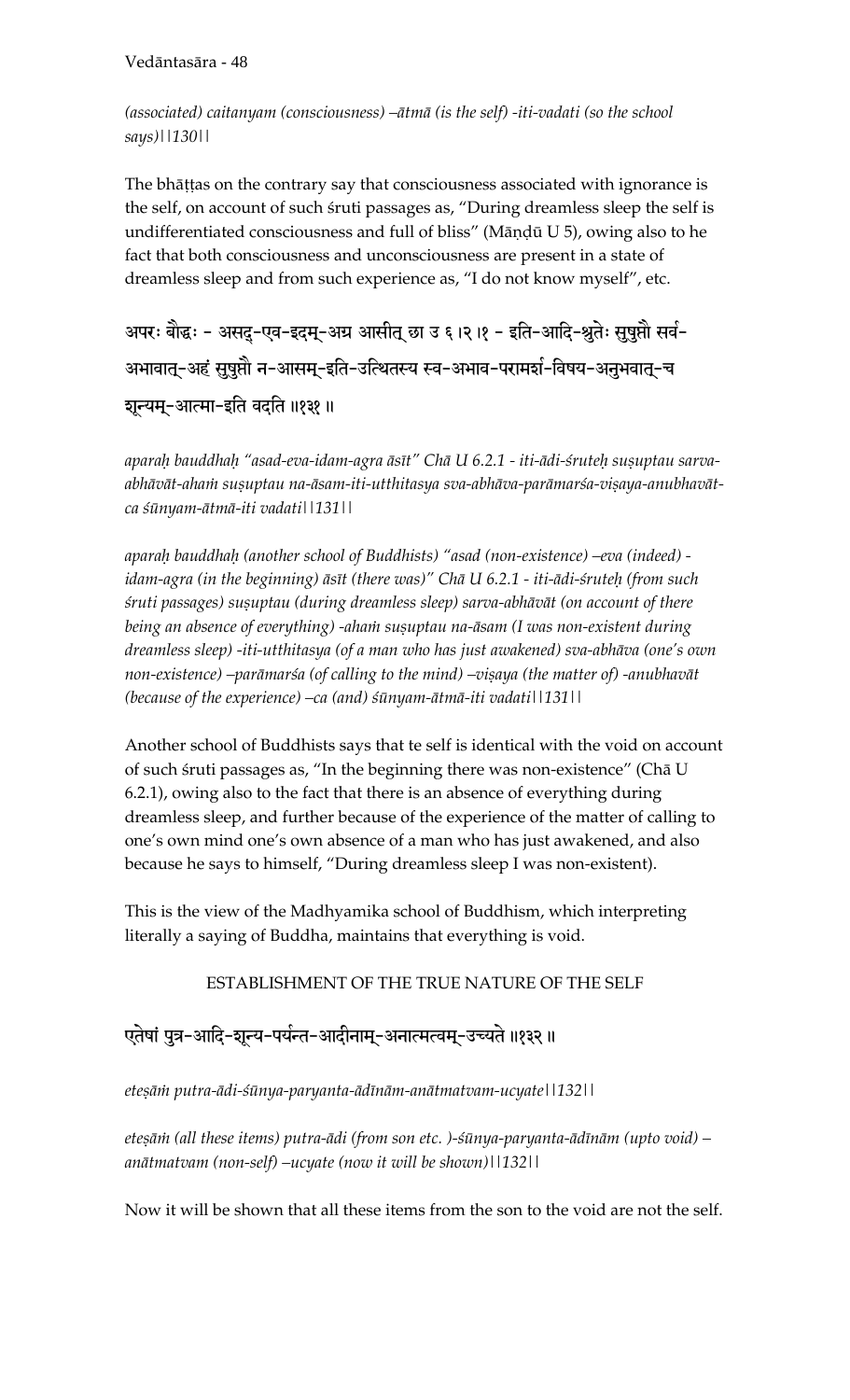एतैः-अतिप्राकृत-आदि-वादिभिः-उक्तेषु श्रुति-युक्ति-अनुभव-आभासेषु पूर्व-पूर्व-उक्त-श्रुति-युक्ति-अनुभव-आभासानाम्-उत्तर-उत्तर-श्रुति-युक्ति-अनुभव-आभासैः-आत्मत्व-बाध-दर्शनात्-पुत्र-आदीनाम्-अनात्मत्वं स्पष्टम्-एव ॥१३३॥

etaih-atiprākṛta-ādi-vādibhiḥ-ukteṣu śruti-yukti-anubhava-ābhāseṣu pūrva-pūrva-ukta*çruti-yukti-anubhava-äbhäsänäm-uttara-uttara-çruti-yukti-anubhava-äbhäsaiù-ätmatvabädha-darçanät-putra-ädénäm-anätmatvaà spañöam-eva||133||*

*etaih (by these) -atiprākrta-ādi-vādibhiḥ (from the followers of the extremely deluded etc.) –ukteñu (told) çruti (citations of scriptural passages) –yukti (arguments or inference) –* anubhava (experience) -ābhāseṣu (reflections) pūrva-pūrva-ukta-śruti-yukti-anubhava*äbhäsänäm (the reflections of scriptural passages, arguments and experience told earlier) -uttara-uttara-çruti-yukti-anubhava-äbhäsaiù (from the reflections of scriptural passages, arguments and experience told later) -ätmatva-bädha (contradiction in respect of self)* darśanāt (on account of perceiving) -putra-ādīnām-anātmatvaṁ (the nature of non-self of *son to void) spastam-eva (is clear indeed)*||133||

Since in all these citations of scriptural passages, arguments, and personal experience made by the different classes of people enumerated above, beginning with the extremely deluded, in support of their respective views about the self, the subsequent view contradicts the previous one, it becomes quite clear that all these items from the son to the void are not the self.

किञ्च प्रत्यक्-अस्थूलः-अचक्षुः-अप्राणः-अमनाः अकर्ता चैतन्यं चिन्मात्रं सदु-इति-आदि-प्रबल-श्रुति-विरोधात्-अस्य पुत्र-आदि-शून्य-पर्यन्तस्य जडस्य चैतन्य-भास्यत्वेन घट-आदि-वत्-अनित्यत्वातू-अहं ब्रह्म-इति विद्वतू-अनुभव-प्राबल्यातू-च ततू-ततू-श्रुति-युक्ति-अनुभव-आभासानां बाधितत्वातू-अपि पुत्र-आदि-शून्य-पर्यन्तमू-अखिलमू-अनात्मा-एव ॥१३४॥

kiñca pratyak-asthūlaḥ-acakṣuḥ-aprāṇaḥ-amanāḥ akartā caitanyaṁ cinmātraṁ sad-iti*ädi-prabala-çruti-virodhät-asya putra-ädi-çünya-paryantasya jaòasya caitanya*bhāsyatvena ghaṭa-ādi-vat-anityatvāt-ahaṁ brahma-iti vidvat-anubhava-prābalyāt-ca *tat-tat-çruti-yukti-anubhava-äbhäsänäà bädhitatvät-api putra-ädi-çünya-paryantamakhilam-anätmä-eva||134||* 

kiñca (moreover) pratyak (the self) –asthūlaḥ (not gross) –acakṣuḥ (without eyes) – aprāņaḥ (without the vital force) -amanāḥ (without the mind) akartā (not an agent) caitanyam (but consciousness) cinmātram (pure intelligence) sad (and existence) -iti-ādi*prabala-çruti (such other strong scriptural passages) –virodhät (because they contradict)*  -asya (of this) putra-ādi-śūnya-paryantasya (from son to void) jaḍasya (because they are material) caitanya-bhāsyatvena (illumined by the pure consciousness) ghața-ādi-vat (like the pot etc.) –anityatvāt (being unreal) –aham (I am) brahma (brahman) -iti vidvat*anubhava-präbalyät (owing to the strong intuition of the man of realisation) -ca (and) tat-tat-çruti-yukti-anubhava-äbhäsänäà bädhitatvät-api (further because of the nullifying of the respective scriptual passages, arguments and experience) putra-ädiçünya-paryantam-akhilam (everything from son to the void) -anätmä-eva (are indeed non-self)||134||*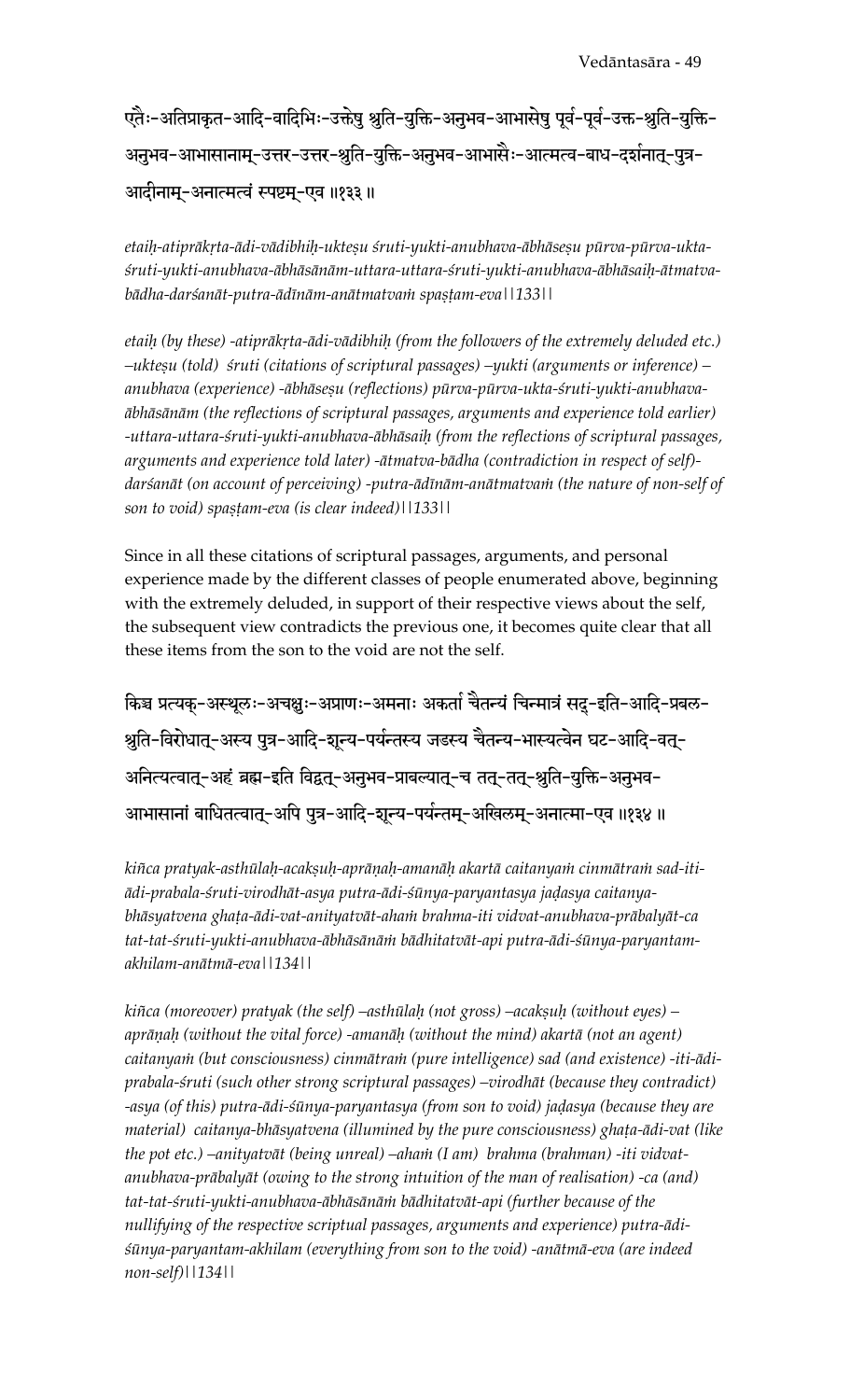Moreover, none of the items from the son to the void is the self because all those fallacious citations of the scriptural passages, arguments, and personal experiences in support of them are nullified for the following reasons: first because they contradict strong scriptural passages which describe the self as not gross, without eyes, without vital force, without the mind, not an agent, but consciousness, pure intelligence and existence; secondly, because they are material and are illumined by pure consciousness and as such are unreal, like a pot etc.; and lastly because of the strong intuition of the man of realisation that "I am brahman".

That the self is born as a son is contradicted by:-कश्चित्-धीरः प्रत्यक्-आत्मानम्-ऐक्षत्-आवृत्त-चक्षुः-अमृतत्वम्-इच्छन् kaścit-dhīrah pratyak-ātmānam-aikṣat-āvṛtta-cakṣuh-amṛtatvam-icchan

Some wise men desiring immortality realised the *innermost self* by restraining the senses (Katha Up 4.1)

That the self is the physical body is contradicted by: अस्थूलम्-अनणु-अह्रस्वम्-अदीर्घम्

asthūlam-anaņu-ahrasvam-adīrgham It is neither gross nor fine, neither short nor long. (Br U 3.8.8)

That the self is not the sense organs is contradicted by:

## अचक्षुः-श्रोत्रम् तत्-अपाणि-पादम्

acakșuh-śrotram tat-apāņi-pādam It has no eyes, no ears, no hands or feet. (Mund U 1.1.6)

That the self is the vital force or the mind is contradicted by:-

अप्राणः हि-अमनाः शुभ्रः

aprāņah hi-amanāh śubhrah Without the vital force and without the mind, pure. (Mund U 2.1.2)

That the self is the intellect is contradicted by:

## अनन्तः-च-आत्मा विश्वरूपः हि-अकर्ता

anantah-ca-ātmā viśvarūpah hi-akartā The self is infinite, all-formed and non-agent. (Sveta U 1.9)

That the self consists of bliss is contradicted by:-

## न च-अस्ति-वेत्ता मम चित्-सदा-अहम्

na ca-asti-vettā mama cit-sadā-aham There is no one to know me. I am eternal consciousness. (Kaiv U 21)

That the self is consciousness associated with ignorance is contradicted by:-

## चित्-मात्रः-अहं सदा-शिवः

cit-mātrah-aham sadā-śivah I am pure intelligence, the absolute good. (Kaiv U 18)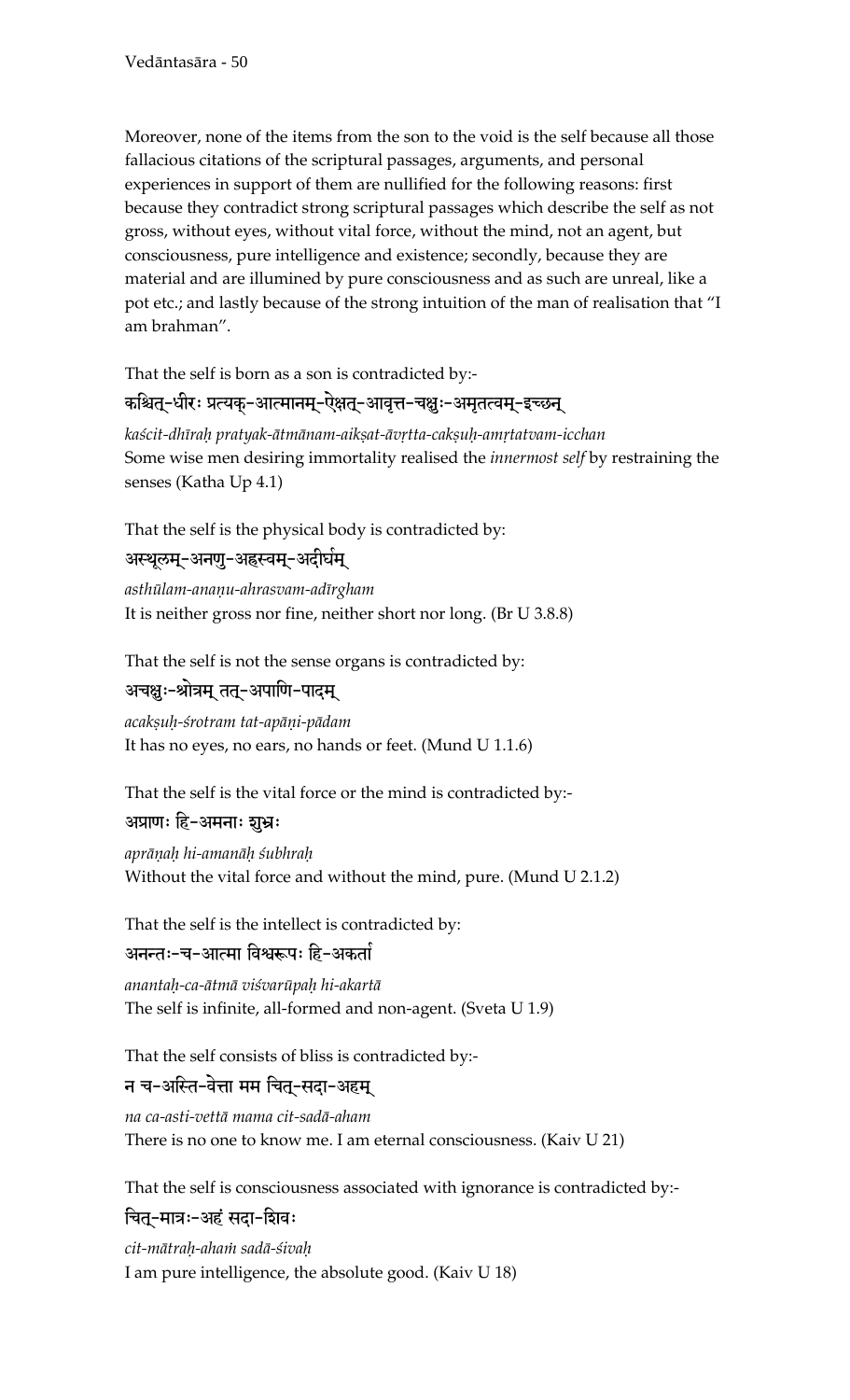That the self is non-existence or void is contradicted by:-

## सतू-एव सौम्य-इदम्-अग्र आसीत्

sat-eva saumya-idam-agra āsīt In the beginning, my dear, all this was only existence. (Ch  $U$  6.2.1)

Also,

#### तत्-सत्यं सः आत्मा

tat-satyaṁ saḥ ātmā It is truth. It is the self. (Ch U 6.8.7)

There are also many other scriptural passages in support of its being eternal, infinite, and transcendental:

## एषः त आत्मा सर्व-अन्तरः

esah ta ātmā sarva-antarah He is thy self which is within all. (Br  $U$  3.4.1)

## प्राणस्य प्राणम्-उत चक्षुषः-चक्षुः-उत श्रोत्रस्य श्रोत्रं मनसः ये मनः विदुः

prānasya prānam-uta caksusah-caksuh-uta śrotrasya śrotram manasah ye manah viduh They who know the vital force of the vital forces, the eye of the eye, the ear of the ear, the mind of the mind. (Br U 4.4.18)

## यतो वाचो निवर्तन्ते अप्राप्य मनसा सह

yato vāco nivartante aprāpya manasā saha Whence the senses together with the mind return baffled. (Tai U 2.4)

## न विज्ञातेः-विज्ञातारं विजानीयाः

na vijñāteḥ-vijñātāraṁ vijānīyāḥ You cannot know that which makes knowledge possible. (Br U 3.4.2)

## अत्र-अयं पुरुषः स्वयं-ज्योतिः-भवति

atra-ayam purusah svayam-jyotih-bhavati In that state, the individual is self-illumined. (Br U 4.3.9)

Therefore, the innermost self is something different from the body, the sens organs, vital forces, mind, intellect, and cosmic ignorance. It is the eternal witness, existence, knowledge and bliss absolute. Sages by their actual realisation of their identity of the Jiva and Brahman support this vedantic view regarding the nature of the self. Thus, scriptural evidence, reasoning and intuition all bring out the transcendental nature of the self.

It should not however be thought that the scriptural passages quoted by those who call the son etc. to be the self are wholly meaningless. As the self is too subtle for ordinary understanding, the passages in question gradually train the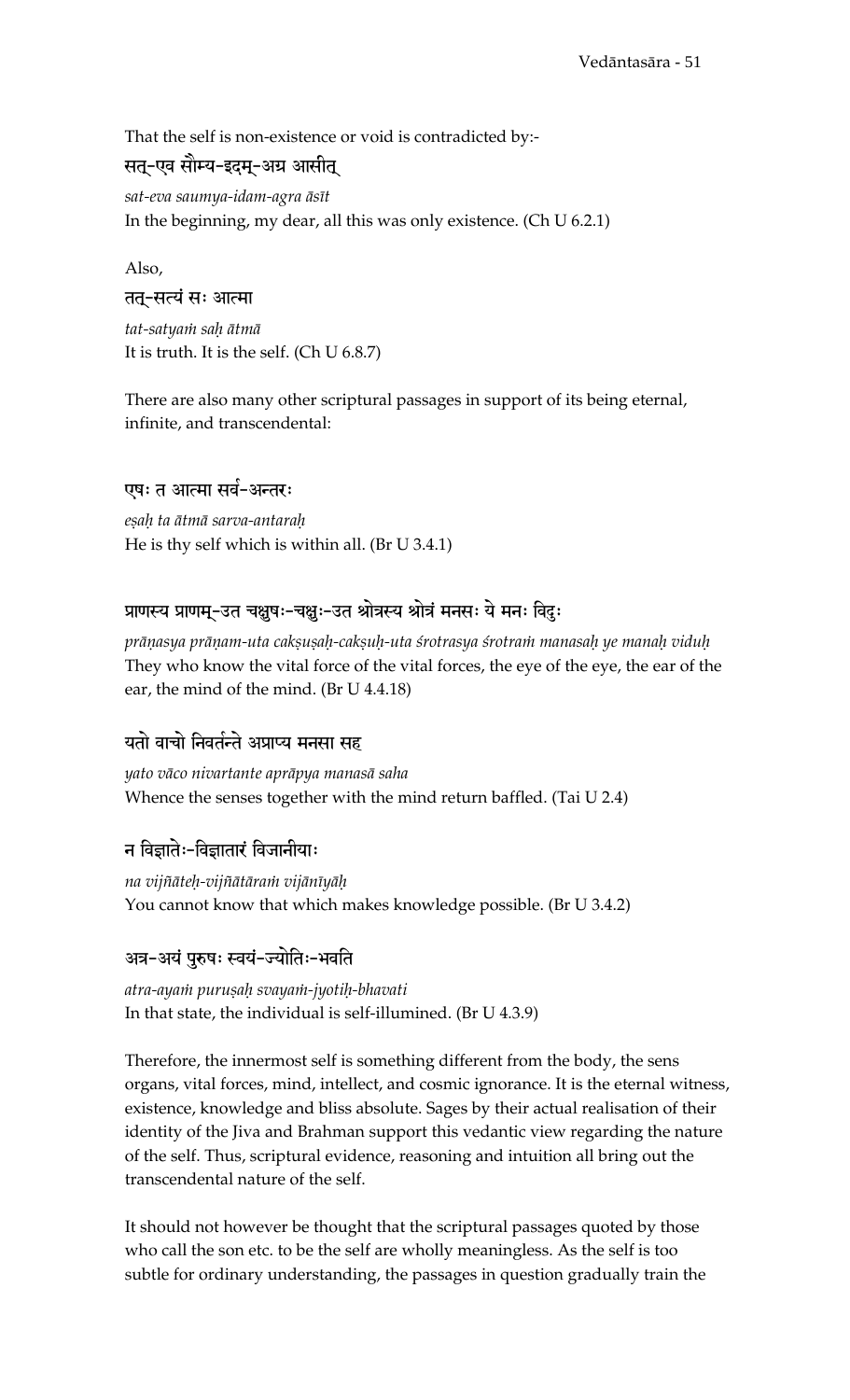Vedäntasära - 52

mind to dwell on finer and finer aspects of the self. This is called the method of seeing the star Arundhati. One wishing to locate the tiny star called Arundhati is first directed to look at a bigger and brighter star and gradually come to the right star. Similarly those scriptural passages gradually help one on to the reality.

अतः-तत्-तत्-भासकं नित्य-शुद्ध-बुद्ध-मुक्त-सत्य-स्वभावं प्रत्यक्-चैतन्यम्-एव-आत्म-वस्तु-इति वेदान्त-विद्वत्-अनुभवः ॥१३५॥

atah-tat-tat-bhāsakam nitya-śuddha-buddha-mukta-satya-svabhāvam pratyak-caitanyam*eva-ätma-vastu-iti vedänta-vidvat-anubhavaù||135||* 

ataḥ (therefore) -tat-tat-bhāsaka*in* (illuminer of those unreal entities) nitya (eternal) – *çuddha (pure) –buddha (intelligent) –mukta (free) –satya (real) -svabhävaà (by nature) pratyak-caitanyam (innermost consciousness) -eva-ätma-vastu (is the self) -iti vedäntavidvat (of vedantists) –anubhavaù (experience)||135||* 

Therefore, the innermost consciousness which is by nature eternal, pure, intelligent, free and real and which is the illumier of those unreal entities (such as the son etc.) is the self. This is the experience of the vedantists.

## एवम्-अध्यारोपः ॥१३६॥

*evam-adhyäropaù||136||* 

*evam-adhyäropaù (the above is an account of superimposition of unreality on the real)||136||* 

The above is an account of superimposition of unreality on the real.

#### CHAPTER IV

#### DE-SUPERIMPOSITION

#### GOING BACK INTO THE FINAL CAUSE

#### अपवादः नाम रज्जू-विवर्तस्य सर्पस्य रज्जू-मात्रत्ववतू-वस्तु-विवर्तस्य अवस्तुनः-अज्ञान-आदेः

#### प्रपञ्चस्य वस्तु-मात्रत्वम् ॥१३७॥

*apavädaù näma rajju-vivartasya sarpasya rajju-mätratvavat-vastu-vivartasya avastunaù-ajïäna-ädeù prapaïcasya vastu-mätratvam||137||* 

*apavädaù (apaväda) näma (is) rajju(rope) -vivartasya (of the falsely perceived, of the unreal superimposition) sarpasya (of snake) rajju (a rope) -mätratvavat (nothing but) –* vastu (reality) –vivartasya (of the falsely perceived, of the unreal superimposition) *avastunaù (of unreal things which are not the reality) –ajïäna (ignorance) -ädeù (beginning with) prapaïcasya (of the world) vastu (Brahman) mätratvam (nothing but) ||137||*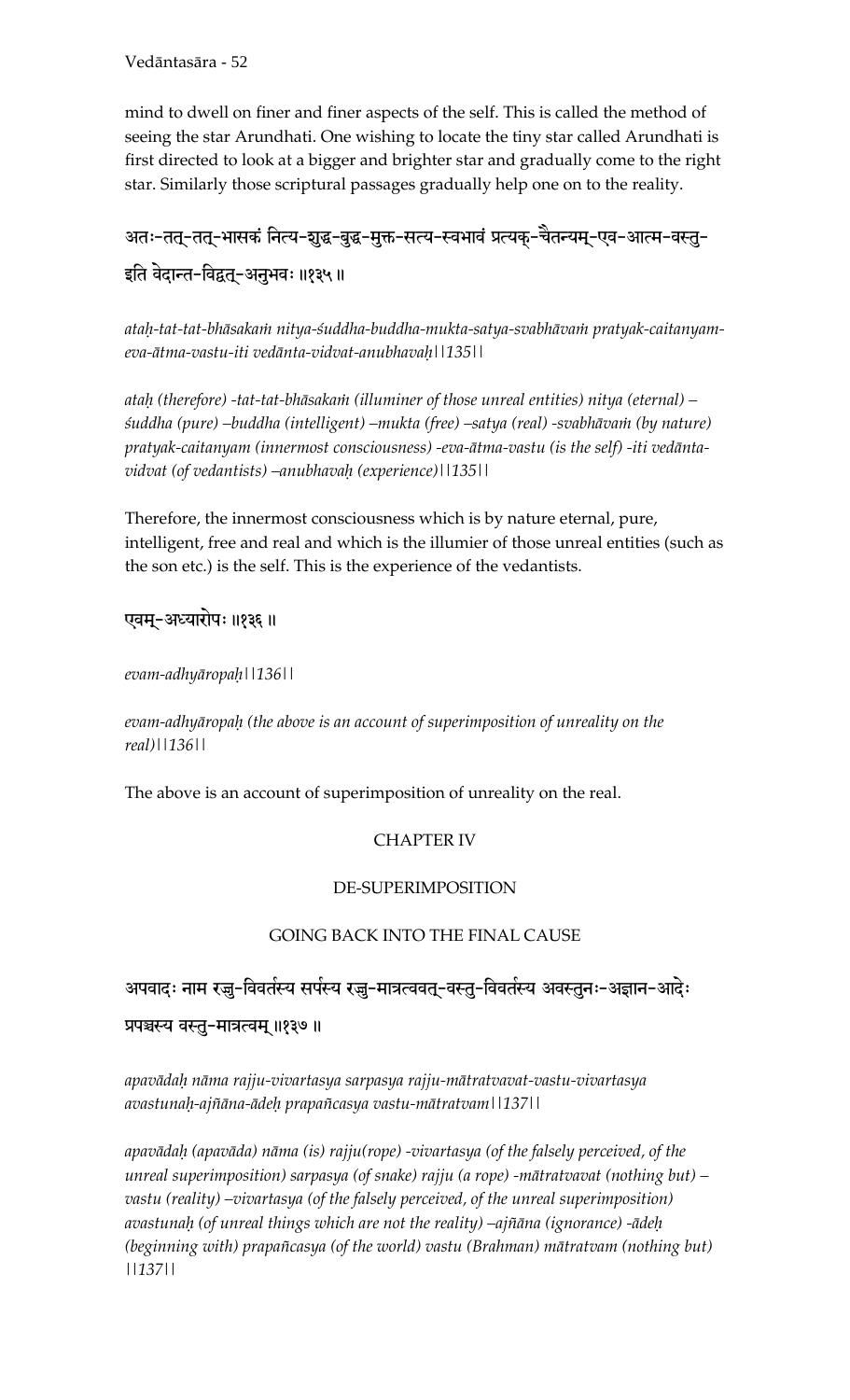As a snake falsely perceived in a rope is ultimately found out to be nothing but the rope, similarly the world of unreal things, beginning with ignorance, superimposed upon the reality, is realized, at the end, to be nothing but Brahman. This is known as de-superimposition.

Footnote 1 of 137. Vivarta means an apparent modification or illusion (Swamiji calls it unreal superimposition) which is caused by ignorance. As a snake is the vivarta of a rope, so also the world is the vivarta of Brahman, and this illusion is removed by knowledge. When the rope, through vivarta, appears as a snake, it does not actually change into the snake. Apaväda destroys this illusion and brings out the truth. Similarly, Brahman through vivarta appears as the phenomenal world. The breaking up of this illusion, which consists of name and form, and the consequent discovery of Brahman, which is the underlying reality, is called Apaväda.

Footnote 2 of 138. As opposed to this there is vikāra or pariņāma which means real transformation in the language of Swamiji. The example given is when milk is turned into curd. The school of qualified monism, of which Ramanuja is the chief exponent, holds the universe to be an actual modification of Brahman. The entire universe and all individual selves are part and parcel of Brahman.

तदु-उक्तम् -

सतत्त्वतः-अन्यथा-प्रथा विकारः इति उदीरितः । अतत्त्वतः-अन्यथा-प्रथा विवर्तः इति-उदीरितः ॥ - इति ॥१३८ ॥

*tad-uktam satattvataù-anyathä-prathä vikäraù iti udéritaù| atattvataù-anyathä-prathä vivartaù iti-udéritaù|| - iti ||138||* 

*tad-uktam (thus it has been said) satattvataù (actual) –anyathä (into another substance) -prathä (modification) vikäraù (vikāra) iti udīritaḥ (is spoken of as)* | *atattvataù (apparent) –anyathä (into another substance) -prathä (modification) vivartaù (vivarta) iti-udéritaù (is spoken of as) || - iti ||138||* 

Thus it has been said: vikära is the actual modification of a thing altering into another substance, while vivarta is only an apparent modification.

तथाहि एततू-भोगायतनं चतुः-विध-सकल-स्थूल-शरीरजातं भोग्यरूप-अन्न-पान-आदिकम्-एतत्-आयतनभूत-भूः-आदि-चतुर्दश-भुवनानि-एतत्-आयतनभूतं ब्रह्माण्डं च-एतत्-सर्वम्-एतेषां कारणरूपं पञ्चीकृत-भूतमात्रं भवति ॥१३९॥

tathāhi etat-bhogāyatana $\dot{m}$  catuḥ-vidha-sakala-sthūla-śarīrajāta $\dot{m}$  bhogyarūpa-anna*päna-ädikam-etat-äyatanabhüta-bhüù-ädi-caturdaça-bhuvanäni-etat-äyatanabhütaà*  brahmāņda $\dot m$  ca-etat-sarvam-eteșā $\dot m$  kāranarūpa $\dot m$  pañcīkṛta-bhūtamātra $\dot m$ *bhavati||139||*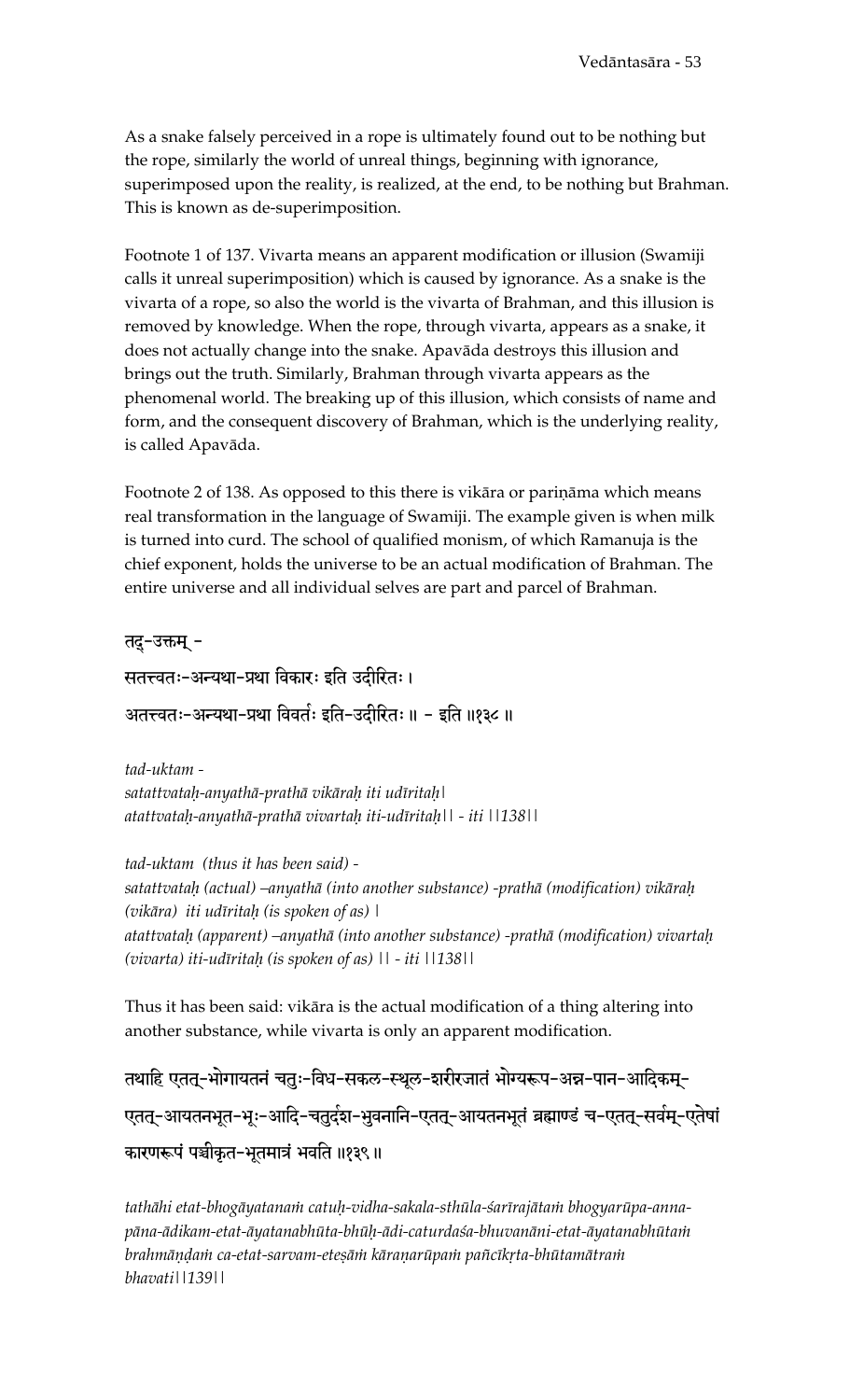tathāhi (to illustrate) etat (this) -bhogāyatanam (seat or abode of enjoyment) catuh (four) *–vidha (kinds) –sakala (all) –sthüla (gross, physical) -çarérajätaà (located in bodies) bhogyarüpa (objects of enjoyment) –anna (food) –päna (drink) –ädikam (etc.) –etat (this) –äyatanabhüta (being the abode) -bhüù (bhü) –ädi (etc.) –caturdaça (fourteen) –* bhuvanāni (planes, worlds) –etat (this) -āyatanabhūta*in (being the abode) brahmāndain (brahmānda) ca (and) –etat (this) –sarvam (all) -eteșām (of these) kāranarūpam (cause)* pañcīkṛta (compounded) -bhūtamātraṁ (gross elements alone) bhavati (becomes, are *reduced to) ||139||* 

To illustrate: The four kinds of physical bodies which are the seats of enjoyment; the different kinds of food and drink, etc., which are the objects of enjoyment; the fourteen planes such as bhū etc., which contain them; and the brahmāņḍa (universe) which contains these planes – all these are reduced to their cause, the compounded (five gross) elements.

We must reduce the effects to their cause in the reverse order to that of creation.

# एतानि शब्द-आदि-विषय-सहितानि पञ्चीकृतानि भूतानि सूक्ष्म-शरीरजातं च-एतत्-सर्वम्-एतेषां कारणरूप-अपञ्चीकृत-भूतमात्रं भवति ॥१४०॥

etāni śabda-ādi-visaya-sahitāni pañcīkṛtāni bhūtāni sūkṣma-śarīrajātaṁ ca-etat-sarvam*eteñäà käraëarüpa-apaïcékåta-bhütamätraà bhavati||140||* 

etāni (these) śabda (sound) –ādi (etc.) –viṣaya (five sense objects) -sahitāni (together with) pañcīkṛtāni (compounded) bhūtāni (gross elements) sūkṣma (subtle) –śarīrajātaṁ *(located in body) ca (and) –etat (this) –sarvam (all) -etesām (of these) kāranarūpa (cause) –apaïcékåta (uncompounded) -bhütamätraà (elements only) bhavati (are reduced to, becomes)||140||*

These five gross elements, together with the five objects such as sound etc., and the subtle bodies – all these are reduced to their cause – the uncompounded elements.

एतानि सत्त्व-आदिगुण-सहितानि-अपञ्चीकृतानि-उत्पत्ति-व्युत्क्रमेण-एतत्-कारणभूत-अज्ञान-उपहित-चैतन्यमात्रं भवति ॥१४१॥

etāni sattva-ādiguņa-sahitāni-apañcīkrtāni-utpatti-vyutkrameņa-etat-kāraņabhūta*ajïäna-upahita-caitanyamätraà bhavati||141||* 

*etāni (these) sattva (sattva) –ādiguna (and other tendencies namely rajas and tamas) – sahitäni (together with) –apaïcékåtäni (uncompounded elements) –utpatti (creation) – vyutkramena (in the reverse order) –etat (this) –kāraṇabhūta (cause) –ajñāna (ignorance) –upahita (associated) -caitanyamätraà (consciousness alone) bhavati (are reduced to, becomes)||141||*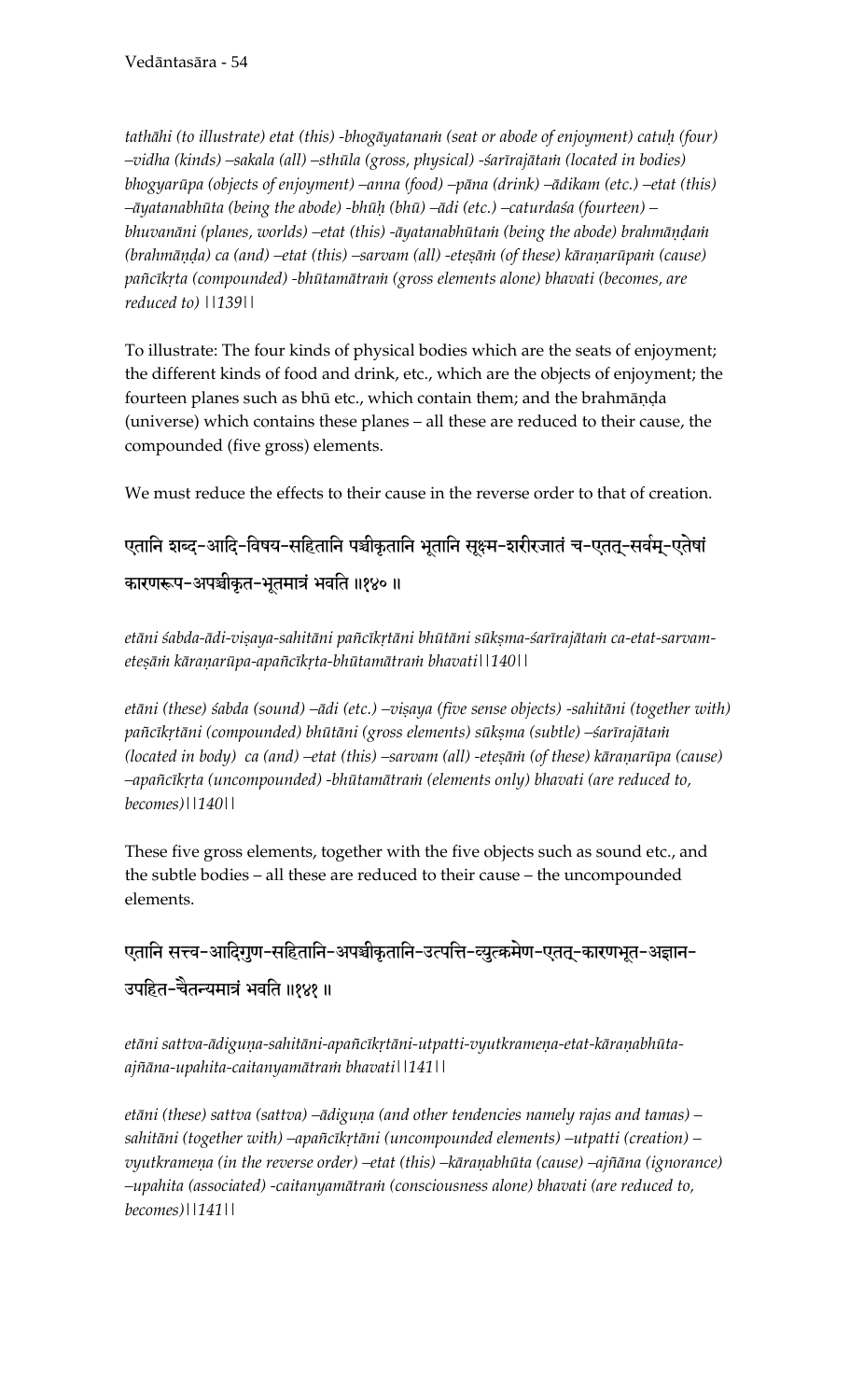The five uncompounded elements, together with the tendencies of sattva, rajas and tamas, in the reverse order to that of creation, are reduced to their cause, namely consciousness associated with ignorance.

एतत्-अज्ञानम्-अज्ञान-उपहितं चैतन्यं च-ईश्वर-आदिकम्-एतत्-आधारभूत-अनुपहित-चैतन्यं तुरीयं ब्रह्ममात्रं भवति ॥१४२॥

etat- ajñānam-ajñāna-upahitam caitanyam ca-īśvara-ādikam-etat-ādhārabhūta*anupahita-caitanyaà turéyaà brahmamätraà bhavati||142||* 

etat (this) -ajñānam (ignorance) –ajñāna (ignorance) -upahitam (associated) caitanyam *(consciousness) ca (and) –éçvara (éçvara) –ädikam (etc.) –etat (this) –ädhärabhüta (substratum) –anupahita (unassociated, transcendent, unlimited) -caitanyaà (consciousness) turéyaà (turéya) brahmamätraà (Brahman alone) bhavati (are resolved into, becomes)||142||* 

This ignorance and the consciousness associated with it, such as isvara etc., are resolved into the transcendent Brahman unassociated with ignorance, which is the substratum of them all.

आभ्याम्-अध्यारोप-अपवादाभ्यां तत्-त्वं-पद्-अर्थ-शोधनम्-अपि सिद्धं भवति ॥१४३॥

*äbhyäm-adhyäropa-apavädäbhyäà tat-tvaà-pada-artha-çodhanam-api siddhaà bhavati||143||* 

*äbhyäm (by these) -adhyäropa-apavädäbhyäà (adhyäropa and apaväda) tat (That) –tvaà (thou) –pada (word) –artha (meaning) –çodhanam (precise significance) –api (also) siddhaà (clearly determined) bhavati (becomes)||143||* 

By this process of superimposition and de-superimposition, the precise significance of "That" and "thou" is clearly determined.

तथाहि - अज्ञान-आदि-समष्टिः-एतत्-उपहितं सर्वज्ञत्व-आदि-विशिष्टं चैतन्यम्-एतत्-अनुपहितं च-एतत्-त्रयं तप्तायःपिण्दुडवत्-एकत्वेन-अवभासमानं तत्-पद-वाच्य-अर्थः भवति ॥१४४॥

tathāhi - ajñāna-ādi-samastih-etat-upahitam sarvajñatva-ādi-viśistam caitanyam-etatanupahitam ca-etat-trayam taptāyahpiņddavat-ekatvena-avabhāsamānam tat-pada*väcya-arthaù bhavati||144||* 

*tathähi (to explain) – ajïäna (ignorance) –ädi (etc. meaning the gross and subtle cosmic*  bodies) –samașțih (collective) –etat (this) -upahitam (associated) sarvajñatva-ādi *(ominsicence etc., meaning īśvara, hiranyagarbha and virāț) -viśistam (endowed with)* caitanyam (consciousness) –etat (this) -anupahitam (pure consciousness unassociated with any attribute) ca (and) –etat (this) –traya $m$  (three) taptāyahpindḍavat (like a red-hot iron ball) –ekatvena (inseparably and as one) –avabhāsamāna*in (when appearing)* tat *("That") -pada-väcya-arthaù (primary meaning of the word) bhavati (becomes) ||144||*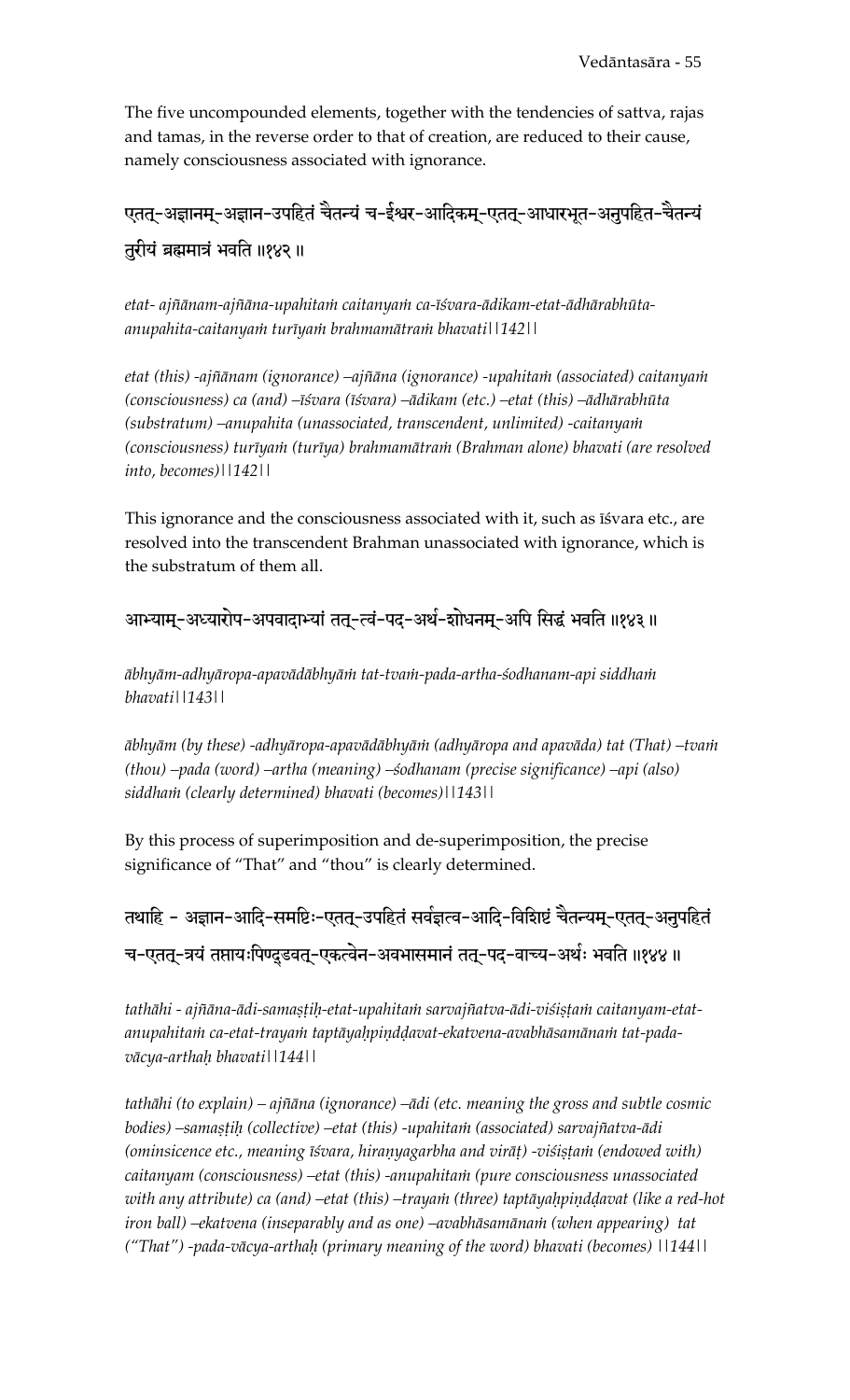Vedäntasära - 56

To explain: Collective ignorance and the rest (gross and subtle cosmic bodies), consciousness associated with it and endowed with omniscience etc., meaning īśvara, hiraņyagarbha and virāț, as also the pure consciousness unassociated with any attribute – these three when appearing as one and inseparable like a red-hot iron ball, become the primary meaning of the word "That".

# एतत्-उपाधि-उपहित-आधारभूतम्-अनुपहितं चैतन्यं तत्-पद्-लक्ष्य-अर्थः भवति ॥१४५॥

etat-upādhi-upahita-ādhārabhūtam-anupahita*n caitanyam tat-pada-lakṣya-arthaḥ bhavati||145||* 

*etat (this) –upädhi (limiting adjunct) –upahita (associated consciousness or éçvara) – ädhärabhütam (being the substratum) -anupahitaà (unassociated) caitanyaà (consciousness)* tat ("That") -pada-lakṣya-arthaḥ (implied meaning of the word) bhavati *(becomes)||145||* 

The unassociated consciousness which is the substratum of the limiting adjunct and of the isvara which they limit, is the implied meaning of "That".

Brahman which is the substratum of collective ignorance and of isvara is the implied meaning of "That".

अज्ञान-आदि-व्यष्टिः-एतत्-उपहित-अल्पज्ञत्व-आदि-विशिष्ट-चैतन्यम्-एतत्-अनुपहितं च-एतत्-त्रयं तप्त-अयःपिण्डवत्-एकत्वेन-अवभासमानं त्वम्-पद्-वाच्यार्थः भवति ॥१४६॥

ajñāna-ādi-vyașțih-etat-upahita-alpajñatva-ādi-viśișța-caitanyam-etat-anupahitam ca*etat-trayaà tapta-ayaùpiëòavat-ekatvena-avabhäsamänaà tvam-pada-väcyärthaù bhavati||146||* 

ajñāna-ādi-vyașțih (individual ignorance and the rest meaning individual subtle and *gross bodies) –etat (this) –upahita (associated) -alpajïatva-ädi-viçiñöa-caitanyam (consciousness endowed with partial knowledge etc. meaning präjïa, taijasa and viçva) – etat (this) -anupahitaà (pure consciousness unassociated with any attributes) ca (and)*  etat-traya $\dot{m}$  (these three) tapta-ayaḥpiṇḍavat (like a red-hot iron ball) –ekatvena (as one *and inseparable) -avabhäsamänaà (when appearing) tvam ("thou") -pada-väcyärthaù (primary meaning of the word) bhavati (becomes)||146||*

Individual ignorance and the rest meaning individual subtle and gross bodies, consciousness associated with it meaning prājña, taijasa and viśva, as also the pure consciousness unassociated with any attribute – these three when appearing as one and inseparable like a red-hot iron ball, becomes the primary meaning of the word "thou".

एतत्-उपाधि-उपहित-आधारभूतम्-अनुपहितं प्रत्यक्-आनन्दं तुरीयं चैतन्यं त्वम्-पद्-लक्ष्यार्थः भवति ॥१४७॥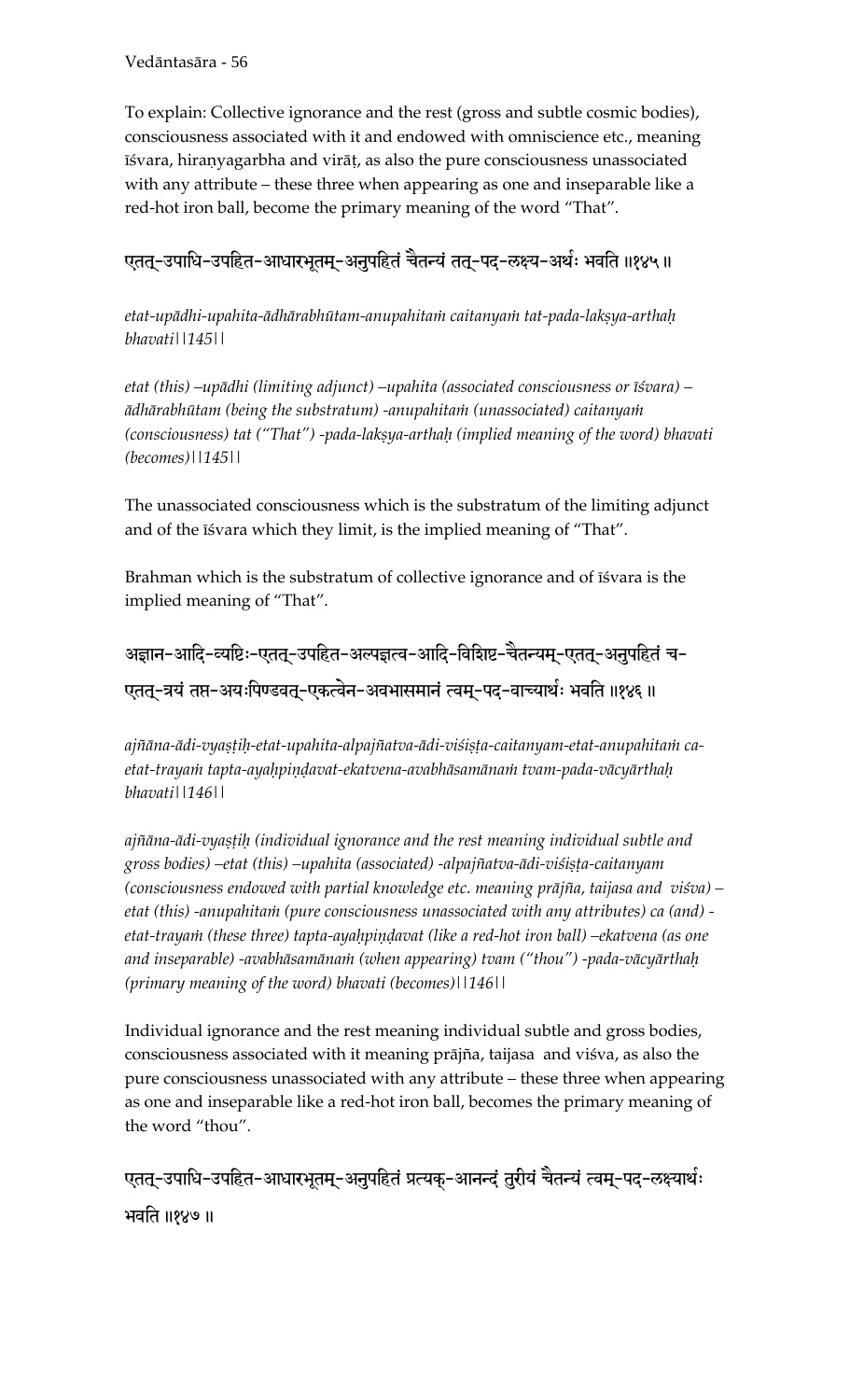etat-upādhi-upahita-ādhārabhūtam-anupahita*in pratyak-ānandain turīyain caitanyain tvam-pada-lakñyärthaù bhavati||147||* 

*etat (this) –upädhi (limiting adjuncts) –upahita (associated consciousness or jéva which they limit) –ädhärabhütam (being the substratum) -anupahitaà (unassociated) pratyak (inward) -ānandam (bliss) turīyam (turīya) caitanyam (consciousness) tvam ("thou") pada-lakñyärthaù (implied meaning of the word) bhavati (becomes)||147||*

The unassociated transcendent consciousness – the inward Bliss – which is the substratum of the limiting adjuncts and of the jīva which they limit, is the implied meaning of the word "thou".

Pure Consciousness which is the substratum of individual ignorance and of the jīva which they limit is the implied meaning of "thou".

अथ महा-वाक्य-अर्थः वर्ण्यते । इदं तत्-त्वम्-असि-वाक्यं सम्बन्ध-त्रयेण-अखण्ड-अर्थ-बोधकं भवति ॥१४८ ॥

atha mahā-vākya-arthah varņyatel idam tat-tvam-asi-vākyam sambandha-trayeņa*akhaëòa-artha-bodhakaà bhavati||148||* 

atha (now) mahā-vākya-arthaḥ (the meaning of the great vedic dictum) varnyate(is being described)| idam (this dictum) tat-tvam-asi ("thou art That") –vākyam (sentence) sambandha (relations of its terms) –trayena (by the three) –akhanda (identity) –artha *(meaning, proposition) -bodhakaà (conveyor) bhavati (is)||148||* 

Now is being described the meaning of the great dictum: This dictum is a proposition conveying identity, by virtue of the three relations of its terms, viz. "thou art That".

सम्बन्ध-त्रयं नाम पदयोः सामान-अधिकरण्यं पद-अर्थयोः-विशेषण-विशेष्य-भावः प्रत्यक-आत्म-ऌक्षणयोः−लक्ष्य−लक्षण−भावः−च−इति ॥१४९॥

sambandha-trayam nāma padayoh sāmāna-adhikaraņyam pada-arthayoh-viśesaņa*viçeñya-bhävaù pratyak-ätma-lakñaëayoù-lakñya-lakñaëa-bhävaù-ca-iti||149||* 

sambandha-trayam (the three relations) nāma (are) padayoḥ (between two words) sāmāna (same) -adhikaranyam (substratum) pada-arthayoh (between the imports of two words) viśesana-viśesya-bhāvah (qualifying each other so as to signify a common object) pratyak- $\bar{a}$ tma (Inner Self) –lakṣaṇayoḥ (an identical thing implied by the words) -lakṣya-lakṣaṇa*bhävaù (relation between two words) –ca (and) -iti||149||* 

The three relations are: sāmāna-adhikaraņya or the relation between two words having the same substratum, viśeṣaṇa-viśeṣya-bhāva or the relation between the imports of two words qualifying each other (so as to signify a common object) and lakṣya-lakṣaṇa-bhāva or the relation between two words and an identical thing implied by them, here the Inner Self.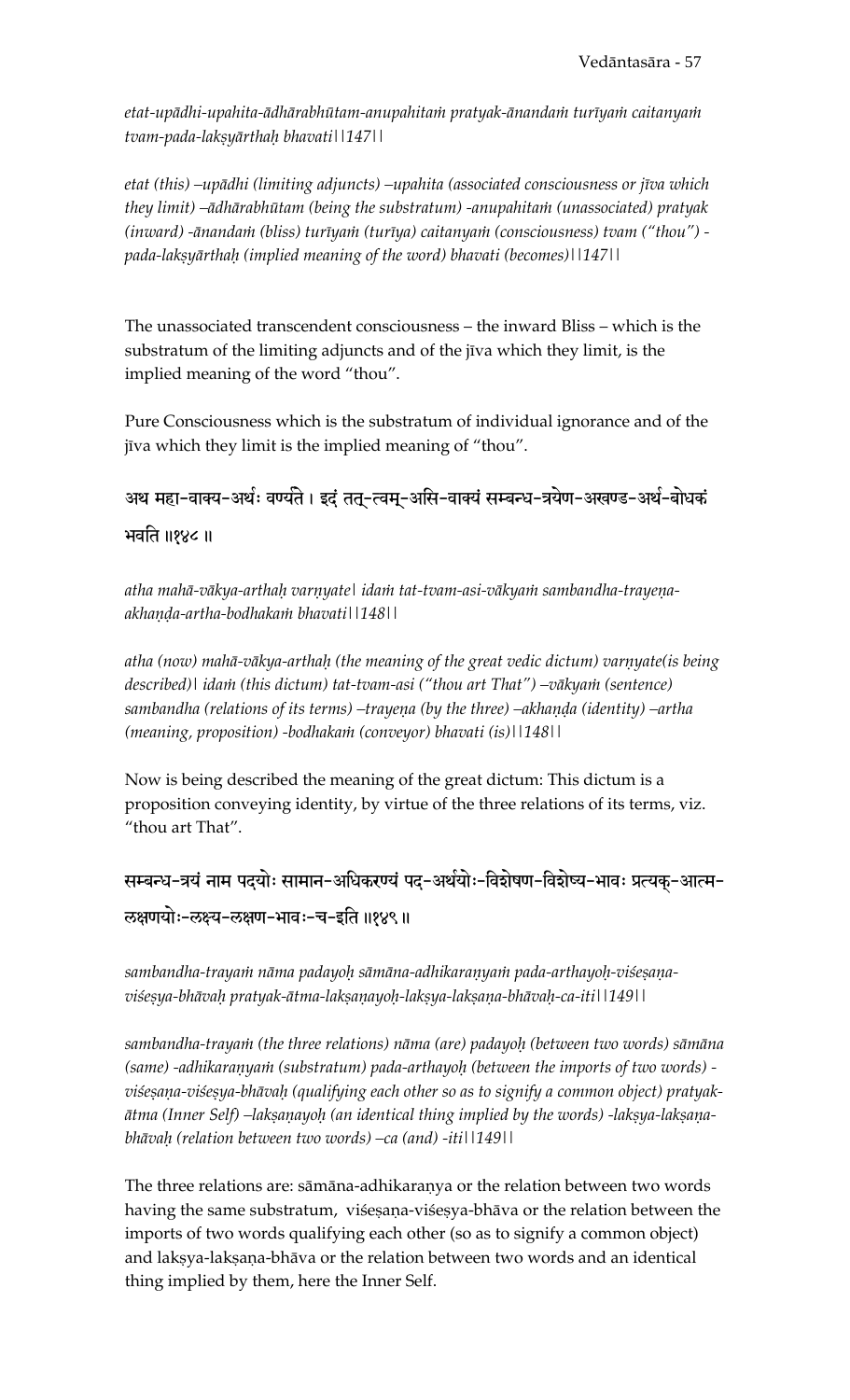Vedäntasära - 58

तत्-उक्तम् -

सामान-अधिकरण्यं च विशेषण-विशेष्यता ।

रुक्ष्य-लक्षण-सम्बन्धः पद्-अर्थ-प्रत्यक्-आत्मनाम् ॥ इति ॥१५० ॥

*tat-uktam sämäna-adhikaraëyaà ca viçeñaëa-viçeñyatä| lakñya-lakñaëa-sambandhaù pada-artha-pratyak-ätmanäm|| iti ||150||* 

*tat-uktam (it is said) sämäna-adhikaraëyaà (the relation between two words having the same substratum) ca*  (and) viśeșaņa-viśeșyatā (that between two words qualifying each other so as to signify a *common object)|*  lakṣya-lakṣaṇa-sambandhaḥ (the relation between two words and an identical thing *implied by them) pada-artha-pratyak-ätmanäm(here the Inner Self)|| iti ||150||* 

Compare – (the relations are:) the relation between two words having the same substratum; that between two words qualifying each other (so as to signify a common object), and the relation between two words and an identical thing implied by them (here the Inner Self).

सामान-अधिकरण्य-सम्बन्धः-तावतू-यथा सः-अयं देवदत्तः इति-अस्मिन्-वाक्ये ततू-काल-विशिष्ट-देवदत्त-वाचक-स-शब्दस्य-एतत्-काल-विशिष्ट-देवदत्त-वाचक-अयं-शब्दस्य च-एकस्मिन्-पिण्डे तात्पर्य-सम्बन्धः । तथा च तत्-त्वम्-असि-इति वाक्ये-अपि परोक्षत्व-आदि-विशिष्ट-चैतन्य-वाचक-तत्-पदस्य-अपरोक्षत्वादि-विशिष्ट-चैतन्य-वाचक-त्वम्-पदस्य च-एकस्मिन्-चैतन्ये तात्पर्य-सम्बन्धः ॥१५१॥

sāmāna-adhikaraņya-sambandhaḥ-tāvat-yathā saḥ-ayaṁ devadattaḥ iti-asmin-vākye tatkāla-viśiṣṭa-devadatta-vācaka-sa-śabdasya-etat-kāla-viśiṣṭa-devadatta-vācaka-ayaṁ*çabdasya ca-ekasmin-piëòe tätparya-sambandhaù| tathä ca tat-tvam-asi-iti väkye-api*  parokṣatva-ādi-viśiṣṭa-caitanya-vācaka-tat-padasya-aparokṣatvādi-viśiṣṭa-caitanya*väcaka-tvam-padasya ca-ekasmin-caitanye tätparya-sambandhaù||151||* 

*sämäna-adhikaraëya (sämäna-adhikaraëya) –sambandhaù (relationship between two*  words having the same locus) –tāvat (is) -yathā (for instance) saḥ-ayaṁ devadattaḥ ("This is that Devadatta") iti-asmin-vākye (in this sentence) tat-kāla (past time) –viśista *(associated) –devadatta (Devadatta) –väcaka (signifying) –sa (he, that) –çabdasya (of the word) -etat-käla (present time) –viçiñöa (associated) –devadatta (Devadatta) –väcaka*  (signifying) –ayam (this) -*śabdasya (of the word) ca (and) -ekasmin-pinde (in one and the same locus or substratum or person) tätparya (purport, meaning) –sambandhaù (relationship)| tathä ca (even so) tat-tvam-asi-iti väkye (in the sentence "thou art That")*  -api (also) parokșatva-ādi (remoteness etc.) –viśișța (characterised) -caitanya-vācaka (signifying consciousness) -tat-padasya (of the word "That") –aparokṣatvādi (immediacy etc.) -viśiṣṭa (characterised) -caitanya-vācaka (signifying consciousness) -tvam-padasya *(of the word "thou") ca (and) –ekasmin (in one and the same locus or substratum) -*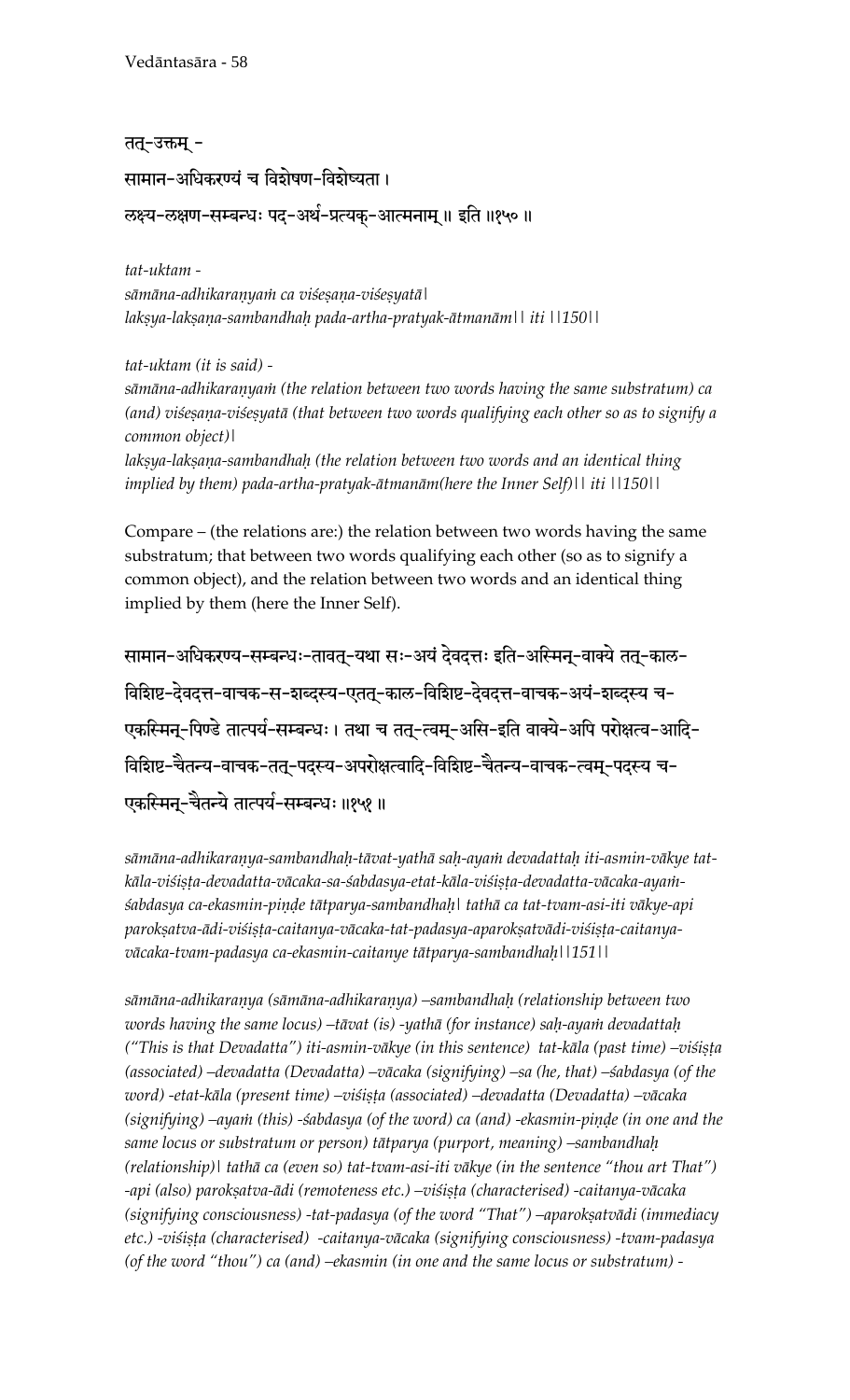#### *caitanye (consciousness) tätparya (meaning, purport) –sambandhaù (relationship)||151||*

sāmāna-adhikaraņya is the relationship between two words having the same locus. For instance, in the sentence "This is that Devadatta", the word "That" signifying Devadatta asociated with the past, and the word "This" signifying Devadatta associated with the present, both refer to one and the same person called Devadatta. Similarly, in the sentence "Thou art That", the word "That" signifying consciousness characterised by remoteness etc. and the word "thou" signifying consciousness characterised by immediacy etc., both refer to one and the same consciousness, viz Brahman.

There should be a common locus or substratum. We have to find that common substratum. In that common substratum, contradictory ideas cannot co-exist and therefore the contradictory ideas have to be eliminated to arrive at "Devadatta" or "Brahman" as the case may be.

विशेषण-विशेष्य-भाव-सम्बन्धः-तु यथा तत्र-एव वाक्ये स-शब्द-अर्थ-तत्-काल-विशिष्ट-.<br>देवदत्तस्य-अयं-शब्द-अर्थ-एतत्-काल-विशिष्ट-देवदत्तस्य च-अन्योन्य-भेद-व्यावर्तकतया विशेषण-विशेष्य-भावः । तथा तत्र-अपि वाक्ये तत्-पद्-अर्थ-परोक्षत्व-आदि विशिष्ट-चैतन्यस्य त्वम्-पद-अर्थ-अप्रोक्षत्व-आदि-विशिष्ट-चैतन्यस्य च अन्योन्य-भेद-व्यावर्तकतया विशेषण-विशेष्य-भावः ॥१५२॥

viśeṣaṇa-viśeṣya-bhāva-sambandhaḥ-tu yathā tatra-eva vākye sa-śabda-artha-tat-kālaviśista-devadattasya-aya*in-śabda-artha-etat-kāla-viśista-devadattasya ca-anyonya-bheda*vyāvartakatayā viśesaņa-viśesya-bhāvah| tathā tatra-api vākye tat-pada-arthaparokṣatva-ādi viśiṣṭa-caitanyasya tvam-pada-artha-aprokṣatva-ādi-viśiṣṭa-caitanyasya *ca anyonya-bheda-vyävartakatayä viçeñaëa-viçeñya-bhävaù||152||* 

viśesaņa-viśesya-bhāva (viśesaņa-viśesya-bhāva) –sambandhaḥ (relationship) -tu (is) *yathä (just as) tatra-eva (in that same) väkye (sentence) sa (he, that) –çabda (word) – artha (meaning) -tat-käla (past time) –viçiñöa (associated) –devadattasya (of Devadatta) –* ayam(this) -śabda (word) –artha (meaning) -etat-kāla (present time) –viśista (associated) *-devadattasya (of Devadatta) ca (and) –anyonya (mutual) –bheda (contradiction)*  vyāvartakatayā (restricting, qualifying) viśeṣaṇa-viśeṣya-bhāvaḥ (relation of qualifier and *qualified)| tathä (even so) tatra-api (even in that) väkye (sentence) tat (That) -pada (word) –artha (meaning) -parokṣatva-ādi (remoteness etc.) viśiṣṭa (associated) -caitanyasya (of* consciousness) tvam (thou) –pada (word) –artha (meaning) -aprokṣatva-ādi (immediacy *etc.) –viśista (associated) -caitanyasya (of consciousness) ca (and) anyonya (mutual) –* bheda (contradiction) -vyāvartakatayā (restricting, qualifying) viśeṣaṇa-viśeṣya-bhāvaḥ *(relation of qualifier and qualified)||152||* 

viśesana-viśesya-bhāva is this: In the same sentence (This is that Devadatta), the meaning of the word "That" is Devadatta existing in the past and the meaning of the word "This" is Devadatta existing in the present. They are contrary ideas, but still restrict (by removing the contradictory idea) each other so as to signify a common object, namely, Devadatta. Similarly, in the sentence (Thou art that), the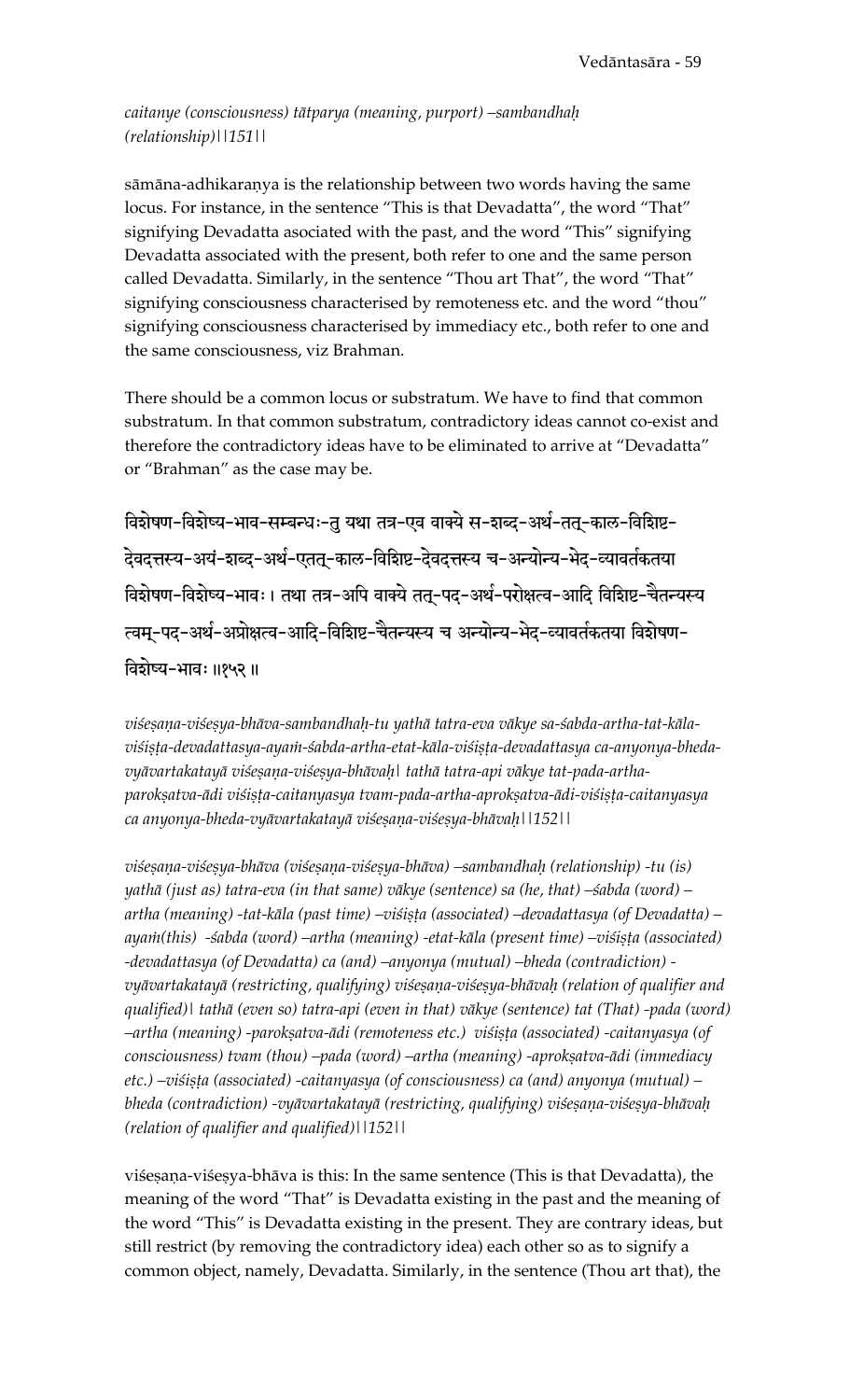Vedäntasära - 60

meaning of the word "That" is consciousness characterised by remoteness etc. and the meaning of the word "thou" is consciousness characterised by immediacy etc. They are contradictory ideas but still they restrict (qualify) each other (by removing the contradictory ideas) to signify a common object, viz Brahman.

Visesana is a word that qualifies (in the English language we call it the adjective); viśesya is a word that is qualified (in the English language we call it a noun). In Sanskrit the concept is peculiar. When we say a "blue lotus", blue qualifies lotus and restricts lotuses by removing those that are not blue. Similarly, lotus also qualifies blue (this is the peculiarity) and restricts blue things by removing those that are not lotuses. Thus the qualification (restriction) is mutual and means a "blue lotus". Similarly, in "This is that Devadatta", "this" restricts "that" by removing "that" entirely (because they are entirely contradictory) and so does "that" restrict "this" by removing "this" entirely (because they are entirely contradictory), so that what is left is "Devadatta", the common object. Similarly, in "Thou art That", the words "Thou" and "That" have the contradictory ideas of remoteness etc. and immediacy etc. which are eliminated mutually, and what remains is Brahman, the common object.

ऌक्ष्य-ऌक्षण-सम्बन्धः-तु यथा तत्र-एव स-शब्द-अयं-शब्दयोः-तत्-अर्थयोः-वा विरुद्ध-तत्-काल-एतत्-काल-विशिष्टत्व-परित्यागेन-अविरुद्ध-देवदत्तेन सह लक्ष्य-लक्षण-भावः । तथा तत्र-अपि वाक्ये तत्-त्वम्-पद्योः-तत्-अर्थयोः-वा विरुद्ध-परोक्षत्व-अपरोक्षत्व-आदि-विशिष्टत्व-परित्यागेन-अविरुद्ध-चैतन्येन सह लक्ष्य-लक्षण-भावः ॥१५३॥

*lakñya-lakñaëa-sambandhaù-tu yathä tatra-eva sa-çabda-ayaà-çabdayoù-tat-arthayoù-vä*  viruddha-tat-kāla-etat-kāla-viśiṣṭatva-parityāgena-aviruddha-devadattena saha lakṣyalakṣaṇa-bhāvaḥ | tathā tatra-api vākye tat-tvam-padayoḥ-tat-arthayoḥ-vā viruddhaparokṣatva-aparokṣatva-ādi-viśiṣṭatva-parityāgena-aviruddha-caitanyena saha lakṣya*lakñaëa-bhävaù||153||* 

lakṣya-lakṣaṇa-sambandhaḥ (lakṣya-lakṣaṇa-sambandhaḥ) -tu (is) yathā (just as) tatraeva (in that same sentence) sa-*śabda (the word "That") -ayam-śabdayoh (the word "this") -tat-arthayoù (their meanings) -vä (or) viruddha (contradictory) -tat-käla (past time)*  etat-kāla (present time) –viśistatva (association) –parityāgena (by giving up) –aviruddha (non-contradictory) -devadattena saha (with Devadatta) lakṣya-lakṣaṇa-bhāvaḥ (relation *of implier and implied)| tathä (even so) tatra-api väkye (in that same sentence) tat-tvampadayoù (of the words "That" and "thou") -tat-arthayoù-vä (or of their meanings)*  viruddha (contradictory) –parokṣatva (remoteness) –aparokṣatva (immediacy) –ādi (etc.) *–viçiñöatva (association) –parityägena (by giving up) –aviruddha (non-contradictory) caitanyena saha (with consciousness) lakñya-lakñaëa-bhävaù (relation of implier and implied)||153||*

lakṣya-lakṣaṇa-sambandhaḥ is this: In that very sentence (This is that Devadatta), the words "This" and "That" or their meanings, by the elimination of contrary associations of past and present time, stand in relation of implier and implied with Devadatta which is common to both.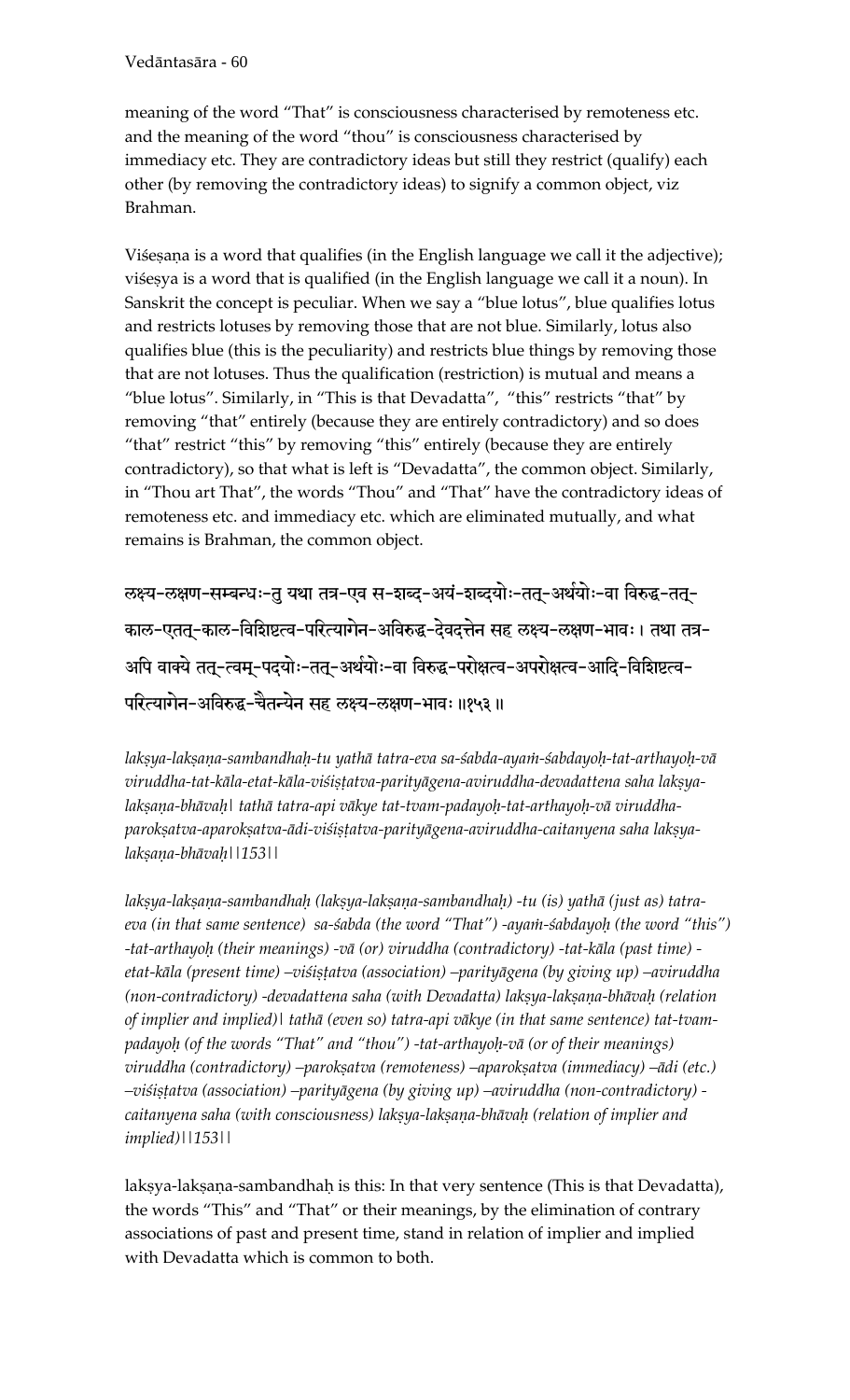The lakṣya-lakṣaṇa-sambandhaḥ or relationship of implier-implied is of three types and is resorted to only when the words or their meanings do not make sense. As they do not make sense, we have to find out what is *really* implied. "The city mourned the death of the mayor" means really "The citizens mourned the death of the mayor". Likewise, "protect the curd from the crows" implies "protect the curd from crows and other things like dogs, cats, etc. also".

In the first type of lakṣya-lakṣaṇa-sambandhaḥ called jahat-lakṣaṇa (jahallakṣaṇa), the direct meaning of the sentence is wholly discarded in favour of an implied meaning as in the case of "the village of the cowherds is *in* the Ganges". Here the village of the cowherds is *contained* in the river Ganges which is the *container* as per the direct meaning. This is absurd and has to be totally abandoned. What is implied is that "the village of the cowherds is *on the bank of* the Ganges". It is *not* a case of *merely* changing "in" to "on the bank of". On account of the absurdity, the direct meaning has to be *totally discarded*.

In the second type of lakṣya-lakṣaṇa-sambandhaḥ called ajahat-lakṣaṇa (ajahallakṣaṇa), the direct meaning of a sentence is not wholly discarded but hints at the implied meaning as in the Sanskrit expression "the red colour is running". This again does not make sense as it is, for how can a colour run? What is implied is "the red colour horse is running". By supplying the word "horse" and not discarding wholly the direct meaning we have ajahallakṣaṇa.

In the third type of lakṣya-lakṣaṇa-sambandhaḥ called jahat-ajahat-lakṣaṇa (jahadajahallakṣaṇa), one part of the direct meaning is given up and the other part is retained. The example in 153 corresponds to this. We give up the contradictory ideas in "This" and "That" or in "That" and "thou" to get at Devadatta or Consciousness. This type is also called bhāgalakṣaṇa. Curiously, the sāmāna-adhikaraņya-sambandha and viśeaṣaṇa-viśeṣya-bhāva-sambandha do the same task and appear to be confusing with bhāgalakṣaṇa!

Jahat means "to give up or to discard wholly", ajahat means naturally "to retain entirely (and find the hint)", jahat-ajahat means "to discard partly and to retain the other part" and lakṣaṇa means "implication".

## इयम्-एव भाग-लक्षण-इति-उच्यते ॥१५४॥

#### *iyam-eva bhäga-lakñaëa-iti-ucyate||154||*

*iyam-eva (this is also) bhāga-lakṣaṇa (bhāga-lakṣaṇa) -iti-ucyate (called)*||154||

This is also called bhāga-lakṣaṇa.

## अस्मिन्-वाक्ये नील-उत्पलम्-इति वाक्यवत्-वाक्य-अर्थः न सङ्गच्छते ॥१५५॥

*asmin-väkye néla-utpalam-iti väkyavat-väkya-arthaù na saìgacchate||155||*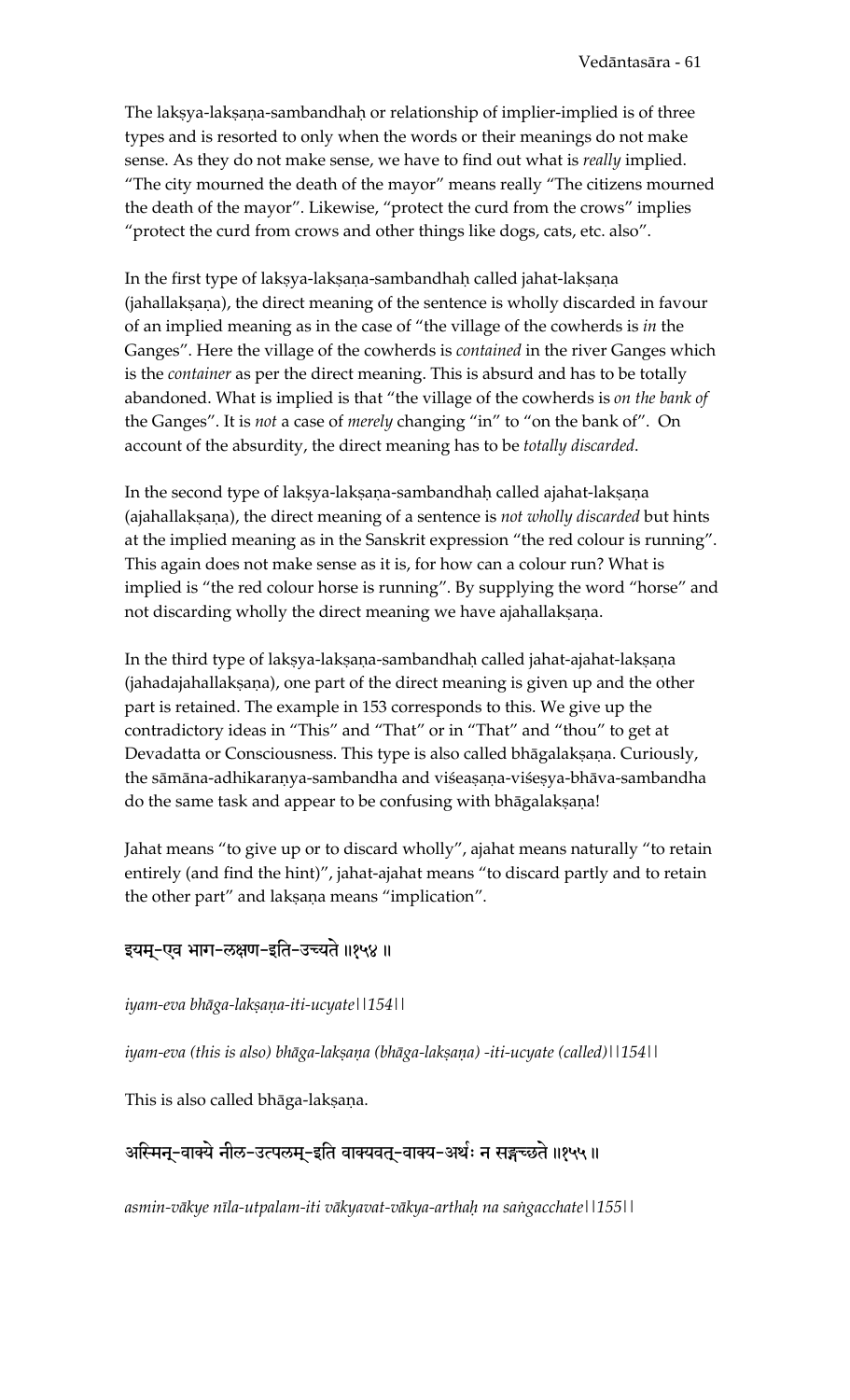Vedāntasāra - 62

asmin-vākye (in this sentence, the great vedic dictum "thou art That") nīla (blue) – utpalam (lotus) -iti vākyavat (like that sentence) -vākya-arthah (meaning of the sentence) na sangacchate (does not fit in) | | 155 | |

The literal meaning in the manner of the sentence, "the blue lotus" does not fit in with the sentence "thou art That".

This is because there is nothing contradictory between the colour "blue" and the thing "lotus" unlike in "This" and "That" of Devadatta or "thou" and "That" of consciousness! The contention of the opponent is that the meaning of the vedic dictum may be established with the help of sāmānya-adhikaranya (a common locus or substratum in which the blue colour and the flower called lotus coexist) or viśesaņa-viśesya (by mutually restricting lotuses to the blue colour or blue flowers to lotuses) without resorting to bhaga-lakṣaṇa. That this cannot be done similarly in the case of the vedic dictum "thou are that" or in the sentence "This is that Devadatta" (because of the contradictory terms) will be shown.

तत्र तु नील-पदार्थ-नील-गुणस्य-उत्पल-पदार्थ-उत्पल-द्रव्यस्य च शौक्ल्य-पट-आदि-भेद-व्यावर्तकतया-अन्योन्य-विशेषण-विशेष्य-रूप-संसर्गस्य-अन्यतर-विशिष्टस्य-अन्यतरस्य तदु-ऐक्यस्य वा वाक्यार्थत्व-अङ्गीकारे प्रमाण-अन्तर-विरोध-अभावात्-तत्-वाक्य-अर्थः सङ्गच्छते ॥१५६॥

tatra tu nīla-padārtha-nīla-guņasya-utpala-padārtha-utpala-dravyasya ca śauklya-paṭaādi-bheda-vyāvartakatayā-anyonya-viśeṣaṇa-viśeṣya-rūpa-saṁsargasya-anyataraviśistasya-anyatarasya tad-aikyasya vā vākyārthatva-aṅgīkāre pramāṇa-antara-virodhaabhāvāt-tat-vākya-arthaḥ saṅgacchate||156||

tatra tu (in that phrase "the blue lotus") nīla-padārtha (the meaning of the word "blue") -nīla-guṇasya (of a blue colour) -utpala-padārtha (the meaning of the word "lotus") utpala-dravyasya (of the object or flower called lotus) ca (and) śauklya (white colour etc.) –paṭa-ādi (cloth etc.) –bheda (difference) –vyāvartakatayā (by excluding) –anyonya (mutual) -viśesana-viśesya-rūpa (of qualifier to qualified) –samsargasya (of the relation) anyatara-viśiṣṭasya (mutual qualification) -anyatarasya (mutual) tad-aikyasya (their unity) vā (or) vākyārthatva (interpretation or meaning of the sentence) -angīkāre (in admitting or accepting) pramāṇa (means of knowledge) –antara (any other) –virodha (contradiction) – abhāvāt (on account of the absence of) - tat-vākya-arthaḥ (this interpretation of the sentence) sangacchate (is admissible) | | 156 | |

In the phrase ("the blue lotus"), the meaning of the word "blue" is the blue colour, and the meaning of the word "lotus" is the flower called lotus. They respectively exclude other colours such as white etc. and other objects such as cloth etc. Thus these two words mutually stand in the relation of qualifier and qualified. And this relation means their mutual qualification or their unity. This interpretation of the sentence, since it does not contradict any other means of knowledge, is admissible.

What is not mentioned is that there can also be a common locus or substratum in which the blue colour and flower called lotus can coexist. Possibly, if one said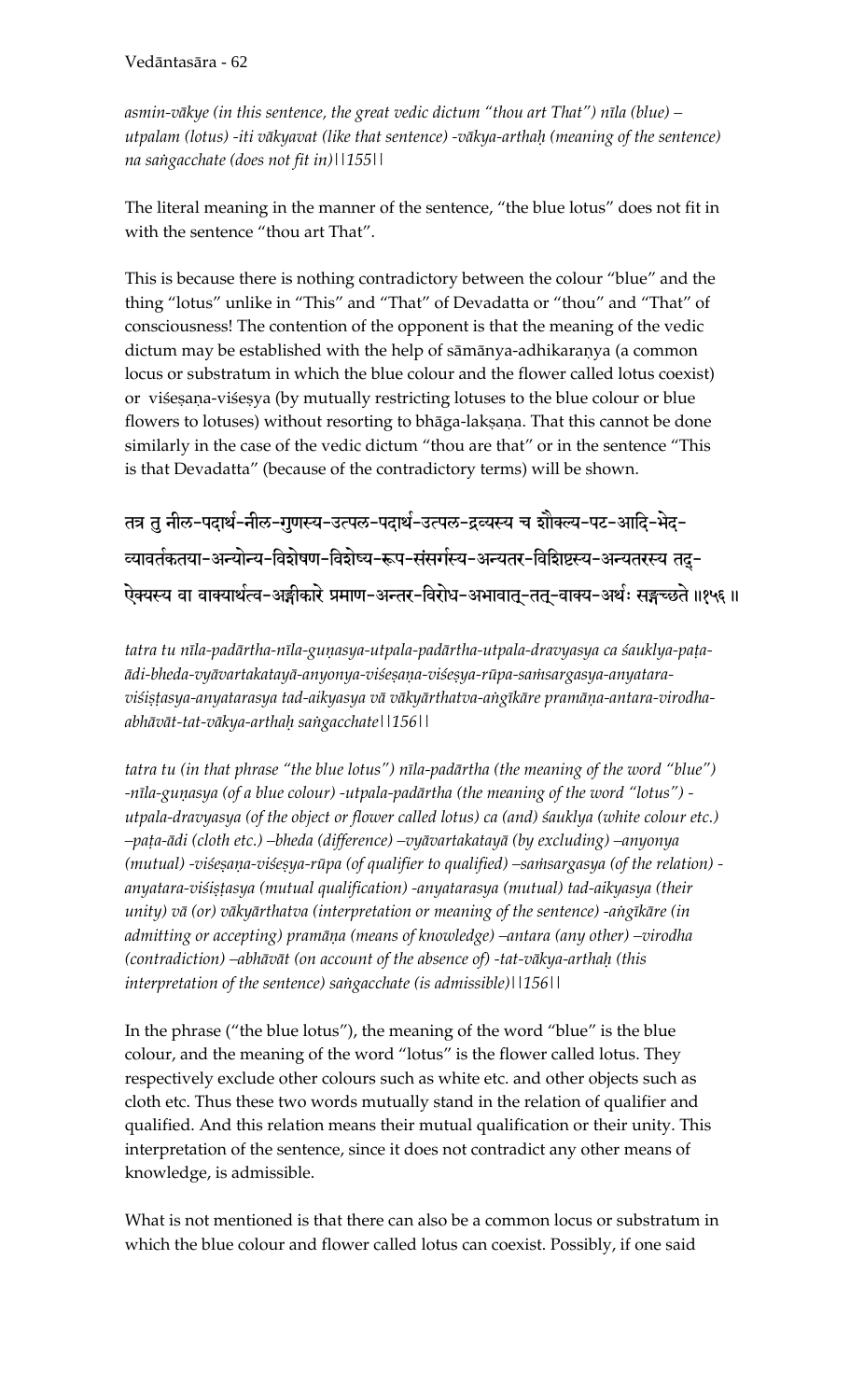"blue milk" or "yellow lotus" there would be a contradiction with direct perception (a means of knowledge) and both these methods will fail.

What about the vedic dictum?

अत्र तु तत्-पदार्थ-परोक्षत्व-आदि-विशिष्ट-चैतन्यस्य त्वं-पदार्थ-अपरोक्षत्व-आदि-विशिष्ट-चैतन्यस्य च-अन्योन्य-भेद-व्यावर्तकतया विशेषण-विशेष्यभाव-संसर्गस्य-अन्यतर-विशिष्टस्य-अन्यतरस्य तत्-ऐक्यस्य वा वाक्यार्थत्व-अङ्गीकारे प्रत्यक्ष-आदि-प्रमाण-विरोधात्-वाक्यार्थः न सङ्गच्छते ॥१५७॥

atra tu tat-padārtha-parokṣatva-ādi-viśiṣṭa-caitanyasya tvaṁ-padārtha-aparokṣatva-ādiviśista-caitanyasya ca-anyonya-bheda-vyāvartakatayā viśesaņa-viśesyabhāvasa $m$ sargasya-anyatara-viśiṣṭasya-anyatarasya tat-aikyasya vā vākyārthatva-aṅgīkāre *pratyakña-ädi-pramäëa-virodhät-väkyärthaù na saìgacchate||157||* 

*atra tu (but in this sentence "thou art That") tat-padärtha (the meaning of the word*  "That") -parokșatva-ādi (remoteness etc.) –vi*śi*sta (associated) -caitanyasya (of *consciousness) tvam-padārtha (the meaning of the word "thou") -aparokṣatva-ādi (immediacy etc.) –viśista (associated) -caitanyasya (of consciousness) ca (and) –anyonya* (mutual) –bheda (distinction) -vyāvartakatayā (by eliminating) viśeṣaṇa-viśeṣyabhāva (of qualifier to qualified) –samsargasya (of the relationship) –anyatara (mutual) *-viśistasya (qualification) -anyatarasya (mutual) tat-aikyasya (the unity) vä (or) väkyärthatva*  (interpretation of the sentence) -angīkāre (in accepting) pratyakṣa-ādi (direct perception *etc.) –pramäëa (means of knowledge) –virodhät (owing to contradiction) -väkyärthaù (meaning of the sentence) na saìgacchate (is not admissible)||157||* 

But in this sentence (Thou art That), the meaning of the word "That" is consciousness associated with remoteness etc. and the meaning of the word "thou" is consciousness associated with immediacy etc. If it is maintained that these two ideas, since they eliminate (this is not possible strictly because they are contradictory unlike blue and lotus) their mutual distinction stand to each other in the relation of qualifier and qualified, meaning their mutual qualification or their unity, it involves a contradiction with direct perception and other means of knowledge, and therefore is inconsistent.

Why is it inconsistent? The word "thou" indicates consciousness characterised by immediacy etc. and the word "That" indicates consciousness characterised by remoteness etc. Therefore there cannot be any mutual relationship of qualifier and qualified between them as in the phrase "the blue lotus" because they are contradictory ideas and their co-existence in the same individual is unthinkable. Simply put, contradictory ideas cannot have mutual qualification as in the case of the blue lotus where blue and lotus do not contradict, and contradictory ideas cannot of course coexist.

तत्-उक्तं -संसर्गः वा विशिष्टः वा वाक्यार्थः न-अत्र सम्मतः।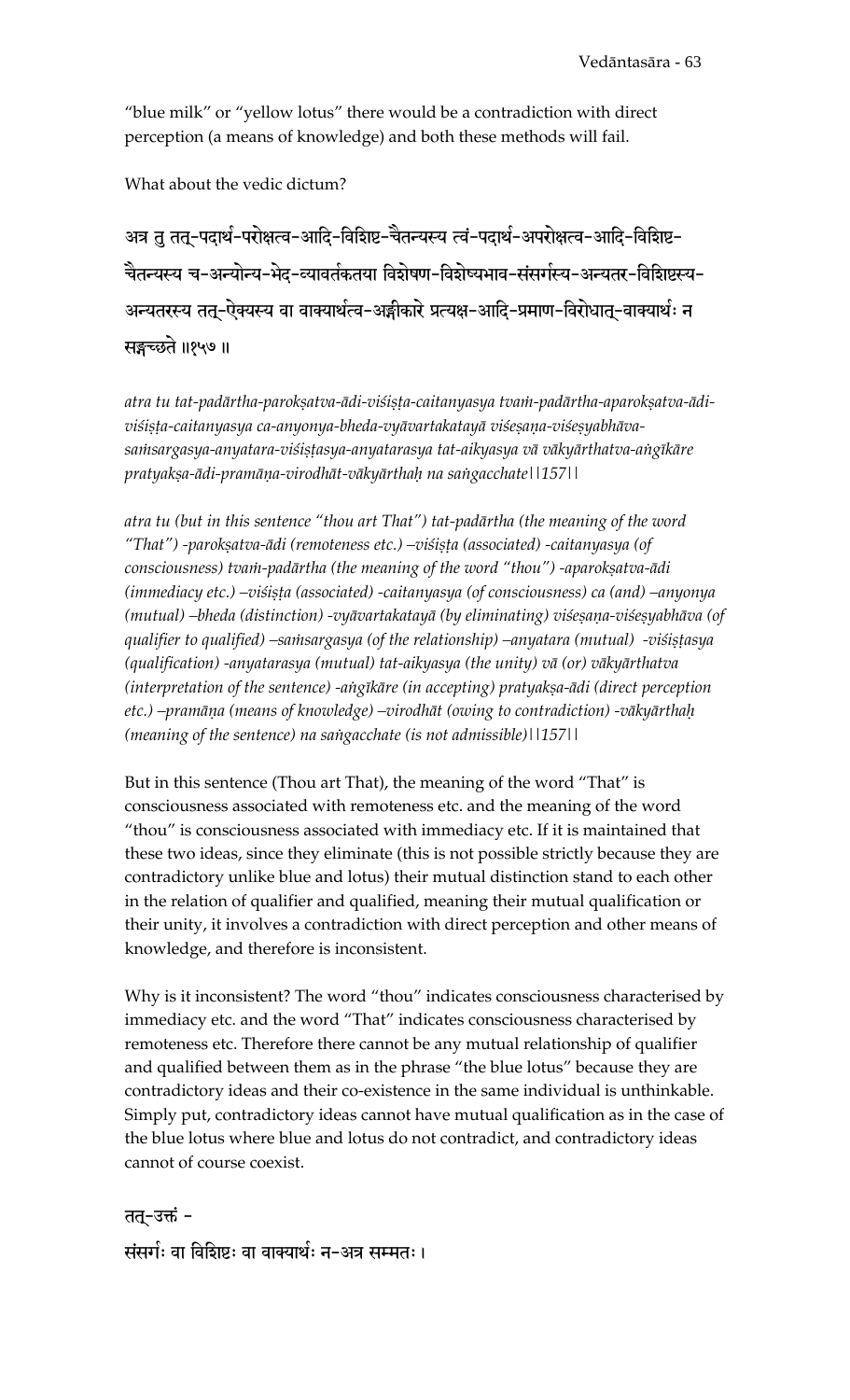## अखण्ड-एक-रसत्वेन वाक्यार्थः विदुषां मतः ॥ इति पंचदशी ७ ।७५ ॥१५८ ॥

*tat-uktaà -* 

*saàsargaù vä viçiñöaù vä väkyärthaù na-atra sammataù| akhaëòa-eka-rasatvena väkyärthaù viduñäà mataù|| iti païcadaçé 7.75 ||158||* 

#### *tat-uktaà (for it is said)-*

sa $m$ sargah vā (union of the ideas or) viśistah vā (or the mutual qualification of the words) *väkyärthaù (meaning of the sentence) na-atra sammataù (is not acceptable)| akhaëòa (indivisible) –eka-rasatvena (homogeneous) väkyärthaù (meaning of the sentence) vidușām (according to the scholars) mataḥ (opinion)|| iti (refer) pañcadaśī 7.75 ||158||* 

Therefore it has been said: "In this sentence (thou art That), the correct meaning is neither the union of the two ideas nor their mutual qualification. The real meaning of the sentence, according to the scholars, is an absolute homogeneous principle (pure consciousness)." pañcadaśī 7.75

## अत्र गङ्गायां घोषः प्रतिवसति-इति-वाक्यवत्-जहल्लक्षण-अपि न संगच्छते ॥१५९॥

atra gangāyām ghoșah prativasati-iti-vākyavat-jahallakṣaṇa-api na sangacchate ||159||

atra (here) gangāyām (in the Ganges) ghoṣaḥ (cowherd village) prativasati (is, exists) iti-vākyavat (like this sentence) -jahallakṣaṇa-api (even jahallakṣaṇa) na saṅgacchate (is *not admissible) ||159||*

Again in the sentence (thou art That), jahallakṣaṇa is also not admissible as in the sentence "the cowherd village is in the Ganges (implied meaning on the Ganges or on the bank of the Ganges)".

We shall see why it is inadmissible.

# तत्र तु गङ्गा-घोषयोः-आधार-आधेय-भाव-लक्षणस्य वाक्यार्थस्य-अशेषतः विरुद्धत्वात्-वाक्यार्थम्-अशेषतः परित्यज्य तत्-सम्बन्धि-तीर-लक्षणाया युक्तत्वात्-जहल्लक्षणा सङ्गच्छते ॥१६०॥

*tatra tu gaìgä-ghoñayoù-ädhära-ädheya-bhäva-lakñaëasya väkyärthasya-açeñataù*  viruddhatvāt-vākyārtham-aśeṣataḥ parityajya tat-sambandhi-tīra-lakṣaṇāyā yuktatvāt*jahallakñaëä saìgacchate||160||* 

tatra tu (in that sentence "cowherd village is in the Ganges") gangā-ghoṣayoḥ (of Ganges and cowherd village) –ādhāra (container) –ādheya (contained) –bhāva-lakṣaṇasya (in the *sense of) vākyārthasya (the direct meaning of the sentence) -aśeṣataḥ (completely) viruddhatvät (contradictory, therefore absurd) –väkyärtham (the meaning of the sentence)*  -aśeṣataḥ (completely) parityajya (giving up, abandoning) tat-sambandhi (related to that) *–téra (bank) -lakñaëäyä (by implication) yuktatvät (being connected) -jahallakñaëä (jahallakñaëä) saìgacchate (is admissible) ||160||* 

In the sentence ("cowherd village is in the Ganges"), as it is altogether absurd to construe the words "Ganga" and "cowherd village" literally in the sense of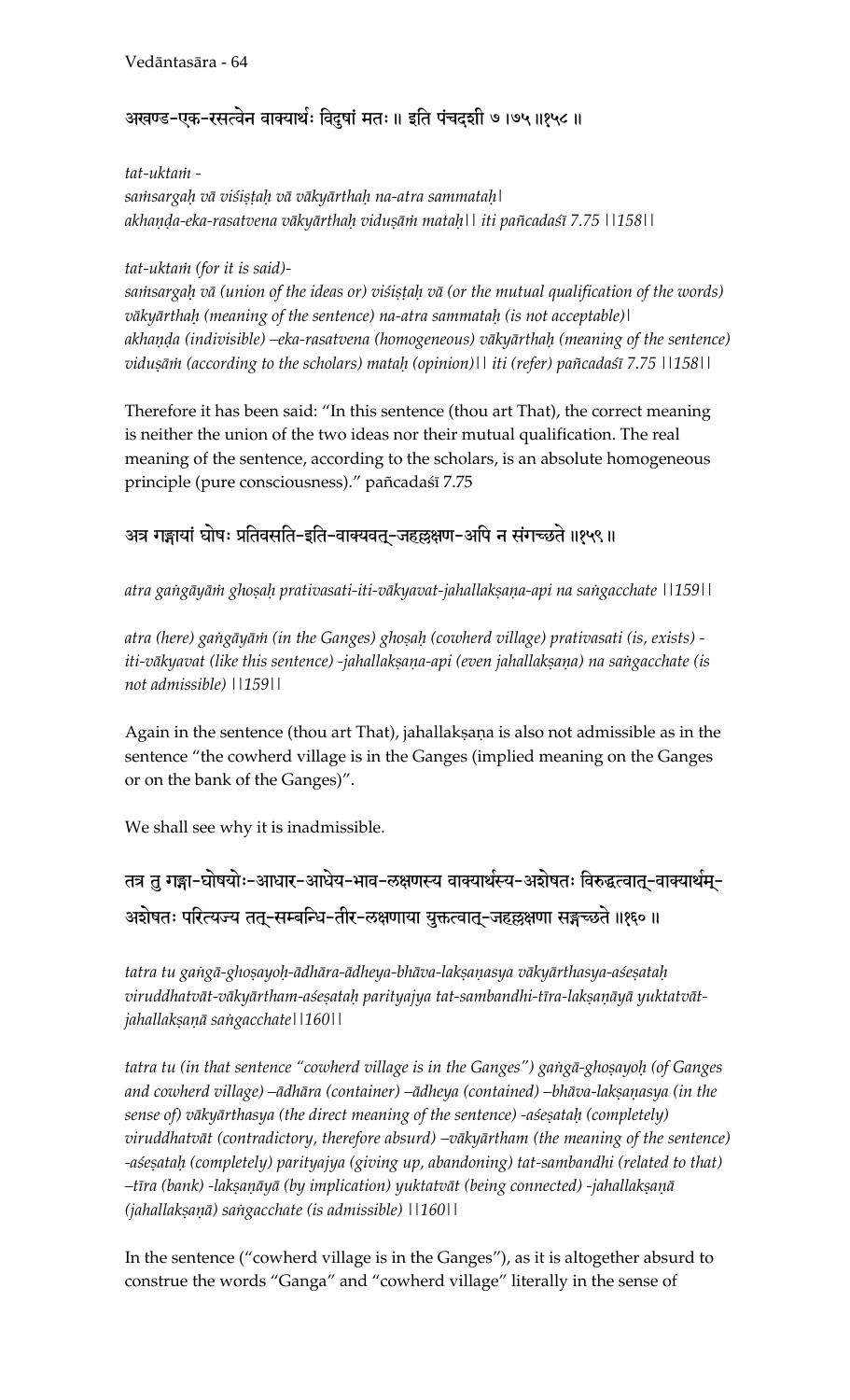container and contained respectively, that meaning of the sentence must be entirely abandoned, and it should refer by implication to the *bank* of the Ganga. Hence in this case the application of jahallakṣaṇā is admissible.

But there is no such absurdity in the vedic dictum; there is only contradiction in part.

अत्र तु परोक्ष-अपरोक्ष-चैतन्य-एकत्व-लक्षणस्य वाक्यार्थस्य भागमात्रे विरोधात्-भागान्तरम्-अपि परित्यज्य-अन्य-लक्षणाया अयुक्तत्वात्-जहल्लक्षणा न सङ्गच्छते ॥१६१॥

atra tu paroksa-aparoksa-caitanya-ekatva-laksanasya vākyārthasya bhāgamātre virodhātbhāgāntaram-api parityajya-anya-lakṣaṇāyā ayuktatvāt-jahallakṣaṇā na saṅgacchate *||161||* 

atra tu (but here in the sentence "thou art That") parokṣa-aparokṣa (immediate and remote) –caitanya (consciousness) –ekatva (identity) -lakṣaṇasya vākyārthasya (meaning *of the sentence) bhägamätre (in one part only) virodhät (contradiction) –bhägäntaram (the other part) -api (also) parityajya (abandoning) –anya (something else) -lakṣaṇāyā (indication, implication) ayuktatvāt (is not proper) –jahallakṣaṇā (jahallakṣaṇā) na saìgacchate (is not amissible)||161||* 

But this sentence ("thou art That") meaning the identity of consciousness characterised by immediacy or remoteness involves contradiction in one part only. Therefore it is not proper to abandon the other part as well and indicate something else by implication. Hence in this case jahallakṣaṇā is not admissible.

न च गङ्गापदं स्व-अर्थ-परित्यागेन तीर-पदार्थं यथा लक्षयति तथा ततु-पदं त्वं-पदं वा स्व-अर्थ-परित्यागेन त्वं-पदार्थं तत्-पदार्थं वा लक्षयत्वतः कुतः जहल्लक्षणा न सङ्गच्छते इति वाच्यम् ॥१६२॥

na ca gangāpadaṁ sva-artha-parityāgena tīra-padārthaṁ yathā lakṣayati tathā tat-padaṁ tvam-padam vā sva-artha-parityāgena tvam-padārtham tat-padārtham vā lakṣayatvataḥ *kutaù jahallakñaëä na saìgacchate iti väcyam||162||* 

*na ca (nor further) gaìgäpadaà (the word Ganga) sva-artha (its direct meaning)*  parityāgena (by giving up) tīra-padārtha*in* (the meaning of the word bank) yathā (just as) lakșayati (implies) tathā (even so) tat-pada*in (the word That) tvain-padain vā (or the* word thou) sva-artha (its own direct meaning) -parityāgena (abandoning) tvampadārtham (the meaning of the word thou) tat-padārtham (the meaning of the word That) vā (or respectively) lakṣayatvataḥ (implying) kutaḥ (why) jahallakṣaṇā (jahallakṣaṇā) na *saìgacchate (is not admissible) iti väcyam (thus be said)||162||*

Nor can it be urged: Just as the word "Ganga" (in the sentence in question), gives up its direct meaning and implies the "bank", so may the words "That" and "thou" (in the sentence thou art That) give up their direct meaning and mean by implication the contents of "thou" and "That" respectively. So why should it not be a case of jahallakṣaṇā?

This is the argument of the opponent.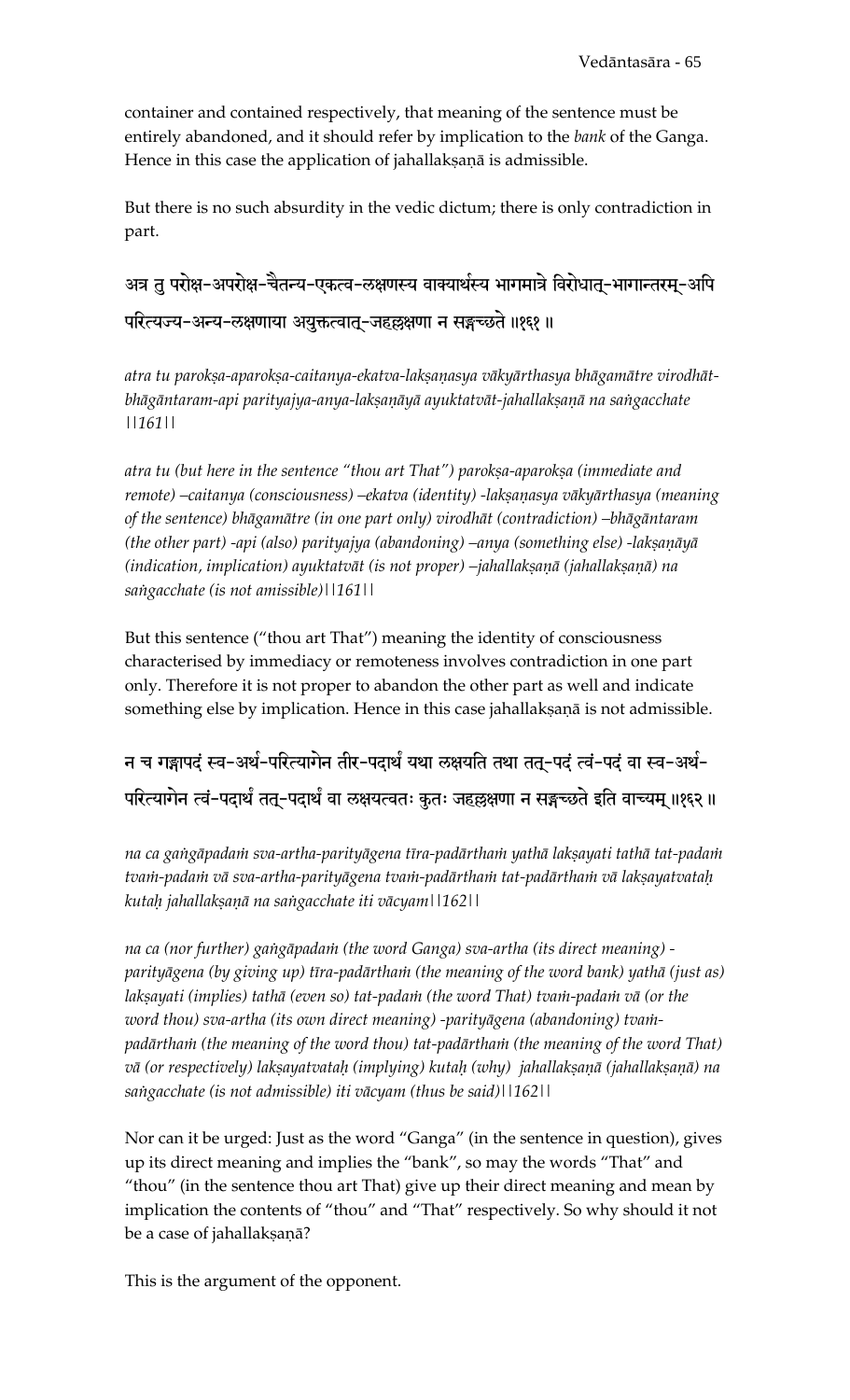तत्र तीर-पद-अश्रवणेन तत्-अर्थ-अप्रतीतौ लक्षणया तत्-प्रतीति-अपेक्षायाम्-अपि तत्-त्वम्-पदयोः श्रूयमाणत्वेन तत्-अर्थ-प्रतीतौ लक्षणया पुनः-अन्यतर-पदेन-अन्यतर-पदार्थ-प्रतीति-अपेक्षा-अभावात् ॥१६३॥

tatra tīra-pada-aśravaņena tat-artha-apratītau lakṣaṇayā tat-pratīti-apekṣāyām-api tattvam-padayoh śrūyamāṇatvena tat-artha-pratītau lakṣaṇayā punaḥ-anyatara-padena*anyatara-padärtha-pratéti-apekñä-abhävät||163||* 

tatra (in that sentence) tīra (bank) –pada (the word) -aśravaņena (is not mentioned) tat *(that) –artha (meaning) -apratītau (being not explicit) lakṣaṇayā (through implication)* tat (that) –pratīti (knowledge or ascertainment) –apekṣāyām (in expectation of) -api (even) tat-tvam-padayoh (of the words That and thou) srūyamāņatvena (being mentioned, made *explicit) tat-artha-pratītau (the meanings being explicit) lakṣaṇayā (through implication) punaù (again) –anyatara (either) –padena (by word) –anyatara (the other) –padärtha*  (meaning of the word) –pratīti (knowledge) –apekṣā (epectation, need) –abhāvāt *(absence)||163||*

In that sentence the word "bank" is not mentioned, and therefore the meaning (on the bank of the Ganges and not in Ganges), which is not explicit, can only be derived through implication. But in the other sentence, the words "That" and "thou" are mentioned and their meanings are explicit (*éçvara and jéva)*; therefore it is not proper to use implication here in order to indicate through either of them ("That" or "thou") the sense of the other ("thou" or "That").

## अत्र शोणः धावति-इति-वाक्यवत्-अजहल्लक्षणा-अपि न सम्भवति ॥१६४ ॥

*atra çoëaù dhävati-iti-väkyavat-ajahallakñaëä-api na sambhavati||164||* 

atra (here) sonah (the red colour) dhāvati (is running) -iti-vākyavat (as in the sentence) – ajahallakṣaṇā (ajahallakṣaṇā) -api (too) na sambhavati (is not possible)||164||

Nor is ajahallakṣaṇā applicable in this sentence (thou art That) as in the sentence "the red colour is running".

तत्र शोण-गुण-गमन-लक्षणस्य वाक्यार्थस्य विरुद्धत्वात्-तत्-अपरित्यागेन तत्-आश्रय-अश्व-आदि-लक्षणया तत्-विरोध-परिहार-सम्भवात्-अजहल्लक्षणा सम्भवति ॥१६५॥

tatra śoņa-guņa-gamana-lakṣaṇasya vākyārthasya viruddhatvāt-tat-aparityāgena tatāśraya-aśva-ādi-lakṣaṇayā tat-virodha-parihāra-sambhavāt-ajahallakṣaṇā *sambhavati||165||*

tatra (in that sentence) sona (red) –guna (nature, colour) -gamana-lakṣaṇasya (of the *characteristic of running) väkyärthasya (of the meaning of the sentence) viruddhatvät*  (being contradictory or absurd) -tat-aparityāgena (without abandoning it) tat-āśrayaaśva (a horse in which that is reposing) –ādi (etc.) -lakṣaṇayā (by implication) tat-virodha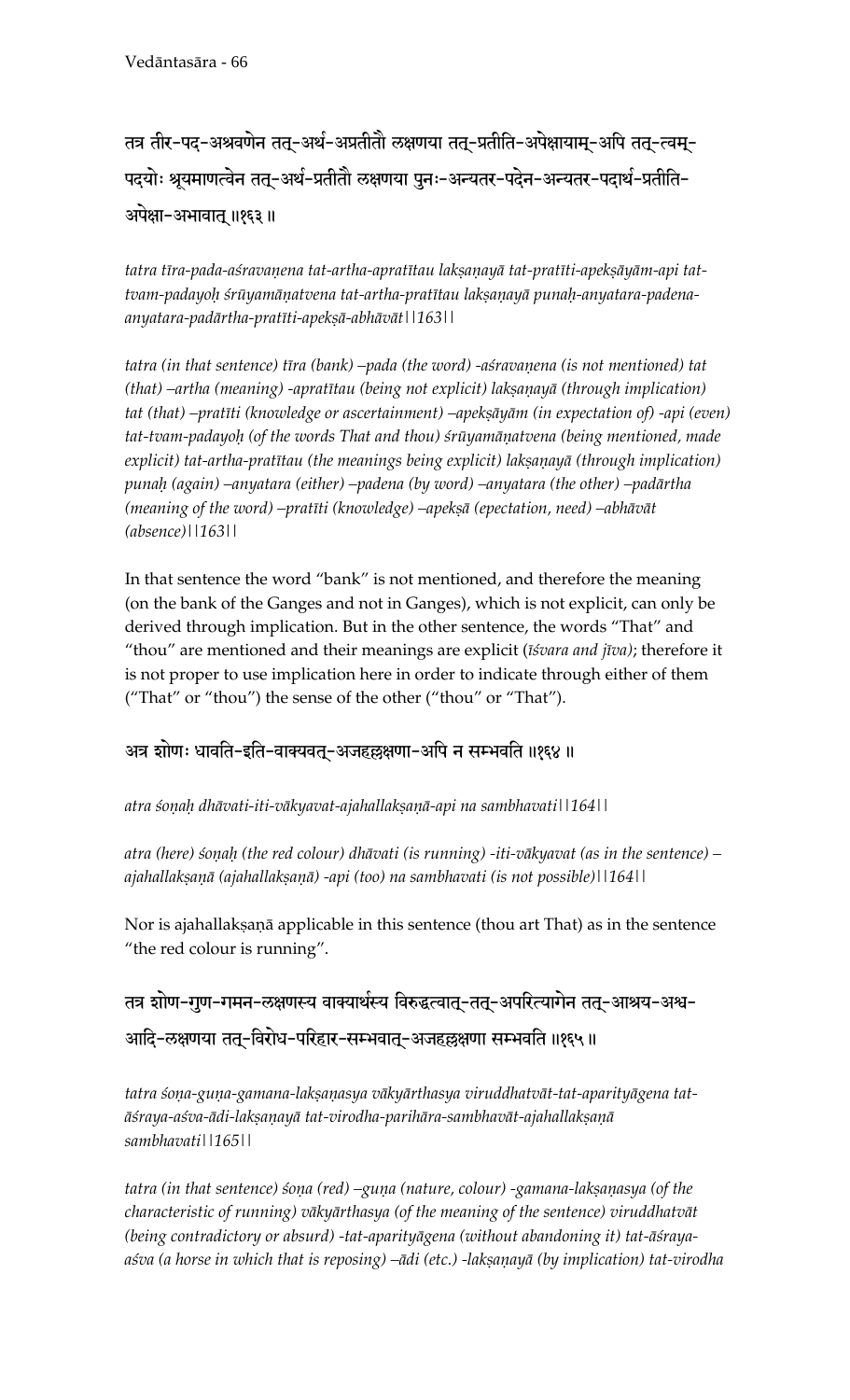*(that contradiction or absurdity) –parihära (remedy) –sambhavät (being possible) ajahallakñaëä (ajahallakñaëä) sambhavati (is possible)||165||*

The literal meaning of that sentence, namely, the running of the red colour, is absurd. This absurdity can be removed without abandoning the meaning of the word "Red" by interpreting it to imply a horse of that colour. Therefore in this case ajahallakṣaṇā is admissible.

अत्र तु परोक्षत्व-अपरोक्षत्व-आदि-विशिष्ट-चैतन्य-एकत्वस्य वाक्यार्थस्य विरुद्धत्वात्-तत्-अपरित्यागेन तत्-सम्बन्धिनः यस्य कस्यचित्-अर्थस्य लक्षितत्वे-अपि तत्-विरोध-परिहार-असम्भवात्-अजहल्लक्षणा न सम्भवति-एव ॥१६६॥

*atra tu parokñatva-aparokñatva-ädi-viçiñöa-caitanya-ekatvasya väkyärthasya*  viruddhatvāt-tat-aparityāgena tat-sambandhinaḥ yasya kasyacit-arthasya lakṣitatve-api *tat-virodha-parihära-asambhavät-ajahallakñaëä na sambhavati-eva||166||* 

atra tu (but here in the sentence "thou art That") parokṣatva-aparokṣatva-ādi (remoteness-immediacy etc.) –visista (endowed with, associated with) –caitanya *(consciousness) -ekatvasya (of identical) väkyärthasya (meaning of the sentence) viruddhatvät (being contradictory) -tat-aparityägena (without abandoning that contradiction) tat-sambandhinaù (related to that) yasya kasyacit (any other) -arthasya*  (meaning) lakșitatve-api (even if implied) tat-virodha-parihāra (the remedy for that contradiction) –asambhavāt (being impossible) -ajahallakṣaṇā (ajahallakṣaṇā) na *sambhavati (is not possible) –eva (therefore)||166||* 

But here (in the sentence "thou art That") the literal meaning, conveying an identical consciousness associated with remoteness, immediacy, etc. is selfcontradictory. If, without abandoning this meaning (which is contradictory), any other idea connected with it be implied, still the contradiction (which will continue to persist on account of not being removed) will not be reconciled. Therefore, in this case (of the vedic dictum) ajahallakṣaṇā is inadmissible.

न च तत्-पदं त्वं-पदं वा स्व-अर्थ-विरुद्ध-अंश-परित्यागेन-अंश-अन्तर-सहितं त्वम्-पदार्थं तत्-पदार्थं वा लक्षयत्वतः कथं प्रकार-अन्तरेण भाग-लक्षणा-अङ्गीकरणम्-इति वाच्यम् ॥१६७॥

na ca tat-padam tvam-padam vā sva-artha-viruddha-amśa-parityāgena-amśa-antarasahitam tvam-padārtham tat-padārtham vā lakṣayatvataḥ katham prakāra-antareṇa *bhäga-lakñaëä-aìgékaraëam-iti väcyam||167||* 

na ca (nor can) tat-pada $\dot{m}$  (the word That) tva $\dot{m}$ -pada $\dot{m}$  (the word thou) vā (or) sva-artha *(its meaning) –viruddha (contradicting, conflicting) –amśa (portion) –parityāgena (by* abandoning) -a $m$ sa-antara-sahita $m$  (with the other portion) tvam-padārtha $m$  (the word thou) tat-padārtham vā (or the word That) lakṣayatvataḥ (by implying) katham prakāraantareņa (by what manner) bhāga-lakṣaṇā (bhāga-lakṣaṇā) –aṅgīkaraṇam (be admitted) *iti väcyam (it be urged)||167||*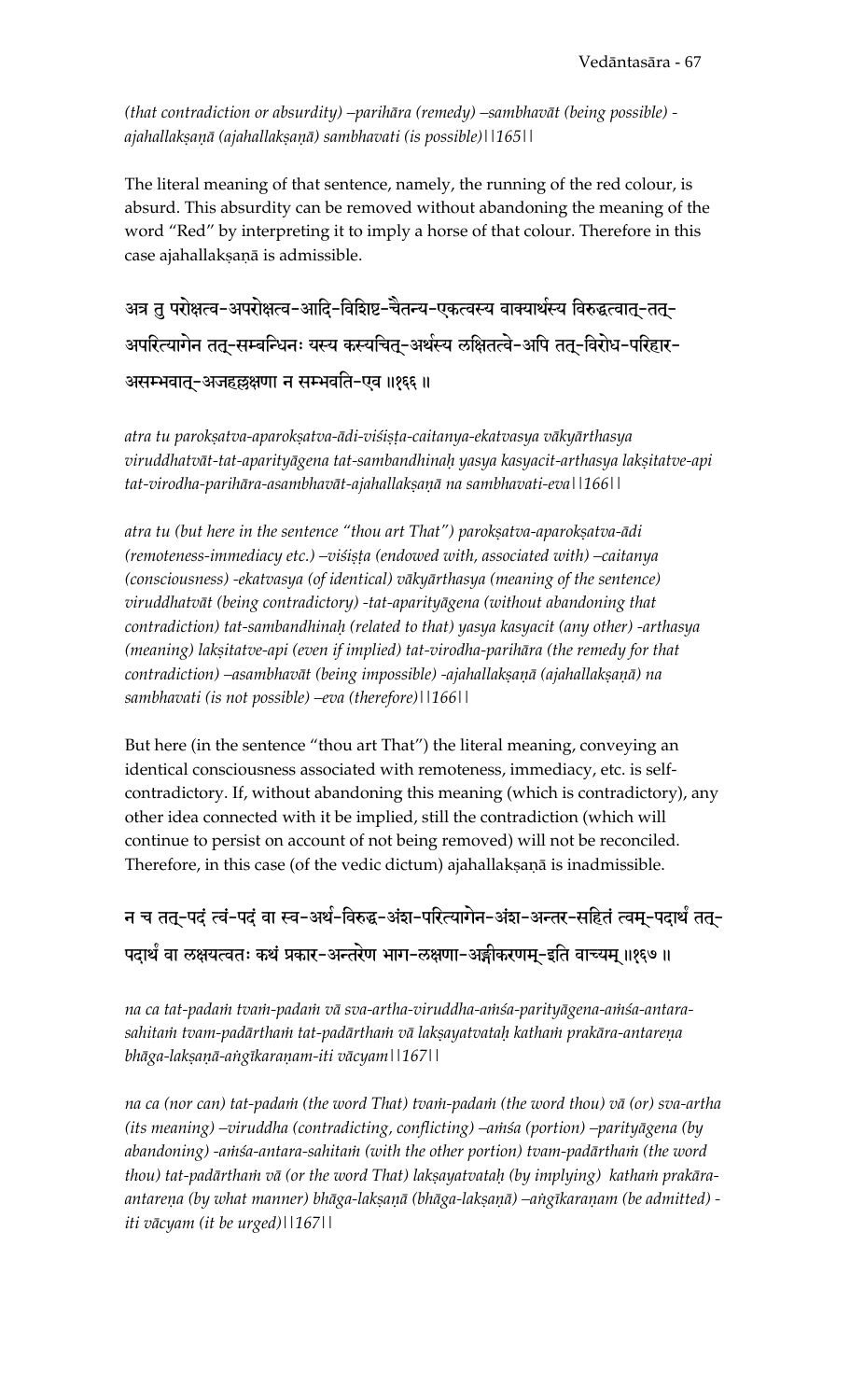Vedäntasära - 68

Nor can it be urged: Either of the words "That" or "thou" may exclude that portion of its meaning (omniscience etc. or partial knowledge etc. respectively) which conflicts with the other word and imply a combination of the other portion with the meaning of the other word ("thou" or "That" respectively). Therefore, no necessity arises of admitting bhāga-lakṣaṇā.

एकेन पदेन स्व-अर्थ-अंश-पदार्थ-अन्तर-उभय-लक्षणाया असम्भवात-पदान्तरेण तत-अर्थ-प्रतीतौ लक्षणया पुनः-तत्-प्रतीति-अपेक्षा-अभावात्-च ॥१६८॥

ekena padena sva-artha-a*inśa-padārtha-antara-ubhaya-lakṣaṇāyā* asambhavātpadāntareņa tat-artha-pratītau lakṣaṇayā punaḥ-tat-pratīti-apekṣā-abhāvāt-ca||168||

ekena padena (the same word) sva (its) –artha (meaning) –a $m$ sa (part) –padārtha *(meaning of the word) –antara (another) –ubhaya (both) -lakṣaṇāyā (by implication)* asambhavāt (being impossible) -padāntareņa (the other word) tat-artha-pratītau (that *meaning being explicit) lakṣaṇayā (by implication) punah (again) -tat-pratīti (that knowledge –apekñä (need) –abhävät (being absent) –ca (and)||168||* 

Because it is impossible to conceive the same word as indicating a part of its own meaning (consciousness) as well as the meaning of another word. Moreover, when the meaning is directly expressed by the other word, it does not require the application of lakṣaṇā to the first word to indicate it.

The word "That" cannot simultaneously mean pure consciousness and individual consciousness. Again since the words "That" and "thou" clearly express their respective meanings, it is absurd to try to get the meaning of one from the other by resorting to lakṣaṇā.

तस्मात्-यथा सः-अयं देवदत्त इति वाक्यं तदर्थः वा तत्-काल-एतत्-काल-विशिष्ट-देवदत्त-रुक्षणस्य वाक्यार्थस्य-अंशः विरोधात्-विरुद्ध-तत्-काल-एतत्-काल-विशिष्ट-अंशं परित्यज्य-अविरुद्धं देवदत्त-अंश-मात्रं लक्षयति तथा तत्-त्वम्-असि-इति-वाक्यं तत्-अर्थः वा परोक्षत्व-अपरोक्षत्व-आदि-विशिष्ट-चैतन्य-एकत्व-लक्षणस्य वाक्य-अर्थस्य-अंशे विरोधात्-विरुद्ध-परोक्षत्व-अपरोक्षत्व-विशिष्ट-अंशं परित्यज्य-अविरुद्धम्-अखण्ड-चैतन्यमात्रं लक्षयति-इति ॥१६९॥

tasmāt-yathā saḥ-ayaṁ devadatta iti vākyaṁ tadarthaḥ vā tat-kāla-etat-kāla-viśiṣṭadevadatta-lakṣaṇasya vākyārthasya-aṁśaḥ virodhāt-viruddha-tat-kāla-etat-kāla-viśiṣṭaamśam parityajya-aviruddham devadatta-amśa-mātram lakṣayati tathā tat-tvam-asi-itivākya $m$  tat-arthaḥ vā parokṣatva-aparokṣatva-ādi-viśiṣṭa-caitanya-ekatva-lakṣaṇasya vākya-arthasya-a $m$ śe virodhāt-viruddha-parokṣatva- aparokṣatva-viśiṣṭa-a $m$ śa $\dot{m}$ *parityajya-aviruddham-akhaëòa-caitanyamätraà lakñayati-iti||169||* 

tasmāt (therefore) -yathā (as) saḥ-ayaṁ devadatta ("This is that Devadatta") iti vākyaṁ *(the sentence) tadarthah vā (or its meaning) tat-kāla (past) -etat-kāla (present) –viśista* (endowed) –devadatta (Devadatta) -lakṣaṇasya (characterised) vākyārthasya (of the meaning of the sentence) -amsah (part) virodhāt (on account of contradiction) –viruddha *(conflicting) -tat-kāla (past) -etat-kāla (present) –viśista (endowed) -aniśani (part)*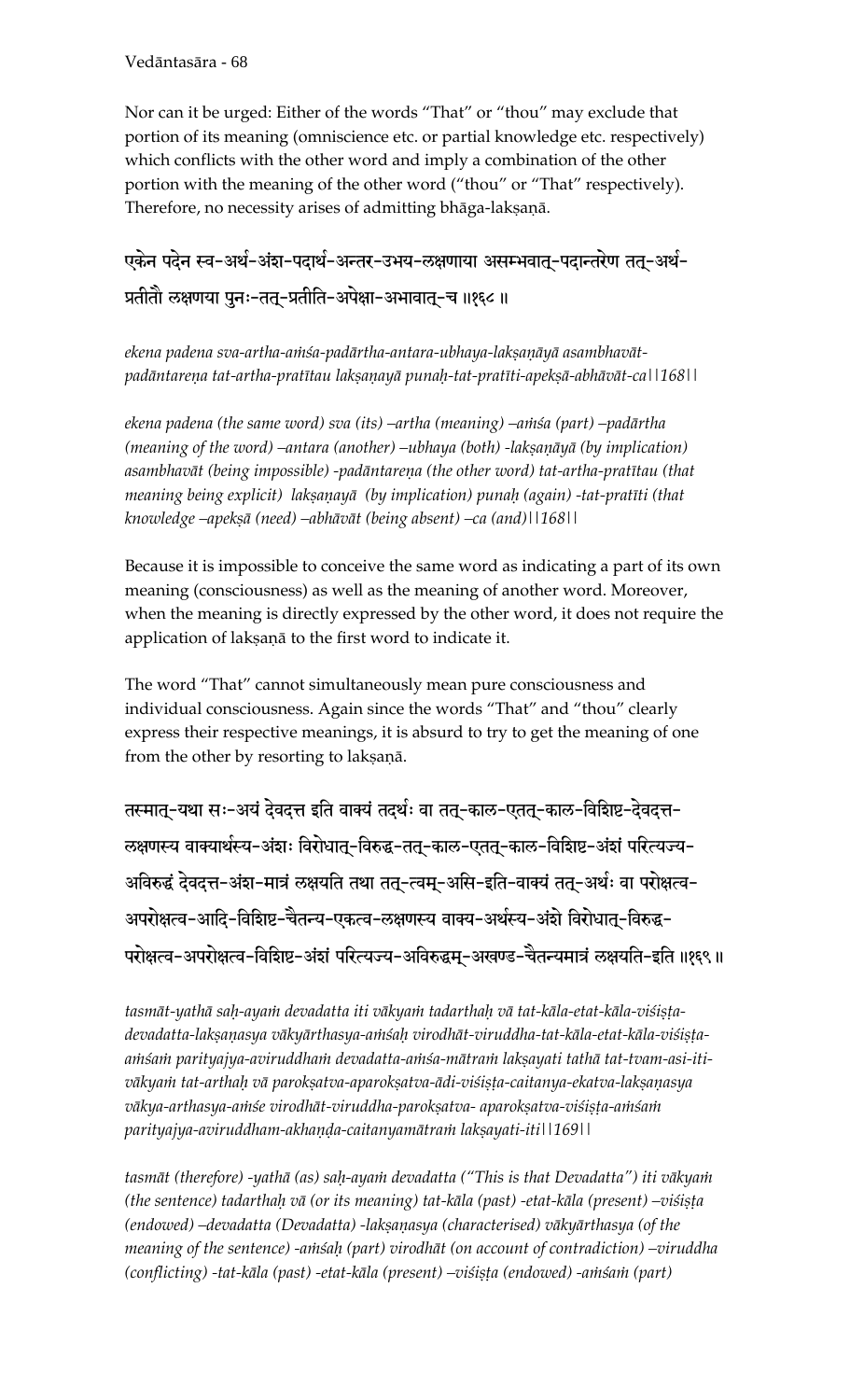parityajya (abandoning) -aviruddha*in (non-conflicting) devadatta (Devadatta)* –a*inśa* (part) -mātram (alone) lakṣayati (implies) tathā (even so) tat-tvam-asi-iti-vākyam (the sentence "thou art That") tat-arthaḥ vā (or its meaning) parokṣatva-aparokṣatva (remoteness, immediacy) –ādi (etc.) –viśista (endowed) –caitanya (consciousness) –ekatva (common) -lakṣaṇasya (characteristic) vākya-arthasya (of the meaning of the sentence) amśe virodhāt (because of contradiction in part) –viruddha (conflicting) -parokṣatvaaparokṣatva-viśiṣṭa (endowed with remoteness, immediacy) -aṁśaṁ (part) parityajya (abandoning) –aviruddham (non-conflicting) –akhanda (Indivisible) -caitanyamātra*in (consciousness alone) lakñayati (implies) –iti (thus)||169||*

Therefore, as the sentence, "This is that Devadatta", or its meaning, on account of the contradictions involved in one part of their import, viz Devadatta existing in the past and in the present, implies, by abandoning the conflicting portion which has reference to time, only the non-conflicting portion, viz the man Devadatta similarly, the sentence "thou art That", or its meaning, on account of the contradiction involved in one part of their import, viz consciousness characterised by remoteness and immediacy, implies, by abandoning the conflicting portion which has relation to remoteness, immediacy, etc., only Absolute Pure Consciousness which is common to both "thou" and "That".

## THE MEANING OF "I AM BRAHMAN"

## अथ-अधुना-अहं ब्रह्म-अस्मि बृ उ १।४।१० इति-अनुभव-वाक्य-अर्थः वर्ण्यते ॥१७०॥

atha-adhunā-aham brahma-asmi Br U 1.4.10 iti-anubhava-vākya-arthaḥ varṇyate||170||

atha (indicates auspiciousness) –adhunā (now) -aha*in brahma-asmi (I am Brahman) Br U* 1.4.10 iti-anubhava (experience) -vākya-arthaḥ (meaning of sentence) varnyate (is being *described) ||170||* 

Now is being described the meaning of the sentence "I am Brahman"(Br U 1.4.10), expressive of intuitive experience.

एवम्-आचार्येण-अध्यारोप-अपवाद-पुरःसरं तत्-त्वम्-पदार्थों शोधयित्वा वाक्येन-अखण्ड-अर्थे-अवबोधिते-अधिकारिणः-अहं नित्य-शुद्ध-बुद्ध-मुक्त-सत्य-स्वभाव-परमानन्द्-अनन्त-अद्वयं ब्रह्म-अस्मि-इति-अखण्ड-आकाराकारिता चित्त-वृत्तिः-उदेति ॥१७१॥

evam-ācāryeņa-adhyāropa-apavāda-puraḥsaraṁ tat-tvam-padārthau śodhayitvā vākyenaakhanda-arthe-avabodhite-adhikārinaḥ-ahaṁ nitya-śuddha-buddha-mukta-satyasvabhāva-paramānanda-ananta-advayaṁ brahma-asmi-iti-akhaṇḍa-ākārākāritā citta*vrttih-udeti*||171||

evam (thus) –ācāryeņa (by the teacher) –adhyāropa (superimposition) –apavāda (desuperimposition) -purahsaram (after) tat-tvam-padārthau (the meanings of the words *"That" and "thou") çodhayitvä (clearing the meaning) väkyena (by the sentence) – akhaëòa (indivisible, Absolute Unity) –arthe (meaning) –avabodhite (on grasping) –* adhikāriņaḥ (the qualified student) -ahaṁ (I) nitya (eternal) –śuddha (pure) –buddha *(self-illumined) –mukta (free) –satya (real) –svabhäva (nature) –paramänanda*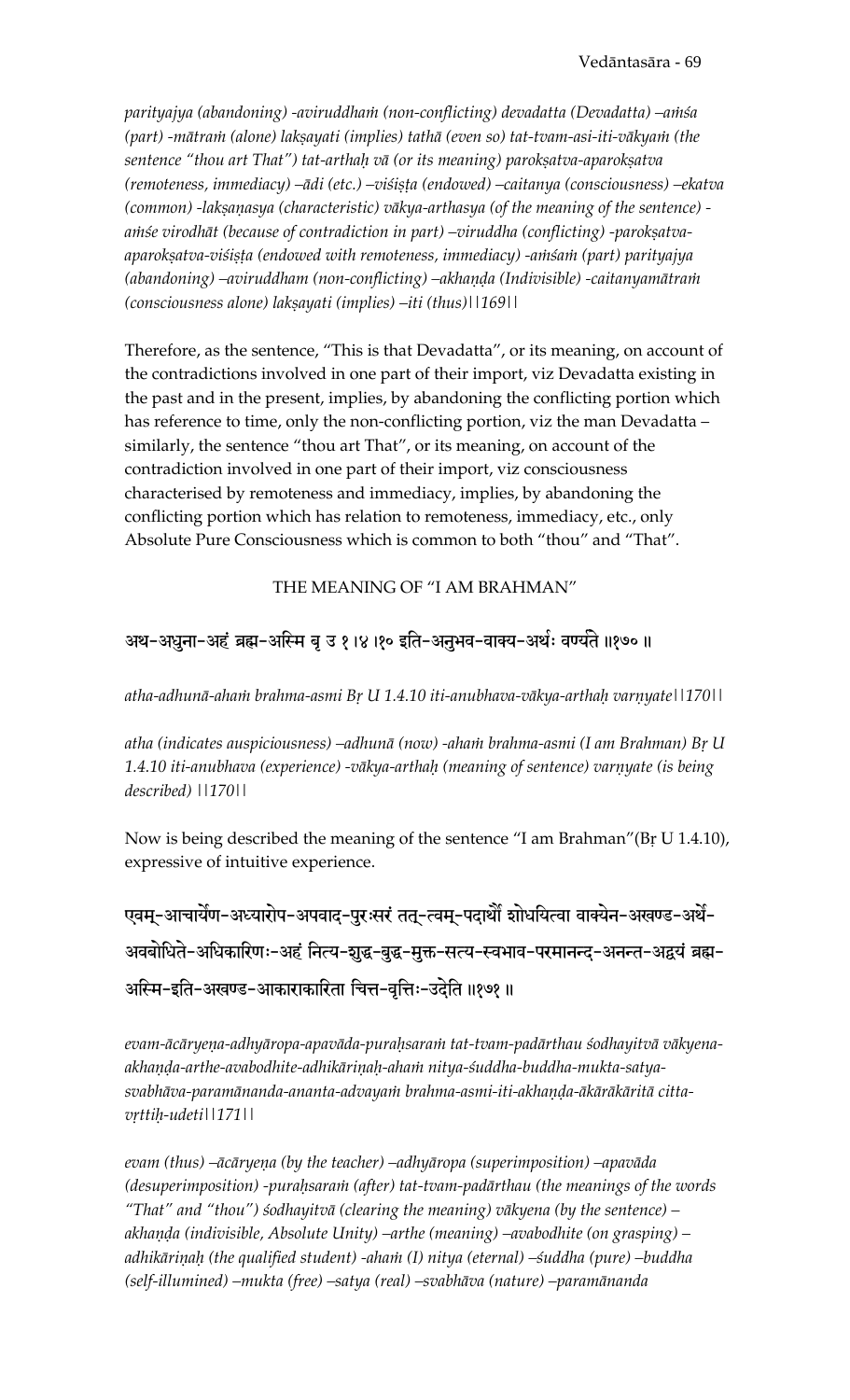Vedāntasāra - 70

(supremely blissful) –ananta (infinite) -advayam (one without a second) brahma (Brahman) –asmi (am) -iti-akhanda (thus the Absolute Oneness) -ākārākāritā (of the form) citta-vrttih (modification of the mind stuff) –udeti (arises) | | 171 | |

When the teacher in this way clears (by the application of bhaga-lakṣaṇā) the meaning of the words "That" and "thou" by the removal of superimpositions, and makes the qualified student grasp the import of the sentence, "thou art That", which is Absolute Unity, there arises in his mind a state of Absolute Oneness in which he feels that he is Brahman, by nature eternal, pure (not associated with ignorance), self-illumined, free (from all limitations), real (imperishable), supremely blissful (bliss absolute as different from finite and transient joy got from the performance of works), infinite (not limited by time, space, causation), and one without a second.

सा तु चित्-प्रतिबिम्ब-सहिता सती प्रत्यक्-अभिन्नम्-अज्ञातं परंब्रह्म विषयीकृत्य तत्-गत-अज्ञानम्-एव बाधते तदा पट-कारण-तन्तु-दाहे पट-दाहवत्-अखिल-कारणे-अज्ञाने बाधिते सति तत्-कार्यस्य-अखिलस्य बाधितत्वात्-तत्-अन्तर्भूत-अखण्ड-आकाराकारिता चित्त-वृत्तिः-अपि बाधिता भवति ॥१७२॥

sā tu cit-pratibimba-sahitā satī pratyak-abhinnam-ajñātam parambrahma visayīkrtya tatgata-ajñānam-eva bādhate tadā pata-kāraņa-tantu-dāhe pata-dāhavat-akhila-kāraņeajñāne bādhite sati tat-kāryasya-akhilasya bādhitatvāt-tat-antarbhūta-akhaņḍaākārākāritā citta-vrttih-api bādhitā bhavatil | 172 | |

sā tu (that) cit (mind stuff) -pratibimba (reflection) -sahitā (with) satī (being) pratyak (inner) –abhinnam (identical) -ajñātam (unknown) parambrahma (supreme Brahman) vișayīkŗtya (objectifying) tat-gata-ajñānam-eva (ignorance pertaining to it, i.e. Brahman) bādhate (destroys) tadā (then) paṭa (cloth) –kāraṇa (cause) –tantu (thread) -dāhe (on being burnt) pața-dāhavat (like the cloth itself being burnt) –akhila (entire) -kāraņeajñāne (ignorance which is the cause) bādhite (destroyed) sati (on being) tat-kāryasya (of its effect) -akhilasya (entire) bādhitatvāt(on account of destruction) -tat-antarbhūta (included in that) -akhanda-ākārākāritā citta-vrttih-api (the mental state of indivisible, i.e., Absolute Oneness, also) bādhitā bhavati (gets destroyed)||172||

That mental state, illumined by the reflection of Pure Consciousness, objectifies the Supreme Brahman, unknown and identical with the individual self and destroys the ignorance pertaining to Brahman. Then, just as a cloth is burnt when the threads composing it are burnt, so all the effects of ignorance are destroyed when their cause, viz ignorance, is destroyed. Hence, the mental state of Absolute Oneness, which forms a part of those effects, is also destroyed.

As the mind is material, no modification of it can destroy ignorance. But this can be done when it is illumined by the reflection of Pure Consciousness.

Supreme Brahman cannot be made an object of experience. When it is said that the mental state objectifies the Supreme Brahman, it means that the mind is oriented towards or concerns itself with Brahman.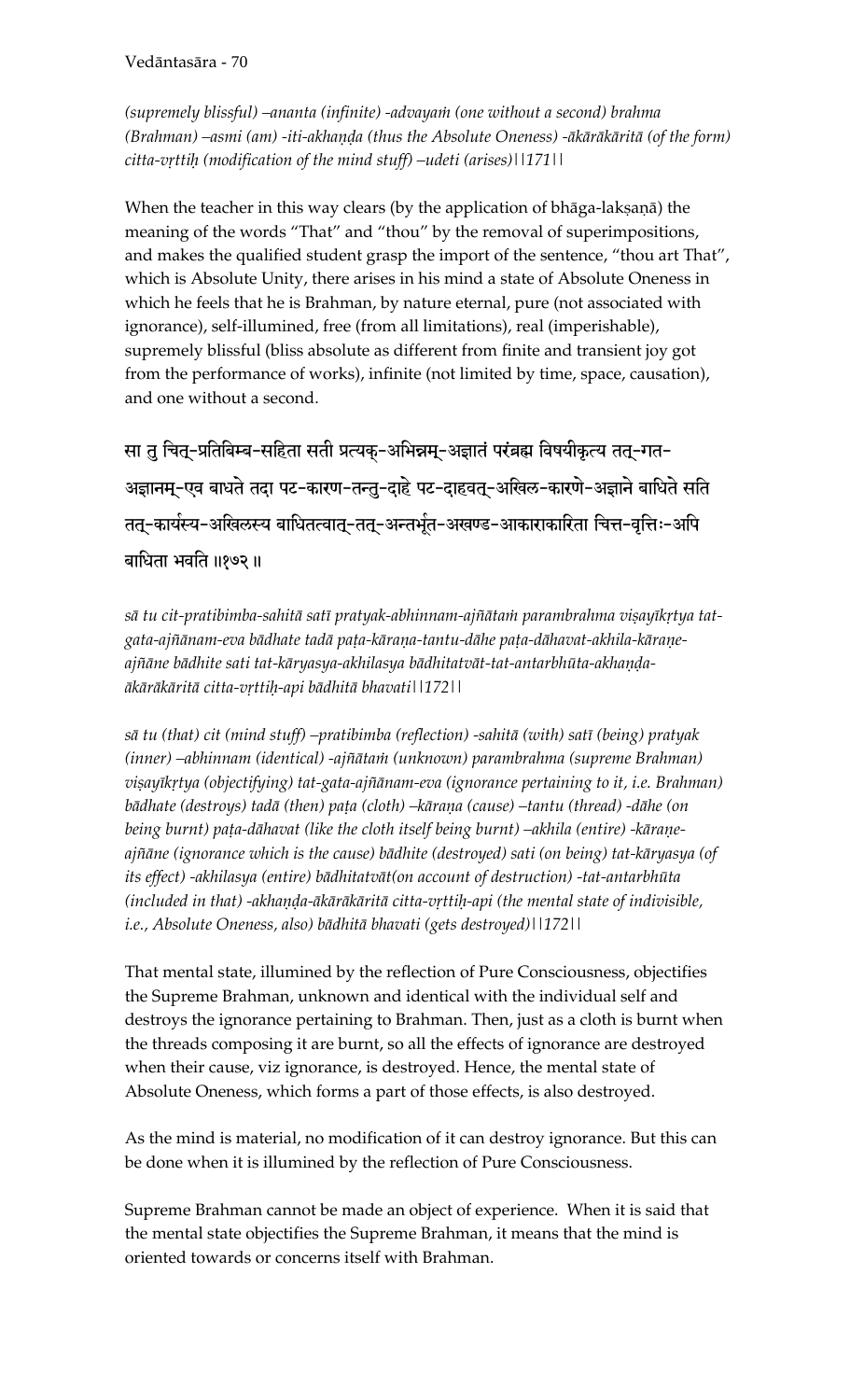It is a matter of dispute and debate whether the mental state of Absolute Oneness is destroyed. In Savikalpa Samadhi, the mental state exists and is perceived while in Nirvikalpa Samadhi, the mental state exists and is not perceived. See 194 and 198.

तत्र प्रतिबिम्बितं चैतन्यम्-अपि यथा दीपप्रभा-आदित्यप्रभा-अवभासन-असमर्था सती तया-अभिभूता भवति तथा स्वयम्प्रकाशमान-प्रत्यक्-अभिन्न-परब्रह्म-अवभासन-अनर्हतया तेन-अभिभूतं सत् स्व-उपाधिभूत-अखण्डवृत्तेः-बाधितत्वात्-दर्पण-अभावे मुख-प्रतिबिम्बस्य मुखमात्रत्ववत्-प्रत्यक्-अभिन्न-परब्रह्ममात्रं भवति ॥१७३॥

tatra pratibimbitam caitanyam-api yathā dīpaprabhā-ādityaprabhā-avabhāsanaasamarthā satī tayā-abhibhūtā bhavati tathā svayamprakāśamāna-pratyak-abhinnaparabrahma-avabhāsana-anarhatayā tena-abhibhūtam sat sva-upādhibhūtaakhandavrtteh-bādhitatvāt-darpaņa-abhāve mukha-pratibimbasya mukhamātratvavatpratyak-abhinna-parabrahmamātraṁ bhavati∏173∏

tatra (there, in that state of mind) pratibimbitam (reflected) caitanyam (consciousness) api (also) yathā (just as) dīpaprabhā (the light of a lamp) –ādityaprabhā (the lustre of the sun) –avabhāsana (illumine) -asamarthā (incapable) satī (being) tayā (by it, the sun's lustre) -abhibhūtā (overpowered) bhavati (becomes) tathā (even so) svayamprakāśamāna (the self-effulgent) –pratyak (individual self) –abhinna (identical) –parabrahma (supreme Brahman) –avabhāsana (illumine) -anarhatayā (being unable) tena (by it, the supreme Brahman) -abhibhūtam (overpowered) sat (being) sva (its own) -upādhibhūta (associated) –akhaṇḍavṛtteḥ (of the mental state of Absolute Oneness) –bādhitatvāt (on account of the destruction) –darpana (mirror, looking-glass) –abhāve (in the absence of) mukha (face) pratibimbasya (of the reflection of) mukhamātratvavat (like the face alone exists)-pratyak (individual self) –abhinna (identical) -parabrahmamātram (supreme Brahman alone) bhavati (remains)||173||

As the light of a lamp cannot illumine the lustre of the sun but is overpowered by it, so Consciousness reflected in that state of the mind is unable to illumine the Supreme Brahman, the self-effulgent, and identical with the individual self, and is overpowered by it. And on the destruction of this state of Absolute Oneness with which that Consciousness is associated there remains only the Supreme Brahman, identical with the individual self, just as the image of a face in a looking-glass is resolved into the face itself when the looking-glass is removed.

एवं च सति - मनसा-एव-अनुद्रष्टव्यं बृ उ ४।४।१९ - यत्-मनसा न मनुते के उ १।५ - इति-अनयोः श्चत्योः अविरोधः वृत्ति-व्याप्यत्व-अङ्गीकारेण फल-व्याप्यत्व-प्रतिषेध-प्रतिपादनात् ॥१७४॥

evam ca sati "manasā-eva-anudrastavyam" Br U 4.4.19 "yat-manasā na manute" Ke U 1.5 - iti-anayoh śrutyoh avirodhah vrtti-vyāpyatva-angīkāreņa phala-vyāpyatvapratiședha-pratipādanāt | 174 | |

evam (such) ca sati (being the case) "manasā (by the mind) -eva (alone) -anudrașțavyam (It is to be perceived)" Br  $U$  4.4.19 "yat(That) -manasa (by the mind) na manute (which cannot be thought of)" Ke U  $1.5 - iti$  (thus) -anayoh (with these) srutyoh (sruti passages)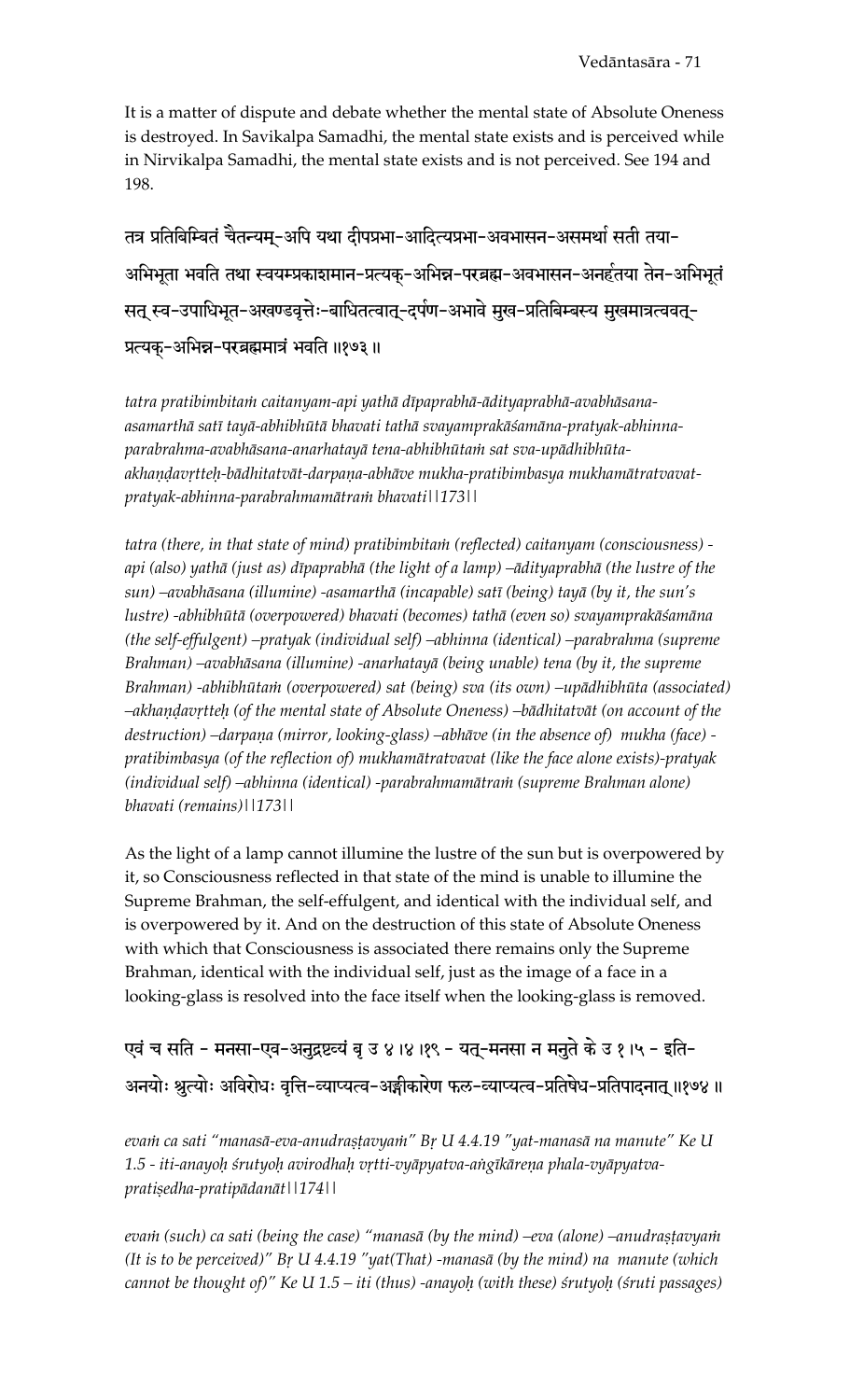Vedāntasāra - 72

avirodhah (no contradiction) vrtti (the mental state) –vyāpyatva (the unknown Brahman is brought into contact with) -angīkāreņa (by supposing, accepting) phala (fruit-caitanya) -vyāpyatva (contact of the mental state with) -pratiṣedha (keeping off) –pratipādanāt (on account of establishing)||174||

Such being the case (there being a difference between vrtti-vyāpyatva, that is, the mental state of Absolute Oneness needed for the destruction of ignorance and its effects, and phala-vyāpyatva, that is, the mental state of phala-caitanya, i.e. the self-effulgent Brahman, is not needed at all because (1) the individual consciousness cannot illumine Brahman just as a lamp cannot illumine the sun's lustre and is indeed overpowered by that bright lustre of the sun and (2) in fact Brahman being self-effulgent does not require another consciousness to illumine It and this stand being necessary so that there is no defect of requiring yet another consciousness to illumine this second consciousness, and so on, ad infinitum), there is no contradiction between the following sruti passages: "By the mind alone It is to be perceived" Br U 4.4.19 (for the destruction of ignorance and its effects only), and "That which cannot be thought of by the mind" Ke U 1.5 (because it is beyond the power of individual consciousness to do so). We are to suppose that the unknown Brahman is brought into contact with only the mental state (for the specific task of destroying ignorance and its effects), but not with the underlying Consciousness (owing to its incapacity to illumine Brahman and its being overpowered by Brahman).

तत्-उक्तं -

फलव्याप्यत्वम्-एव-अस्य शास्त्रकृद्भिः-निवारितम् ।

ब्रह्मणि-अज्ञान-नाशाय वृत्तिव्याप्तिः-अपेक्षिता ॥इति - पंचदशी ६ ।९० ॥१७५ ॥

tat-uktam phalavyāpyatvam-eva-asya śāstrakrdbhih-nivāritam\ brahmaņi-ajñāna-nāśāya vṛttivyāptiḥ-apekṣitā||iti - pañcadaśī 6.90 ||175||

tat-uktam (it is said)-

phalavyāpyatvam (revealing or manifesting Brahman) –eva (alone) -asya (of the individual cosciousness) śāstrakŗdbhiḥ (by the authors of the scriptures) –nivāritam  $(refuted)$ 

brahmani (in Brahman) – ajñāna (ignorance) - nāśāya (for the purpose of dispelling, destruction) vrttivyāptih (brahman associated with ignorance is brought into contact with the mental state as a mental modification) –apekṣitā (depends on it)||iti - pañcadaśī (thus it is said in Pañcadaśī) 6.90 | | 175 | |

Thus it has been said: "The authors of the scriptures have refuted the idea that the individual consciousness can manifest Brahman. But they admit that the Brahman associated with ignorance is brought into contact with the mental states only for the purpose of dispelling ignorance regarding It (Brahman)" Pañcadaśī 6.90.

स्वयम्-प्रकाशमानत्वात्-न-आभास उपयुज्यते । इति च - पंचदशी ६ १९२ ॥१७६ ॥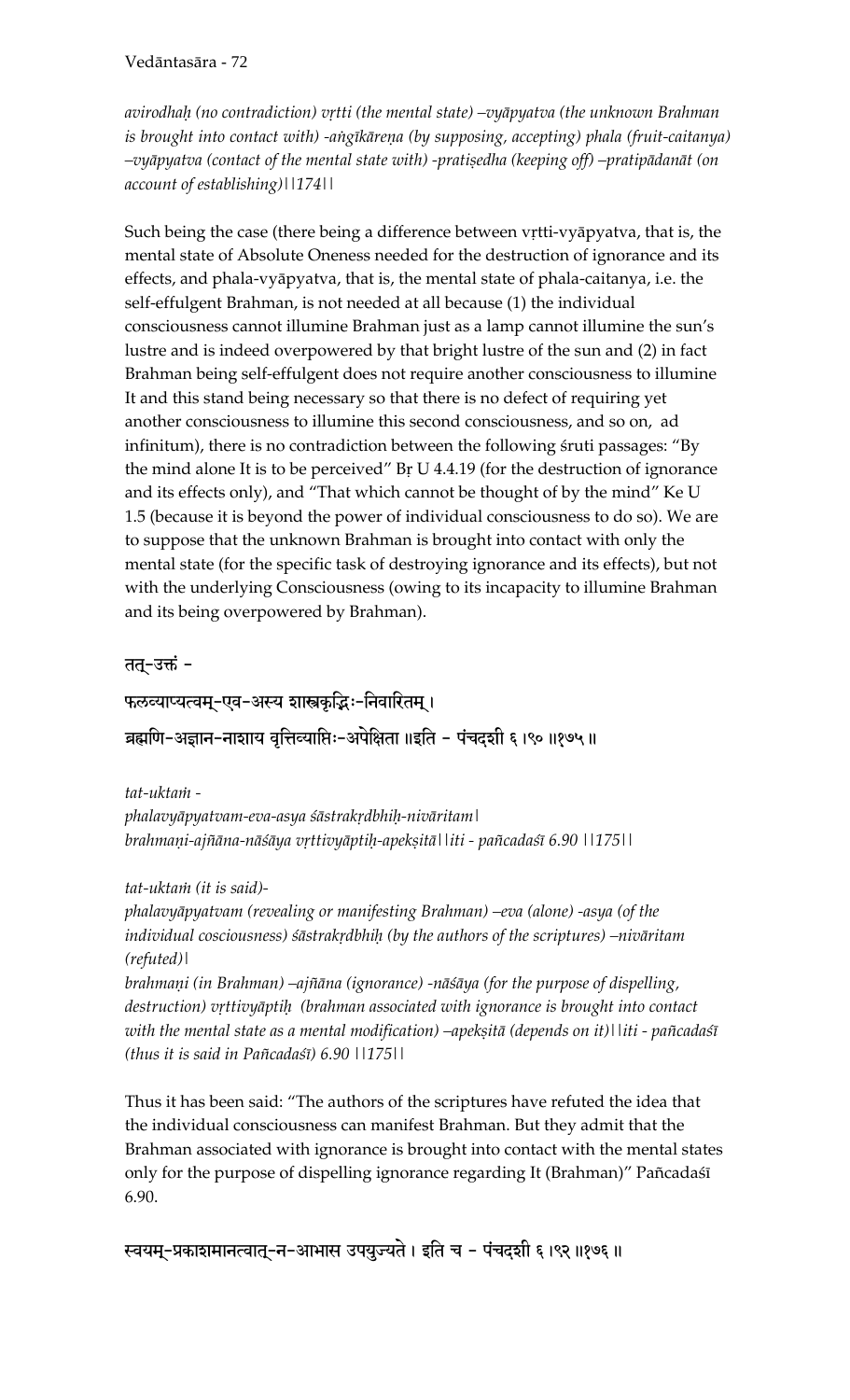*svayam-prakäçamänatvät-na-äbhäsa upayujyate| iti ca - Païcadaçé 6.92 ||176||* 

*svayam (self) –prakäçamänatvät (on account of being effulgent) –na (not) –äbhäsa (reflection by another consciousness like the individual consciousness) upayujyate (necessary)| iti ca - Païcadaçé 6.92 ||176||*

And: "Brahman, being self-luminous, does not depend on the individual consciousness for its illumination". *Païcadaçé 6.92.* 

#### जडपदार्थ-आकाराकारित-चित्तवृत्तेः-विशेषः-अस्ति ॥१७७॥

*jaòapadärtha-äkäräkärita-cittavåtteù-viçeñaù-asti||177||* 

jadapadārtha (material objects) –ākārākārita (assumed the form of) -cittavrtteḥ (of the *mental state) –viçeñaù (a difference) –asti (is)||177||*

But there is a difference when the mental state assumes the form of material objects.

The difference is that the individual consciousness illumines the material object as will be shown in the following paragraph.

तथाहि । अयं घट इति घट-आकाराकारित-चित्तवृत्तिः-अज्ञातं घटम् विषयीकृत्य तत्-गत-अज्ञान-निरसन-पुरःसरं स्वगत-चितू-आभासेन घटमू-अपि भासयति ॥१७८॥

tathāhi| ayann ghața iti ghața-ākārākārita-cittavrttiḥ-ajñātann ghațam viṣayīkrtya tat*gata-ajïäna-nirasana-puraùsaraà svagata-cit-äbhäsena ghaöam-api bhäsayati||178||* 

tathāhi (because) *| ayam ghața (This is a jar) iti (thus) ghața-ākārākārita (which has* assumed the form of the jar) –cittavrttih (mental state) -ajñātam (unknown) ghațam (jar) *viñayékåtya (making it its object) tat-gata (regarding it) –ajïäna (ignorance) –nirasana*  (dispelling) -purahsaram (after) svagata (the underlying) -cit-ābhāsena (by the *illumination of the individual caitanya*) ghatam (the jar)-api bhāsayati (also *manifests)||178||*

Because, in the case of the experience "This is a jar", (1) the mental state assumes the form of the jar, makes the unknown jar its object, and dispels the ignorance regarding it, and, (2) the (individual) consciousness underlying the mental state manifests the material jar.

#### तत्-उक्तं -

बुद्धि-तत्स्थ-चिदाभासौ द्वौ-अपि व्याप्नुतः घटम् ।

तत्र-अज्ञानं धिया नश्येत्-आभासेन घटः स्फुरेत् ॥ इति । पंचदशी ७ ।९१ ॥१७९ ॥

tat-ukta*n*i *buddhi-tatstha-cidäbhäsau dvau-api vyäpnutaù ghaöam| tatra-ajïänaà dhiyä naçyet-äbhäsena ghaöaù sphuret|| iti| païcadaçé 7.91 ||179||*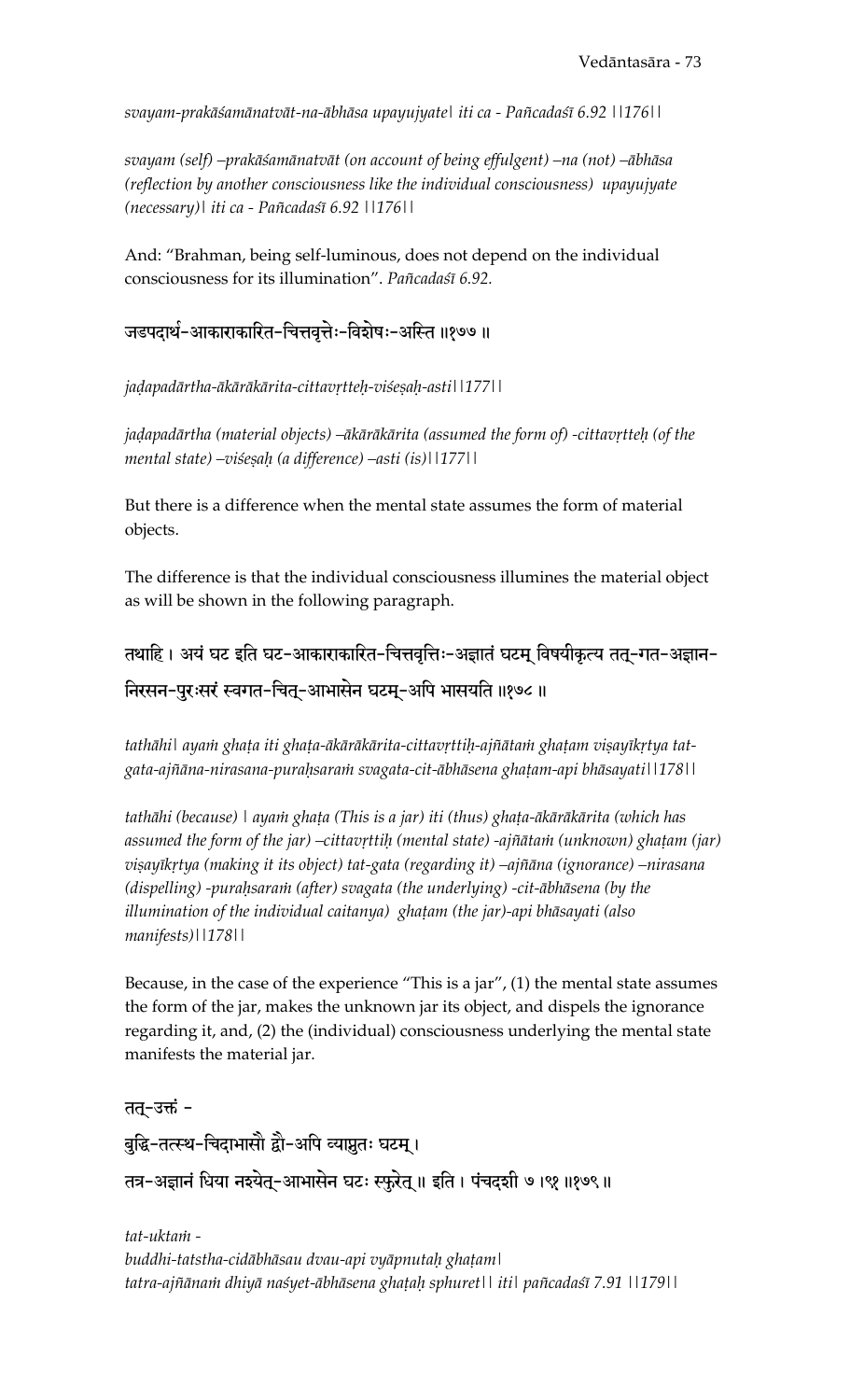*tat-uktaà (it is said)-* 

*buddhi (the intellect) –tatstha (the underlying) -cidäbhäsau (consciousness) dvau –api (both) vyāpnutah (comes into contact with) ghatam (the jar)*| tatra (there) -ajñānam (ignorance regarding the jar) dhiyā (by the intellect) naśyet (gets destroyed) -ābhāsena (the underlying consciousness) ghatah (the jar) sphuret *(manifests)|| iti| Païcadaçé 7.91 ||179||* 

Thus it has been said: "Both the intellect and the (individual) consciousness underlying it come into contact with the jar. The intellect destroys the ignorance regarding the jar, and the underlying consciousness manifests the jar" - Pañcadaśī 7.91.

An example is given in the next paragraph.

यथा दीप-प्रभामण्डलम्-अन्धकारगतं घट-पट-आदिकं विषयीकृत्य तत्-गत-अन्धकार-निरसन-पुरःसरं स्व-प्रभया ततू-अपि भासयति-इति ॥१८०॥

yathā dīpa-prabhāmaņḍalam-andhakāragatam ghaṭa-paṭa-ādikam viṣayīkṛtya tat-gata*andhakära-nirasana-puraùsaraà sva-prabhayä tat-api bhäsayati-iti ||180||* 

yathā (just as) dīpa (a lamp) –prabhāmaṇḍalam (the light of) -andhakāragata*in* (exising in darkness) ghața (jar) –pața (cloth) -ādikam (etc.) vișayīkrtya (making them its object) tat-gata-andhakāra (the darkness regarding them) –nirasana (dispelling) -puraḥsaraṁ *(after) sva-prabhayä (by its own lustre) tat-api bhäsayati (illumines them also) -iti (thus)||180||*

Just as the light of a lamp coming into contact with a jar, cloth, etc., existing in darkness, dispels the darkness which envelopes them and through its own lustre manifests them as well.

## CHAPTER V

#### THE STEPS TO SELF-REALISATION

## STUDY OF VEDANTIC TEXTS

एवंभूत-स्व-स्वरूप-चैतन्य-साक्षात्कार-पर्यन्तं श्रवण-मनन-निदिध्यासन-समाधि-अनुष्ठानस्य-

उपेक्षितत्वात्-ते-अपि प्रदर्श्यन्ते ॥१८१॥

evambhūta-sva-svarūpa-caitanya-sākṣātkāra-paryantaṁ śravaṇa-manana-nididhyāsana*samädhi-anuñöhänasya-upekñitatvät-te-api pradarçyante||181||* 

*evambhüta (such) –sva (one's own) –svarüpa (Self) –caitanya (consciousness) –* sākṣātkāra (realization) -paryanta*in* (till) śravaṇa (hearing) –manana (reflection) – *nididhyäsana (meditation) –samädhi (and absorption) –anuñöhänasya (practice) –* upekṣitatvāt (being necessary) –te (these) -api (also) pradarśyante (are being *explained)||181||*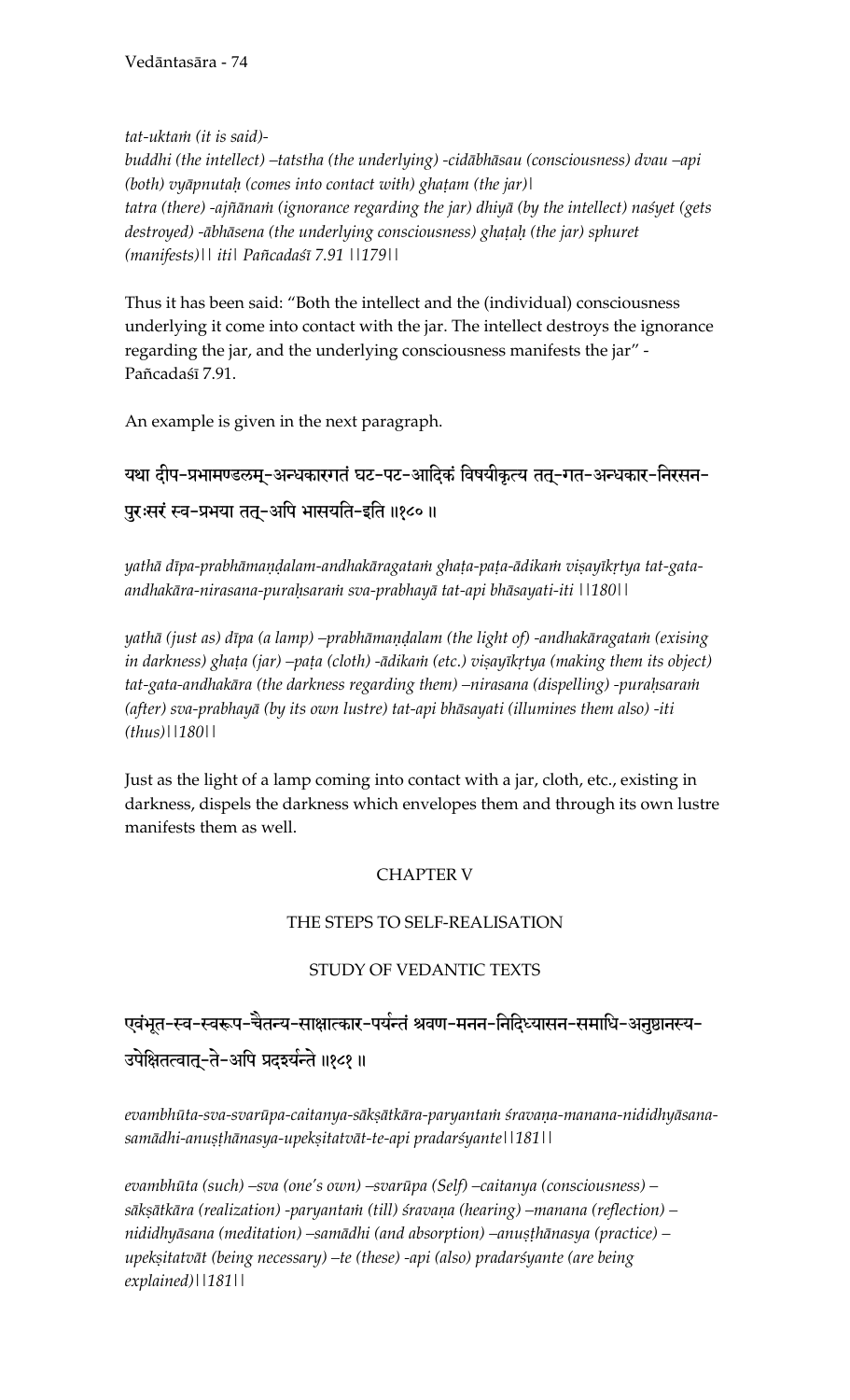Till such realization of the Consciousness which is one's own Self, it is necessary to practice hearing, reflection, meditation and absorption. Therefore, these are also being explained.

#### HEARING

## श्रवणं नाम षड्विघलिङ्गैः-अशेष-वेदान्तानाम्-अद्वितीय-वस्तुनि तात्पर्य-अवधारणम् ॥१८२॥

śravaņam nāma sadvidhalingaih-aśesa-vedāntānām-advitīya-vastuni tātparya*avadhäraëam||182||* 

*çravaëaà (hearing) näma (is) ñaòvidhaliìgaiù (of six characteristic signs) –açeña (the entire) –vedäntänäm (of vedanta) –advitéya (one without a second) -vastuni (reality, Brahman) tātparya (meaning) –avadhāraņam (ascertaining, establishing)*||182||

Hearing is the ascertainment through the six characteristic signs that the entire Vedanta philosophy establishes the one Brahman without a second.

The six caracteristic signs will be explained next and an example is given. Further examples from other Upanishads are also being presented for the interested reader.

## लिङ्गानि तु-उपक्रम-उपसंहार-अभ्यास-अपूर्वता-फल-अर्थवाद-उपपत्ति-आख्यानि ॥१८३॥

lingāni tu-upakrama-upasa*nhāra-abhyāsa-apūrvatā-phala-arthavāda-upapattiäkhyäni||183||* 

lingāni (the characteristic signs) tu (are) –upakrama (beginning) –upasamhāra *(conclusion) –abhyäsa (repetition) –apürvatä (originality) –phala (result) –arthaväda (eulogy) –upapatti (demonstration) –äkhyäni (called) ||183||* 

The characteristic signs are: the beginning and conclusion, repetition, originality, result, eulogy, and demonstration.

तत्-उक्तं -उपक्रम-उपसंहारोे-अभ्यासः-अपूर्वता-फलम्। अर्थवाद-उपपत्ती च लिङ्गं तात्पर्य-निर्णये ॥१८४॥

tat-ukta*m upakrama-upasaàhärau-abhyäsaù-apürvatä-phalam|*  arthavāda-upapattī ca lingam tātparya-nirņaye||184||

*tat-uktaà (it is said) upakrama (beginning) –upasaàhärau (and conclusion) –abhyäsaù (repetition) –apürvatä (originality) –phalam (result)|*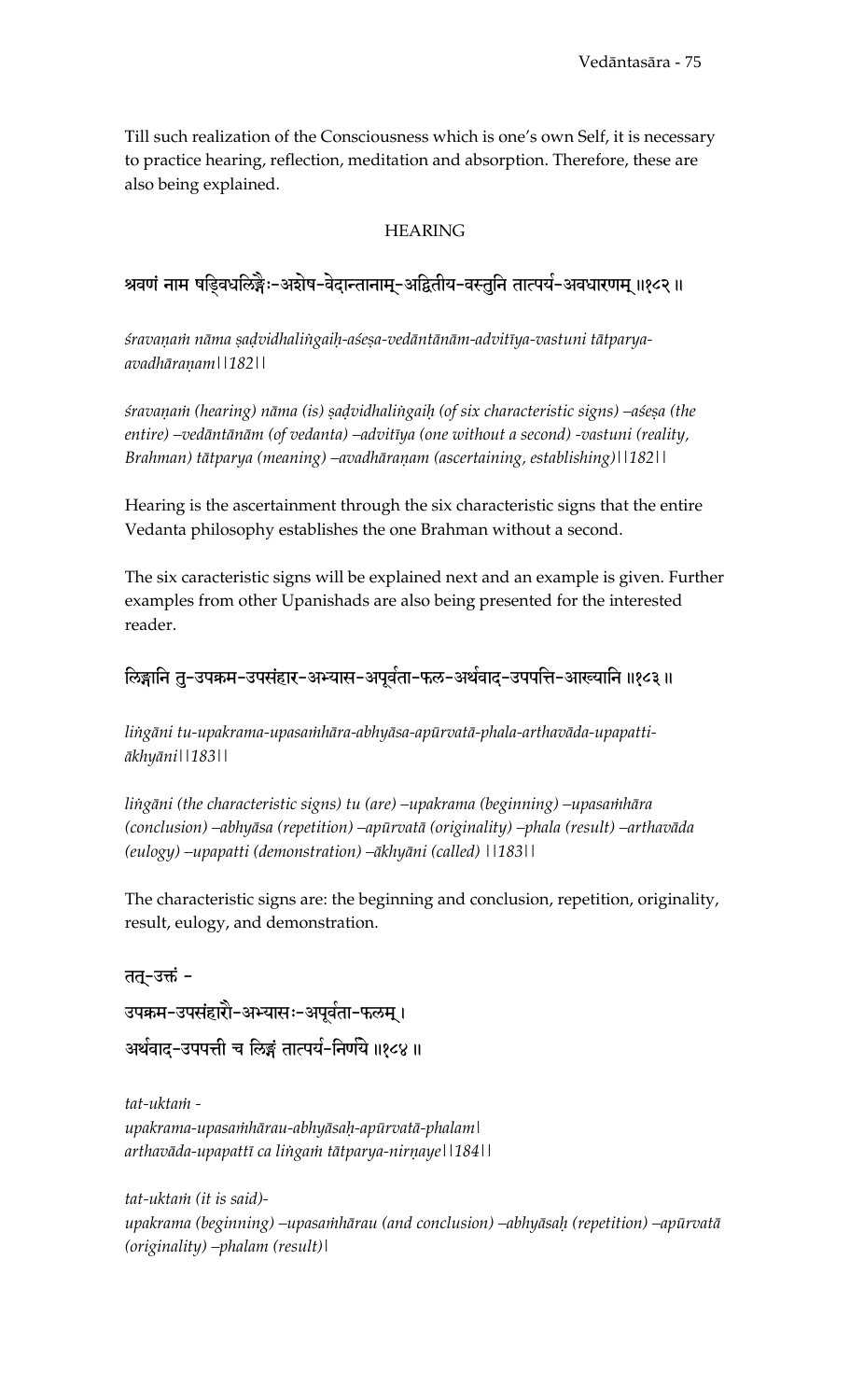arthavāda (eulogy) -upapattī (demonstration) ca (and) lingam (characteristic sign) *tātparya (the meaning) –nirnaye (in ascertaining)*||184||

Thus it has been said: "In ascertaining the meaning, the characteristic signs are – the beginning and the conclusion, repetition, originality, result, eulogy, and demonstration.

प्रकरण-प्रतिपाद्यस्य-अर्थस्य तत्-आदि-अन्तयोः-उपपादनम्-उपक्रम-उपसंहारौ । यथा छान्दोग्ये षष्ठाध्याये प्रकरण-प्रतिपाद्य-अद्वितीय-वस्तुनः एकम्-एव-अद्वितीयम् ६ ।२ ।१ इति-आदो एतत्-आत्म्यम्-इदं सर्वम् ६।८।७ इति-अन्ते च प्रतिपादनम् ॥१८५॥

*prakaraëa-pratipädyasya-arthasya tat-ädi-antayoù-upapädanam-upakramaupasaàhärau| yathä chändogye ñañöhädhyäye prakaraëa-pratipädya-advitéya-vastunaù ekam-eva-advitéyam 6|2|1 iti-ädau etat-ätmyam-idaà sarvam 6|8|7 iti-ante ca pratipädanam||185||* 

prakarana (section) –pratipādyasya (to be revealed, to be proven, to be demonstrated, to be *presented) -arthasya (of the meaning) tat (its) -ädi-antayoù (at the beginning and end) – upapädanam (presentation) –upakrama (beginning) –upasaàhärau (and conclusion) |*  yathā (for example) chāndogye (in the chāndogya upaniṣad) ṣaṣṭhādhyāye (in the sixth chapter) prakaraņa (section) –pratipādya (to be demonstrated) –advitīya (one without a *second) -vastunaù (of the reality, of Brahman) ekam (one) –eva (only) -advitéyam*  (without a second) 6.2.1 iti-ādau (etc.) etat (this) –ātmyam (nature of the Self) -idam *(this) sarvam (all) 6.8.7 iti-ante (thus at the end) ca (and) pratipädanam (presentation)||185||* 

The beginning and the conclusion mean the presentation of the subject matter of a section at its beginning and end. As, for instance, in the sixth chapter of the Chāndogya Upaniṣad, Brahman, the One without asecond, which is the subject matter of the chapter, is introduced at the beginning in the words, "One only without a second" etc. (6.2.1), and again at the end in the words, "All this (world) is of the nature of the Self, that is, non-different from the Self" etc. (6.8.7).

प्रकरण-प्रतिपाद्यस्य वस्तुनः-तत्-मध्ये पौनः-पुन्येन प्रतिपादनम्-अभ्यासः । यथा तत्र-एव-अद्वितीय-वस्तुनि मध्ये तत्-त्वम्-असि-इति नवकृत्वः प्रतिपादनम् ॥१८६॥

*prakaraëa-pratipädyasya vastunaù-tat-madhye paunaù-punyena pratipädanamabhyäsaù| yathä tatra-eva-advitéya-vastuni madhye tat-tvam-asi-iti navakåtvaù pratipädanam||186||* 

*prakaraëa-pratipädyasya vastunaù (of the subject matter to be presented in the section) tat-madhye (within it) paunaù-punyena (repeatedly) pratipädanam (presentation) –* abhyāsah (is repetition) *yathā (just as) tatra-eva (even in the same section) -advitīyavastuni (in the matter of the non-dual reality) madhye (in between) tat-tvam-asi (thou art That) –iti (thus) navakåtvaù (nine times) pratipädanam (presentation)||186||*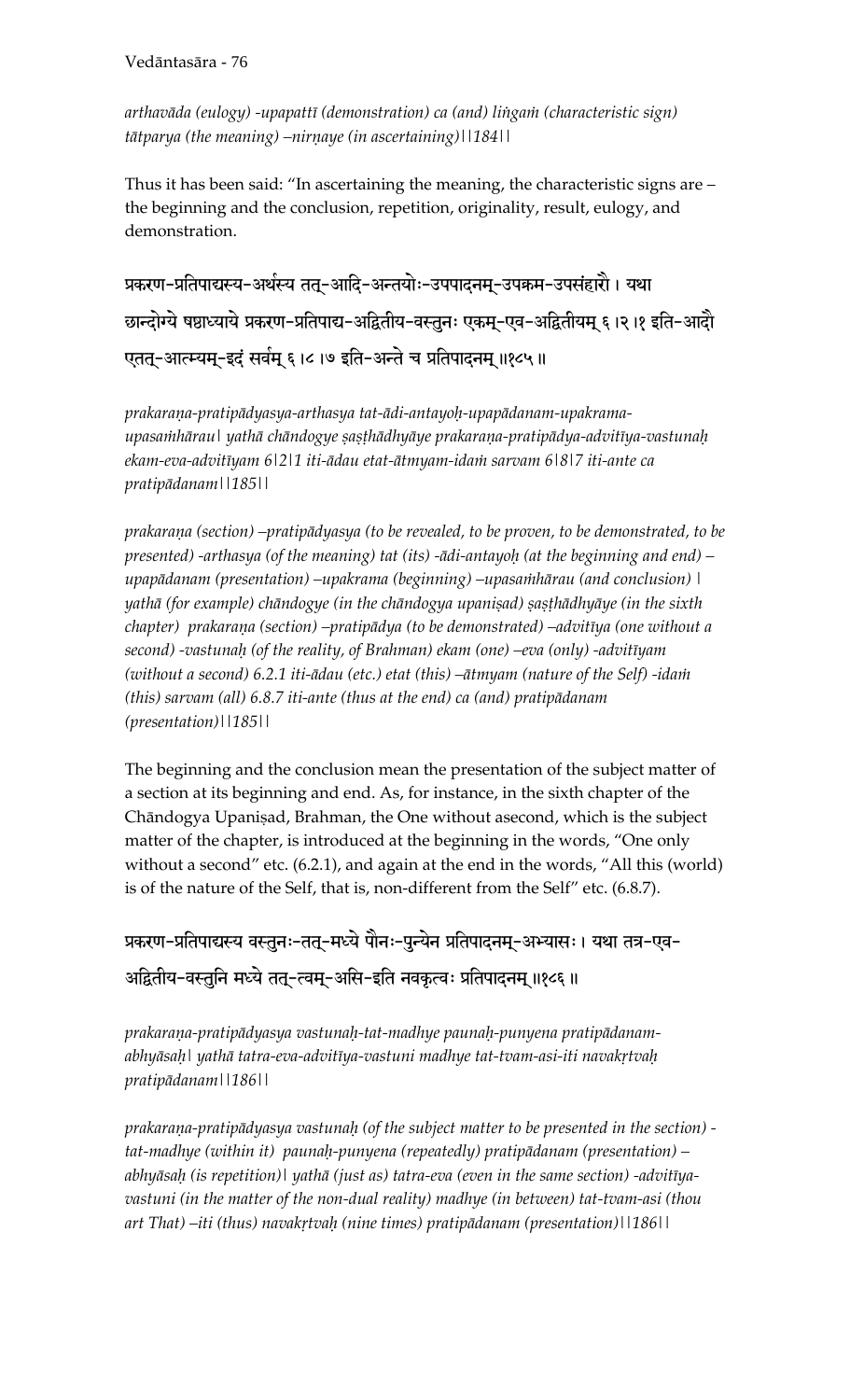Repetition is the frequent presentation of the subject matter in the section. As, for instance, in the same section, Brahman, the One without a second, is repeated nine times in the sentence, "thou art That".

प्रकरण-प्रतिपाद्यस्य-अद्वितीय-वस्तुनः प्रमाण-अन्तर-अविषयीकरणम्-अपूर्वता । यथा तत्र-एव-अद्वितीय-वस्तुनः मान-अन्तर-अविषयीकरणम् ॥१८७॥

prakarana-pratipādyasya-advitīya-vastunah pramāņa-antara-aviṣayīkaraṇam-apūrvatā| *yathä tatra-eva-advitéya-vastunaù mäna-antara-aviñayékaraëam||187||* 

prakarana-pratipādyasya (of the subject matter of a section) -advitīya-vastunah (of the *reality or Brahman which is one without a second) pramāna-antara (another evidence) –* avișayīkaraņam (not the subject matter) –apūrvatā (is originality)| yathā (just as) tatra*eva (in that very section) -advitéya-vastunaù (of the non-dual reality) mäna-antara (through another source of knowledge) –avisayikaranam (being not the subject matter)||187||* 

Originality means that the subject matter of a section (relating to Brahman which is One without a second) is not the subject matter of another source of knowledge. As, for instance, in that very section, Brahman, the One without a second, is not knowable through any other means except the śrutis.

Example from another upanisad: "I ask you to teach me about that Being who is taught in the upaniṣads alone" Bŗ U 3.9.26.

फलं तु प्रकरण-प्रतिपाद्यस्य-आत्मज्ञानस्य तत्-अनुष्ठानस्य वा तत्र तत्र श्रूयमाण प्रयोजनम् । यथा तत्र आचार्यवान्-पुरुषः वेद् तस्य तावत्-एव चिरं यावत्-न विमोक्ष्ये-अथ सम्पत्स्ये ६ ११४ ।२ इति-अद्वितीय-वस्तु-ज्ञानस्य तत्-प्राप्तिः प्रयोजनम् श्रूयते ॥१८८ ॥

phalam tu prakarana-pratipādyasya-ātmajñānasya tat-anuṣṭhānasya vā tatra tatra *çrüyamäëa prayojanam| yathä "tatra äcäryavän-puruñaù veda tasya tävat-eva ciraà yävat-na vimokñye-atha sampatsye" 6.14.2 iti-advitéya-vastu-jïänasya tat-präptiù prayojanam çrüyate||188||* 

*phalam (result) tu (is) prakarana-pratipādyasya (the subject matter of the section) –*  $\bar{a}$ tmajñānasya (of the knowledge of the Self) tat (its) -anuṣṭhānasya (practice) vā (or) tatra tatra (at different places) *śrūyamāņa (mentioned) prayojanam (the utility)* | yathā (just as) tatra (in the same section) "ācāryavān (who has got a teacher) –puruṣaḥ (the man) veda *(knows) tasya (of him) tävat (so long) -eva (only) ciraà (wait) yävat (as long) -na (does*  not) vimoksye (get delivered from the body) -atha (then) sampatsye(he becomes united with Brahman)" 6.14.2 iti-advitīya-vastu-jñānasya (thus of the knowledge of the Self) *tat-präptiù (of the attainment of that) prayojanam (utility) çrüyate (is told)||188||*

The result is the utility of the subject matter of a section (e.g. Self-knowledge) or its practice as mentioned at different places. As, for instance, in the same section, the words, "The man who has got a teacher knows the Brahman. He has to wait only so long as he is delivered from the body; then he becomes united with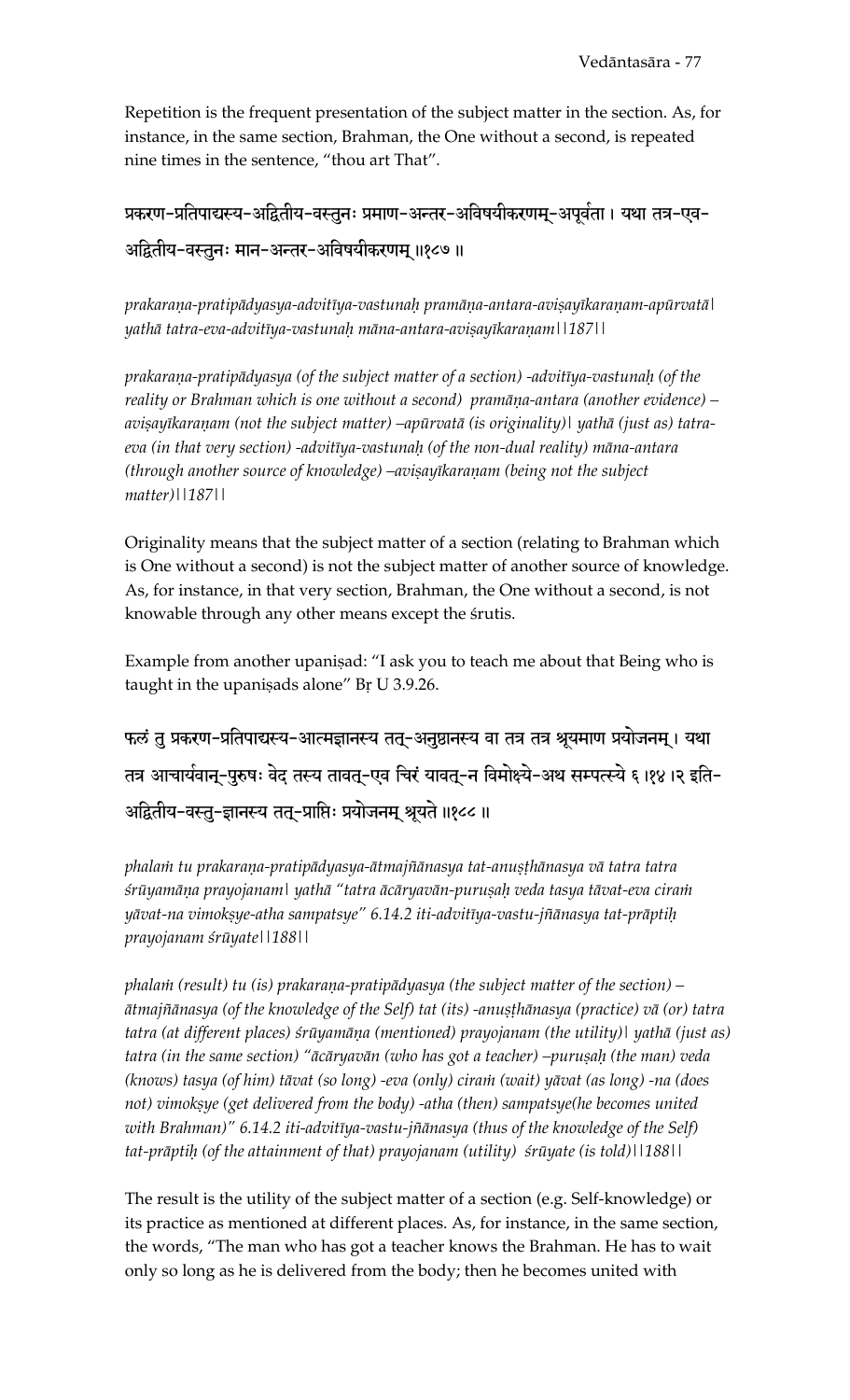Brahman" (6.14.2). Here the utility of the knowledge of Brahman, the One without the second, is Its attainment.

Also, "The knower of the Self goes beyond grief" (Chä U 7.1.3). "One who knows that Supreme Brahman verily becomes the Brahman" (Munda U 3.2.9).

प्रकरण-प्रतिपाद्यस्य तत्र तत्र प्रशंसनम्-अर्थवादः । यथा तत्र-एव उत तम्-आदेशम्-अप्राक्ष्यः येन-अश्चतं श्चतं भवति-अमतं मतं-अविज्ञातं-विज्ञातम् ६ ।१ ।३ इति-अद्वितीय-वस्तु-प्रशंसनम् ॥१८९॥

prakarana-pratipādyasya tatra tatra praśa*nisanam-arthavādaḥ\ yathā tatra-eva* "uta tam*ädeçam-apräkñyaù yena-açrutaà çrutaà bhavati-amataà mataà-avijïätaà-vijïätam" 6.1.3 iti-advitéya-vastu-praçaàsanam||189||* 

prakarana-pratipādyasya (of the subject matter of a section) tatra tatra (at different places) *praçaàsanam (praise) –arthavädaù (is eulogy) | yathä (just as) tatra-eva (in that very section)* "uta tam (that) –ādeśam (instruction) -aprākṣyaḥ (have you asked) yena (by *which) -açrutaà (that which has not been heard) çrutaà (heard) bhavati (becomes)*  amatam (that which has not been thought) matam (becomes thought) –avijñātam (that *which has not been known) -vijïätam (becomes known)" 6.1.3 iti-advitéya-vastu (thus the non-dual reality) –praçaàsanam (being praised)||189||*

Eulogy is the praising of the subject matter of the section at different places. As for instance, in the same section, the words, "Have you ever asked for that instruction by which one hears what has not been heard, one thinks what has not been thought, one knows what has not been known" (6.1.3), have been spoken in praise of Brahman, the One without a second.

Eulogy usually recommends an injunction by stating either the good arising from its observance or the evil arising from its violation, and supplementing it by illustrations.

प्रकरण-प्रतिपाद्य-अर्थ-साधने तत्र तत्र श्रूयमाणा युक्तिः-उपपत्तिः । यथा तत्र यथा सौम्य-एकेन मृत्पिण्डेन सर्वं मृन्मयं विज्ञातं स्यात्-वाच-आरम्भणं विकारः नामधेयं मृत्तिका-इति-एव सत्यम् ६।१।४ इति-आदौ-अद्वितीय-वस्तु-साधने विकारस्य वाच-आरम्भण-मात्रत्वे युक्तिः श्रूयते ॥१९॥

prakaraṇa-pratipādya-artha-sādhane tatra tatra śrūyamāṇā yuktiḥ-upapattiḥ| yathā tatra yathā "saumya-ekena mṛtpiṇḍena sarvaṁ mṛnmayaṁ vijñātaṁ syāt-vāca-ārambhaṇaṁ *vikäraù nämadheyaà måttikä-iti-eva satyam" 6.1.4 iti-ädau-advitéya-vastu-sädhane vikärasya väca-ärambhaëa-mätratve yuktiù çrüyate||19||* 

*prakaraëa-pratipädya (the subject matter of a section) -artha-sädhane (in understanding*  the meaning) tatra tatra (at different places) *śrūyamāņā (adduced) yuktih (the reasoning*) *–upapattiù (is demonstration)| yathä (just as) tatra (in that section) yathä (as) "saumya (my dear one) -ekena (by one) mrtpindena (lump of clay) sarvam (all) mrnmayam (things* made of clay) vijñātam (known) syāt (becomes) –vāca (speech) -ārambhaņam (effort of) *vikäraù (modification) nämadheyaà (a name) måttikä (clay) -iti-eva (only) satyam (is real)" 6.1.4 iti-ädau (and other) -advitéya-vastu (non-dual reality) -sädhane (in*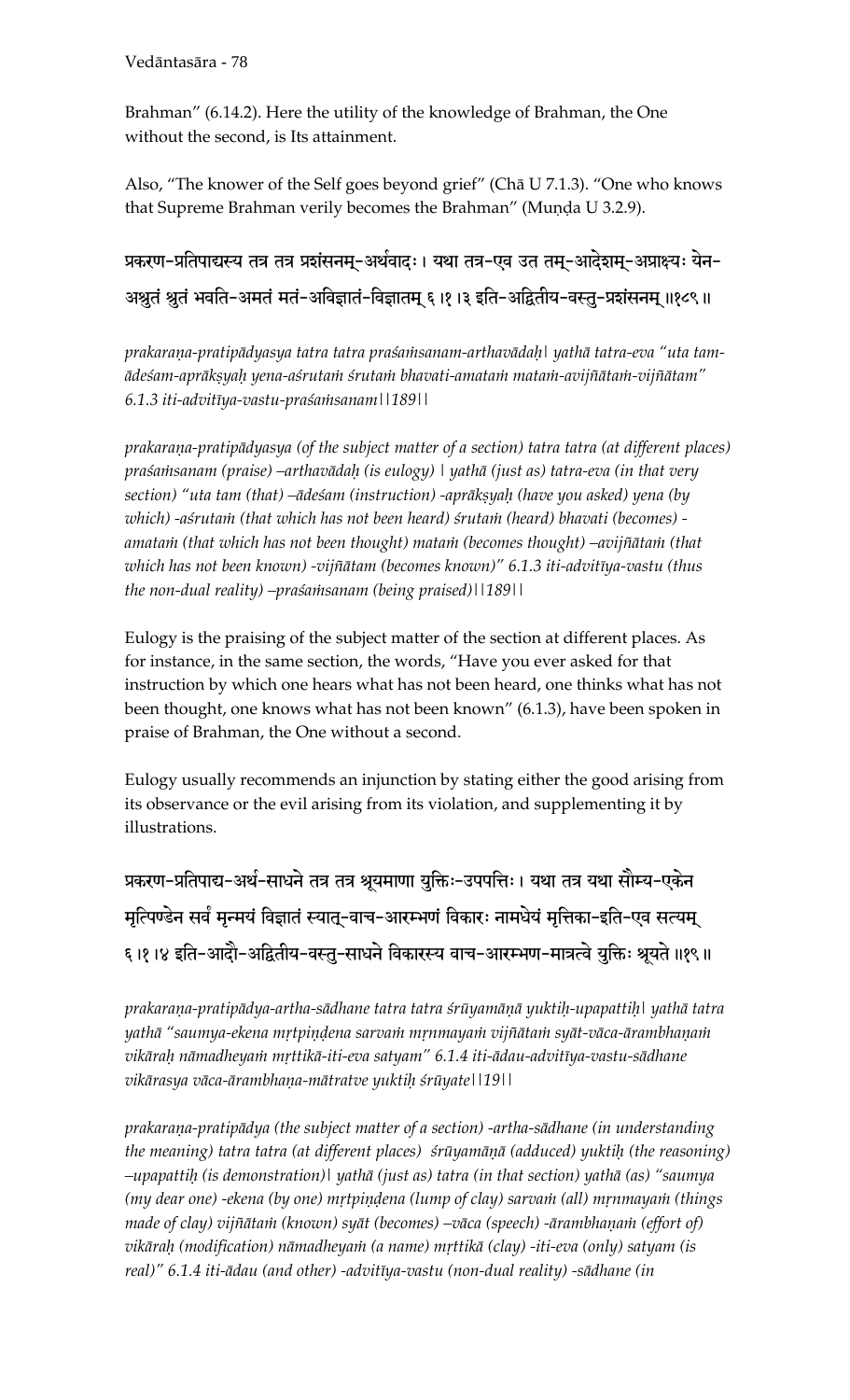establishing) vikārasya (of the modifications) vāca-ārambhaņa (an effort of speech) *mätratve (only) yuktiù (reasoning) çrüyate (is told)||19||*

Demonstration is the reasoning in support of the subject matter of a section adduced at different places. As for instance, in that same section, the words, "My dear, as by one lump of clay all that is made of clay is known – every modification being but an effort of speech, a name, and the clay is the only reality about it" (6.1.4), furnish the argument that modifications are merely an effort of speech, to establish Brahman, the One without a second.

#### बृहदारण्यक उपनिषदु

आत्मेत्येवोपासीत अत्र ह्येते सर्व्व एकं भवन्ति १।४।७ इति उपक्रमः

पूर्णमद ५ ११ |१ इति उपसम्हारः

स एष नेति नेति आत्मा ३।९।२६ इति अभ्यासः

तं त्वौपनिषदं पुरुषं पृच्छामि ३।९।२६ इति अपूर्वत्वम्

अभयं वे जनक प्राप्तोऽसि ४।२।४

ब्रह्मैव सन् ब्रह्माप्नोऽसि ४।४।६ इत्यादि फलम्

तदु यो यो देवानाम् १।४।१० इत्यादि अर्थवादः

स यथा दुन्दुभेः २।४।७ इत्यादि उपपत्तिः

 $B$ *rhadāraņyaka Upaniṣad* 

*ätmetyevopäséta atra hyete sarvva ekaà bhavanti 1.4.7 iti upakramaù pürëamada 5.1.1 iti upasamhäraù sa eña neti neti ätmä 3.9.26 iti abhyäsaù*  tam tvaupanișadam purușam prcchāmi 3.9.26 iti apūrvatvam *abhayaà vai janaka präpto'si 4.2.4 brahmaiva san brahmäpno'si 4.4.6 ityädi phalam tad yo yo devänäm 1.4.10 ityädi arthavädaù sa yathä dundubheù 2.4.7 ityädi upapattiù* 

तेत्तिरीय उपनिषद ब्रह्मविदाप्नोति परम् २।१।१ इति उपक्रमः आनन्दो ब्रह्मेति व्यजानात् ३।६।१ इति उपसम्हारः स यश्चायम् २।८।५ इति अभ्यासः यो वेद निहितं गुहायाम् २ ।१ ।१ इति अपूर्वत्वम् अभयं प्रतिष्ठां विन्दते अथ सोऽभयं गतो भवति २।७।१ इति फलम् सोऽकामयत २।६।१ इत्यादि अर्थवादः असन्नेव स भवति असद्बूह्मेति वेद चेत् अस्ति ब्रह्मेति चेद्वेद सन्तमेनं ततो विदुः २।६।१ को ह्येवान्यात् कः प्राण्यात् यदेष आकाश आनदो न स्यात् २।७।१ इत्यादि उपपत्तिः  $t$ aittirīya upaniṣad *brahmavidäpnoti param 2.1.1 iti upakramaù*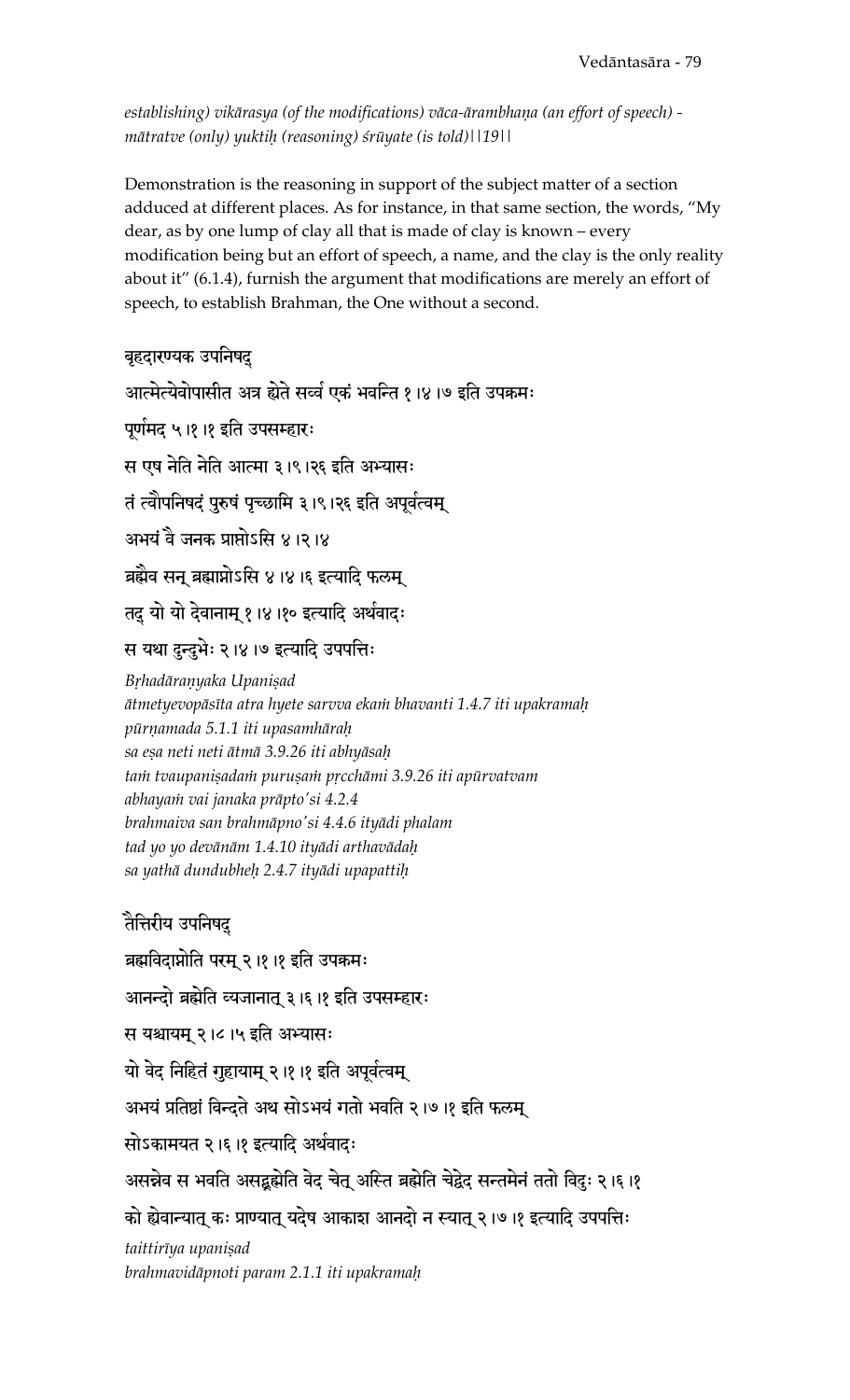*änando brahmeti vyajänät 3.6.1 iti upasamhäraù sa yaçcäyam 2.8.5 iti abhyäsaù yo veda nihitaà guhäyäm 2.1.1 iti apürvatvam*  abhaya*in pratisthāin vindate atha so'bhayain gato bhavati 2.7.1 iti phalam so'kämayata 2.6.1 ityädi arthavädaù asanneva sa bhavati asadbrahmeti veda cet asti brahmeti cedveda santamenaà tato viduù 2.6.1 ko hyevänyät kaù pränyät yadeña äkäça änado na syät 2.7.1 ityädi upapattiù* 

## मुण्डक उपनिषदु

अथ परा यया तदक्षरमधिगम्यते १।१।५ इति उपक्रमः

ब्रह्मैवेदममृतं पुरस्तात् २।२।११ इति उपसम्हारः

येनाक्षरं पुरुषं वेद सत्यं १।२।१३

तदेवतदक्षरं ब्रह्म २।२।२

तमेवेकं जानथ आत्मानम् २।२।५ इत्यादि अभ्यासः

न चक्षुषा गृह्यते नापि वाचा ३।१।८ - वेदान्तविज्ञानसुनिश्चितार्थाः ३।२।६ इत्यादि अपूर्वत्वम्

निरञ्जनः परमं साम्यमुपैति ३।१।३

ब्रह्म वेद ब्रह्मैव भवति ३।२।९ इत्यादि फलम्

यथा सुदीप्तात् पावकाद्विस्फुलिङ्गाः २।१।१ इत्यादि अर्थवादः

## कस्मिन्नू भगवो विज्ञाते सर्व्वमिदं विज्ञातं भवति १।१।३ इति उपपत्तिः

*mundaka upanisad atha parä yayä tadakñaramadhigamyate 1.1.5 iti upakramaù brahmaivedamamåtaà purastät 2.2.11 iti upasamhäraù yenäkñaraà puruñaà veda satyaà 1.2.13 tadevatadakñaraà brahma 2.2.2 tamaivekaà jänatha ätmänam 2.2.5 ityädi abhyäsaù na cakñuñä gåhyate näpi väcä 3.1.8 - vedäntavijïänasuniçcitärthäù 3.2.6 ityädi apürvatvam niraïjanaù paramaà sämyamupaiti 3.1.3 brahma veda brahmaiva bhavati 3.2.9 ityädi phalam yathä sudéptät pävakädvisphuliìgäù 2.1.1 ityädi arthavädaù kasminnu bhagavo vijïäte sarvvamidaà vijïätaà bhavati 1.1.3 iti upapattiù* 

## REFLECTION AND MEDITATION

## मननं तु श्चतस्य-अद्वितीय-वस्तुनः वेदान्त-अनुगुण-युक्तिभिः-अनवरतम्-अनुचिन्तनम् ॥१९१ ॥

*mananaà tu çrutasya-advitéya-vastunaù vedänta-anuguëa-yuktibhiù-anavaratamanucintanam||191||* 

manana $\dot{m}$  (reflection) tu (is) śrutasya (of that heard already) -advitīya-vastunaḥ (of the non-dual reality or Brahman) vedānta (purport of vedanta) –anuguņa (in tune with,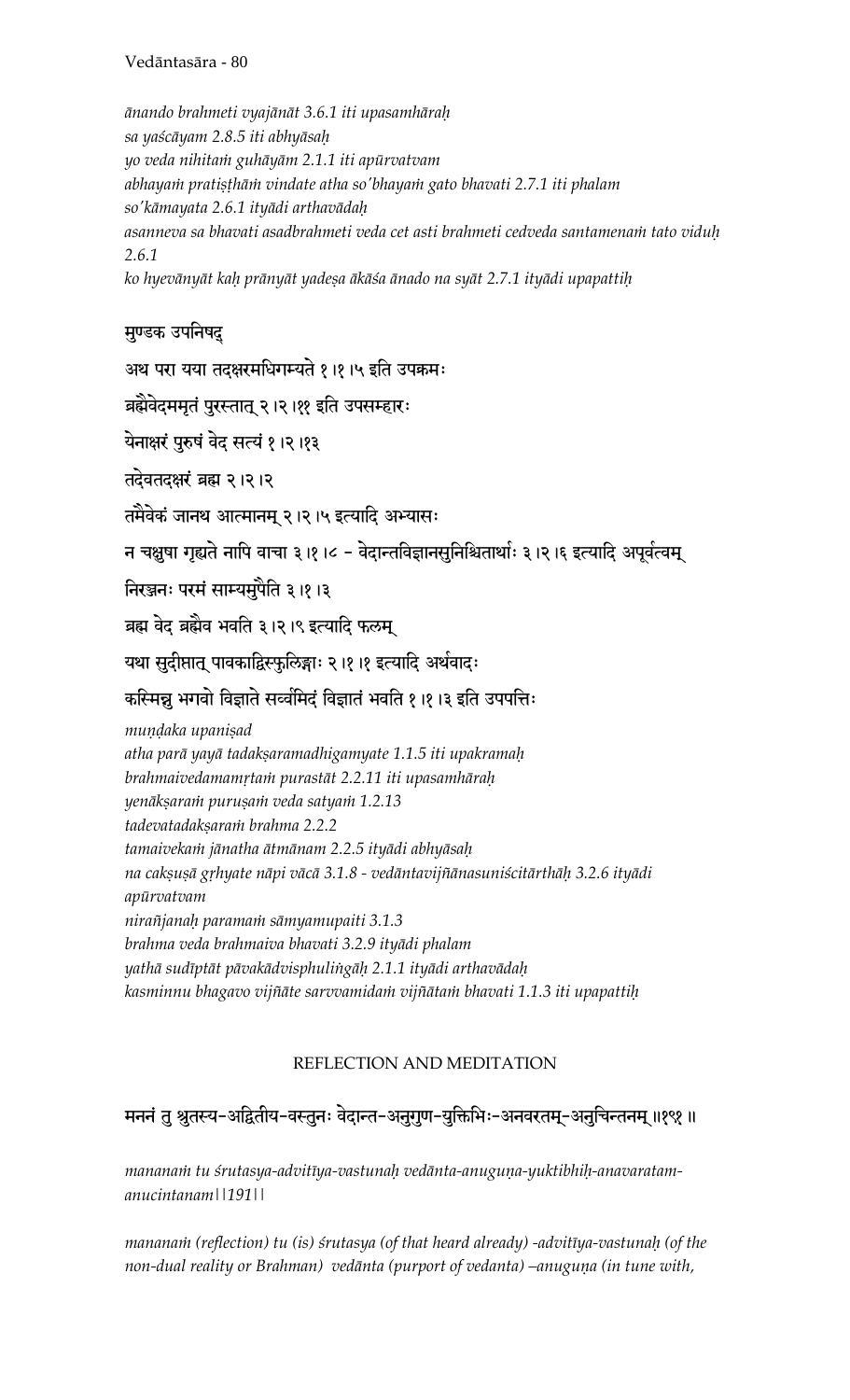*agreeable) –yuktibhiù (through reasoning) –anavaratam (constant) –anucintanam (thinking)||191||*

Reflection is the constant (the desired result is not obtained if there is interruption) thinking of Brahman, the One without a second, already heard about from the teacher, by arguments agreeable to the purport of the Vedanta.

## विजातीय-देह-आदि-प्रत्यय-रहित-अद्वितीय-वस्तु-सजातीय-प्रत्यय-प्रवाहः निदिध्यासनम् ॥१९२॥

*vijätéya-deha-ädi-pratyaya-rahita-advitéya-vastu-sajätéya-pratyaya-pravähaù nididhyäsanam||192||* 

*vijätéya (foreign) –deha (body) –ädi (etc.) –pratyaya (ideas) –rahita (exclusion of) advitéya-vastu (the non-dual reality or Brahman) –sajätéya (of ideas of the same kind) – pratyaya (ideas) -pravähaù (a stream) nididhyäsanam (is meditation)||192||* 

Meditation is a stream of ideas of the same kind as those of Brahman, the One without a second, to the exclusion of such foreign ideas as those of the body etc. (which are antagonistic to that of the reality).

There are three kinds of differences: vijātīya (of a different kind like tree and stone), sajātīya (of the same kind like mango tree and apple tree both being trees) and svagata (of the parts like the branch, trunk and roots of the same tree). Correspondingly there are three kinds of attractions: miser for wealth, husband for his chaste wife, and a mother for her child. Do these not match? These attractions will remove the differences of the respective types. Did Sri Ramakrishna suggest this combination for erradication of all types of differences, none of which exists in the reality?

#### SAMÄDHI – ITS NATURE AND VARIETIES

#### समाधिः- द्विविधः सविकल्पकः निर्विकल्पकः-च-इति ॥१९३॥

*samädhiù-dvividhaù savikalpakaù nirvikalpakaù-ca-iti||193||* 

*samädhiù (samädhi) -dvividhaù (is of two kinds) savikalpakaù (savikalpaka, that attended with self-consciousness) nirvikalpakaù-ca (and nirvikalpaka, that without selfconsciouness) -iti||193||*

Absorption is of two kinds, viz that attended with self-consciousness and that without it.

तत्र सविकल्पकः नाम ज्ञात-ज्ञान-आदि-विकल्प-लय-अनपेक्षया-अद्वितीय-वस्तुनि तत्-आकाराकारितायाः-चित्त-वृत्तेः-अवस्थानम् ॥१९४॥

tatra savikalpakah nāma jñātr-jñāna-ādi-vikalpa-laya-anapekṣayā-advitīya-vastuni tat*äkäräkäritäyäù-citta-våtteù-avasthänam||194||*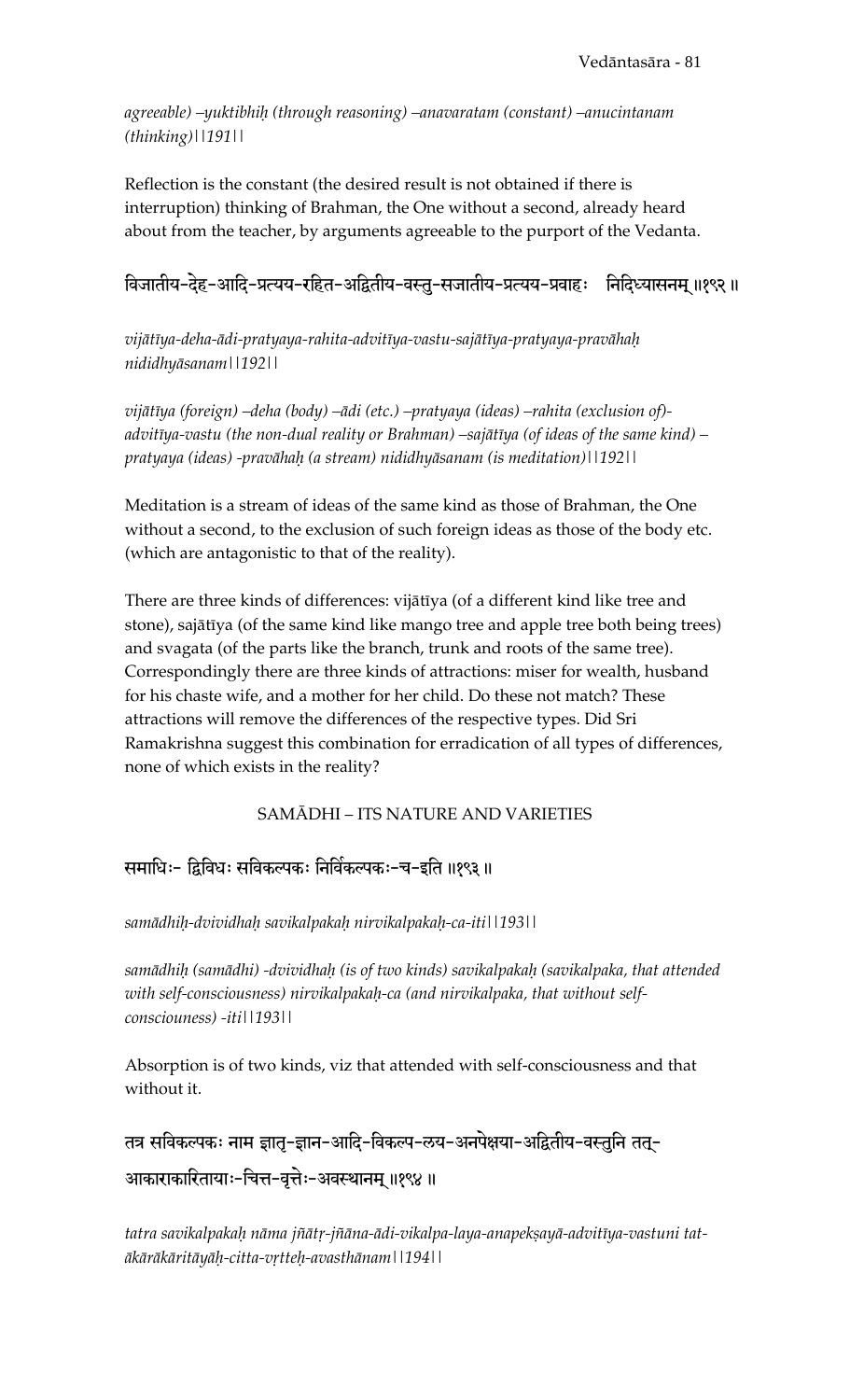tatra (in that) savikalpakah (absorption with self-consciousness) nāma (named) jñātr *(knower) –jïäna (knowledge) –ädi (etc.) –vikalpa (distinction) –laya (mergence) –* anapekṣayā (without) -advitīya-vastuni (in the One without a second, Brahman) tat (that, *Brahman) –ākārākāritāyāh (taking the form of) –citta (mental) –vṛtteḥ (modification) – avasthänam (resting)||194||*

Absorption with self-consciousness (savikalpa samādhi also called samprajñāta samädhi) is that in which the mental state taking the form of Brahman, the One without a second, rests on It, but without the merging of the distinction of knower, knowledge and the object of knowledge.

तदा मृन्मय-गज-आदि-भाने-अपि मृत्-भानवत्-द्वैतभाने-अपि-अद्वैतं वस्तु भासते ॥१९५॥

*tadä månmaya-gaja-ädi-bhäne-api måt-bhänavat-dvaitabhäne-api-advaitaà vastu bhäsate||195||* 

tadā (in that state of absorption with self-consciousness) mrnmaya (made of clay) –gaja (elephant) –ādi (etc.) –bhāne (knowledge) -api (even) mṛt (clay) –bhānavat (like the *knowledge of) –dvaitabhäne (the knowledge of duality, the perception of the relative) –api (even) -advaitaà (the One without a second) vastu (reality or Brahman) bhäsate (manifests)||195||*

In that state the knowledge of the Absolute manifests itself in spite of the consciousness of the relative, as when we know a clay elephant etc., the knowledge of the clay is also present.

Even while seeing the beautiful lake in a desert, the knowledge of the mirage exists, as told by Swamiji.

तत्-उक्तं -हशि-स्वरूपं गगन-उपमं परं सकृत्-विभातं तु-अजम्-एकम्-अक्षरम्। अलेपकं सर्वगतं यदु-अद्वयं तत्-एव च-अहं सततं विमुक्तम्-ओम् ॥ - इति उपदेशसाहस्री ७३।१०।१॥१९६॥ *tat-uktaà dåçi-svarüpaà gagana-upamaà paraà* 

*sakåt-vibhätaà tu-ajam-ekam-akñaram| alepakaà sarvagataà yad-advayaà tat-eva ca-ahaà satataà vimuktam-om|| - iti Upadeçasähasré 73.10.1 ||196||* 

tat-ukta*in* (it is said)-

drśi-svarūpam (the seer, the eternal witness, of the nature of consciousness, the Intelligence Absolute) gagana-upama*in* (formless like the sky) para*in* (Supreme) sakṛt (eternally) -vibhātaṁ (luminous) tu-ajam (birthless) –ekam (the One, without a second, devoid of all differences) –akṣaram (undecaying, immutable) |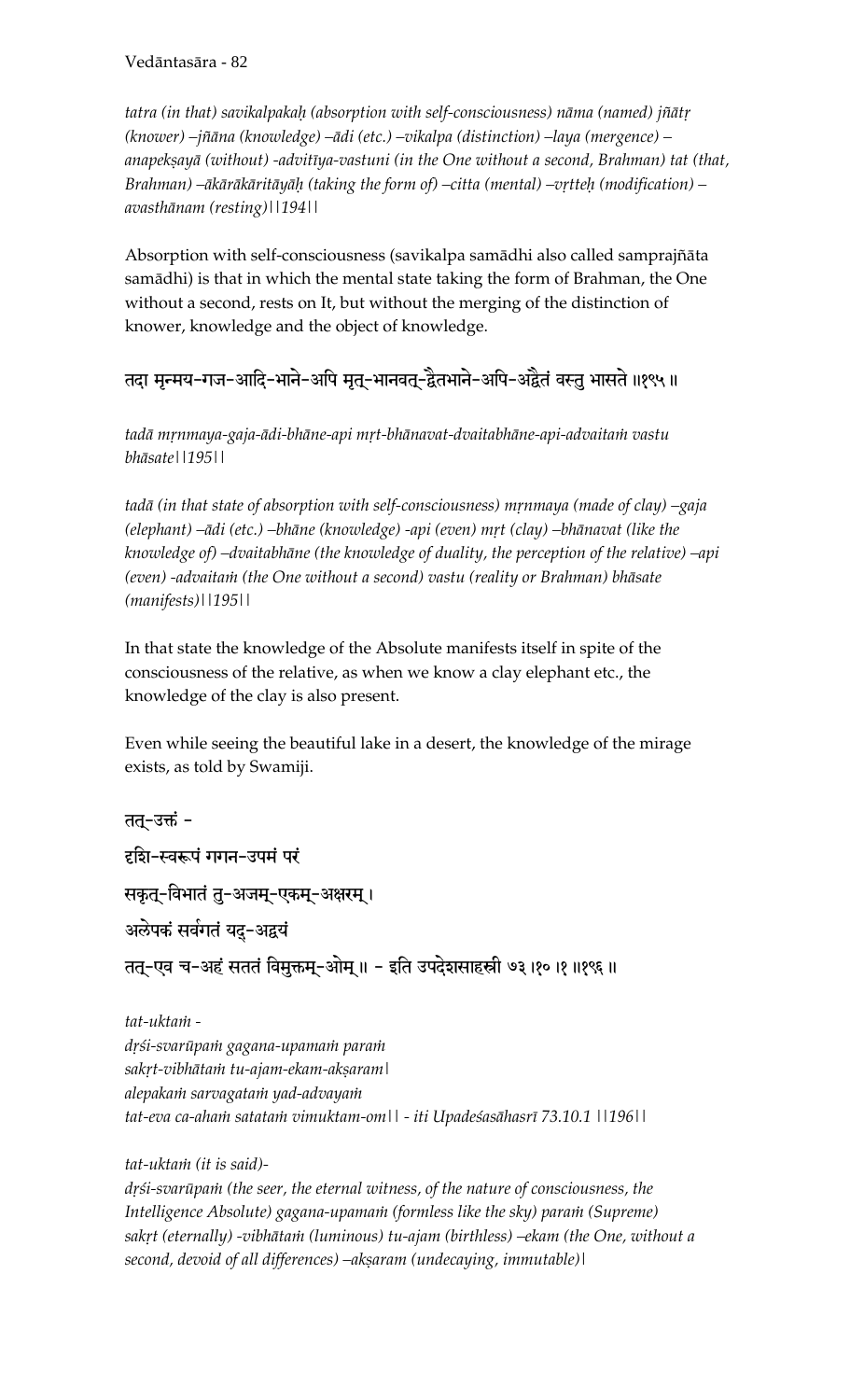alepakam (unattached) sarvagatam (all-pervading) yad (that which is like this) –advayam *(the non-dual)*  tat-eva (that verily) ca-aha $\dot{m}$  (I) satata $\dot{m}$  (ever) vimuktam (free) –om (the mystic *syllable)|| - iti Upadeçasähasré 73.10.1 ||196||* 

Thus it has been said: "I am that Brahman, the Intelligence Absolute, formless like the sky, Supreme, eternally luminous, birthless, the One without a second, immutable, unattached, all-pervading, ever-free" Upadeśasāhasrī 73.10.1.

निर्विकल्पकः-तु ज्ञात-ज्ञान-आदि-विकल्प-लय-अपेक्षया-अद्वितीय-वस्तुनि तत्-आकाराकारितायाः-चित्त-वृत्तेः-अतितराम्-एकी-भावेन-अवस्थानम् ॥१९७॥

nirvikalpakah-tu jñātr-jñāna-ādi-vikalpa-laya-apekṣayā-advitīya-vastuni tat*äkäräkäritäyäù-citta-våtteù-atitaräm-eké-bhävena-avasthänam||197||* 

*nirvikalpakaù-tu (absorption without self-consciousness, nirvikalpa samädhi also called*  asamprajñāta samādhi) jñātṛ-jñāna-ādi (knower, knowledge, etc.) –vikalpa (distinction) – laya-apekșayā (being obliterated) -advitīya-vastuni (in the One without a second) tat*äkäräkäritäyäù (which has asumed Its form) -citta-våtteù (the mental state) –atitaräm (exceedingly) –eké (becoming one) –bhävena (nature) –avasthänam (remaining)||197||* 

Absorption without self-consciousness (nirvikalpa samädhi also called asamprajïäta samädhi) is the total mergence in Brahman, the One without a second, of the mental state which has assumed Its form, the distinction of knower, knowledge, and the object of knowledge being in this case obliterated.

Savikalpa deepens into nirvikalpa.

तदा तु जल-आकाराकारित-लवण-अनवभासेन जलमात्र-अवभासवत्-अद्वितीय-वस्तु-आकाराकारित-चित्त-वृत्ति-अनवभासेन-अद्वितीय-वस्तु-मात्रम्-अवभासते ॥१९८॥॥

tadā tu jala-ākārākārita-lavaņa-anavabhāsena jalamātra-avabhāsavat-advitīya-vastu*äkäräkärita-citta-våtti-anavabhäsena-advitéya-vastu-mätram-avabhäsate||198||* 

tadā (then) tu jala-ākārākārita (become one with water) –lavaņa (salt dissolved in water) *anavabhäsena (no longer perceived separately) jalamätra-avabhäsavat (like only the water*  is seen) -advitīya-vastu (the One without a second) –ākārākārita-citta-vrtti (the mental *modificaion which has assumed Its form) –anavabhäsena (being no longer perceived) advitéya-vastu-mätram (the non-dual, the One without a second)-avabhäsate (remains) ||198||* 

Then just as when salt has been dissolved in water, it is no longer perceived separately, and the water alone remains, similarly, the mental state that has assumed the form of Brahman, the One without a second, is no longer perceived, and only the Self remains.

SAMÄDHI AND SLEEP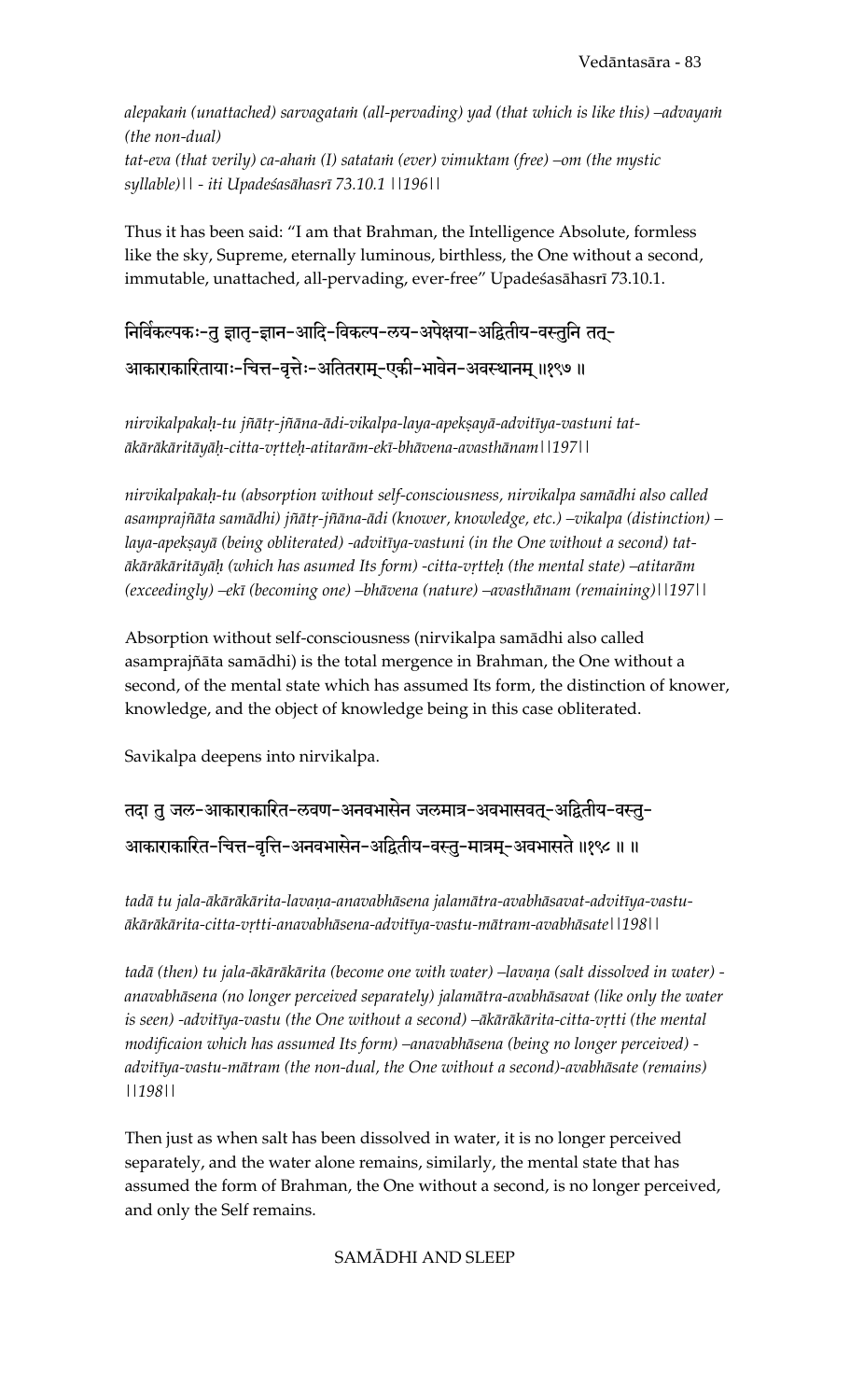# ततः-च-अस्य सुषुप्तेः-च-अभेद-आशङ्का न भवति । उभयत्र वृत्ति-अभाने समाने-अपि तत्-सद्भमाव-असद्भाव-मात्रेण-अनयोः-भेद-उपपत्तेः ॥१९९॥

tatah-ca-asya sușupteh-ca-abheda-āśankā na bhavati| ubhayatra vrtti-abhāne samāne-api *tat-sadbhbhäva-asadbhäva-mätreëa-anayoù-bheda-upapatteù||199||* 

*tatah-ca (therefore) -asya (its, nirvikalpa samadhi state) susupteh (deep sleep) –ca (and) – abheda (identity) -äçaìkä (doubt) na bhavati (does not exist)| ubhayatra (in both cases)*   $v$ <sub>r</sub>tti-abhāne (the mental state not appearing) samāne-api (even though this similarity exists) tat (its) –sadbhbhāva (existence) –asadbhāva (non-existence) –mātreņa (by the *mere) –anayoù (between the two, namely, nirvikalpa samadhi and deep sleep state) -bheda (difference) –upapatteù (exists)||199||* 

Therefore, there is no apprehension of its (nirvikalpa samadhi) being identical with the state of deep sleep. For, though the mental state appears in neither, yet the difference between them lies in this that it exists in nirvikalpa Samadhi (the mental state, though not perceived, exists nevertheless, having taken the form of Brahman) but in deep sleep state it does not (the mental state is totally absent having merged in ignorance, which ignorance alone remains).

See 172 above on the destruction of ignorance and its products. Madhusudana Saraswati and Gaudabrahmananda and others hold that there is *no* mental modification in Samadhi as in Patanajala yoga sastra; but Sadanandva-yogindra, Anandagiri, and others hold that there is a mental state of having taken the form of Brahman (which is not perceived).

## THE EIGHTFOLD PRACTICE

#### अस्य-अङ्गानि यम-नियम-आसन-प्राणायाम-प्रत्याहार-धारणा-ध्यान-समाधयः ॥२००॥

asya-aṅgāni yama-niyama-āsana-prāṇāyāma-pratyāhāra-dhāraṇā-dhyāna*samädhayaù||200||* 

*asya (of this) -aìgäni (the steps to attainment are) yama (general discipline) –niyama*  (particular discipline) –āsana (posture) –prāņāyāma (control of the vital force) – *pratyähära (self-withdrawal) –dhäraëä (concentration) –dhyäna (meditation) – samädhayaù (and absorption)||200||* 

The steps to the attainment of this (nirvikalpa samadhi) are (1) general discipline, (2) particular discipline, (3) posture, (4) control of the vital force, (5) selfwithdrawal, (6) concentration, (7) meditation, and (8) absorption (with selfconsciousness).

#### तत्र अहिंसा-सत्य-अस्तेय-ब्रह्मचर्य-अपरिग्रहाः यमाः॥२०१॥

*tatra ahiàsä-satya-asteya-brahmacarya-aparigrahäù yamäù||201||*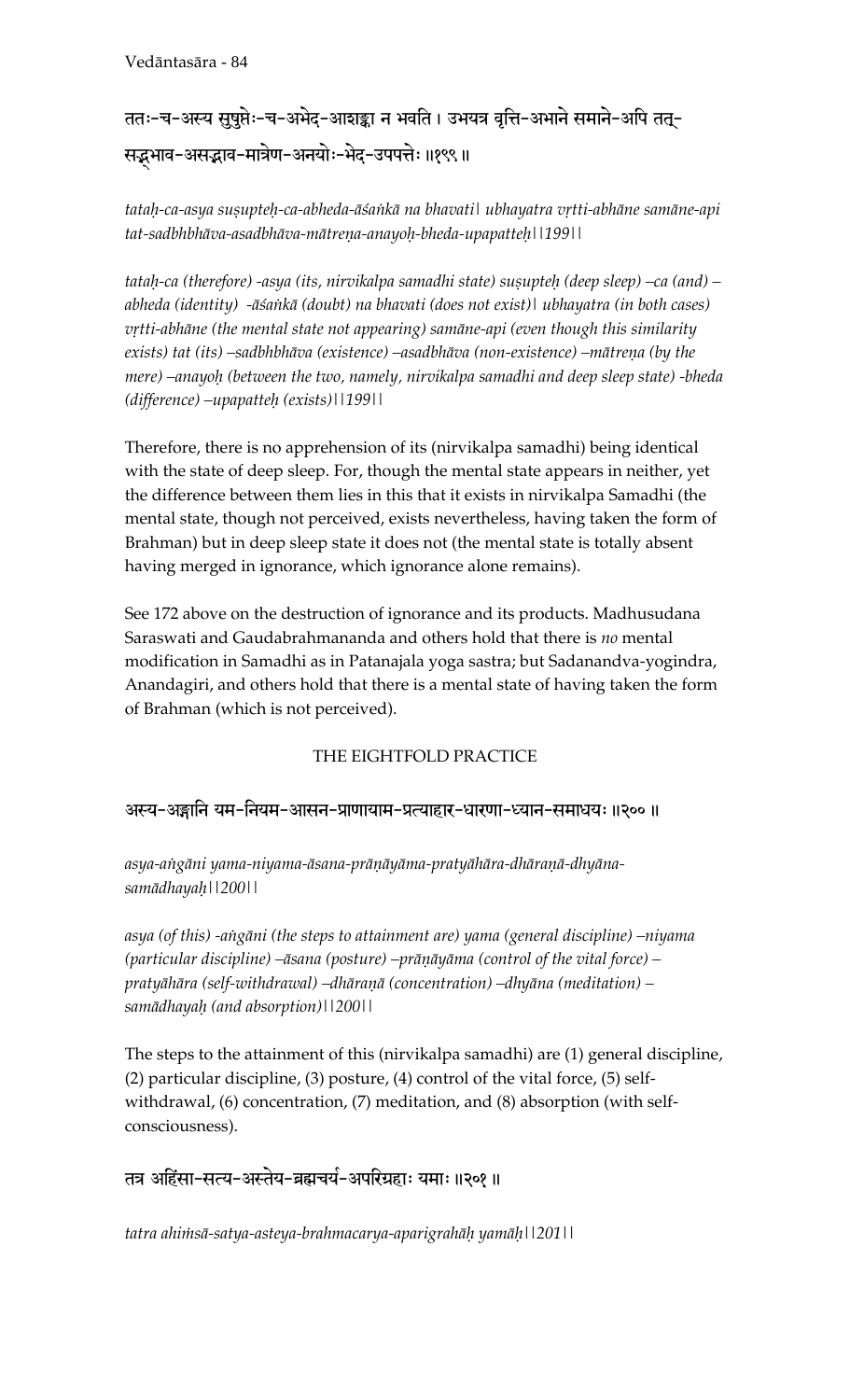tatra (there) ahi $m$ sā (non-injury) –satya (truthfulness) –asteya (non-stealing) – *brahmacarya (continence) -aparigrahäù (non-acceptance of gifts) yamäù (are yamas or general discipline)||201||*

General discipline (yama) consists of: (1) non-injury (by thought, word or deed), (2) truthfulness (maintaining identity between thought, word and deed), (3) nonstealing, (4) continence (abstinence from sex relation even in thought without break), and (5) non-acceptance of gifts (of things likely to stand in the way of meditation).

Beware: To sit with a woman or talk to her a long time has also been described as a kind of sexual intercourse. There are eight kinds. To listen to a woman and enjoy her conversation is one kind; to speak about a woman is another kind; to whisper to her privately is a third kind; to keep something belonging to a woman and enjoy it is a fourth kind; to touch her is a fifth. Therefore a sannyasi should not salute his guru's young wife, touching her feet. These are the rules for sannyasis. (*Gospel of Sri Ramakrishna*, p. 701).

```
स्मरणं कीर्तनं केलिः प्रेक्षणं गुह्यभाषणम् ।
संकल्पः-अध्यवसायः-च क्रिया-निर्वृत्तिः-एव च ॥
```

```
एतत्-मैथुनम्-अष्टाङ्गं प्रवदन्ति मनीषिणः
```
विपरीतम् ब्रह्मचर्यम्-एतत्-एव-अष्ट-लक्षणम् ॥ इति - दक्षसम्हिता

smaranam kīrtanam kelih prekṣaṇam guhyabhāṣaṇam | sankalpah-adhyavasāyah-ca kriyā-nirvrttih-eva ca|| etat-maihtunam-așțāngam pravadanti manīșiņah viparītam brahmacaryam-etat-eva-așța-lakșaņam|| iti – dakșasamhitā (Chapter 7)

*remembrance (recollection), praise (narrating about), amorous sport, looking, speaking in private, making a resolve, attempt or effort, and accomplishment of the act,* 

*these are the eight-fold aspects of sexual intercourse, so say the wise, opposed to this is ccontinence, also of eightfold aspects.* 

श्रौच-सन्तोष-तपः-स्वाध्याय-ईश्वर-प्रणिधानि नियमाः ॥२०२॥

*çauca-santoña-tapaù-svädhyäya-éçvara-praëidhäni niyamäù||202||* 

 $s$ auca (cleanliness) –santoṣa (contentment) –tapaḥ (austerity) –svādhyāya (study of the *scriptures))-éçvara-praëidhäni (meditation on God) niyamäù (are the niyama)||202||*

Particular discipline (niyama) consists of: (1) cleanliness (cleanliness of the body and the purity of the mind), (2) contentment (being satisfied with what comes of itself), (3) austerity (physical and mental), (4) study of scriptures (including the repetition of the sacred symbol Om) and (5) meditation on God.

कर-चरण-आदि-संस्थान-विशेष-लक्षणानि पद्म-स्वस्तिक-आदीनि-आसनानि ॥२०३॥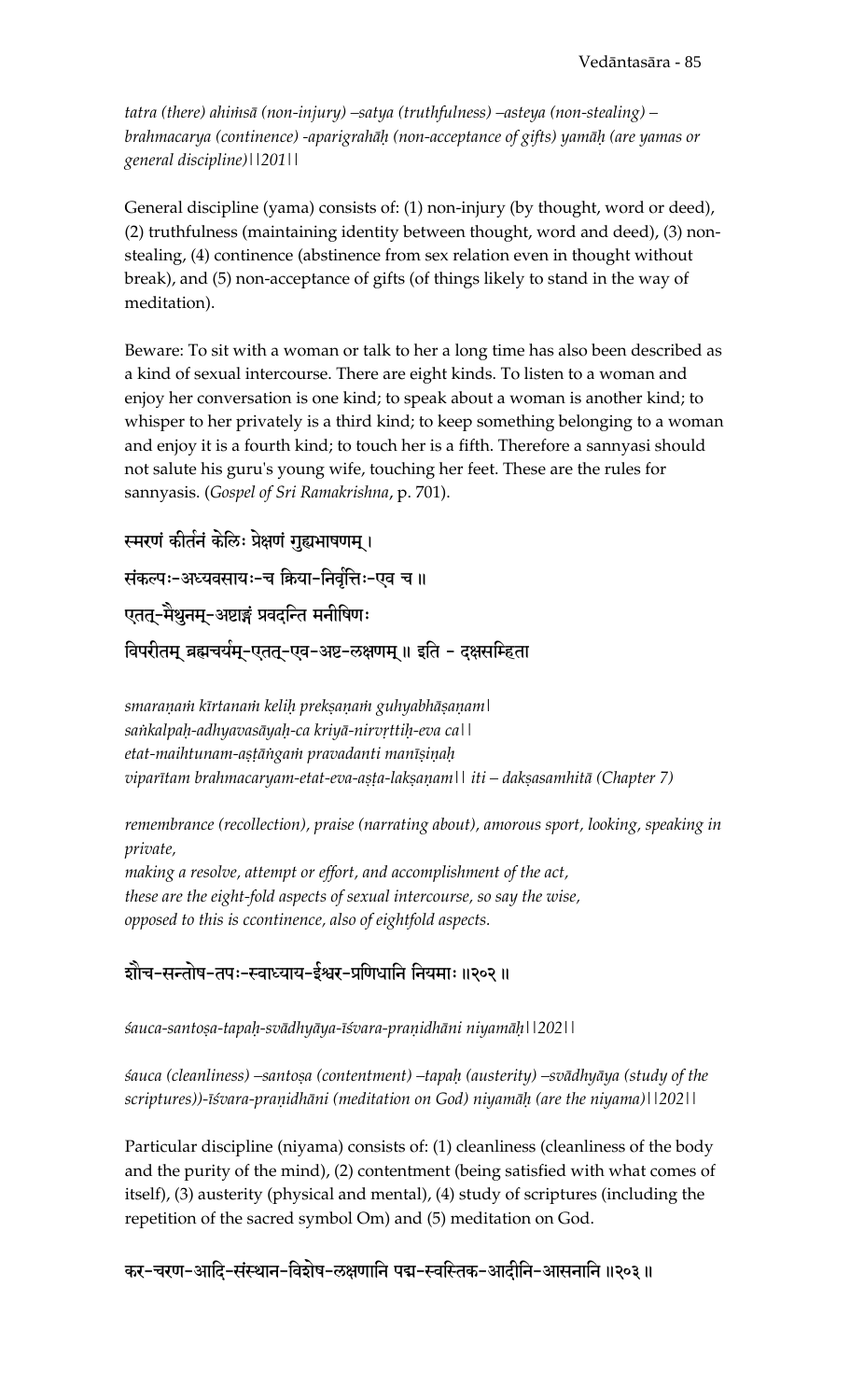*kara-caraëa-ädi-saàsthäna-viçeña-lakñaëäni padma-svastika-ädéni-äsanäni||203||* 

kara (hand) –caraņa (feet) –ādi (etc.) –sa $m$ sthāna (placement) -viśeṣa-lakṣaṇāni *(characterised by particular) padma-svastika-ädéni (padma-svastika etc.) –äsanäni (are postures) ||203||*

Posture (äsana) means the placing of the hands, feet, etc. in particular positions, such as padmäsana, svastikäsana, etc.

#### रेचक-पुरक-कुम्भक-लक्षणाः प्राण-निग्रह-उपायाः प्राणायामाः ॥२०४॥

*recaka-püraka-kumbhaka-lakñaëäù präëa-nigraha-upäyäù präëäyämäù||204||* 

recaka (exhalation) –pūraka (inhalation) –kumbhaka (retention of breath) –lakṣaṇāḥ (characterised by) prāņa-nigraha (control of the vital force) –upāyāḥ (means) prāņāyāmāḥ (is called the control of the vital force)||204||

Prāņāyāma (control of the vital force) refers to the exhalation, inhalation, and retention of breath (it can be both within and without), which are means to the control of the vital force. *(Important: These should be done only if advised by the spiritul preceptor and under the preceptor's guidance).* 

## इन्द्रियाणां स्वस्व-विषयेभ्यः प्रत्याहरणं प्रत्याहारः ॥२०५॥

indriyāņām svasva-viṣayebhyaḥ pratyāharaṇam pratyāhāraḥ||205||

*indriyānām (sense-organs) svasva-viṣayebhyaḥ (from their respective sense objects) pratyäharaëaà (withdrawal) pratyähäraù (is self-withdrawal)||205||* 

Self-withdrawal (pratyähära) is the withdrawing of the sense-organs from their respective objects.

## अद्वितीय-वस्तुनि-अन्तः-इन्द्रिय-धारणं धारणा ॥२०६ ॥

*advitéya-vastuni-antaù-indriya-dhäraëaà dhäraëä||206||* 

advitīya-vastuni (in the One without a second, Brahman) -antaḥ-indriya (inner *instrument, mind) -dhāraṇaṁ (fixing) dhāraṇā (is concentration)*||206||

Concentration (dhāraṇā) means the fixing of the mind on Brahman, the One without a second.

तत्र-अद्वितीय-वस्तुनि विच्छिद्य विच्छिद्य-अन्तर्-इन्द्रिय-वृत्ति-प्रवाहः ध्यानम् ॥२०७ ॥

*tatra-advitéya-vastuni vicchidya vicchidya-antar-indriya-våtti-pravähaù dhyänam||207||*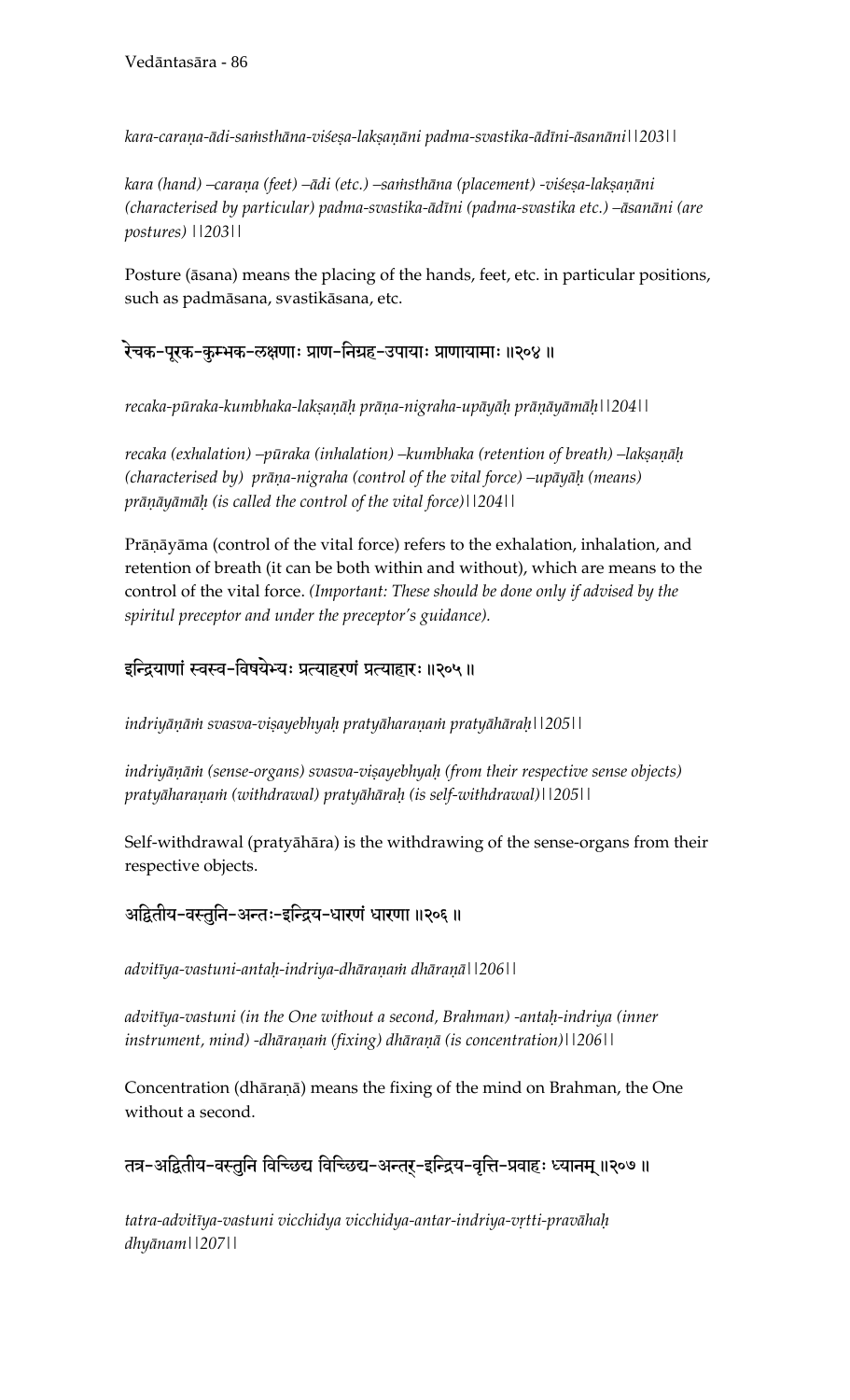*tatra-advitéya-vastuni (in that One without a second Brahman) vicchidya vicchidya (intermittent) -antar-indriya (mental) –våtti (state) -pravähaù (flow or resting) dhyänam (is meditation)||207||* 

Meditation (dhyänam) is the intermittent (because of deficiency in concentration) resting of the mental state on Brahman, the One without a second.

समाधिः-तु-उक्तः सविकल्पकः एव ॥२०८॥

*samädhiù-tu-uktaù savikalpakaù eva||208||* 

*samädhiù-tu (samädhi is) -uktaù (what has been already stated as) savikalpakaù eva (attended with self-consciousness)||208||* 

Samädhi (absorption) is what has already been described as attended with selfconsciousness (savikalpa).

THE OBSTACLES TO SAMÄDHI AND THEIR REMOVAL

एवम्-अस्य-अङ्गिनः निर्विकल्पकस्य लय-विक्षेप-कषाय-रसास्वाद-लक्षणाः-चत्वारः विघ्नाः

सम्भवन्ति ॥२०९ ॥

evam-asya-anginah nirvikalpakasya laya-vikṣepa-kaṣāya-rasāsvāda-lakṣaṇāh-catvāraḥ *vighnäù sambhavanti||209||* 

*evam (thus) –asya (of this) -aìginaù (steps) nirvikalpakasya (of nirvikalpa samadhi) laya (torpidity, lapse of mental state into sleep) –vikṣepa (distraction by other things) –kaṣāya (attachment to lurking pleasures) –rasäsväda (enjoyment of savikalpa samadhi which prevents going to nirvikalpa) –lakñaëäù (characteristics) -catväraù (four fold) vighnäù (obstacles) sambhavanti (are)||209||* 

The nirvikalpa samadhi, of which these are the steps, has four obstacles: (1) torpidity, (2) distraction, (3) attachment, and (4) enjoyment.

रुयः-तावत्-अखण्ड-वस्तु-अनवलम्बनेन चित्तवृत्तेः-निद्रा ॥२१०॥

*layaḥ-tāvat-akhaṇḍa-vastu-anavalambanena cittavṛtteḥ-nidrā*||210||

*layah (torpidity) –tāvat (is) -akhanda-vastu (the One without a second, reality, absolute)* -anavalambanena (failing to rest on) cittavrtteh (the mental state) –nidrā (going to *sleep)||210||* 

Torpidity (laya) is the lapse of the mental state into sleep because of the failure to rest on the Absolute.

अखण्ड-वस्तु-अनवलम्बनेन चित्त-वृत्तेः-अन्य-अवलम्बनं विक्षेपः॥२११॥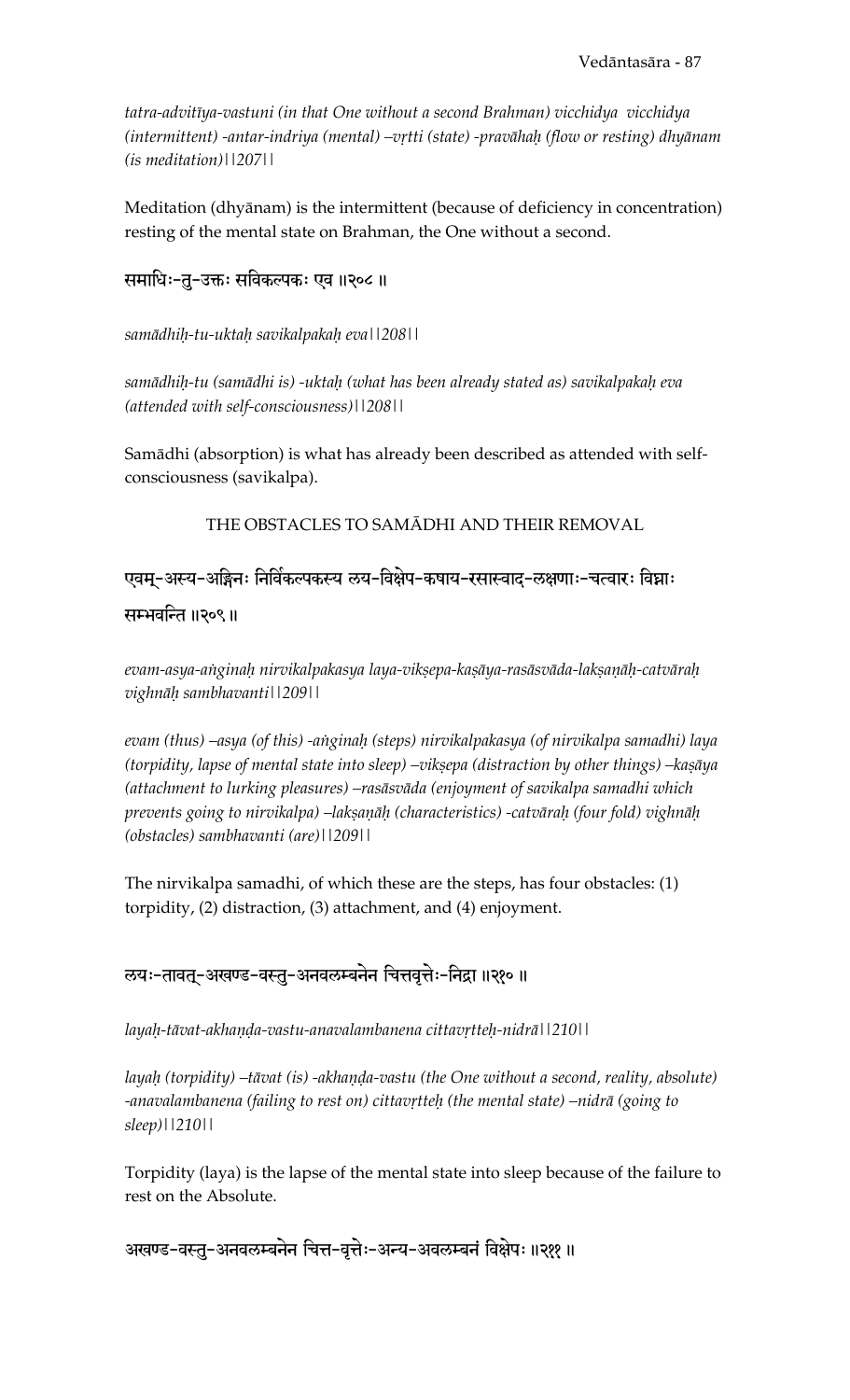akhanda-vastu-anavalambanena citta-vṛtteḥ-anya-avalambanaṁ vikṣepaḥ||211||

akhanda-vastu (Absolute) -anavalambanena (because of the failure to rest in it) citta*vrtteh (the mental state) –anya (some other thing) -avalambanam (resting in) vikṣepaḥ (is distraction)||211||*

Distraction (vikṣepa) is the resting of the mental state on things other than the Absolute, because of the failure to rest on It (the Absolute, the One without a second).

रुय-विक्षेप-अभावे-अपि चित्त-वृत्तेः-राग-आदि-वासनया स्तब्धी-भावात्-अखण्ड-वस्तु-

#### अनवलम्बनं कषायः ॥२१२॥

laya-vikṣepa-abhāve-api citta-vṛtteḥ-rāga-ādi-vāsanayā stabdhī-bhāvāt-akhaṇḍa-vastu*anavalambanaà kañäyaù||212||* 

laya-viksepa-abhāve-api (even when there is no torpidity or distraction) citta-vrtteh (of *the mental state) -räga-ädi (attachment etc.) -väsanayä (owing to impressions of) stabdhé*bhāvāt (numbness) -akhaņḍa-vastu-anavalambana*in (failure to rest in the Absolute*) *kañäyaù (is attachment)||212||*

Attachment (kaṣāya) is the failure of the mental state to rest on the Absolute owing to the numbness brought on by impressions (the lurking desire for pleasures once experienced) due to attachment even when there is no torpidity or distraction.

अखण्ड-वस्तु-अनवलम्बनेन-अपि चित्त-वृत्तेः सविकल्पक-आनन्द्-आस्वाद्नं रसास्वाद्ः । समाधि-आरम्भ-समये सविकल्पक-आनन्द-आस्वादनं वा ॥२१३॥

akhanda-vastu-anavalambanena-api citta-vrtteh savikalpaka-ānanda-āsvādanam *rasäsvädaù| samädhi-ärambha-samaye savikalpaka-änanda-äsvädanaà vä ||213||* 

akhanda-vastu-anavalambanena-api (owing to failure to rest on the Absolute) citta-vrtteh (the mental state) savikalpaka (savikalpa) –ānanda (bliss) –āsvādana*in (continuing to enjoy) rasäsvädaù (is enjoyment) | samädhi (nirvikalpa samadhi) –ärambha (beginning)*  -samaye (at the time) savikalpaka (savikalpa) –ānanda (bliss) –āsvādana*ni (enjoyment*) *vä (or) ||213||*

Enjoyment (rasäsväda) is the tasting by the mental state of the bliss of savikalpa samadhi owing to the failure to rest on the Absolute. Or, it may mean continuing (because of not having the strength to give it up) to taste the bliss of savikalpa samadhi while taking up the nivikalpa samadhi.

अनेन विघ्न-चतुष्टयेन विरहितं चित्तं निर्वात-दीपवत्-अचलं सत्-अखण्ड-चैतन्यमात्रम्-अवतिष्ठते यदा तदा निर्विकल्पकः समाधिः-उच्यते ॥२१४॥

anena vighna-catustayena virahitam cittam nirvāta-dīpavat-acalam sat-akhanda*caitanyamätram-avatiñöhate yadä tadä nirvikalpakaù samädhiù-ucyate||214||*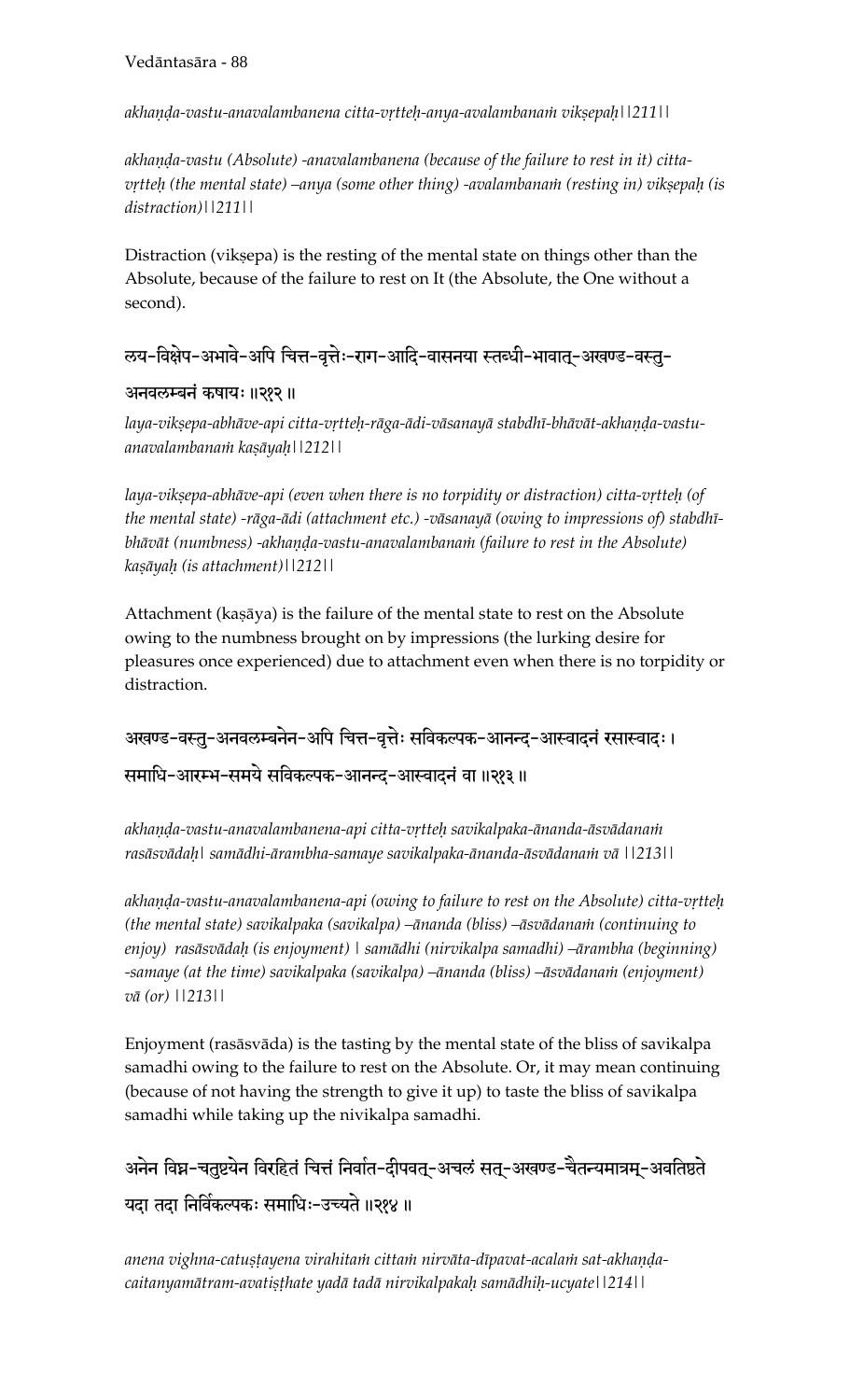anena (from these) vighna-catustayena (four obstacles) virahitam (free) cittam (mind) *nirväta (sheltered from wind) –dépavat (like a lamp) -acalaà (steady, rests unmoved) sat (being) –akhanda (Absolute) –caitanyamātram (consciousness alone) –avatisthate (rests) yadä (when) tadä (then) nirvikalpakaù (nirvikalpa) samädhiù (samadhi) –ucyate (it is called)||214||*

When the mind free from these four obstacles rests unmoved, like a flame of a lamp sheltered from the wind, as one with Absolute Consciousness, it is called nirvikalpa samadhi.

```
यत्-उक्तं -
रुये सम्बोधयेत्-चित्तं विक्षिप्तं शमयेत्-पुनः
सकषायं विजानीयात्-समप्राप्तं न चालयेत् ॥
न-आस्वाद्येतू-रसं तत्र निःसङ्गः प्रज्ञया भवेत् - इति च - गौडपादकारिका ३।४४-४५
```
यथा दीपः निवातस्थः न-इङ्गते स-उपमा स्मृता - इति च - गीता ६ ।१९ ॥२१५ ॥

*yat-uktaà -* 

laye sambodhayet-citta*in viksiptam śamayet-punah sakañäyaà vijänéyät-samapräptaà na cälayet|| na-äsvädayet-rasaà tatra niùsaìgaù prajïayä bhavet - iti ca - Gauòapädakärikä 3.44-45* 

*yathä dépaù nivätasthaù na-iìgate sa-upamä småtä - iti ca - Gétä 6.19 ||215||* 

*yat-uktaà (for it is said)-* 

laye (when torpid) sambodhayet (rouse) -cittam (the mind) vikṣiptam (when distracted) *çamayet (bring it to calmness) –punaù (again and again)*  sakașāyam (when attached) vijānīyāt (be aware of it) -samaprāptam (when established in *equipoise) na (do not) cälayet (disturb it)||*  na (do not) –āsvādayet (linger) -rasa*in (on the bliss) tatra (coming from savikalpa samadhi) niùsaìgaù (be unattached) prajïayä (through discrimination) bhavet (be) - iti ca - Gauòapädakärikä 3.44-45* 

*yathä (just as) dépaù (a lamp) nivätasthaù (in a windless place) na-iìgate (does not flicker)*  sa-upamā (that simile) smṛtā (is recalled when talking about samadhi)- iti ca - Gītā 6.19 *||215||*

Thus it has been said: "When the mind is torpid, rouse it; when it is distracted, bring it back to calmness (by perseverance and renunciation); when it becomes attached, be aware of it (and of its evil results); when it is established in equipoise, do not distract it any more. Do not linger on the bliss that comes from savikalpa Samadhi, but be unattached through discrimination" (Gauḍapādakārikā 3.44-45). "As a lamp in a windless place does not flicker, so is a yogi's mind; this is the simile of nirvikalpa samadhi."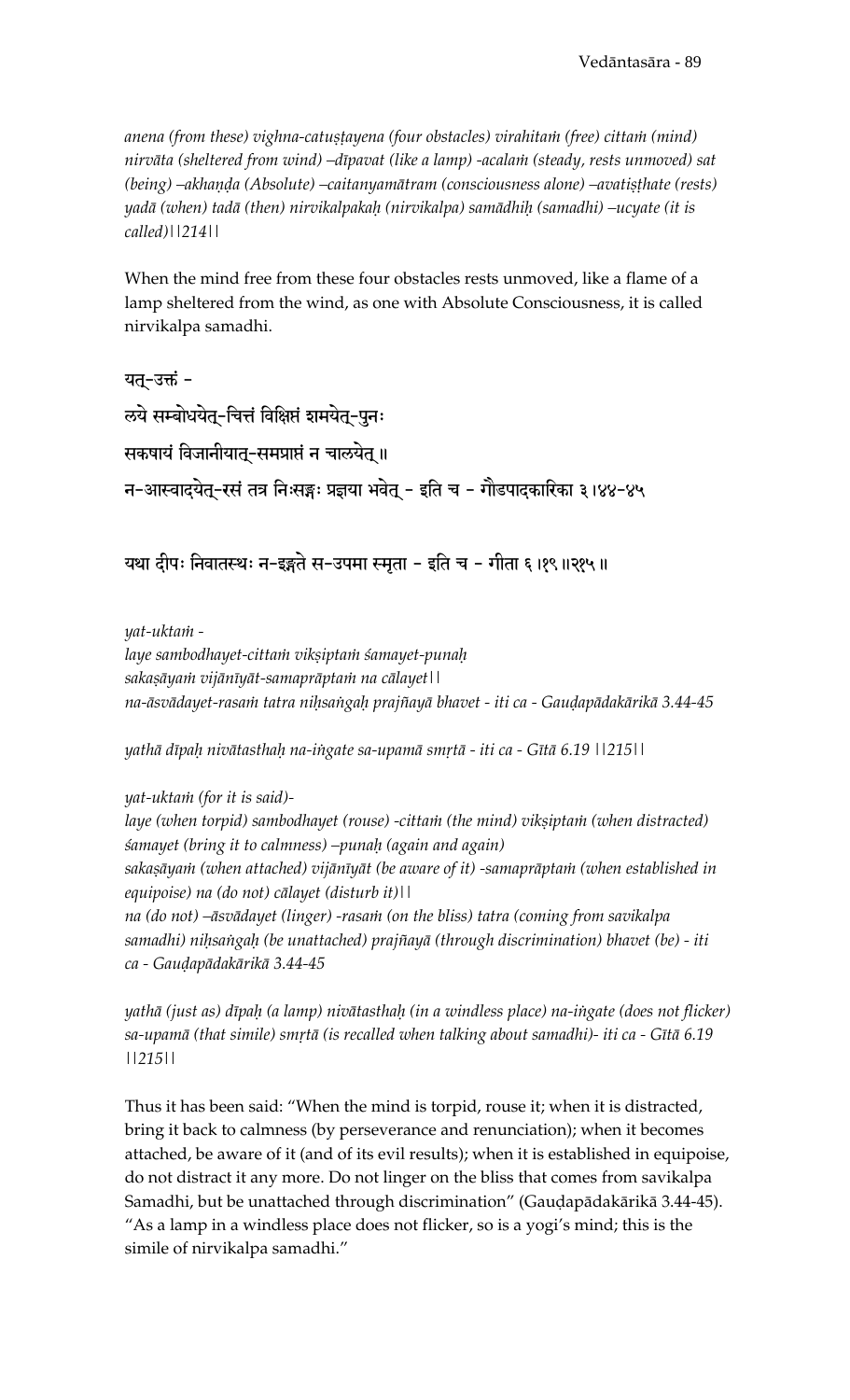#### THE JĪVANMUKTA

#### THE CHARACTERISTICS OF THE JĪVANMUKTA

# अथ जीवन्मुक्त-लक्षणम्-उच्यते ॥२१६॥

*atha jévanmukta-lakñaëam-ucyate||216||* 

atha (now) jīvanmukta (a man who is liberated-in-life) –lakṣaṇam (characteristics) – *ucyate (are being described)||216||* 

Now are being described the characteristics of a man who is liberatedd-in-life.

The blessed soul whose ignorance has been destroyed by the realization of Brahman in nirvikalpa samadhi becomes liberated at once from the body if there is no strong momentum of past actions (prärabdha karma) left. But if there is, it can only be worked out. Such a man is called a jīvanmukta or one liberated while living. Though associated with the body, he is ever untouched by ignorance or its effects. His ultimate liberation (videha or kaivalya mukti as it is called) comes with the destruction of the body.

There are three kinds of actions: sañcita or accumulated and stored up, a veritable huge mountain of fruits of actions; āgāmī or yet to come, actions performed in the current life which will get stored up; and prärabdha or actions already bearing fruit in this life. This last is that part of the accumulated actions which has brought about the present life and will influence it till its close. The knowledge of Brahman destroys the fruits of all accumulated actions and makes the current work abortive. But the actions which have already begun to bear fruit must run out its full course, though the balanced mind of a liberated person is not affected by it. This last mentioned action is like an arrow that has been released from the bow; there is no stopping it until it falls to the ground having lost its momentum.

जीवन्मुक्तः नाम स्वस्वरूप-अखण्ड-ब्रह्मज्ञानेन तत्-अज्ञान-बाधनद्वारा स्वस्वरूप-अखण्डब्रह्मणि साक्षात्कृते-अज्ञान-तत्-कार्य-सञ्चितकर्म-संशय-विपर्यय-आदीनाम्-अपि बाधितत्वातू-अखिल-बन्ध-रहितः ब्रह्मनिष्ठः ॥२१७॥

*jévanmuktaù näma svasvarüpa-akhaëòa-brahmajïänena tat-ajïäna-bädhanadvärä*  svasvarūpa-akhaņdabrahmaņi sākṣātkṛte-ajñāna-tat-kārya-sañcitakarma-saṁśaya*viparyaya-ädénäm-api bädhitatvät-akhila-bandha-rahitaù brahmaniñöhaù||217||* 

*j*īvanmuktah (one liberated in life) nāma (is) svasvarūpa (one's own self) –akhaņḍa (non*dual, One without a second) -brahmajïänena (by the knowledge of Brahman) tat-ajïäna (ignorance pertaining to It) -bädhanadvärä (by dispelling) svasvarüpa (one's own self)*  akhandabrahmani (in the nondual, One without a second Brahman) sākṣātkṛte (realising *it) –ajïäna (ignorance) -tat-kärya (and its effects) –saïcitakarma (accumulated past*  actions) –sa $m$ śaya (doubts) –viparyaya (errors) –ādīnām (etc.) –api (even) bādhitatvāt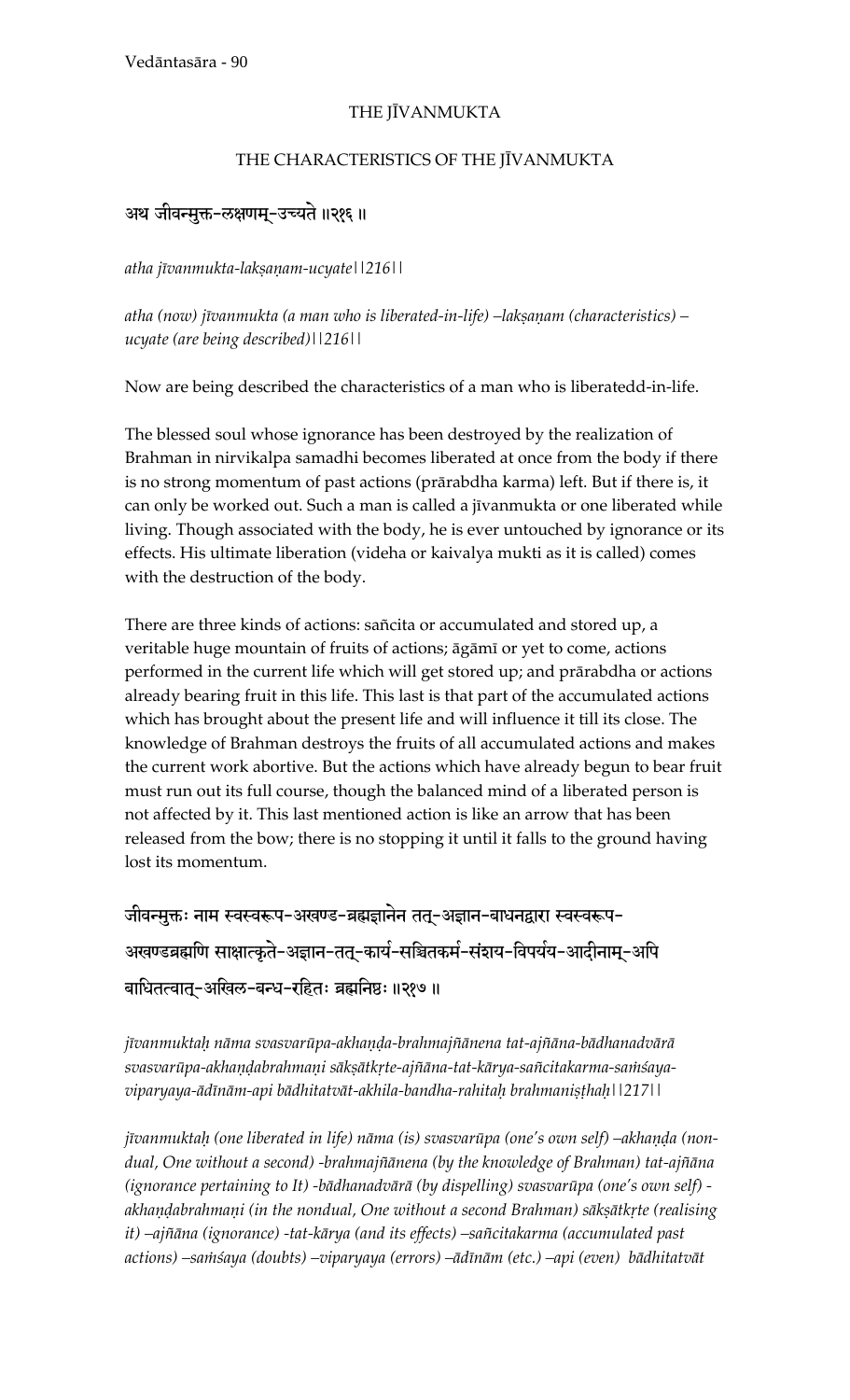*(because of destruction) –akhila (entire) -bandha-rahitaù (being free from all bondage) brahmanisthah (established in Brahman)*||217||

One who is liberated-in-life is a person who by the knowledge of the Absolute Brahman, his own Self, has dispelled the ignorance regarding It and has realized It, and who owing to the destruction of ignorance and its effects such as accumulated past actions, doubts (whether the individual Self is identical with Brahman or not), errors (the idea of reality about one's relative existence such as the body, etc.), etc. is free from all bondage and is established in Brahman.

मिद्यते हृदय-ग्रन्थिः-छिद्यन्ते सर्व-संशयाः।

क्षीयन्ते च-अस्य कर्माणि तस्मिन् दृष्टे पर-अवरे ॥ इति-आदि-श्रुतेः - मुण्ड उ २ ।२ ।८ ॥२१८ ॥

bhidyate hrdaya-granthih-chidyante sarva-samśayāh | kṣīyante ca-asya karmāṇi tasmin dṛṣṭe para-avare|| iti-ādi-śruteḥ - Muṇḍa U 2.2.8 *||218||* 

bhidyate (broken asunder) hrdaya (heart) –granthiḥ (the knots of) -chidyante (are solved)  $sarva$  (all) –sa $m\sin\left(\frac{du}{dx}\right)$  (doubts)| *kñéyante (are neutralised) ca (and) -asya (of one's) karmäëi (past actions) tasmin (He) dåñöe (is realised who is) para (high) –avare (and low)|| iti-ädi-çruteù (from such çruti passages) - Munda U 2.2.8 ||218||* 

Witness such śruti passages as: "The knot of the heart is broken asunder, all doubts are solved, and one's past actions are neutralised, when He who is high (cause) and low (effect) has been realised" Munda U 2.2.8.

अयं तु व्युत्थान-समये मांस-शोणित-मूत्र-पुरीष-आदि-भाजनेन शरीरेण-आन्ध्य-मान्द्य-अपटुत्व-आदि-भाजनेन-इन्द्रियग्रामेण-अशना-पिपासा-शोक-मोह-आदि-भाजनेन-अन्तःकरणेन च पूर्व-पूर्व-वासनया कियमाणानि कर्माणि भुज्यमानानि ज्ञान-अविरुद्ध-आरब्ध-फलानि च पश्यन्-अपि बाधितत्वात-परमार्थतः न पश्यति । यथा-इन्द्रजालम्-इति ज्ञानवान्-तत्-इन्द्रजालं पश्यन्-अपि परमार्थम्-इदम्-इति न पश्यति ॥२१९॥

ayan ttu vyutthāna-samaye mānisa-śoņita-mūtra-purīṣa-ādi-bhājanena śarīreņa-āndhyamāndya-apaṭutva-ādi-bhājanena-indriyagrāmeṇa-aśanā-pipāsā-śoka-moha-ādibhājanena-antaḥkaraṇena ca pūrva-pūrva-vāsanayā kriyamāṇāni karmāṇi bhujyamānāni *jïäna-aviruddha-ärabdha-phaläni ca paçyan-api bädhitatvät-paramärthataù na paçyati| yathä-indrajälam-iti jïänavän-tat-indrajälaà paçyan-api paramärtham-idam-iti na paçyati||219||* 

ayann tu (such a liberated man) vyutthāna-samaye (while he is not in samadhi, while he *has come out of the state of samadhi) mā* $\dot{m}$ *sa (flesh) –śoņita (blood) –mūtra (urine) –* purīșa (excreta) –ādi (etc.) -bhājanena (while experiencing) śarīreņa (by the body) –  $\bar{a}$ ndhya (blindness) –māndya (weakness) –apatutva (incapacity) –ādi (etc.) –bhājanena (while experiencing) –indriyagrāmeņa (through the sense organs) –aśanā (hunger) – *pipäsä (thirst) –çoka (grief) –moha (delusion) –ädi (etc.) –bhäjanena (while feeling) -*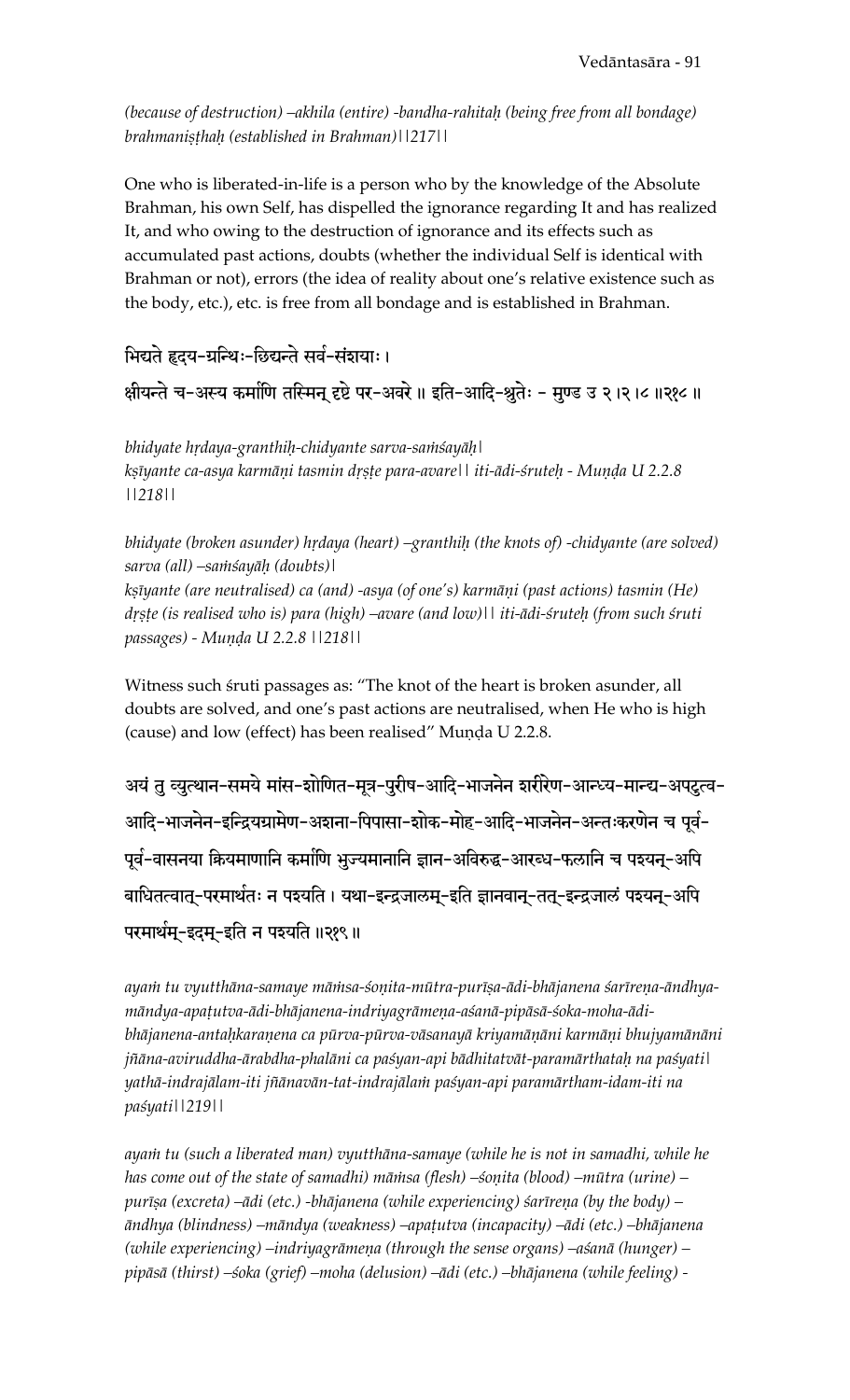antahkaranena (through the inner instrument or mind) ca (and) pūrva-pūrva (earlier, past) -vāsanayā (owing to impressions) kriyamāņāni (bearing fruit) karmāņi (actions) *bhujyamänäni (being enjoyed) jïäna (knowledge) –aviruddha (unopposed to) -ärabdhaphaläni (fruits that have begun to bear effect) ca (and) paçyan (seeing) -api (though) bädhitatvät (having known their nothingness) -paramärthataù (as real) na (does not) paçyati (see)| yathä (just as) –indrajälam (magical performance) -iti (thus) jïänavän*  (who knows) –tat (that) -indrajālam (magical performance) paśyan-api (though seeing) *paramärtham (as real) –idam (this) -iti na paçyati (does not see)||219||* 

*Such a liberated man, while he is not in samadhi, sees actions not opposed to knowledge (a man of knowledge does not take a false step – Sri Ramakrishna) taking place under the momentum of past impressions – actions that have already begun to bear fruit, which he experiences (as a witness merely) through the physical body composed of flesh, blood, urine, excreta, and other (disagreeable) things; through the sense organs affected by blindness, weakness, incapacity, etc. (which do not belong to the Self), and through his mind subject to hunger, thirst, grief, delusion, etc. (which do not touch the knower of Brahman) – yet he does not consider them as real, for he has known their nothingness. As a man who is conscious that a magical performace is being given, even though he sees it, does not consider it as real. (The magician alone is real and not his magic. Sri Ramakrishna)*

सचक्षुः-अचक्षुः-इव सकर्णः-अकर्णः इव इति-आदि-श्रुतेः ॥२२०॥

*sacakñuù-acakñuù-iva sakarëaù-akarëaù iva iti-ädi-çruteù||220||* 

sacakșuh (though endowed with eyes) -acakșuh-iva (as without eyes) sakarnah (though endowed with ears) -akarņaḥ (without ears) iva (as) iti-ādi-śruteḥ (as in śruti *passages)||220||* 

Witness such struti passages: "Though he has eyes, he is as one without eyes; though possessed of ears, he is as one without ears", etc.

```
उक्तं-च -
सुषुप्तवत्-जाग्रति यः न पश्यति
द्वयं च पश्यन्-अपि च-अद्वयत्वतः।
तथा च कुर्वन्-अपि निष्कियः-च यः
सः आत्मवित्-न-अन्य इति-इह निश्चयः॥ इति - उपदेशसाहस्री ५॥२२१॥
```
ukta*in-ca suñuptavat-jägrati yaù na paçyati dvayaà ca paçyan-api ca-advayatvataù| tathä ca kurvan-api niñkriyaù-ca yaù saù ätmavit-na-anya iti-iha niçcayaù|| iti - Upadeçasähasré 5 ||221||* 

*uktaà-ca (for it is said)*  sușuptavat (as in deep sleep) -jāgrati (in waking state) yah (one who) na (does not) *paçyati (see)*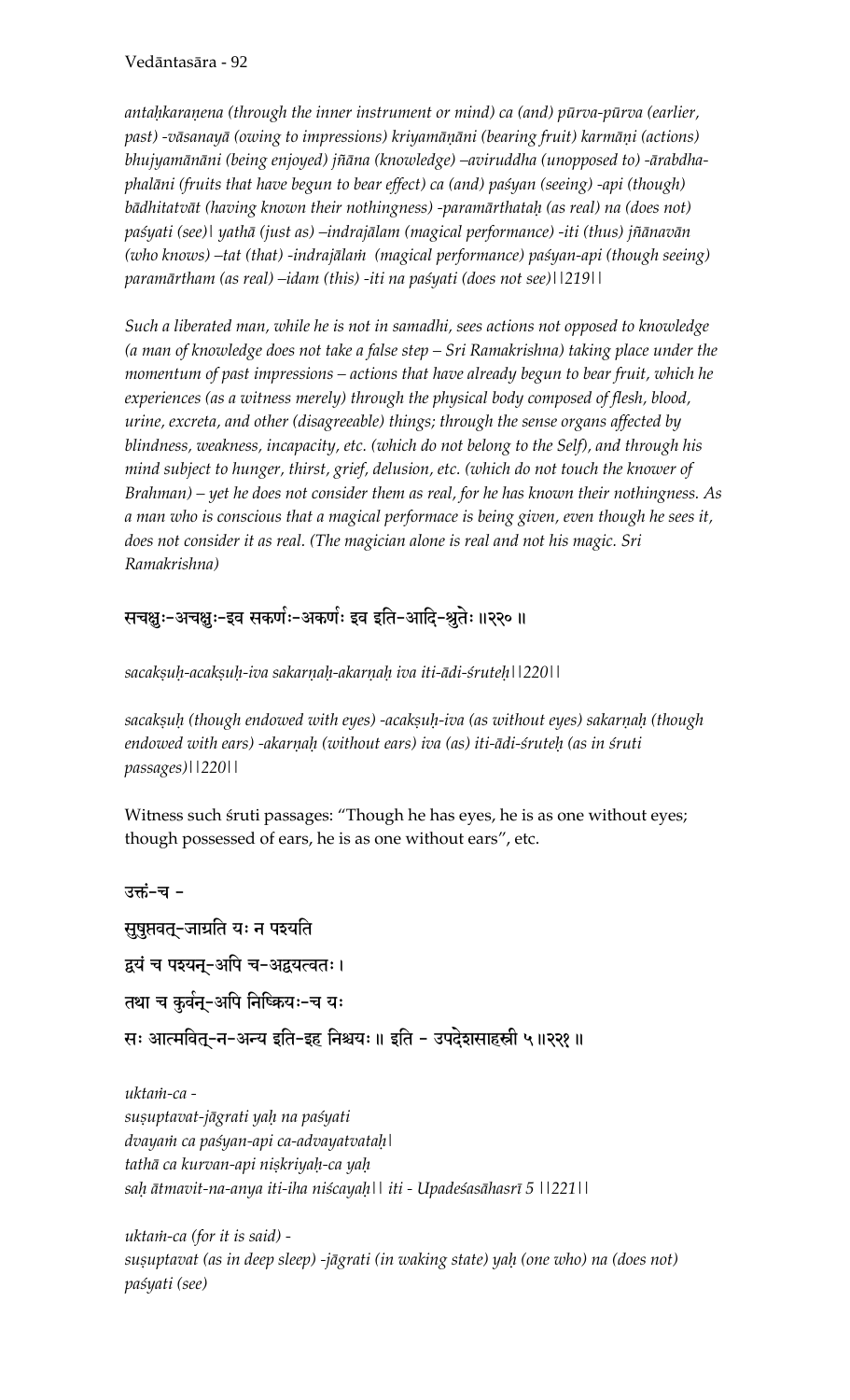*dvayaà (duality) ca (and) paçyan (seeing) -api (even) ca (and) –advayatvataù (sees only the One without a second, the Absolute) |* 

tathā (even so) ca (and) kurvan-api (even while performing work) niṣkriyaḥ-ca (is really *inactive) yaù (one who is such)* 

*saù (he is) ätmavit (knower of the Self) -na-anya (not any other) iti-iha niçcayaù (this is the truth)|| iti - Upadeçasähasré 5 ||221||*

It is further said: "He who does not see anything (as apart from Brahman) in the waking state as in sound sleep; who though seeing duality does not really see it as he sees only the Absolute; who though engaged in work (meant for the good of the world, to set an example to others, being unattached) is really inactive; he, and none other is the knower of the Self. This is the truth. Upadeśasāhasrī 5.

# अस्य ज्ञानात्-पूर्वं विद्यमानानाम्-एव-आहार-विहार-आदीनाम्-अनुवृत्तिवत्-श्चभ-वासनानाम्-एव-अनुवृत्तिः-भवति झूभ-अञ्चभयोः-ओदासीन्यं वा॥ २२२॥

asya jñānāt-pūrvam vidyamānānām-eva-āhāra-vihāra-ādīnām-anuvŗttivat-śubha*väsanänäm-eva-anuvåttiù-bhavati çubha-açubhayoù-audäsényaà vä|| 222||* 

asya (in the case of such a liberated person) jñānāt-pūrva*in* (before the dawn of knowledge) *vidyamänänäm (existing) –eva (only) –ähära (eating) –vihära (moving) –ädénäm (etc.) – anuvåttivat (like his habits, tendency) –çubha (good) –väsanänäm (desires) –eva (only) – anuvåttiù (tendency) -bhavati (exists) çubha-açubhayoù (between good and evil) audäsényaà (indifference) vä (or)|| 222||* 

In the case of such a liberated soul, only good (because evil desires have already been eradicated) desires persist, as do his habits of eating, moving, etc., which existed before the dawn of knowledge. Or, he may become indifferent to all good or evil.

"Indifferent to all good or evil" has been added to show the difference between the liberated soul and the aspirant for liberation. The liberated soul is not a slave to scriptural injunctions, nor does he wantonly violate them. He is beyond all laws.

तत्-उक्तं -बुद्ध-अद्वैत-स-तत्त्वस्य यथा-इष्ट-आचरणं यदि । र्शनां तत्त्व-दृशान्-च-एव कः भेदः-अशुचि-भक्षणे ॥ इति - नैष्कर्म्यसिद्धिः ४।६२

ब्रह्मवित्त्वं तथा मुक्तवा सः आत्मज्ञः न च-इतरः - इति च उपदेशसाहस्री ११५॥२२३॥

tat-ukta*in buddha-advaita-sa-tattvasya yathä-iñöa-äcaraëaà yadi| çunäà tattva-dåçän-ca-eva kaù bhedaù-açuci-bhakñaëe|| iti - Naiñkarmyasiddhiù 4|62*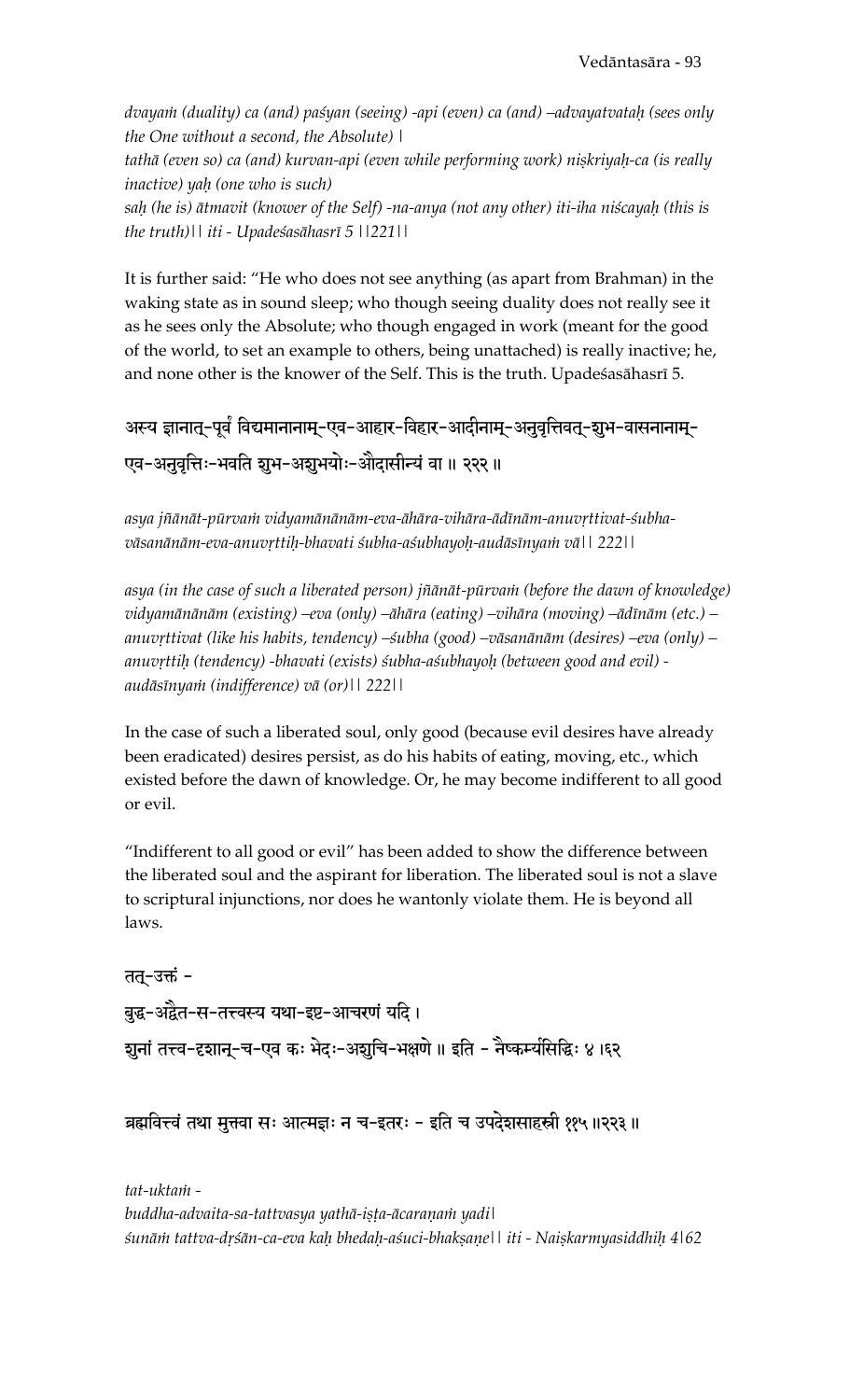*brahmavitvtaà tathä muktvä saù ätmajïaù na ca-itaraù - iti ca Upadeçasähasré 115 ||223||* 

*tat-uktaà (it is said) buddha (one who has known) –advaita (Oneness) -sa-tattvasya (of the Truth) yathä (as) – iñöa (he likes) -äcaraëaà (acts) yadi (if)| çunäà (a dog) tattva-dåçän-ca (and a knower of Truth) -eva (between) kaù (what) bhedaù (difference) –aśuci (impure food) –bhakṣaṇe (in eating)*|| *iti - Naiṣkarmyasiddhiḥ 4*|62

*brahmavittvaà (conceit that I am a knower of Brahman) tathä (so, thus) muktvä (being free from) saù (such a one) ätmajïaù (a knower of the Self) na ca-itaraù (and not others) iti ca Upadeçasähasré 115 ||223||*

Thus it has been said: "If a man who has known the truth of Oneness acts according to his whims, then where is the difference between a knower of Truth and a dog as regards eating impure stuff?" Naiṣkarmyasiddhiḥ 4|62. (contrast Sri Ramakrishna seeing a realized soul sharing food with a dog and his own apprehension whether such a state will also come to him.)

Further, "One who has given up the conceit that he has realized Brahman, is alone the knower of the Self and none else" Upadeśasāhasrī 115.

# तदानीम्-अमानित्व-आदीनि ज्ञान-साधनानि-अद्वेष्टटत्व-आदयः सत्-गुणाः-च-अलङ्कारवत्-

## अनुवर्तन्ते ॥२२४ ॥

tadānīm-amānitva-ādīni jñāna-sādhanāni-adveṣṭṭatva-ādayaḥ sat-guṇāḥ-ca-alaṅkāravat*anuvartante||224||* 

tadānīm (after realization) –amānitva (humility) -ādīni (and other attributes) jñānasādhanāni (which are steps to the attainment of knowledge) –adveṣṭṭatva (non-injury) *ädayaù (such) sat-guëäù (other virtues) –ca (and) –alaìkäravat (like so many ornaments) –anuvartante(persist, follow him)||224||*

After realization, humility and other attributes which are steps to the attainment of knowledge, as also such virtues as non-injury etc. persist like so many ornaments. (The Holy Mother referring to Sri Ramakrishna said, that renunciation was his ornament. Mahendranath Gupta, the author of Sri Sri Ramakrishna Kathamrita writes in Sri Ma Darshan that the assets of Sri Ramakrishna which one inherits, even as a son inherits his father's wealth, are jñāna, bhakti, viveka, vairāgya, śanti, sukha, prema, and samādhi. Speaking on the importance and relevance of meditating on the Incarnation of God, Swami Ranganathanandaji says that it provides a tremendous spiritual nourishment which enables spiritual development of the aspirant.)

तत्-उक्तं -

उत्पन्न-आत्म-अवबोधस्य हि-अद्वेष्टृटत्व-आदयः गुणाः । अयत्नतः भवन्ति-अस्य न तु साधन-रूपिणः ॥ इति - नैष्कर्म्यसिद्धिः ४।६९॥२२५॥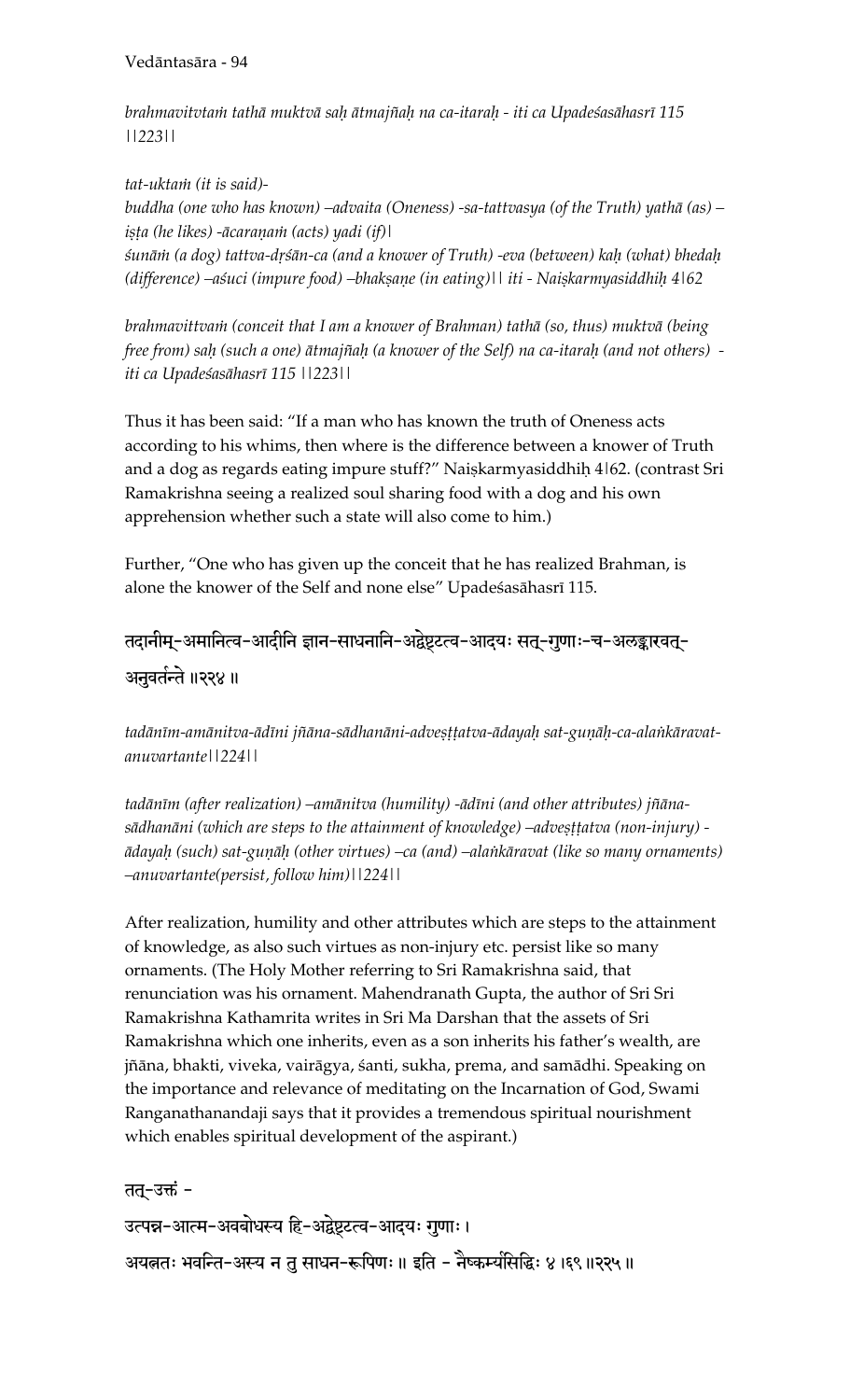tat-ukta*m* utpanna-ātma-avabodhasya hi-advesttatva-ādayah gunāh | *ayatnataù bhavanti-asya na tu sädhana-rüpiëaù|| iti - Naiñkarmyasiddhiù 4.69 ||225||* 

*tat-uktaà (thus it has been said)*  utpanna (arisen) –ātma (Self) -avabodhasya (of the knower) hi (indeed) –advesttatva *(non-injury) -ādayaḥ (and other such) guṇāḥ (virtues)*| ayatnatah (spontaneously) bhavanti (come) -asya (to him) na tu sādhana-rūpinah (these *have not to be sought after)|| iti - Naiñkarmyasiddhiù 4.69 ||225||*

Thus it has been said: "Such qualities as non-injury etc. spontaneously come to a man who has got Self-knowledge. They have not to be sought after" Naiskarmyasiddhih 4.69.

#### THE ATTAINMENT OF KAIVALYA OR ABSOLUTENESS

किं बहूना-अयं देह-यात्रा-मात्रार्थम्-इच्छा-अनिच्छा-परेच्छा-प्रापितानि सुख-दुःख-लक्षणानि-आरब्ध-फलानि-अनुभवन्-अन्तःकरण-आभास-आदीनाम्-अवभासकः सन्-तत्-अवसाने प्रत्यक्-आनन्द-परब्रह्मणि प्राणे लीने सति-अज्ञान-तत्-कार्य-संस्काराणाम्-अपि विनाशात्-परम-कैवल्यम्-आनन्द-एकरसम्-अखिल-भेद-प्रतिभास-रहितम्-अखण्ड-ब्रह्म अवतिष्ठते ॥२२६॥

kim bahunā-ayam deha-yātrā-mātrārtham-icchā-anicchā-parecchā-prāpitāni sukha*duùkha-lakñaëäni-ärabdha-phaläni-anubhavan-antaùkaraëa-äbhäsa-ädénäm-avabhäsakaù*  san-tat-avasāne pratyak-ānanda-parabrahmaņi prāņe līne sati-ajñāna-tat-kāryasa $\dot{m}$ skārāņām-api vināśāt-parama-kaivalyam-ānanda-ekarasam-akhila-bheda-pratibhāsa $rahit$ am-akhanda-brahma avatisthate||226||

*kià bahunä (what more, in short) -ayaà (this person) deha-yäträ-mäträrtham (for the mere maintenance of the body) –icchä (by his own will) –anicchä (against his will) – parecchä (by another's will) -präpitäni (been brought on) sukha (happiness) –duùkha (misery)* –lakṣaṇāni (characterised by) -ārabdha-phalāni (the results of actions which *have begun to bear fruit) –anubhavan (experiencing) –antaùkaraëa (the mental states) äbhäsa-ädénäm (consciousness reflected in them) -avabhäsakaù san (being the illuminer) –tat (that) -avasäne (on being exhausted) pratyak (Inward) –änanda (Bliss)*  parabrahmani (in the Supreme Brahman) prāņe (vital force) līne (absorbed) sati (being) – ajñāna (ignorance) –tat (its) –kārya (effects) –sa*inskārāņām (impressions) -api (also*) *vinäçät (on the destruction of) –parama (Supreme) –kaivalyam (Isolation) –änanda (Bliss) –ekarasam (embodiment) –akhila (all) –bheda (duality) –pratibhäsa (idea) –rahitam*  (without) –akhanda (One without a second, Absolute) –brahma (Brahman) avatisthate *(remains)||226||*

In short, such a man's soul remains as the illuminer (Witness of everything) of the mental states and the Consciousness reflected in them, experiencing (without attachment), solely for the maintenance of his body (not for any sense gratification), happiness and misery, the results of past actions that have already begun to bear fruit (Prärabdha work) and have been brought on by his own will, by that of another, or against his will. After the exhaustion of the Prärabdha